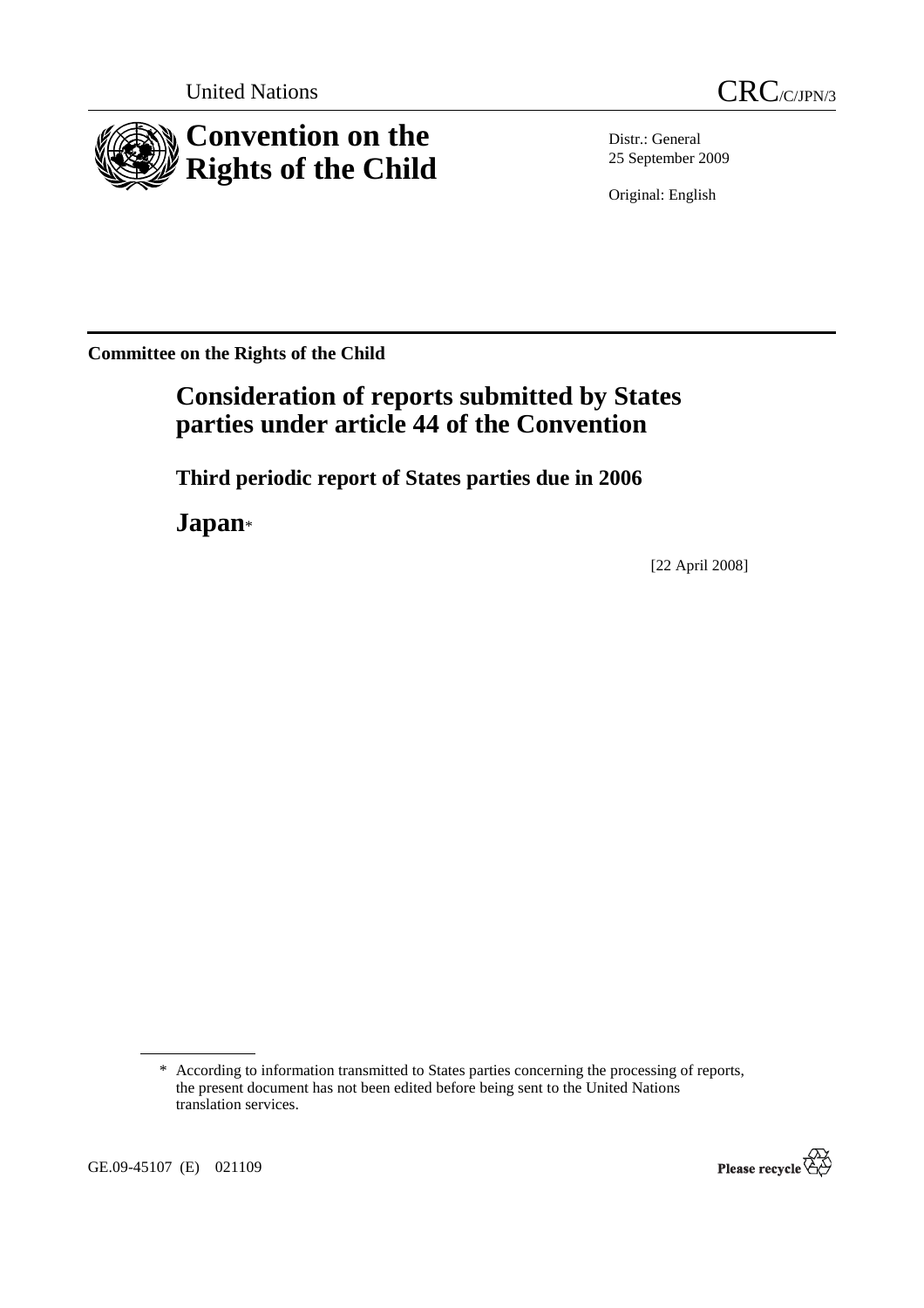## **Overview**

## **I. General measures of implementation**

 Following the submission of the second report of Japan on the Convention on the Rights of the Child (hereinafter referred to as "the Convention"), Japan has made real headway in its efforts to improve domestic systems for the implementation of the Convention, in addition to the progress it has accomplished in each of the areas of the Convention.

 For instance, Japan set up for the first time in June 2003 the Headquarters for Youth Development with the membership of all Cabinet ministers, in order for the entire Government to strongly promote measures for the development of youth including children, taking the Convention into consideration. In December of the same year, the said Headquarters formulated the National Youth Development Policy at the Headquarters for Youth Development in order to indicate the Government's basic principles and the direction of the medium- and long-term measures in relation to the development of youth.

 In October 2006, the Education Rebuilding Council was established to deliberate on fundamental policies to rebuild education from a broad perspective. In the meeting, the Council has discussed rebuilding public education, as well as the educational function of families and communities to guarantee that all children have the opportunity to acquire a high academic ability and sense of discipline. Consequently the first report was submitted in January 2007, followed by the second report in June of the same year.

 In addition, in order to reverse the rapidly advancing declining birth rates in Japan, and to create a society that allows for the sound upbringing of children, the Basic Law on Measures for Society with a Decreasing Birth rate was established in July 2003. Based upon this Law, the Government of Japan developed an Outline of the Measures for Society with a Decreasing Birth rate in June 2004, and later put together the Child Care Support Plan, a specific implementation plan of the Outline. Now, the Government is engaged in discussions towards formulation of a focused strategy 'Japan That Supports Children and Families' (provisional title)

 Moreover, with almost 10 years having passed since Japan ratified the Convention, efforts based upon the Convention are reaching at local levels, and several changes have also been seen among local governments, including adoption of an ordinance that contains topics such as the right of children to express their views freely, their social participation and relief of their rights as provided for in the Convention and establishment of ombudsmen for children.

 Furthermore, Japan has actively been engaged in international cooperation, including through ODA to promote the protection and welfare of children around the world. In recent years in particular, it has introduced the concept of human security, which is the fundamental principle for the development and humanitarian assistance for the Government of Japan. The concept aims at the development of a society where a life with dignity is secured for each and everyone through individual protection and capacity building, placing individual human beings at the centre. Based upon this concept, Japan has been reinforcing its support in response to the growing needs for relief of children around the world who have been affected by conflicts and/or natural disasters.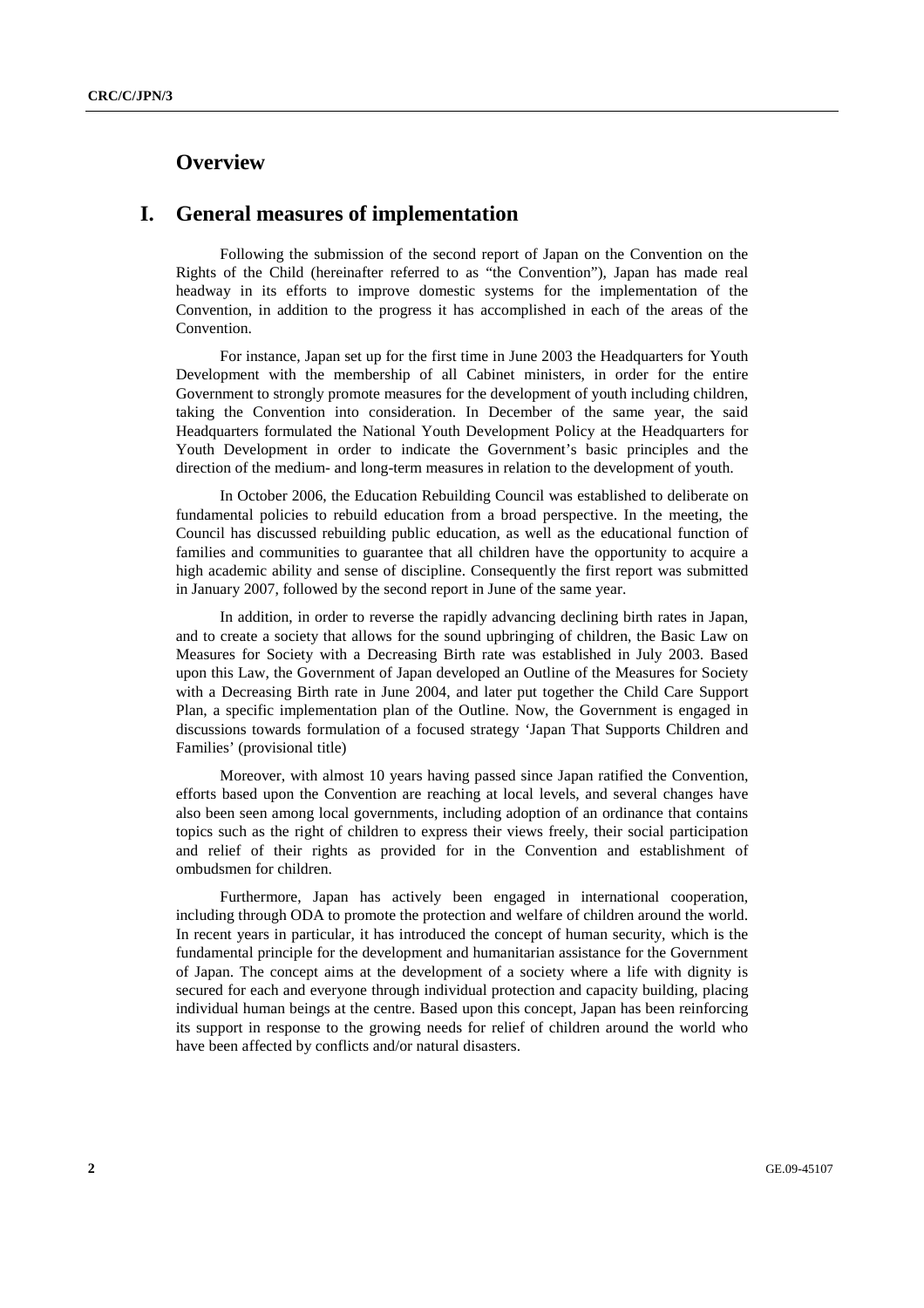## **II. Definition of the child**

 In Japan, although the age of maturity is generally recognized as being 20 years of age, a child is defined to be a person who has not reached 18 full years of age under several laws including the Child Welfare Law.

## **III. General principles**

 As in the past, Japan has been addressing issues related to children while giving utmost consideration to the four general principles described in this chapter.

With regard to the prohibition of discrimination against children (article 2), during the reporting period, measures based upon the following plans were promoted comprehensively: the Basic Plan for Human Rights Education and Encouragement (formulated in March 2002), the Basic Law for Persons with Disabilities (adopted in December 2002), and the Basic Plan for Gender Equality (amended in December 2005). In addition, the Government of Japan is continuing to review the Human Rights Protection Bill, whose aim is to establish a new system that will provide effective relief for victims (including children) of human rights violations such as discrimination and abuse.

 Moreover, in response to growing concerns in Japan regarding suicides among children and crimes against children, efforts have been promoted through, for example, the Government-wide measures addressing prevention of suicides including those of children and protection of children from criminal offences, which were formulated and summarized in December 2005.

## **IV. Civil rights and freedoms**

 In the concluding observations of the Committee on the Rights of the Child in response to the previous report of Japan, the Committee recommended that children born out of wedlock be treated equally as those born in wedlock. Subsequently, regulations were amended in 2004 to ensure that both children born in and out of wedlock are designated in the same manner in the family register. Furthermore, with regard to other issues of civil rights and freedoms as addressed in this chapter, measures are carried out based upon ongoing deliberations in line with social changes.

 Meanwhile, the protection of children from harmful information such as information related to sex and violence is an issue of particular concern in Japan. Efforts have been undertaken to respond to this situation through activities to eliminate illegal and harmful advertisements, promotion of media literacy education of the youth, and requests to relevant industries for the full implementation of self-imposed regulations.

### **V. Family environment and alternative care**

 In Japan, family situations surrounding children have recently been undergoing significant changes, such as decreased numbers of siblings due to declining birth rates, increased cases of divorce and remarriage, and rising percentage of unmarried people. The Government of Japan is thus promoting various measures such as assistance to guardians of children and enhanced support given to children who are less fortunate in terms of family situations. During the reporting period, increases in the number of child abuse cases constituted an issue of particular concern. In 2004, the Child Abuse Prevention Law and the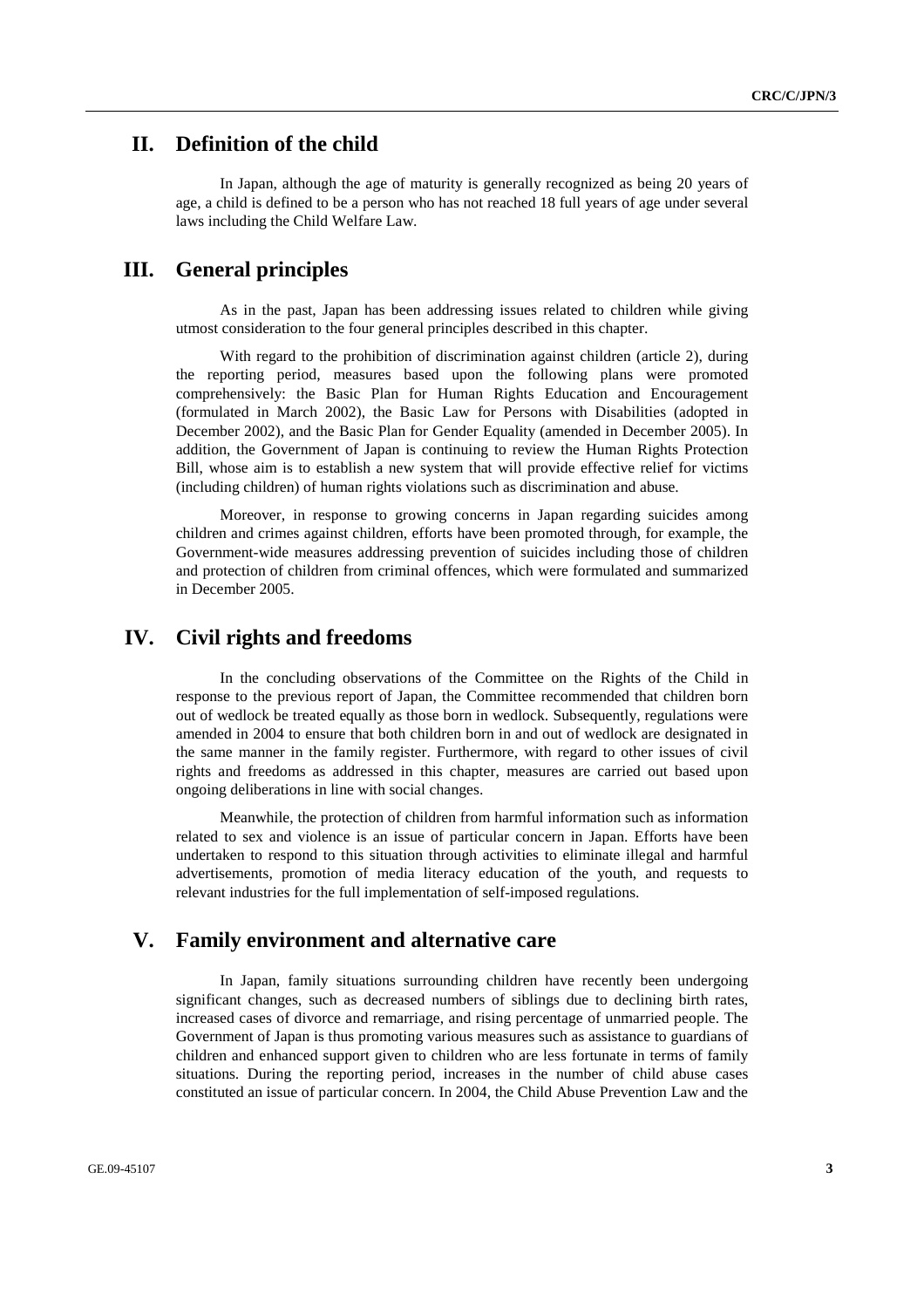Child Welfare Law were partially amended, and measures such as encouraging the development of a careful child guidance system at the local level have been promoted.

### **VI. Basic health and welfare**

 With regard to children with disabilities, comprehensive efforts have been promoted, in the light of the formulation of the Basic Plan for Disabled Persons in December 2002, and the amendment of the Basic Law for Persons with Disabilities in May 2004. Particularly in school education, there is an increasing need for further special educational support for students with severe and/or multiple disabilities and developmental disabilities, such as learning disabilities (LD) and attention-deficit/hyperactivity disorder (ADHD). In order to meet the special educational needs of these children, efforts are underway to establish, in cooperation with relevant organizations, a comprehensive support system. Other plans include institutional revisions of the entire teaching and assistance system for children with disabilities.

 Among the many measures taken to ensure the health of children, progress was seen in the field of food education, which represented a new approach. In fact, the Basic Law on Food Education was formulated in June 2005 to raise the awareness of the entire population including children regarding food and to promote healthier dietary habits. The promotion of food education as a national movement, mainly in families, schools, and local communities is to be continued.

 In order to protect children whose parents work, efforts have been made to reduce the number of children waiting for admission to day-care centres by enhancing day-care centres, and to improve and expand the Project of After-School Measures for Healthy Growth of Children, which targets early elementary school children.

## **VII. Education, leisure and cultural activities**

 With regard to school education, courses of study have been implemented since 2002–2003, whose purpose is for students to foster a rich humanity and a zest for living including the strength to learn independently and to think and act on one's own initiative. Human rights education has also been given particular attention in accordance with the spirit of this Convention. Other efforts aim to ensure that children have the opportunity to receive appropriate education through measures such as ensuring a sufficient number of teachers, enriching the scholarship system, and providing adequate teaching materials.

 Recent endeavours include particular focus on the promotion of career education that allows students to have a sense of purpose in terms of their way of life or personal future, and to choose their life path. In addition, non-attendance, upper secondary school drop-outs, and bullying remain significant educational issues, against which various measures are being adopted.

 With regard to leisure and cultural activities, after-school and weekend programmes involving hands-on activities in school playgrounds and classrooms are carried out nationwide with the cooperation of local adult residents.

### **VIII. Special protection measures**

 In the light of the importance of international efforts to protect children from armed conflicts and sexual exploitation, the Government of Japan co-hosted the Second World Congress against Commercial Sexual Exploitation of Children in December 2001 in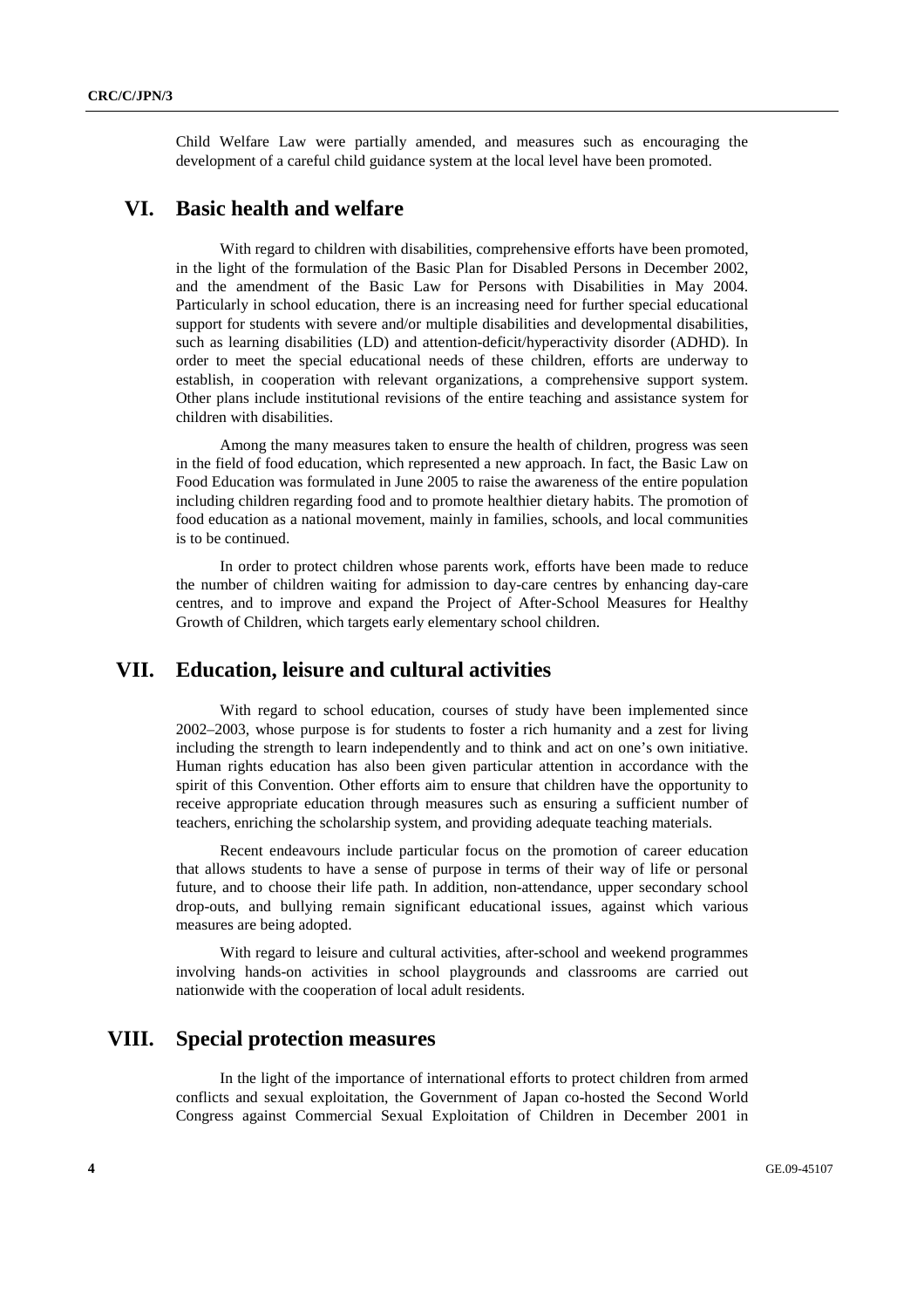Yokohama, Japan, together with the United Nations Children's Fund (UNICEF), the ECPAT International and NGO group for CRC. In the same vein, Japan ratified the Optional Protocol to the Convention on the Rights of the Child on the involvement of children in armed conflict in August 2004 and the Optional Protocol to the Convention on the Rights of the Child on the sale of children, child prostitution and child pornography in January 2005, and has been working on their implementation.

 With regard to the administration of juvenile justice, the Government of Japan has been working on the promotion of collaborative efforts among the relevant organizations for the protection and guidance of juveniles with problems. An amendment bill of the Juvenile Law was passed by the Diet on May 25, 2007, which entered into effect on November 1 of the same year. The amended law allows juveniles with serious problems, such as those who have committed heinous or serious crimes, to be sent promptly to a juvenile training school to receive correctional education even if the juvenile is under 14 years of age (approximately 12 years of age or above).

 Concerning measures against juvenile drug abuse, endeavours include the establishment of the Five-Year Drug Abuse Prevention Strategy in July 2003. In addition, even regarding measures against sexual exploitation and sexual abuse of children, progress has been made as seen in the formulation of the Online Dating Site Regulation Law in June 2003 and partial amendment to the Law on Punishing Acts related to Child Prostitution and Child Pornography, and on Protecting Children in June 2004. As for measures against trafficking in persons including children, the Government of Japan developed an action plan in December 2004, and efforts have been made, such as improving relevant domestic laws.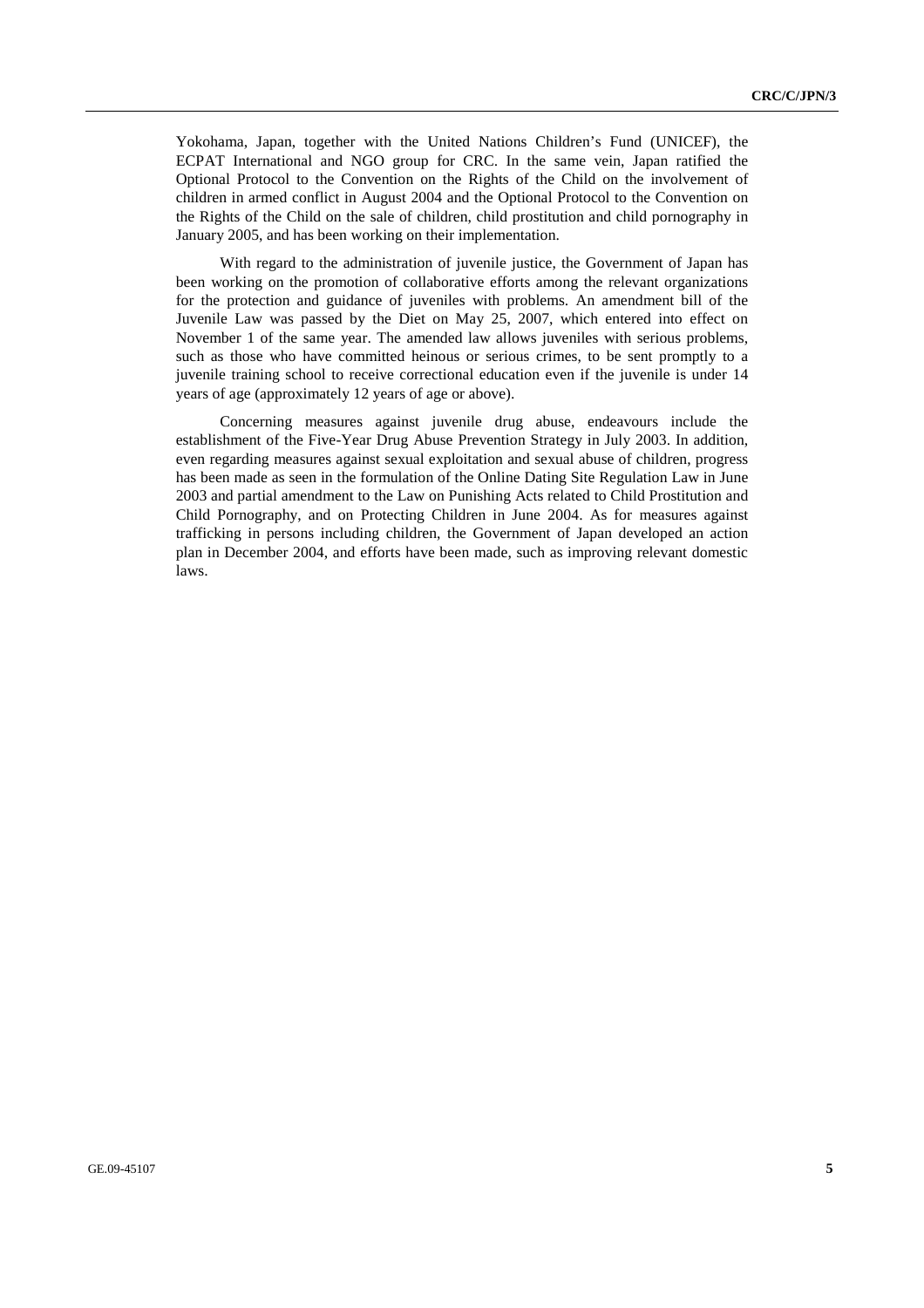# Contents

|     |           |                                                                                                                                       | Paragraphs  | Page |
|-----|-----------|---------------------------------------------------------------------------------------------------------------------------------------|-------------|------|
|     |           |                                                                                                                                       | $1 - 5$     | 10   |
| I.  |           |                                                                                                                                       | $6 - 107$   | 11   |
|     | A.        | The position of the Government of Japan with regard to its decision to                                                                | $6 - 10$    | 11   |
|     | <b>B.</b> | Measures taken to harmonize national laws and policies with the                                                                       | $11 - 20$   | 12   |
|     | C.        |                                                                                                                                       | $21 - 23$   | 14   |
|     | D.        | Relationship between the Convention and national laws and other                                                                       | $24 - 25$   | 14   |
|     | Ε.        | Precedents of the application of the principles or provisions of the                                                                  | 26          | 15   |
|     | F.        | Relief measures in cases of violation of the rights of the child under                                                                | $27 - 30$   | 15   |
|     | G.        | Comprehensive national strategy on children's rights within the<br>framework of the Convention on the Rights of the Child, including  | $31 - 34$   | 15   |
|     | H.        |                                                                                                                                       | $35 - 49$   | 16   |
|     | I.        | Joint implementation of youth policy with non-governmental                                                                            | 50          | 20   |
|     | J.        | Implementation of measures to protect children's economic, social and<br>cultural rights to the maximum extent of available resources | $51 - 58$   | 20   |
|     | Κ.        | International cooperation to ensure the implementation of the                                                                         | 59-77       | 23   |
|     | L.        |                                                                                                                                       | $78 - 105$  | 30   |
|     | M.        | Dissemination of information on the Convention to the public                                                                          | $106 - 107$ | 34   |
| П.  |           |                                                                                                                                       | $108 - 142$ | 35   |
|     | A.        | Difference between the definition of "child" in the Convention and that                                                               | 108         | 35   |
|     | Β.        |                                                                                                                                       | 109-142     | 35   |
| Ш.  |           |                                                                                                                                       | $143 - 211$ | 39   |
|     | А.        |                                                                                                                                       | $143 - 163$ | 39   |
|     | Β.        |                                                                                                                                       | $164 - 181$ | 42   |
|     | C         |                                                                                                                                       | 182-191     | 45   |
|     | D.        |                                                                                                                                       | 192-211     | 46   |
| IV. |           |                                                                                                                                       | 212-268     | 49   |
|     | A.        |                                                                                                                                       | 212-221     | 49   |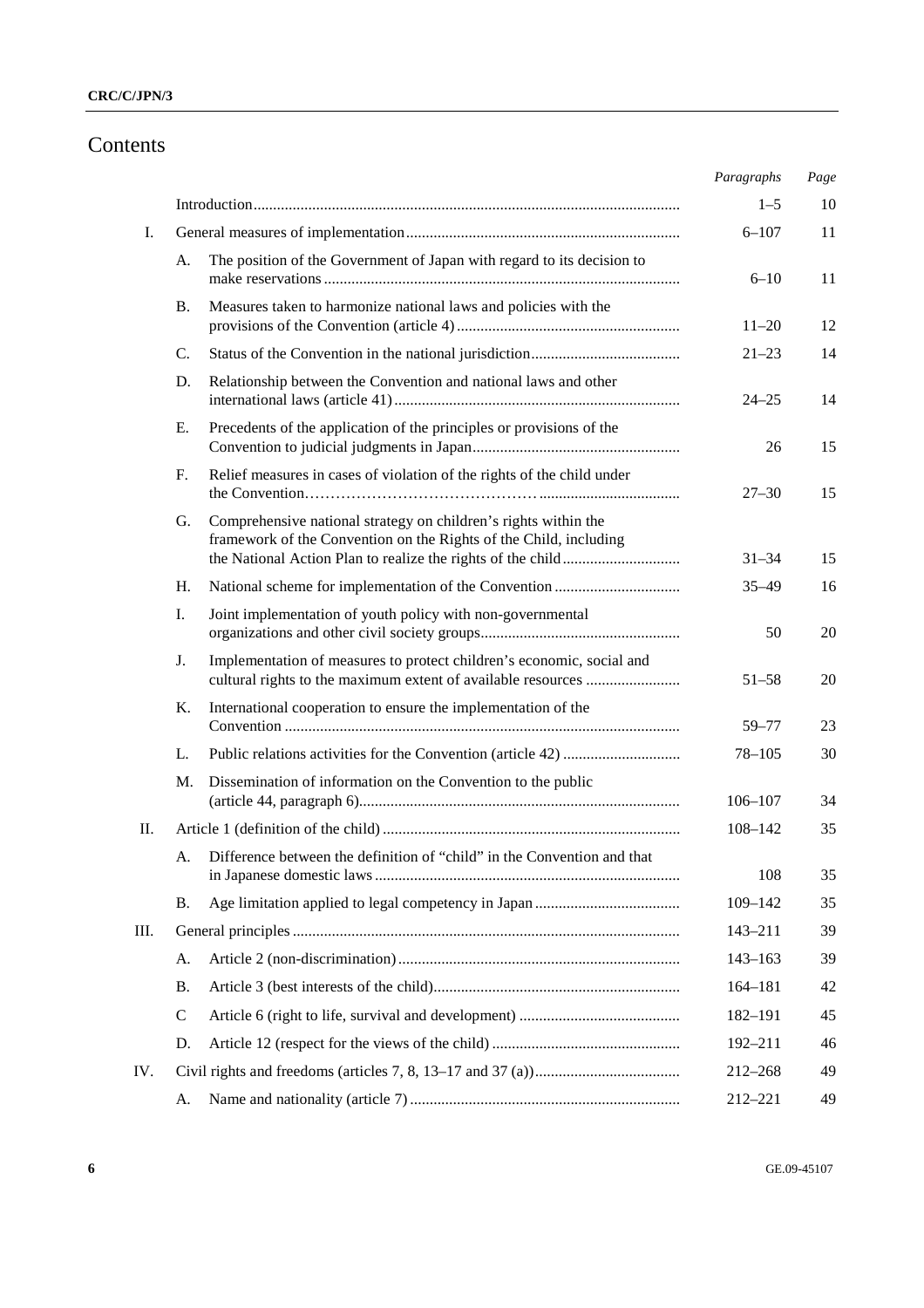|       | <b>B.</b> |                                                                            | 222         | 50  |
|-------|-----------|----------------------------------------------------------------------------|-------------|-----|
|       | C.        |                                                                            | $223 - 224$ | 50  |
|       | D.        |                                                                            | 225-227     | 50  |
|       | Е.        |                                                                            | 228-229     | 51  |
|       | F.        |                                                                            | 230-237     | 51  |
|       | G.        |                                                                            | 238-256     | 52  |
|       | H.        | The right not to be subjected to torture and other cruel, inhumane or      | $257 - 268$ | 58  |
| V.    |           |                                                                            | 269-342     | 61  |
|       | А.        |                                                                            | 269-272     | 61  |
|       | <b>B.</b> |                                                                            | 273-277     | 61  |
|       | C.        |                                                                            | 278-284     | 62  |
|       | D.        |                                                                            | 285-288     | 63  |
|       | Ε.        | Illicit transfer and non-return of children from abroad (article 11)       | 289-291     | 63  |
|       | F.        |                                                                            | 292-296     | 64  |
|       | G.        |                                                                            | 297         | 64  |
|       | Η.        |                                                                            | 298-303     | 65  |
|       | Ι.        | Periodic review of circumstances relevant to the juvenile's placement      | $304 - 305$ | 66  |
|       | J.        | Abuse and neglect (including physical and psychological recovery and       | 306-342     | 66  |
| VI.   |           | Basic health and welfare (articles 6, 18, paragraph 3, 23, 24, 26, and 27, | 343-389     | 72  |
|       | А.        |                                                                            | 343-361     | 72  |
|       | <b>B.</b> |                                                                            | 362-382     | 79  |
|       | C.        | Social security and childcare services and facilities (articles 26 and 18, | 383-386     | 82  |
|       | D.        |                                                                            | 387-389     | 83  |
| VII.  |           |                                                                            | 390-435     | 83  |
|       | А.        | Education (including professional training and guidance) (article 28)      | 390-417     | 83  |
|       | Β.        |                                                                            | 418-427     | 87  |
|       | C.        |                                                                            | 428-435     | 89  |
| VIII. |           | Special protection measures (articles 22, 38, 39, 40, 37 (b)–(d), 32–36)   | 436-582     | 90  |
|       | А.        |                                                                            | 436-454     | 90  |
|       | Β.        |                                                                            | $455 - 514$ | 92  |
|       | C.        | Children in situations of exploitation - physical and psychological        | 515-579     | 105 |
|       | D.        | Children belonging to a minority or an indigenous group (article 30)       | 580-582     | 118 |
|       |           |                                                                            |             |     |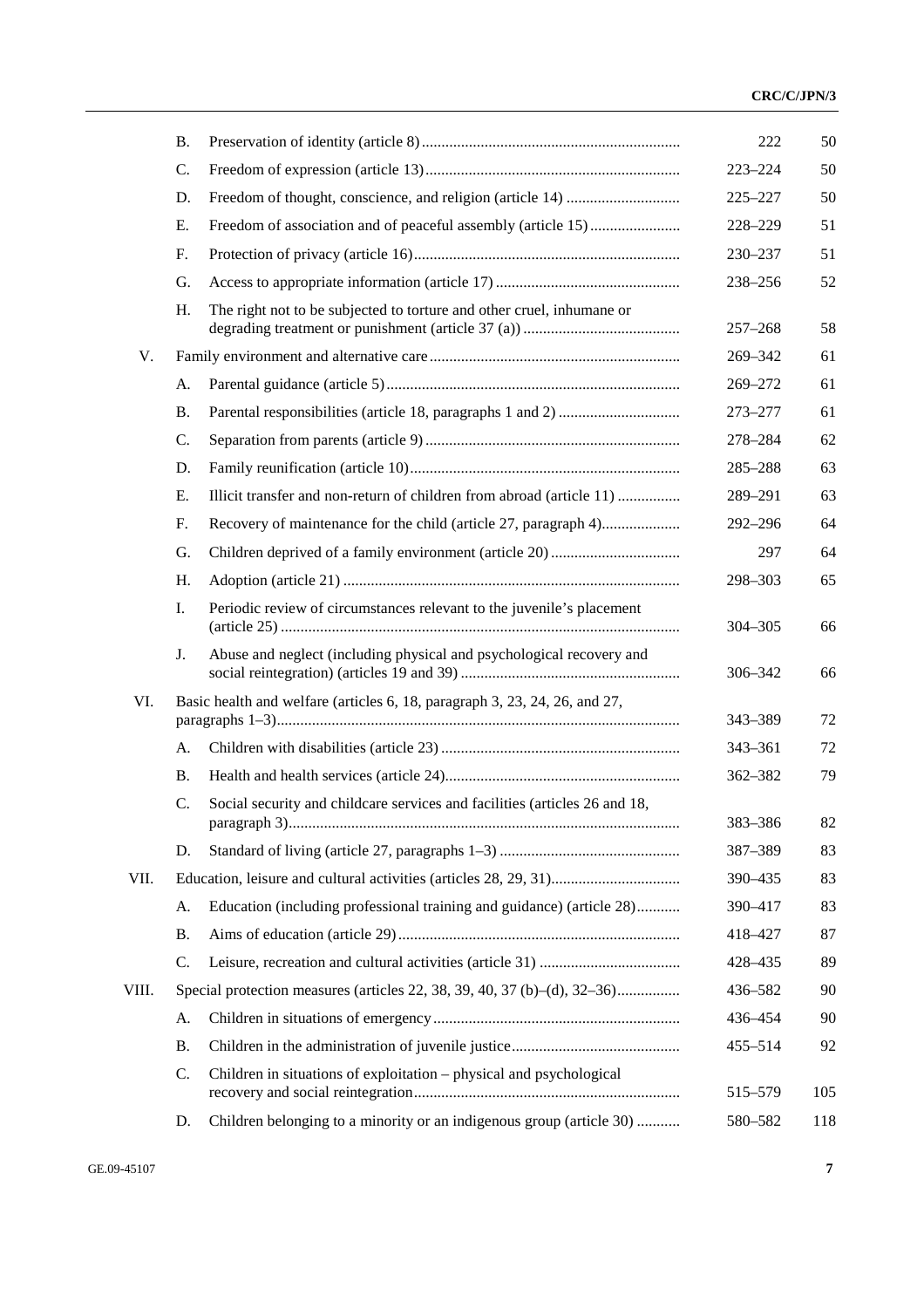| List of tables |          |                                                                                                 |
|----------------|----------|-------------------------------------------------------------------------------------------------|
|                | Table 1. |                                                                                                 |
|                | Table 2. |                                                                                                 |
|                | Table 3. |                                                                                                 |
|                |          |                                                                                                 |
|                | Table 5. | Data on past performance of the Government of Japan in aid projects in the fields               |
|                | Table 6. | Data on past performance of the Government of Japan in aid projects in the field                |
|                | Table 7. |                                                                                                 |
|                | Table 8. |                                                                                                 |
|                | Table 9. | Trends in the number of cases designated as harmful under youth protection                      |
|                |          |                                                                                                 |
|                |          | Table 11. Trends in the numbers of consultations on child abuse at child welfare facilities     |
|                |          | Table 12. Trends in the numbers of consultations on child abuse at the police                   |
|                |          | Table 13. Trends in the numbers of arrested cases of child abuse classified by type             |
|                |          |                                                                                                 |
|                |          |                                                                                                 |
|                |          |                                                                                                 |
|                |          |                                                                                                 |
|                |          | Table 18. Schools for the blind, the deaf, the intellectually disabled, the physically disabled |
|                |          |                                                                                                 |
|                |          |                                                                                                 |
|                |          |                                                                                                 |
|                |          |                                                                                                 |
|                |          | Table 23. Interpreters/translators engaged in general incidents committed by juveniles who      |
|                |          |                                                                                                 |
|                |          |                                                                                                 |
|                |          |                                                                                                 |
|                |          |                                                                                                 |
|                |          |                                                                                                 |
|                |          | Table 29. Number of persons who made interlocutory appeals against protective measures          |
|                |          | Table 30. Number of arrests of welfare crime offenders related to the protection of children    |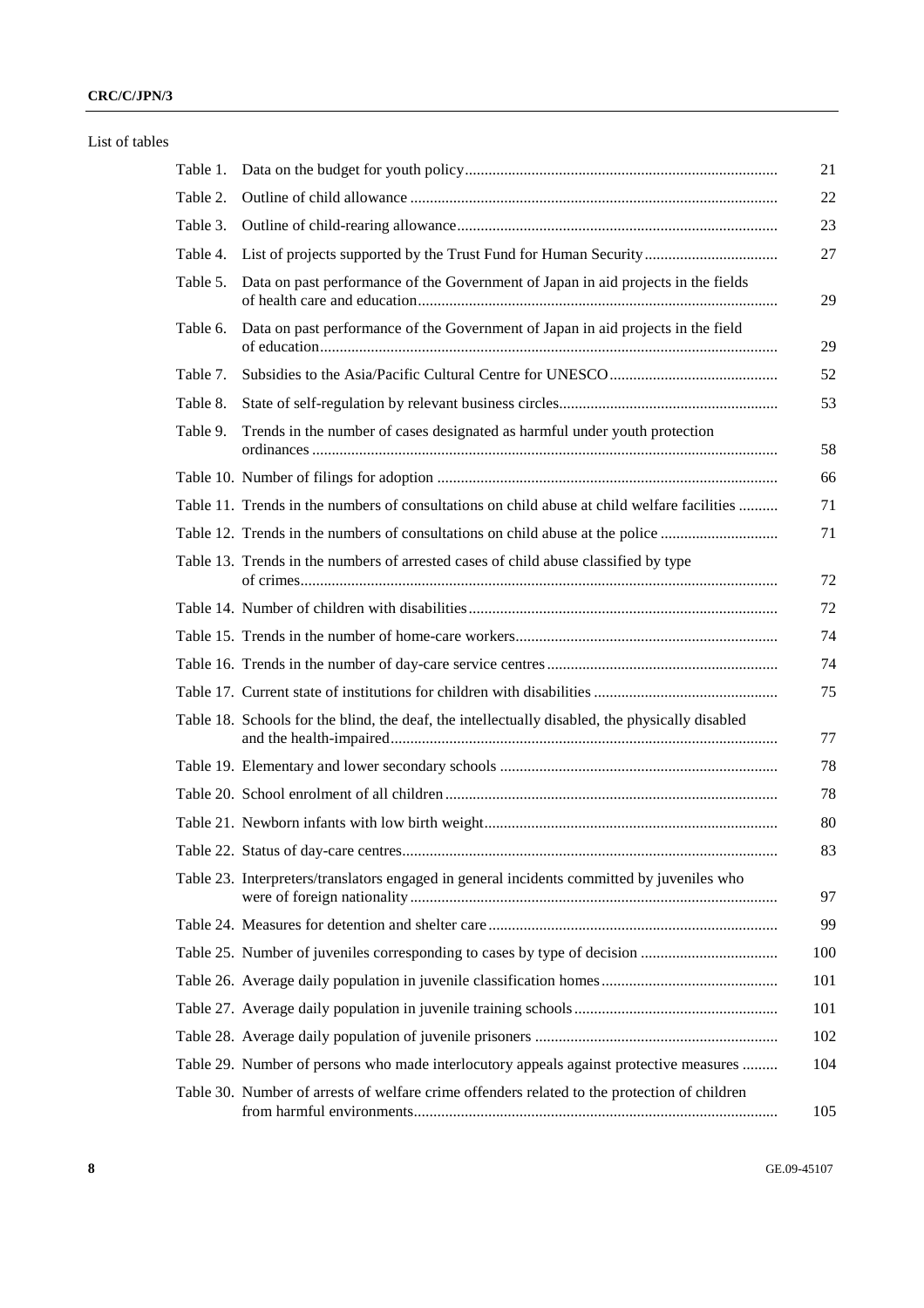| Table 31. Trends in the numbers of juveniles arrested for drug abuse-related offences                                                                            | 108 |
|------------------------------------------------------------------------------------------------------------------------------------------------------------------|-----|
| Table 32. Trends in the numbers of juveniles placed in custody under the Law on the<br>Prohibition of Minors' Drinking Alcohol and the Law on the Prohibition of | 108 |
| Table 33. Trends in the numbers of arrests of welfare crime offenders related to sexual                                                                          | 113 |
| Table 34. Number of injunction orders enforced pursuant to the <i>Anti-Boryokudan</i> Law                                                                        | 117 |
| Table 35. Trends in the numbers of runaway juveniles discovered or protected                                                                                     | 118 |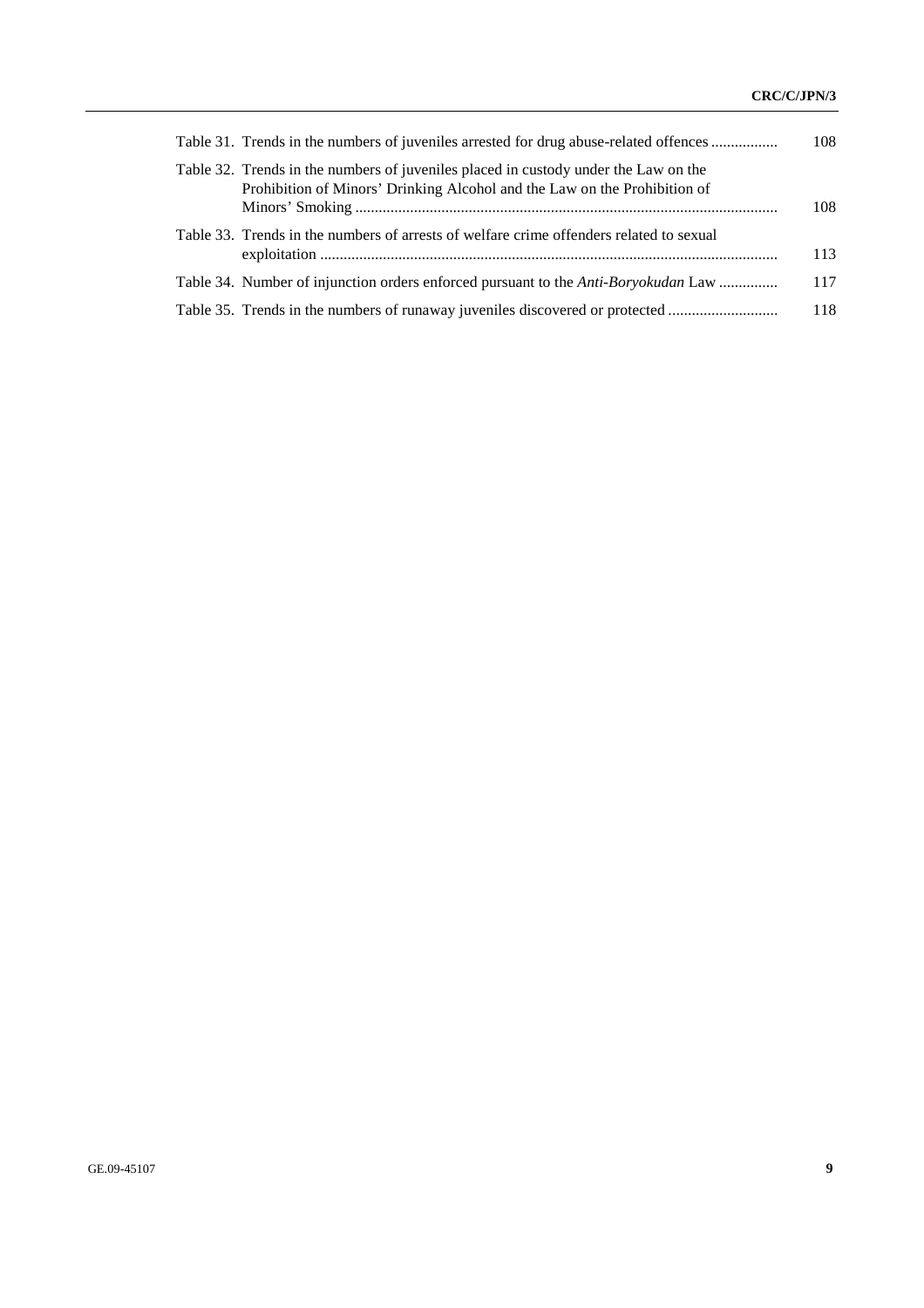## **Introduction**

*The child shall be respected as a human being The child shall be esteemed as a member of society The child shall be raised in a good environment* 

(excerpt from the Children's Charter of Japan enacted in 1951)

1. Ever since Japan ratified the Convention on the Rights of the Child in May 1994, the country has been endeavouring to protect and promote the rights of the child in line with the spirit of this Convention. The Government of Japan has, in accordance with the provisions of article 44, paragraph 1 of this Convention, submitted a first (1996) and a second (2001) report of Japan in relation to this Convention, in which were introduced Japan's basic legal systems regarding the implementation of this Convention and efforts made during the corresponding reporting periods.

2. Japan's population of children (those below the age of 18 years) as of October 2004 stands at 21,677,000 (see note), accounting for 17 per cent of the total population. The number of births has been rapidly declining in recent years, and with the birth rate of about 1,111,000 in 2004 being 13,000 less than the previous year and the total fertility rate being 1.29, both the birth rate and total fertility rate recorded the lowest ever figures.

3. In a climate of significant changes in social environment surrounding children and families due to the influence of an increasingly complex society and development of an information-based society, such as globalization, development of a consumer society and trends toward nuclear families, problems such as child prostitution, child pornography, child abuse, drug abuse, and delinquency are becoming serious issues. In order to respond to such changes in social conditions, the Government of Japan developed the National Youth Development Policy in 2003, and has been, with the cooperation of relevant ministries and agencies, strongly promoting efforts for the protection of the rights of the child and their sound upbringing. In addition, protection of the rights and sound growth of the children who will be major players in the next generation are the responsibility of the international society, and Japan takes part in various international cooperation endeavours to fulfil its international responsibility in the area of human rights.

4. A better environment for children is realized through efforts by persons involved at various levels including daily life, and thus not only the Government but activities of civil society also play an important part. In order to implement this Convention effectively, it is important that the Government and civil society, based on mutual trust, cooperate constructively while fulfilling their respective roles, and that each citizen deepens his / her understanding of the Convention and makes efforts toward its implementation.

5. This third report of Japan presents the measures the Government of Japan has taken, based on these conditions and recognitions, for the implementation of this Convention, and their progress for the period from the submission of the second report in May 2001 up to March 2006 (up to July 2007 regarding notable measures and legal amendments).

 *Note* 

Estimated population as of October 1, 2004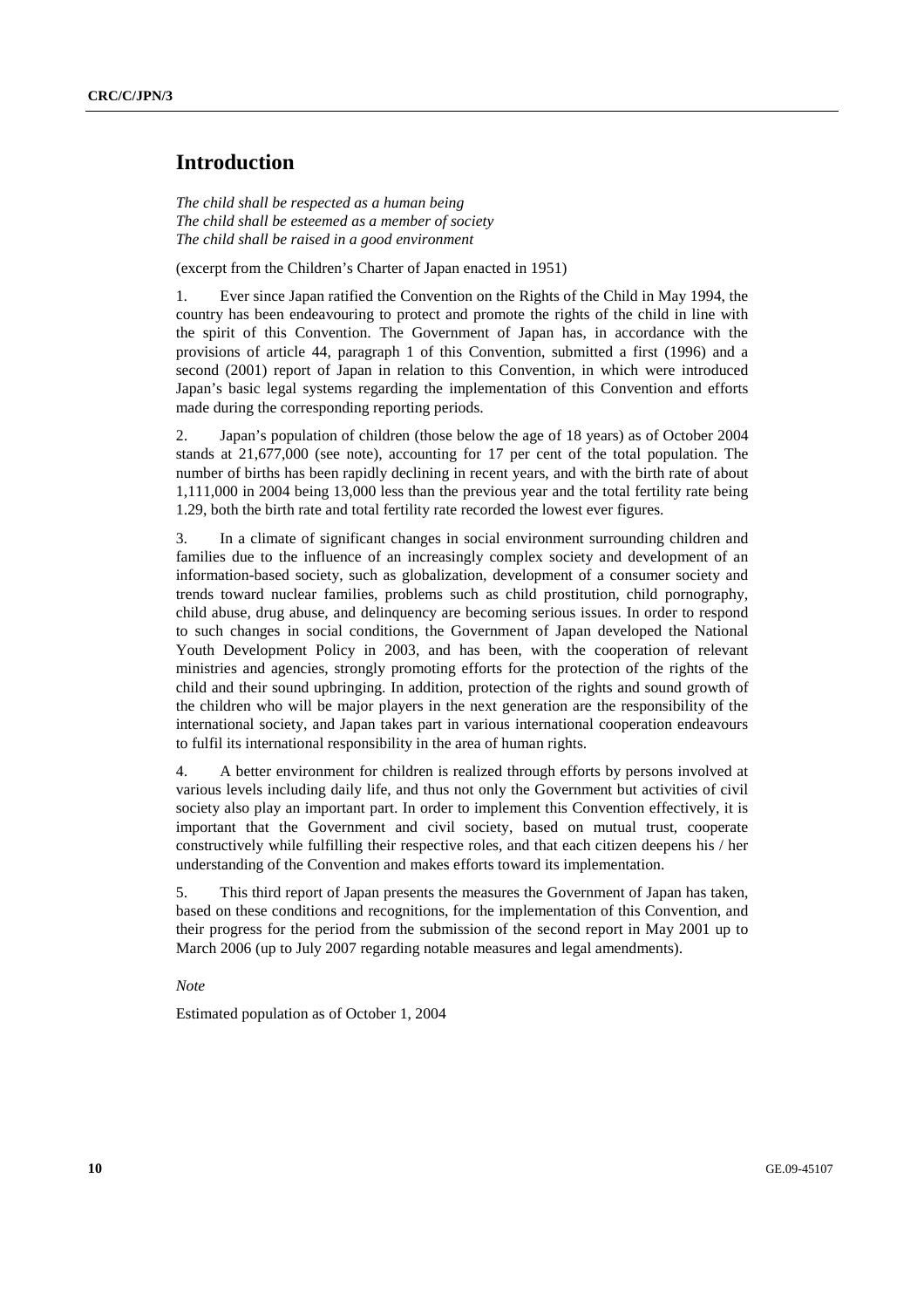## **I. General measures of implementation**

### **A. The position of the Government of Japan with regard to its decision to make reservations**

6. In response to the initial report of Japan submitted in May 1996, the Government of Japan received the concluding observations of the Committee on the Right of the Child in which the Committee encouraged the State party to review its reservation to article 37 (c) and its declaration on article 9, paragraph 1 and article 10 with a view to their withdrawal. Japan also received the concluding observations in response to the second report of Japan submitted in November 2001, in which the Committee recommended the State party withdraw its reservation and declarations. Although the Government of Japan considered the possibility of reviewing its reservation and declarations, we do not have any plan to withdraw the reservation and declarations at this moment for the following reasons.

(Reservation to article 37 (c))

7. (1) In Japan, persons deprived of liberty, those who are under 20 years of age are to be generally separated from those who are 20 years of age and over under its national law. Therefore, in applying of article 37 (c) of the Convention on the Rights of the Child, the Government of Japan reserves the right not to be bound by the provision in its second sentence, whereby "every child deprived of liberty shall be separated from adults unless it is considered in the child's best interest not to do so".

 (2) The reason behind the above reservation is that, under the Juvenile Law of Japan, persons under 20 years of age is treated as "juvenile" (article 2 of the Juvenile Law), and this applies to persons deprived of liberty as well. The persons who are under 20 years of age (so-called "juveniles") are, in principle, shall be separated from persons who are 20 years of age or over (adults) (article 49 and article 56 of the said law).

 (3) This measure can be regarded as one step further advanced than the provision of this Convention under which a person under 18 years of age is to receive careful protection as a "child", since the Japanese system includes persons even up until under 20 years of age among those who are subject to protection. This conforms to the aim and objective of the provisions of Article 37 (c), namely, to protect young people from harmful influence by separating them from older persons. With regard to the actual treatment of juveniles in Japanese correctional institutions, those who do not vary significantly in aptitude and ability and who are recognized to require common treatment are treated in groups, so that individual juveniles are not negatively affected by other inmates who have advanced criminal tendencies. This system is considered to conform to the aim of the Convention.

(Declarations on article 9, paragraph 1 and article 10, paragraph 1)

8. With regard to article 9, paragraph 1 of the Convention, that the provision stipulates that State parties shall ensure that a child shall not be separated from his or her parents against their will, except when competent authorities decide in accordance with applicable law and procedures, that such separation is necessary for the best interests of the child, in such cases as abuse or neglect of the child by the parents or where the parents are living separately. It is therefore clear that the child(ren) and parent(s) can be separated as a result of actions carried out by a State party such as deportation, detention or imprisonment of the child or one or both parents stipulated in article 9, paragraph 4 of the Convention.

9. In addition, regarding article 10, paragraph 1 of the Convention, the word "positive" refers to the intent to ban negative treatment such as rejecting immigration and emigration applications; as a matter of principle; "humane" means that when humanitarian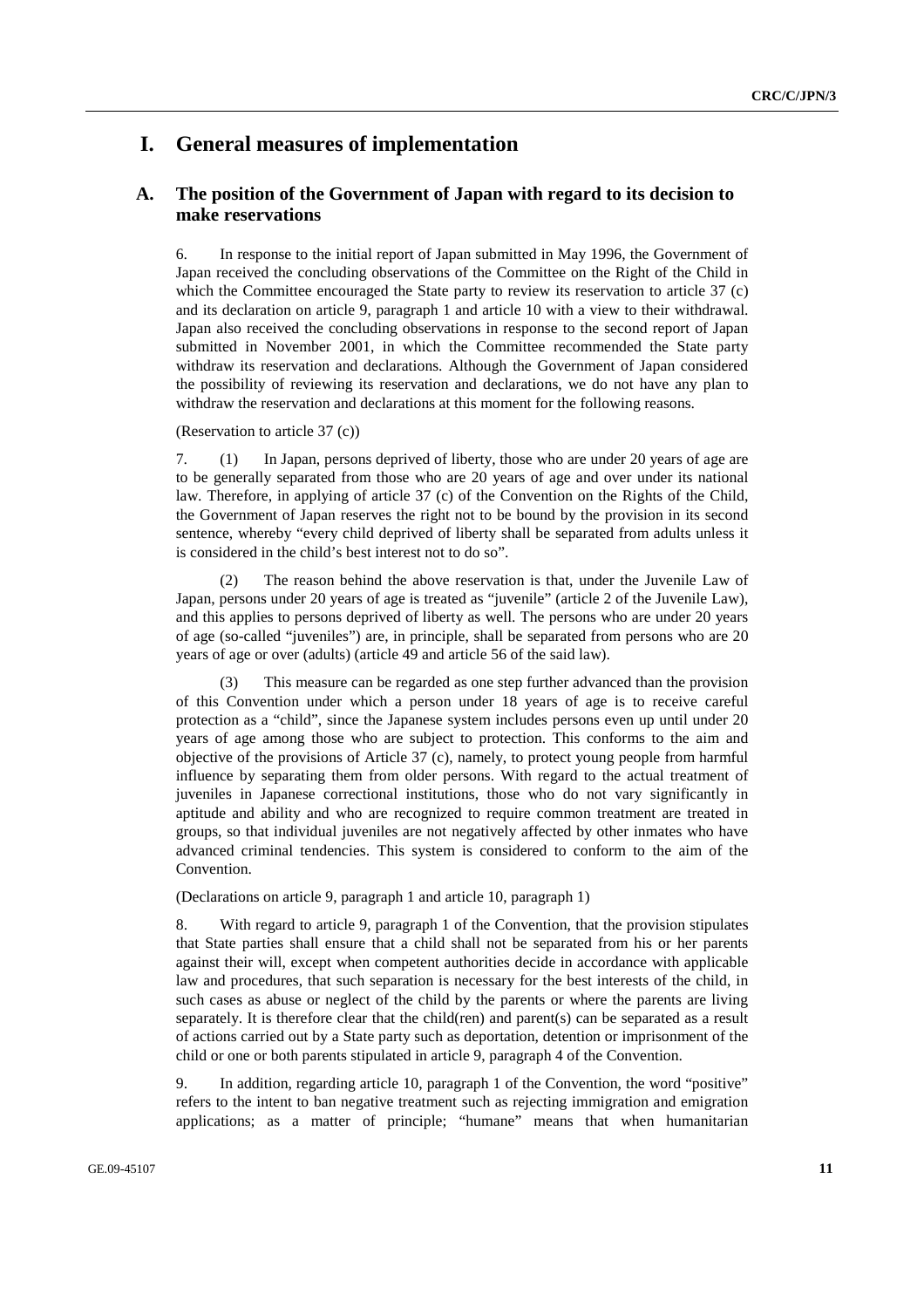considerations are judged to be necessary in immigration and emigration procedures, such humanitarian consideration shall be paid; and "expeditious" means such procedures are carried out appropriately, so that they do not cause unnecessary delay. Based on this, it can be understood that the provision in Article 10, paragraph 1 "...shall be dealt with in a positive, humane, and expeditious manner" does not prejudge and bind the outcome of the immigration and emigration applicants examinations.

10. The Government made the following declaration because the above-mentioned interpretations are not necessarily clear:

"The Government of Japan declares that article 9, paragraph 1 of the Convention on the Rights of the Child be interpreted not to apply to a case where a child is separated from his or her parents as a result of deportation in accordance with its immigration law. The Government of Japan declares further that the obligation to deal with applications to enter or leave a State party for the purpose of family reunification "in a positive, humane, and expeditious manner" provided for in article 10, paragraph 1 of the Convention on the Rights of the Child be interpreted not to affect the outcome of such applications."

### **B. Measures taken to harmonize national laws and policies with the provisions of the Convention (article 4)**

#### **(a) Comprehensive reviewing of national laws to ensure consistency with the Convention**

11. See paragraphs 12 and 14 of the initial report of Japan.

#### **(b) New legislation and partial amendments of relevant laws to ensure the implementation of the Convention**

12. The followings are the main new legislations for the promotion of the rights of the child which have been enacted and relevant laws that have been partially amended during the reporting period (details are included in each of the corresponding sections of this report).

(Partial amendments to the Law Prohibiting Consumption of Tobacco Products by Minors and to the Law Prohibiting Consumption of Alcoholic Beverages by Minors)

13. The Law that Partially Amends the Law Prohibiting Consumption of Tobacco Products by Minors and the Law Prohibiting Consumption of Alcoholic Beverages by Minors has been enacted since December 2001, which stipulates that the distributors shall adopt necessary measures, such as age verification, for the prevention of consumption of tobacco products and alcoholic beverages by minors. Relevant ministries and agencies are requesting relevant industries to enhance their voluntary measures that will ensure the prevention of consumption of tobacco products and alcoholic beverages by minors.

(Law about Regulation of the Acts Inducing Children Using the Internet Dating Services and Other Matters)

14. In June 2003, the Law about Regulation of the Acts Inducing Children Using the Internet Dating Services and Other Matters (hereinafter referred to as the "Online Dating Site Regulation Law") was enacted and in December of the same year, all of the provisions began to be implemented. The said Law prohibits the act which induces children to become involved in sexual intercourse using online dating sites, and prescribes measures to prevent children from using online dating sites, with the aim to protect children from child prostitution caused by the use of online dating sites and to ensure the wholesome education and development of children.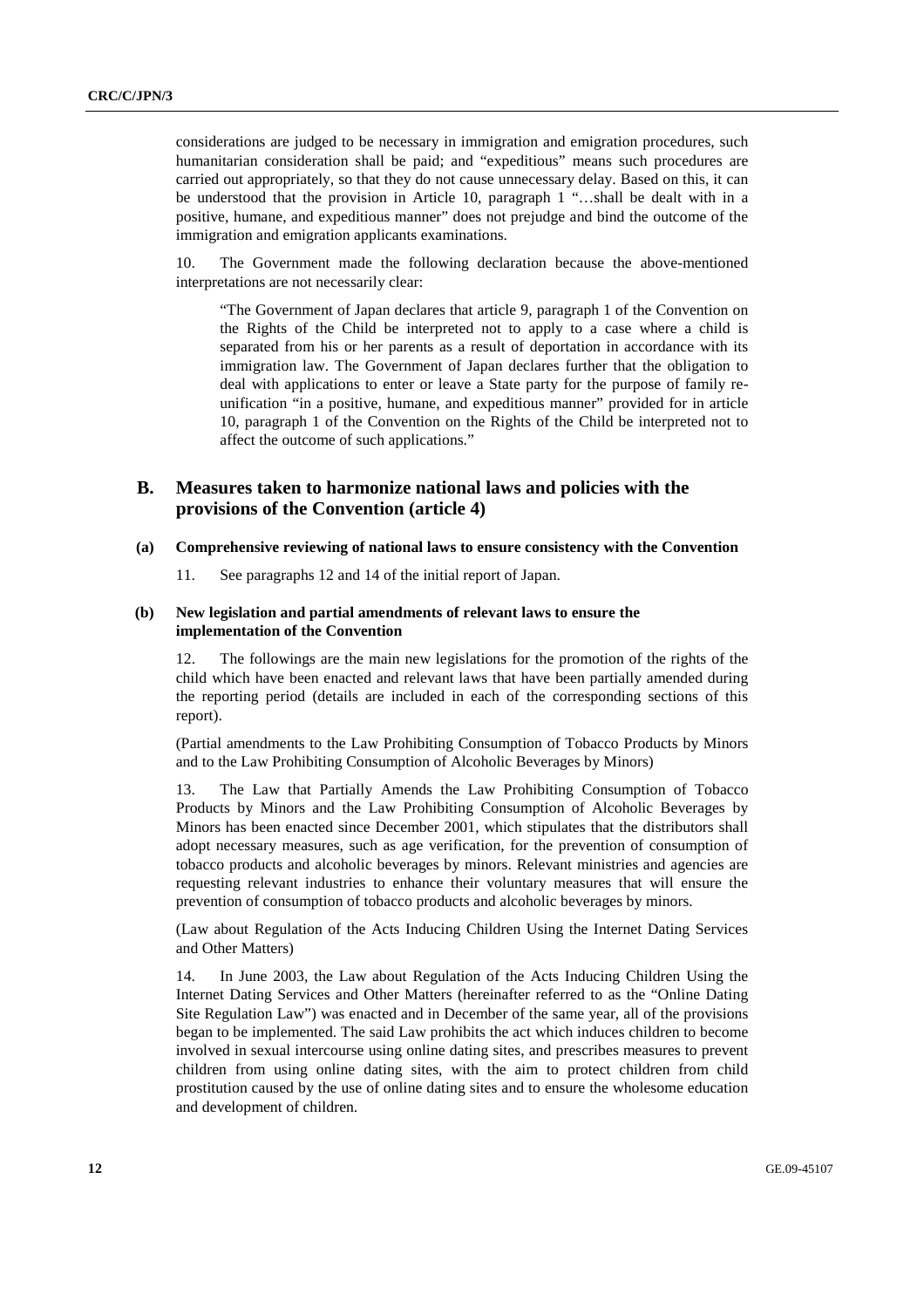(Partial amendment to the Act on Punishment of Activities Relating to Child Prostitution and Child Pornography, and the Protection of Children)

15. See paragraph 9 of the second report of Japan.

16. In relation to the Act on Punishment of Activities Relating to Child Prostitution and Child Pornography, and the Protection of Children (hereinafter referred to as "the Act against Child Prostitution and Pornography"), taking into consideration the status of implementation of the Act and international trends on protection of the rights of the child, partial amendments were made in June 2004 such as increasing the statutory penalties for crimes involving child prostitution and child pornography as well as criminalizing the act of offering electro-magnetic records of child pornography through telecommunication lines. These partial amendments have been implemented since July of the same year.

(Establishment of the Basic Law on Measures for Society with a Decreasing Birthrate and of the Law for Measures to Support the Development of the Next Generation)

17. In Japan, with the birth rate declining rapidly, demographic trends of aging have serious and considerable impact on the lives of its people in the 21st century, and there is concern that further declines in birth rates may lead to a society that does not facilitate the sound upbringing of children. To cope with these problems, the Basic Law on Measures for Society with a Decreasing Birthrate was established in July 2003 with the aim to articulate basic principles on measures for society with a decreasing birth rate and to appropriately and comprehensively promote the principles. In addition, the Government of Japan has taken measures aiming at reversing the declining birth rates and developed an Outline of the Measures for Society with a Decreasing Birthrate in June 2004, based upon the said Law. In December of the same year, subsequently, the Parenting Support Plan was formulated, a specific implementation plan of the Outline. In July 2003, furthermore, the Government of Japan established the Law for Measures to Support the Development of the Next Generation to ensure that local governments and business owners develop and implement respective action plans to promote efforts toward the development of the next generation.

(Partial amendment to the Child Abuse Prevention Law and to the Child Welfare Law)

18. In order to respond to the recent rapid increase in the number of cases of child abuse, the Child Abuse Prevention Law was partially amended in April 2004. The amendments include: the definition of child abuse was reviewed, the responsibilities of national and local governments were clarified, the obligations to report cases of abuse were expanded, the request for assistance from the police to ensure the safety of children has become compulsory, and provisions in relation to guidance offered to abusive parents and to support abused children for their access to higher education and employment have been included. The Child Welfare Law was also partially amended in November of the same year, whereby child guidance is legally defined as a service to be offered by local governments, the role of child guidance centres is focused on the response to difficult cases that require higher expertise, and local governments are allowed to establish local councils on measures for children who need protection with the cooperation of relevant organizations, with a view to improving a local child guidance system.

19. Furthermore, based on a supplementary provision of the said amendments in 2004 under which the Law would be revised, the Child Abuse Prevention Law and the Child Welfare Law were reviewed in May 2007. Consequently, the following measures have been taken to enforce the safeguard against child abuse (to take effect in April 2008):

 (1) Entry into premises with the act of unlocking for the purpose of ensuring child safety has been newly permitted upon the authorization by a judge, in addition to the on-site inspection already authorized to the child guidance centres;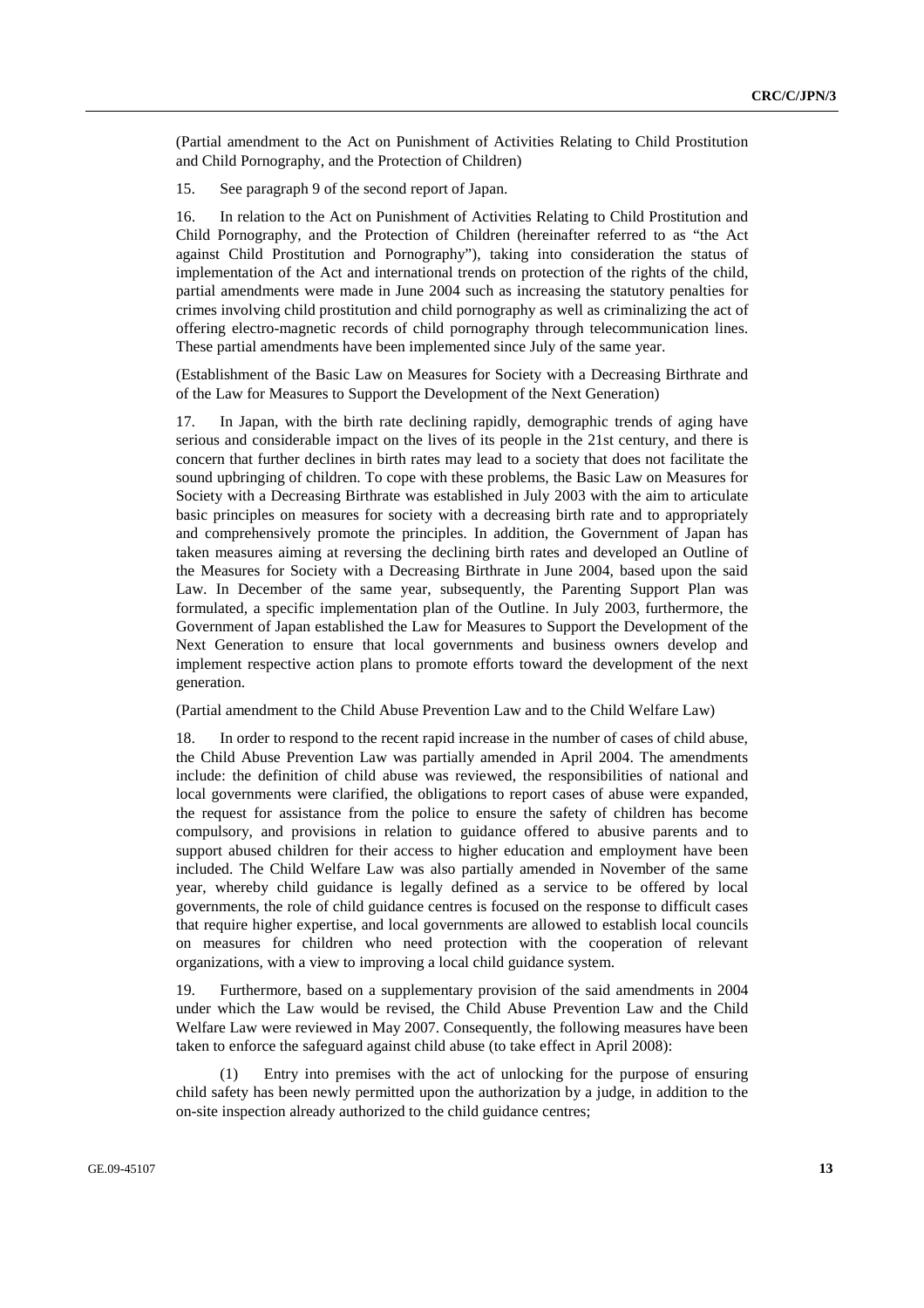(2) Restrictions on meeting and communication by legal guardians are tightened and the Governors are authorized to prohibit stalking to a child or hanging around the child's residential area by legal guardians. Punishment is established for violating the restriction/prohibition order;

 (3) Precautions such as temporary shelter or enforced admission to the child guidance centres are articulated in case where legal guardians do not follow the instruction.

(Enactment of Relevant Laws to Prevent Trafficking in Persons)

20. The Government of Japan developed an Action Plan against Trafficking in Persons (December 2004) as a means of achieving close cooperation among all of the government ministries and agencies concerned, in order to promote measures towards the prevention and elimination of trafficking in persons including children, and the protection of victims of trafficking. Based upon the said Action Plan, the Penal Code was partially amended in June 2005 (which entered into effect in July 2005) whereby the conduct of buying and selling of persons was criminalized. At the same time, the Immigration Control and Refugee Recognition Act was partially amended (adopted in June 2005 and implemented since July of the same year) whereby legal systems were introduced to ensure that victims of trafficking in persons are not subject to deportation even if they have been engaged in prostitution. Moreover, the Law on Control and Improvement of Amusement and Entertainment Businesses was partially amended (adopted in October 2005 and implemented in May 2006) whereby the crime of buying and selling of persons was added to the grounds for disqualification of entertainment and amusement business licenses, with the aim of responding to the situation of foreign female victims of trafficking in persons being exploited in such ways as being coerced into prostitution in adult entertainment businesses.

### **C. Status of the Convention in the national jurisdiction**

(Respect of rights provided for by the Constitution and other national laws)

21. See paragraph 11 of the second report of Japan (paragraphs 2–3 of the initial report of Japan).

(Relationship between treaties and national laws)

22. See paragraph 12 of the second report of Japan (answer 2 to the question put by the Committee on the Rights of the Child in its consideration of the initial report of the Government of Japan). The same applies to the Optional Protocol to the Convention on the Rights of the Child on the involvement of children in armed conflict and the Optional Protocol to the Convention on the Rights of the Child on the sale of children, child prostitution and child pornography.

(Possibilities of direct application of the Convention to national judicial decisions)

23. See paragraph 13 of the second report of Japan.

### **D. Relationship between the Convention and national laws and other international laws (article 41)**

(National laws that further contribute to the realization of the rights of the child)

24. See paragraph 14 of the second report of Japan (paragraphs 4–8 of the initial report of Japan).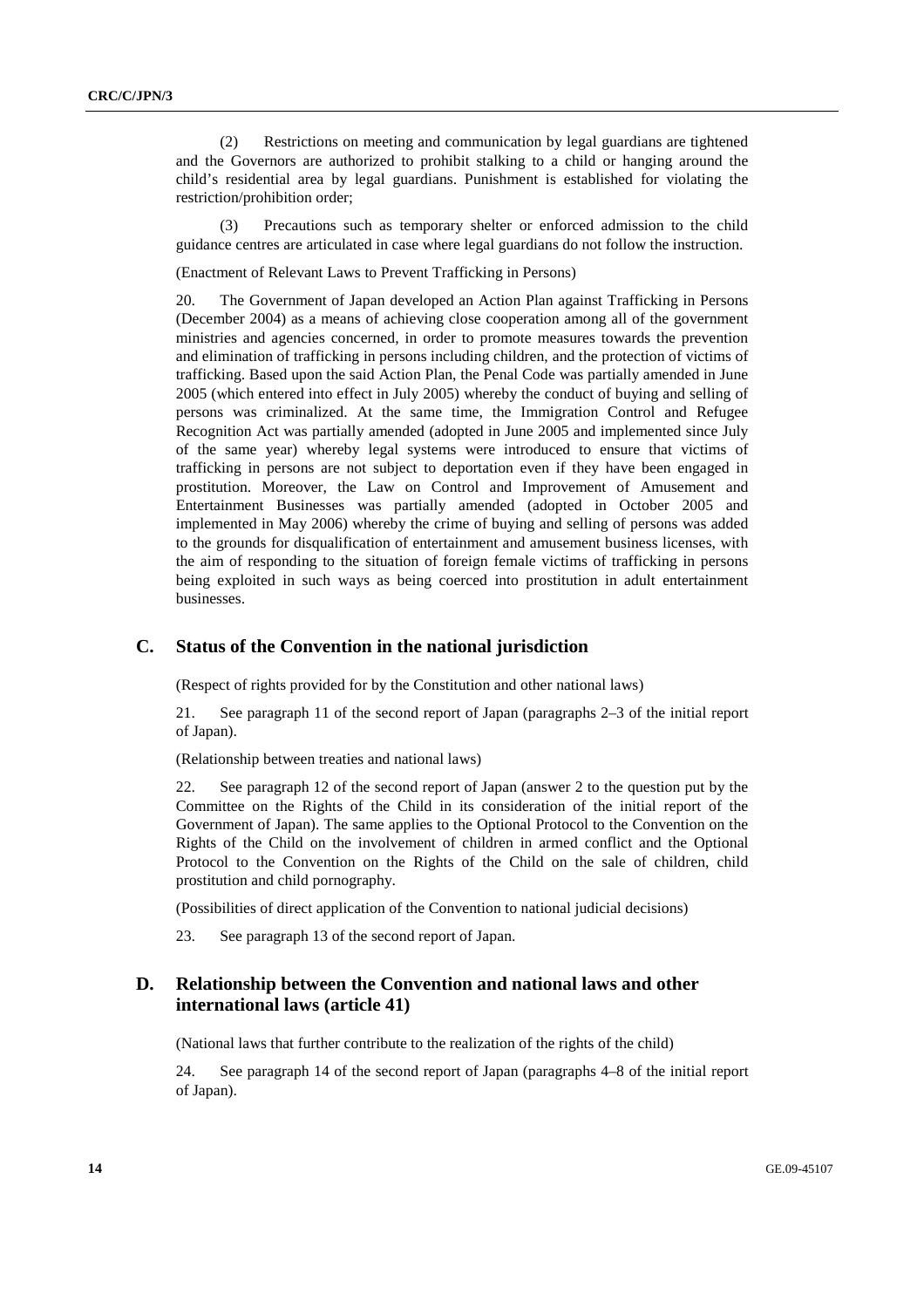25. Education is vital to enable children to realize their potential and to create human beings capable of adapting to society. The Government has endeavoured to disseminate education under the Basic Act on Education and the School Education Law, and today has achieved almost 100 per cent in school enrolment in compulsory education. The Basic Act on Education intends to spread education esteeming personal dignity. The Basic Act on Education was revised in December 2006. It inherits the principle in educational field from the original law.

### **E. Precedents of the application of the principles or provisions of the Convention to judicial judgments in Japan**

26. There are no precedents in Japan where, in relation to cases brought to courts, the principle and provisions of the Convention were directly applied to judicial judgments.

### **F. Relief measures in cases of violation of the rights of the child under the Convention**

27. The human rights organs of the Ministry of Justice receive inquiries on children's rights issues including violence against children through the human rights counselling offices and the "Children's Rights Hotline", which specializes in children's rights issues.

28. In addition, when the human rights organs receive a complaint about violation of a child's rights or obtain information about such violation through human rights counselling or other sources, they investigate the case and if they find the fact of human rights violation, which includes abuse of the child, to be substantiated, they take various measures depending on the needs of the case to relieve the child victim, such as giving a warning to the perpetrator to cease the conduct and making a request to those who are able to protect the victim to take appropriate measures; as well as carrying out human rights education for the parties concerned to prevent recurrence of the violation. The human rights organs have strengthened cooperation with local networks of other related organizations whose aim is to prevent child abuse.

29. With regard to Volunteers for Children's Rights Protection, see paragraph 17 of the second report of Japan. In 2005, the number of the volunteers was increased to 954 (as of July 1, 2005) to deal with the children's rights issues more effectively.

30. Specific administrative relief measures against violation of rights in respective fields are described in each of the corresponding sections of this report.

### **G. Comprehensive national strategy on children's rights within the framework of the Convention on the Rights of the Child, including the National Action Plan to realize the rights of the child**

(Efforts in Relation to the World Summit for Children and the World Congress against Commercial Sexual Exploitation of Children)

31. In accordance with the Plan of Action for Implementing the World Declaration adopted during the World Summit for Children held in September 1990, a national plan of action was formulated in December 1991. In addition, the Government prepared its national report with the aim to review our Government's efforts following the World Summit for Children, in the occasion of the General Assembly Special Session on follow-up to the World Summit for Children held in September 2001. Furthermore, in accordance with the Declaration and Plan of Action adopted during the World Congress Against Commercial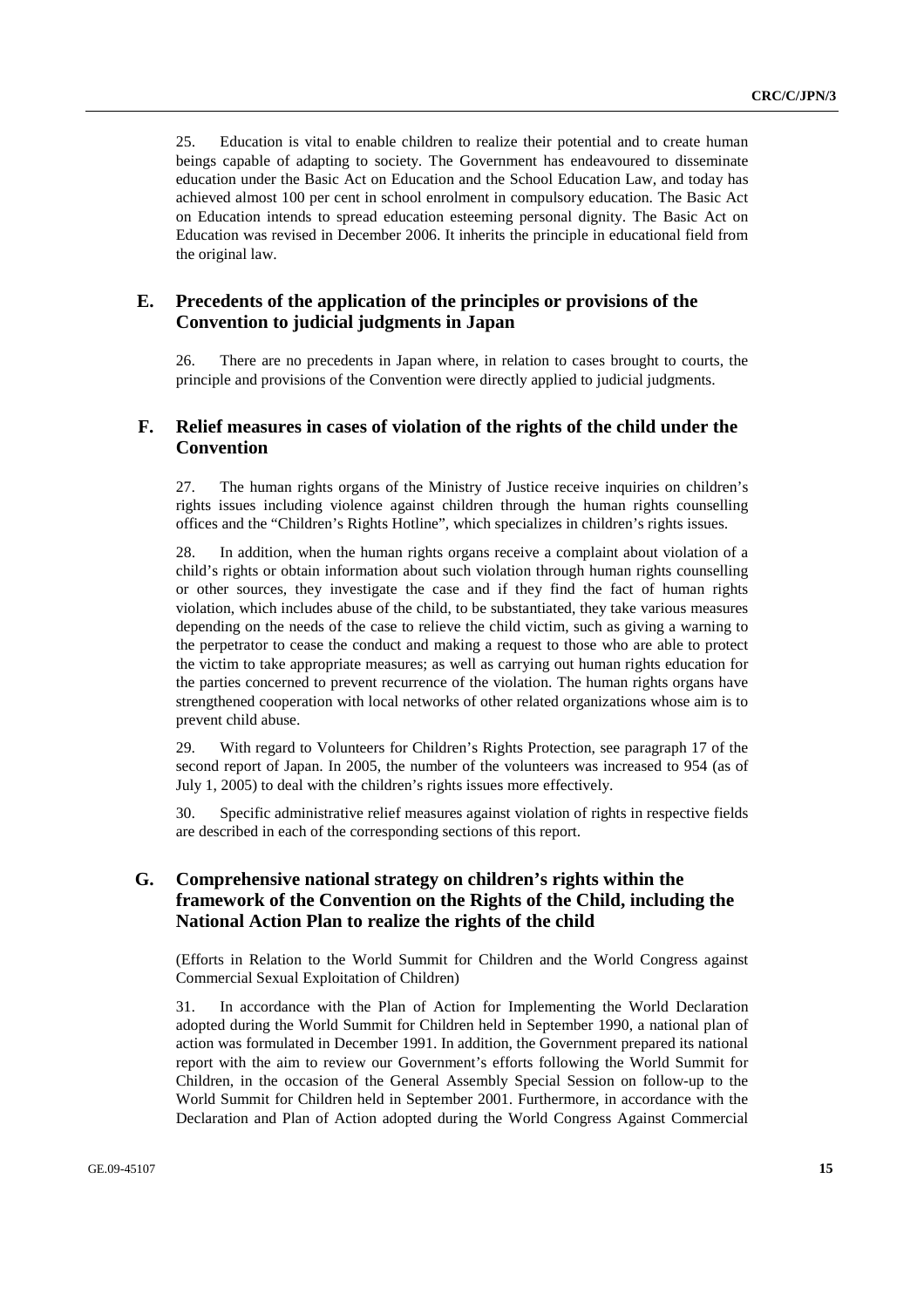Sexual Exploitation of Children held in Stockholm in August 1996, furthermore, the Government of Japan developed in February 2001, the National Plan of Action Against the Commercial Sexual Exploitation of Children, and prepared report on the progress of the said National Plan of Action for the follow-up Conference of the Second World Congress against Commercial Sexual Exploitation of Children.

(Formulation of the National Youth Development Policy)

32. In order to indicate the Government's basic principles and the direction of the medium- and long-term measures in relation to the development of youth and to comprehensively and effectively promote youth development measures in a wide range of areas including healthcare, welfare, education, labour, and measures against delinquency, the Government of Japan formulated in December 2003 the National Youth Development Policy at the Headquarters for Youth Development chaired by the Prime Minister (See paragraph 36 for details on the background of the formulation). The Government has thus promoted measures based upon this policy, taking into consideration the perspective of promoting respect and protection of the rights of the youth as provided in the Convention.

(Establishment of the Education Rebuilding Council)

33. In October 2006, the Cabinet Office set up the Education Rebuilding Council with a view to deliberating on fundamental policies to rebuild education from a broad perspective. In the meeting, the Council deliberates rebuilding of public education, as well as the educational function of families and communities to guarantee that all children have the opportunity to acquire a high academic ability and sense of discipline. According to the first report submitted in January 2007, and the second in June of the same year, measures formed on the basis of these two reports have been duly implemented.

(Formulation of the Focused Strategy 'Japan That Supports Children and Families')

34. In June 2006, 'New Policies to Cope with the Declining Birthrate' was adopted by the Government Council on the Declining Birthrate Society to drastically enhance, strengthen and revisit measures to tackle the declining birth rate. The policies were accommodated in the budget for FY2007. Furthermore, the Estimates for the Future Population of Japan (as of December 2006) showed a grim prospect that the decline in birth rate and the aging of society will progress even further. Based upon this future outlook, the Government presented an interim report towards formulation of the Focused Strategy 'Japan That Supports Children and Families' in June 2007, with a view to rebuilding and implementing effective policies focusing on how to realize the Japanese people's wishes regarding marriage and child birth. The Government intends to continue reviewing the concrete measures and to present the overall Focused Strategy by the end of 2007, while keeping eyes on discussions on tax reform and other related issues.

### **H. National scheme for implementation of the Convention**

### **(a) Authorities responsible for respective parts of the Convention, coordination of activities proceeded with by each authority, and measures for the monitoring of the progress of all such activities**

35. As mentioned in paragraph 24 of the second report of Japan (paragraph 26 of the initial report), the measures related to children cover a wide range of areas, including healthcare, welfare, education, and measures against delinquency, and many relevant administrative organizations are involved. Therefore, the Cabinet Office coordinates youthrelated measures as enforced by relevant authorities in order to ensure the comprehensive and effective implementation of measures (see answer B5 to the question from the Committee on the Rights of the Child in consideration of the initial report).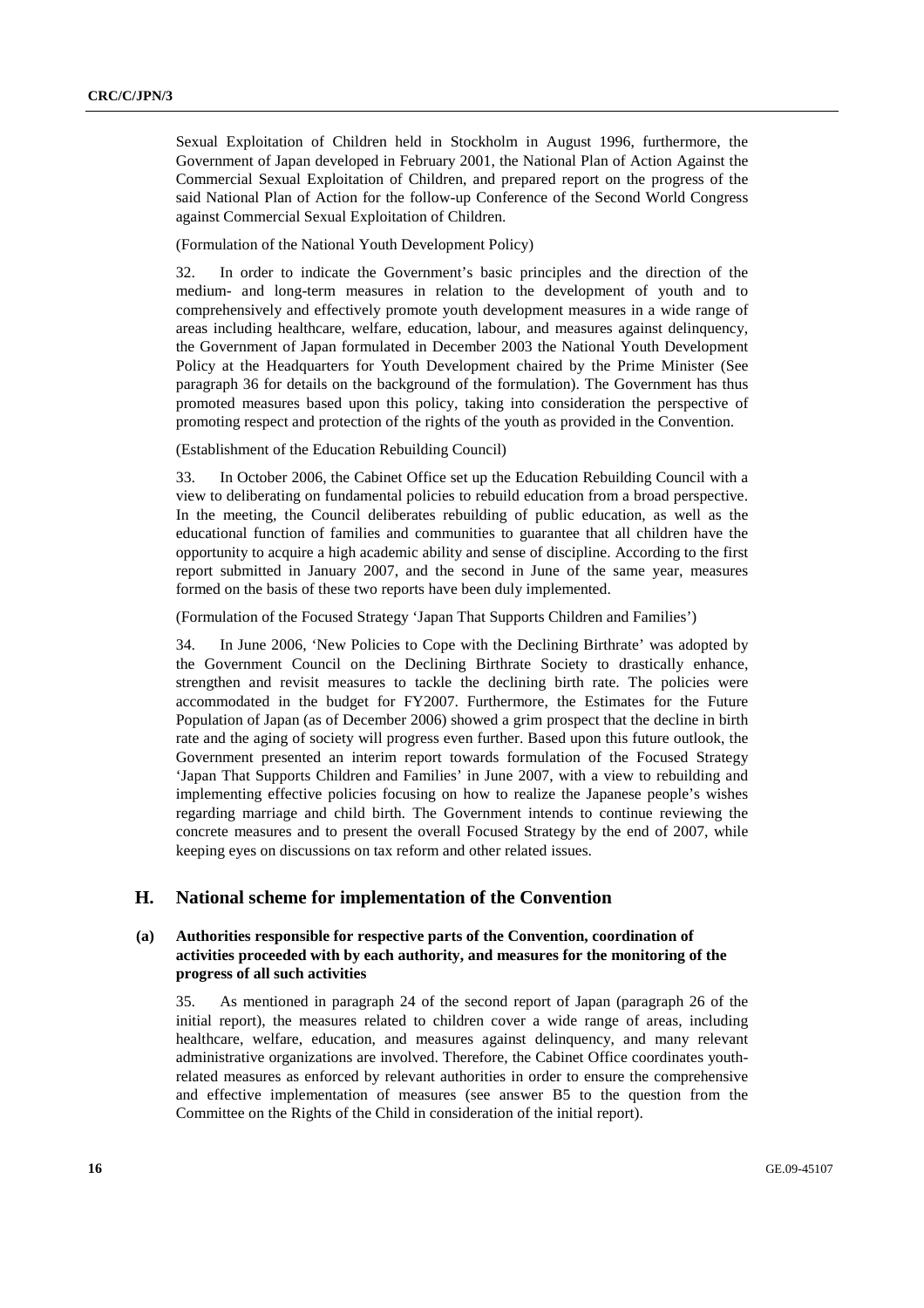36. In June 2003, the Headquarters for Youth Development chaired by the Prime Minister was set up with all Cabinet ministers within the Cabinet Office on board as a framework to further promote youth development and to achieve closer cooperation among relevant administrative organizations. In addition, the mandate of the Minister of State for Youth Affairs and Measures for Declining Birthrate was established, and under the supervision of the said Minister, committees comprised of the deputy chairpersons (ministers who are particularly involved with youth development) of the said Headquarters have been held as appropriate to achieve further cooperation. In December 2003, the said Headquarters formulated the National Youth Development Policy in order to indicate the Government's basic principles and the direction of the medium- and long-term measures in relation to the development of youth.

37. Based upon the above structure, the Government of Japan has promoted youth development measures in a comprehensive manner, while taking into consideration this Convention and the concluding observations of the Committee on the Rights of the Child in consideration of the second report of Japan. The state of implementation of measures in accordance with the National Youth Development Policy will be announced through the White Paper on Youth. At the same time, follow-up measures will be undertaken mainly by the Headquarters for Youth Development, and the said Policy is scheduled to be reviewed in 2008. With regards to the concluding observations of the Committee on the Rights of the Child on the second report of Japan, the current status of implementation by the Government according to the recommendations is regularly reviewed and followed up, under the cooperation between the Ministry of Foreign Affairs and the Cabinet Office, which are responsible for implementation of various Conventions.

38. As regards the mechanism of monitoring the implementation of the Convention, see paragraph 28 of the second report of Japan (i.e. answer 6 to the questions from the Committee on the Rights of the Child in consideration of the initial report).

#### **(b) Measures for coordination between the central and local governments**

(Ensuring coordination among the central and local governments)

39. See paragraphs 29–31 of the second report of Japan and answer 4 to the questions from the Committee on the Rights of the Child in consideration of the initial report.

(Formulation by local governments of ordinances in relation to the rights of the child)

40. Some local governments are, in accordance with this Convention, formulating provisions that include the right to express their views freely, social participation, and relief of rights of children as provided for in the Convention. As far as the Cabinet Office is aware of, there are currently 10 local governments that have formulated such ordinances concerning the rights of the child, and 18 currently taking ongoing formulation of such provisions (as of January 2006).

### **(c) Relationship between the governmental organizations responsible for children's rights and NGOs**

41. In Japan, each ministry promotes the rights of the child by way of various measures, and these ministries and agencies work in cooperation with relevant governmental organizations on such responsibilities.

42. See paragraph 33 of the second report of Japan for the Government's counselling services and organizations concerning youth issues (paragraph 28 of the initial report of Japan).

43. For the effective implementation of the Convention, it is necessary that the whole society works together. In this light, the Government fully recognizes activities by civil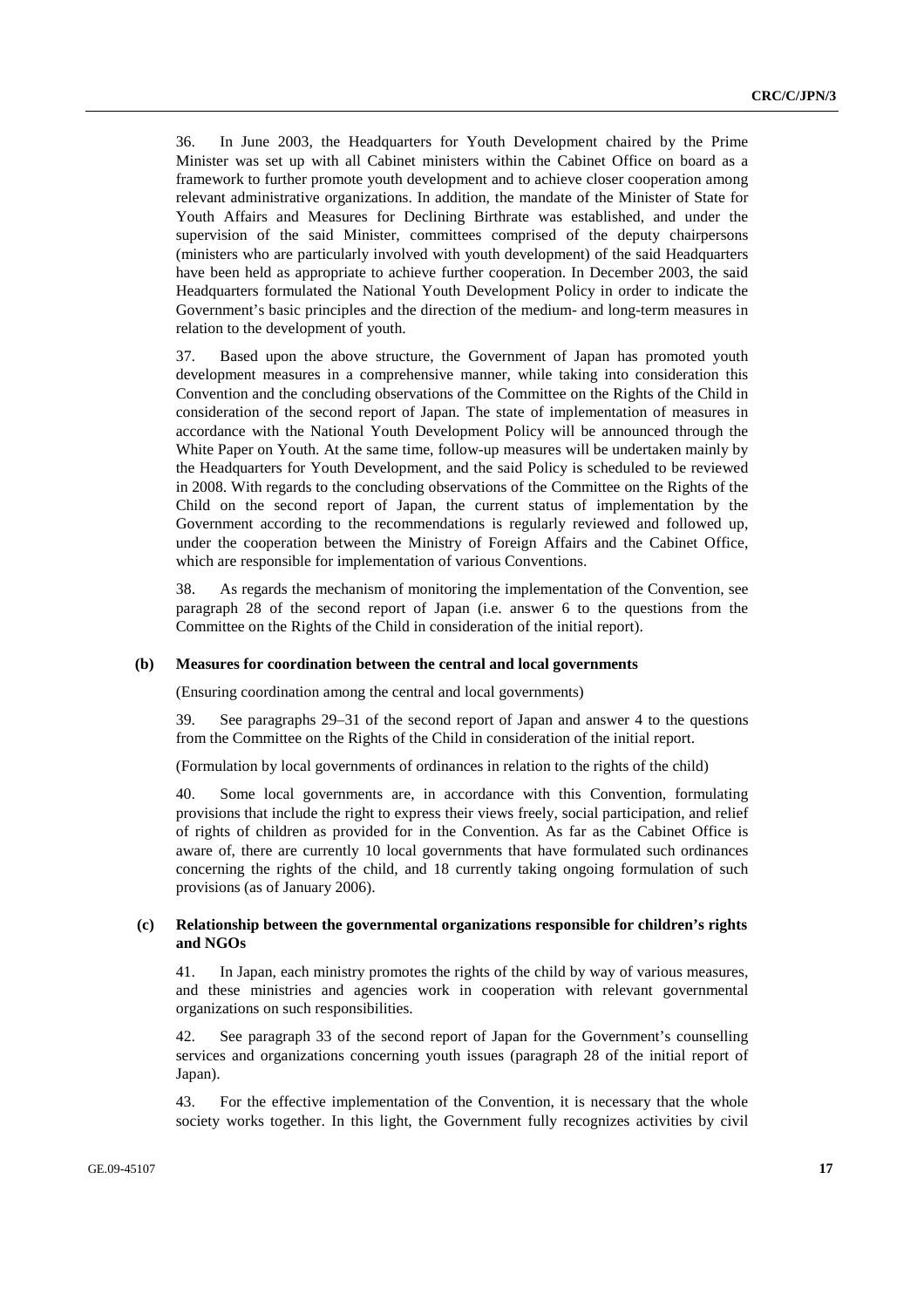society organizations to promote protection and facilitation of children's right, and duly acknowledges the significance of such activities and their contribution to the implementation of the Convention. Therefore, the Government pays much attention to the effective utilization of expertise of non-governmental organizations in implementing the Convention. Some of the successful examples of the Government's cooperation with a nongovernmental organization are as follows:

(1) Discussions with civil society and NGOs concerning the Convention

 In implementing the Convention of the Rights of the Child, the Ministry of Foreign Affairs held discussions with civil society and NGOs that have an interest in the Government's measures related to the Convention. In the process of preparing this report, meetings were taken place to hear opinions and have those opinions contribute to the report when considered necessary and appropriate.

 (2) Symposium on the Convention on the Rights of the Child in commemoration of the tenth anniversary of its ratification co-hosted with the United Nations Children's Fund (UNICEF)

 In addition, as a follow-up to the consideration by the Committee on the Rights of the Child of the second report of Japan held in January 2004, the Ministry of Foreign Affairs held a Symposium on the Convention on the Rights of the Child in commemoration of the tenth anniversary of its ratification in March 2004, which it co-hosted with UNICEF. This symposium contributed to enhance public awareness of the significance and purposes of the Convention, as well as to the discussions among various stake-holders concerned with issues relating to children in Japan.

 (3) Cooperation for the protection of children from commercial sexual exploitation

 The Government of Japan works in cooperation with relevant NGOs, including the Japan Committee for UNICEF and End Child Prostitution, Child Pornography and Trafficking of Children for Sexual Purposes (ECPAT), and undertakes educational activities that support the eradication of child prostitution, with a view to protecting children from sexual exploitation and abuse. In December 2001, the Government of Japan, together with UNICEF, ECPAT International, and NGO Group for the Convention on the Rights of the Child, hosted the Second World Congress against Commercial Sexual Exploitation of Children in Yokohama. In advance of the Congress, the Japan Committee for UNICEF worked closely with ECPAT International and held a seminar designed for children which allowed them to participate in the process. Similarly, the said Committee and relevant NGOs closely collaborated in the preparations for the Tokyo International Symposium on Trafficking of Children held by the Ministry of Foreign Affairs in February 2003. Meanwhile, in addition to sponsoring the Symposium on Damages of Online Child Pornography held in March 2005 by ECPAT Japan, the Ministry of Foreign Affairs offered its cooperation by inviting the lecturers to Japan.

 Furthermore, every year since 2002, Japan's National Police Agency invites representatives of law-enforcement agencies, judicial institutions, and NGOs from South East Asian countries that work on the issue of commercial sexual exploitation of children to hold a Seminar on Commercial Sexual Exploitation of Children in South-East Asia and an Investigators' Council  $(4<sup>th</sup>$  event in November 2005), where opinions are exchanged on the status of efforts in relation to commercial sexual exploitation of children in South-East Asia and the protection of child victims.

(4) Cooperation with NGOs involved in the support of developing countries

 The Government of Japan also supports activities of NGOs, local public organizations, educational institutions, medical institutions and other private organizations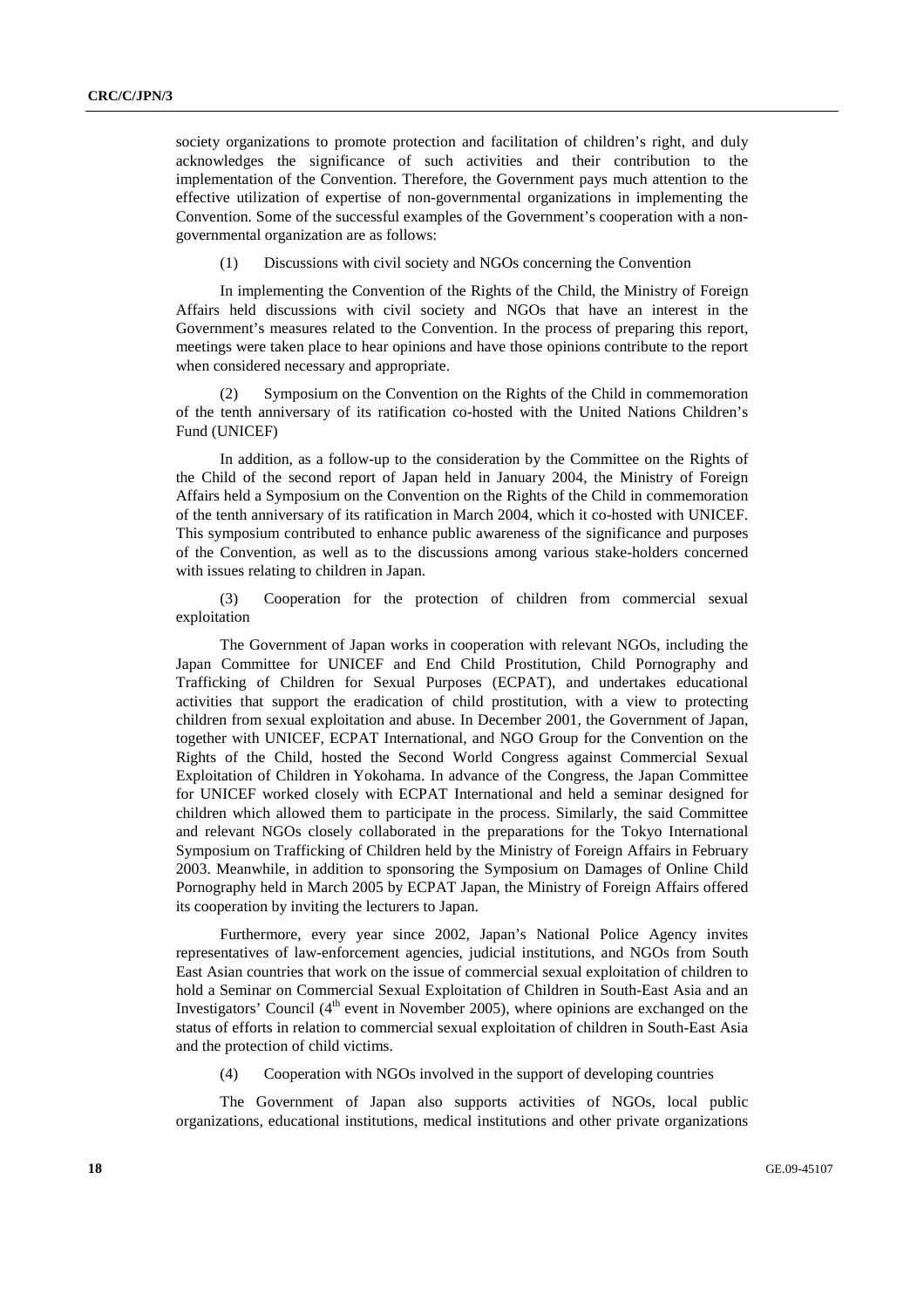engaged in projects to improve child welfare including education and maternal/child healthcare in developing countries, by providing fund through the Grant Aid for Japanese NGO Projects, the subsidy system for NGO projects, and the Grant Aid for Grass-roots Human Security Projects.

 (5) Cooperation with stake-holders involved in the protection of the rights of the child such as measures against child abuse

See paragraph 34 of the second report of Japan.

 Child guidance centres exist as administrative agencies that aim at responding to inquiries made by families, accurately understanding the problems a child is facing or an environment in which the child is placed, offering the most effective support suited to individual children or families, considering the welfare of the child, and protecting their rights. Meanwhile, the central Government in its Guidelines for the Management of child guidance centres advises local governments that in order to provide detailed assistance and effective support to a child or family, it is necessary to work together with agencies such as private organizations that are able to offer support tailored to individual needs. In order to identify child abuse at an early stage and promptly deal with it, relevant ministries, agencies, and organizations involved in measures against child abuse have gathered and organized a Consultative Committee Against Child Abuse aiming at facilitating comprehensive efforts such as promoting notification and information sharing regarding child abuse and reinforcing cooperation with relevant organizations. In addition, the central Government has encouraged the establishment of regional conferences on measures for children in need of protection (network for the prevention of abuse) to allow relevant local organizations (composed of entities in the fields of health care, medical services, welfare, education, police, and legal organizations) to share information and thoughts related to the child and to establish proper collaboration.

### **(d) Independent organizations including ombudsmen for the protection of the rights of the child**

(Establishment of the national human rights mechanism)

44. See paragraph 35 of the second report of Japan.

45. In March 2002, the Government of Japan submitted to the Diet the Human Rights Protection Bill, which provided for the establishment of a Human Rights Commission as an independent administrative commission under Article 3, paragraph 2 of the National Government Organization Law. Under the Bill, the Human Rights Commission is ensured a high degree of independence through the process of appointing a chairman of the Commission and Commission members, guaranteeing their status, and guaranteeing independence in the exercise of their authority so that their decision is not influenced either by the Cabinet or ministers concerned. The commission has the authority to submit opinions to the Government and the Diet, as well as responsibility for human rights promotion and effective relief for human rights violations. Given these features the Human Rights Commission under the Bill is considered to be a national human rights institution in compliance with the Paris Principles. Although the Bill was not passed due to dissolution of the House of Representatives in October 2003, the Government is currently reviewing the bill.

(Establishment of ombudsmen at the local level)

46. Some local governments have, in accordance with this Convention, established independent organizations to bring relief when human rights have been violated, such as in the case of a child being bullied, physically punished, or abused. As of January 2006, there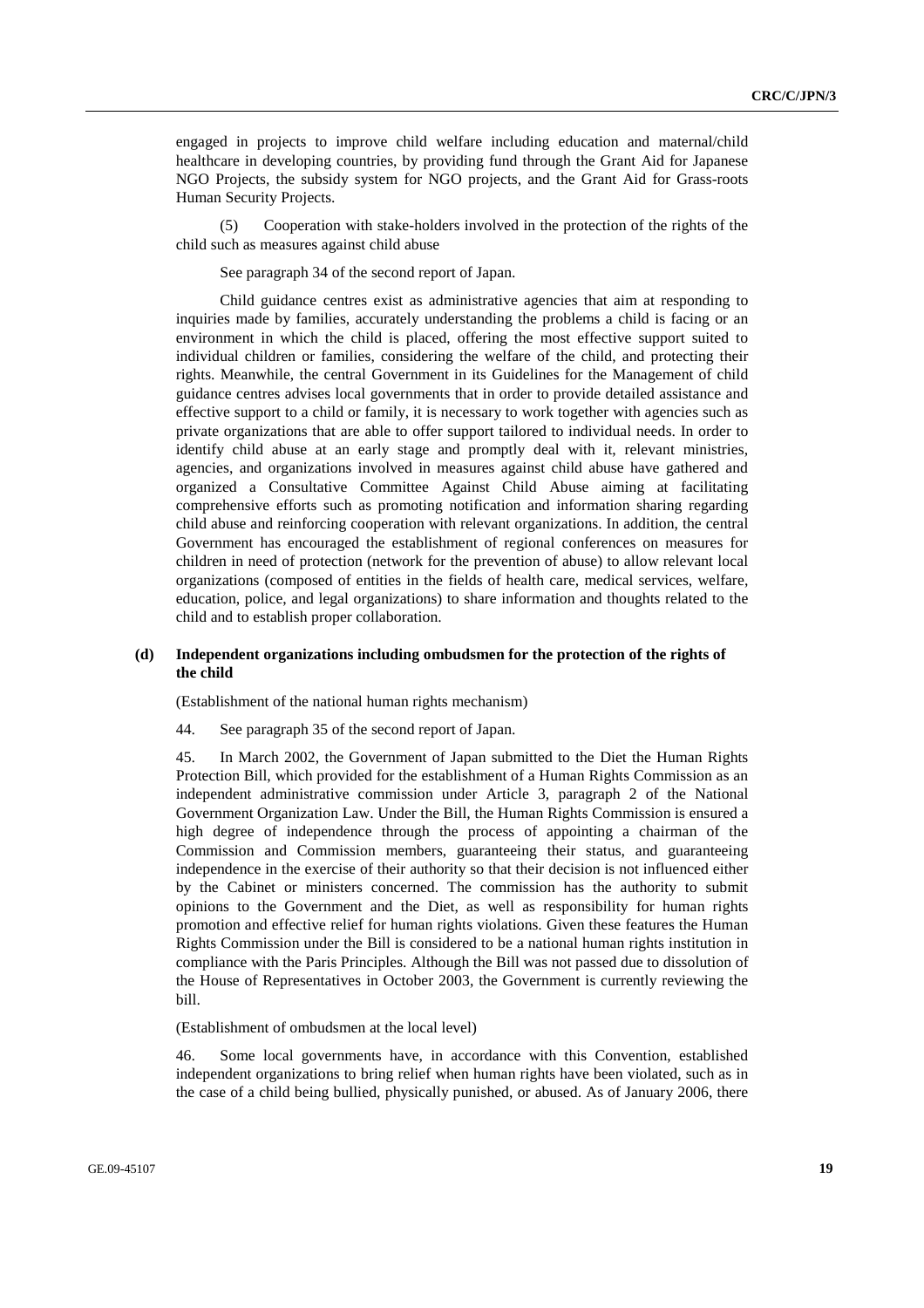are five local governments that have introduced an ombudsman for children as far as the Cabinet Office is aware of.

#### **(e) Collecting of data and promoting the effective utilization of statistics**

47. See paragraph 36 of the second report of Japan (answer 5 to the question from the Committee on the Rights of the Child in consideration of the initial report of Japan) and answer B3 to the question from the Committee on the Rights of the Child in consideration of the second report of Japan.

48. Every year, the Government of Japan drafts budgets related to the development of youth, systematically collects data on the present situation of the youth including children in a variety of fields such as population, health and safety, education, labour and problematic behaviour including delinquency, and discloses such compiled data in government publications such as the White Paper on Youth, various reports, and through its website. These data ensure that the public has an accurate understanding of the situation in which the youth is, and are used for planning and developing relevant measures.

#### **(f) Measures for the regular evaluation of the implementation of the Convention**

49. Although the Government has not adopted any specific measures to regularly evaluate the implementation of the Convention, reports on the Government's undertakings regarding the recommendations included in the concluding observations of the Committee on the Rights of the Child in response to the second report of Japan have been put together in July 2004 and March 2005, and follow-up actions were made through several means including reporting these to interested Diet members and NGOs.

### **I. Joint implementation of youth policy with non-governmental organizations and other civil society groups**

50. As mentioned in the previous paragraph of this report, the Government of Japan put together in July 2004 and March 2005 reports on the progress on issues raised in the concluding observations of the Committee on the Rights of the Child in response to the second report of Japan, and reported them at discussion meetings held in July 2004 and September 2005 where Diet members, relevant ministries and agencies, NGO and Civil Society group also gathered to exchange opinions on the progress of relevant measures.

### **J. Implementation of measures to protect children's economic, social and cultural rights to the maximum extent of available resources**

(Budget allocated for social benefits of children)

51. The general account budget of the Japanese central Government for fiscal year 2006 was 46,366 billion yen (the initially settled budget excluding the expense for government bonds), of which approximately 3,309.8 billion yen or 7.1 per cent was allocated for youth policy. The Government is confident that the resources necessary for the protection of the rights of the child in accordance with the provisions of the Convention are properly distributed. Of the budget for youth policy, approximately 15.7 billion yen was set aside for healthcare measures such as promotion of health, sports and maternal / child healthcare, while about 1,856.6 billion yen was allocated for education-related measures such as promotion of study programmes, the promotion of home education, improvement of school education and occupational training programmes for young people. Besides, approximately 546.1 billion yen was to be used for social services such as child-rearing support services, maternal and welfare services, measures for children with disabilities, child allowance, and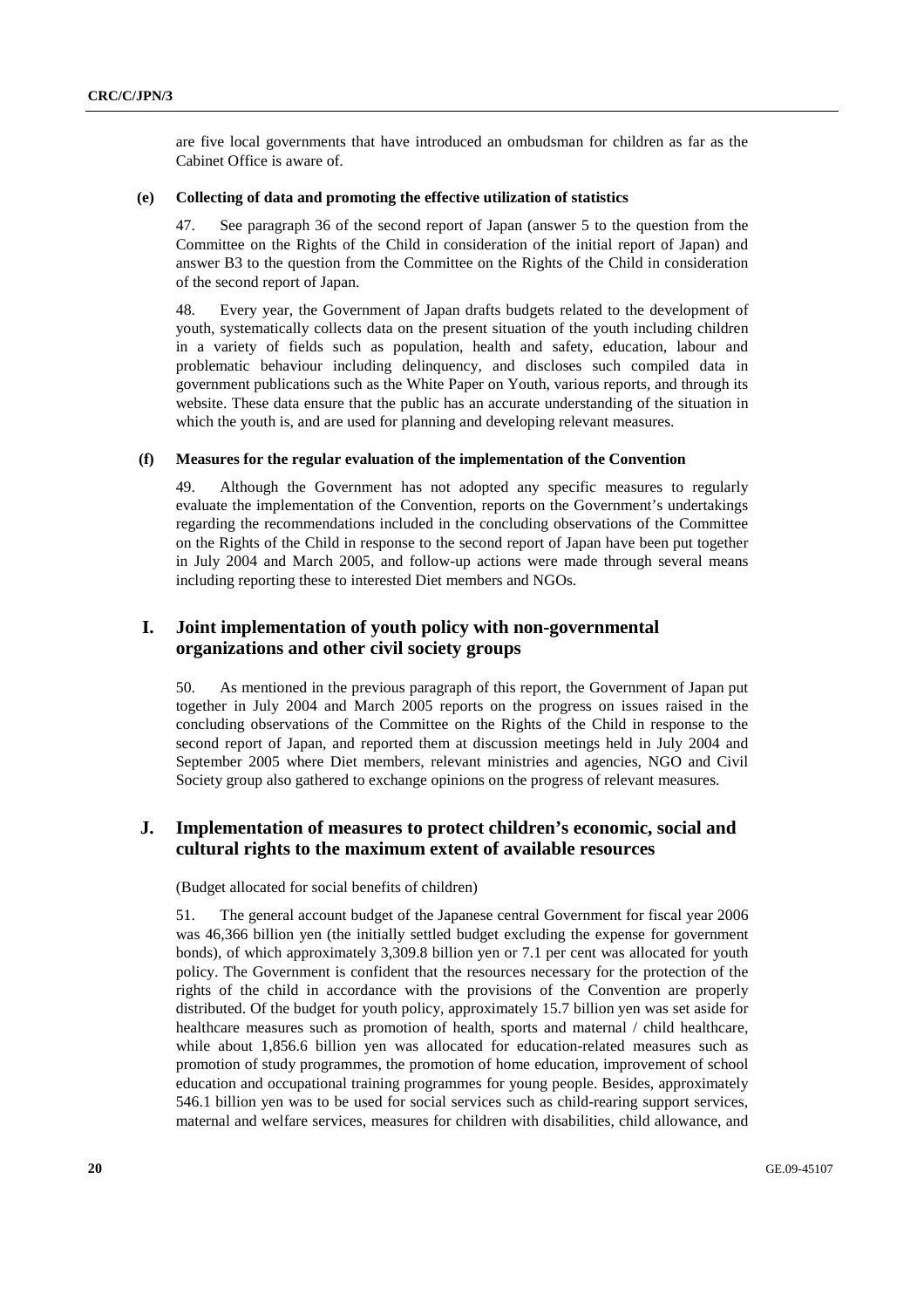measures to improve child welfare institutions. It is to be noted that the above-mentioned budgets are the total of budgets presumably related, directly or indirectly, to the sound growth of juveniles including children. Some of them include those allocated for social services for the general public where it is difficult to calculate the exact amount used for juveniles only, since such budgets benefit all generations including children.

52. With regards to budgets for local governments, the central Government does not grasp the details concerning the whole budgets, but understands that every prefecture allocates sufficient budget for youth policy, just as central ministries and agencies do, to the maximum extent of each organization's available resources, as set forth in article 4 of the Convention.

(Trends in budget allocations for youth policy)

53. The following table shows the recent trends in the above-mentioned budget for youth policy, as compiled by the Cabinet Office.

| Fiscal year | Total budget (initially allocated)<br>(excluding expenses for government<br>bonds) (in thousands of Yen) | Budget allocated for youth Ratio of the youth policy<br>policy (in thousands of Yen) | budget $(\%)$ |
|-------------|----------------------------------------------------------------------------------------------------------|--------------------------------------------------------------------------------------|---------------|
| 2001        | 65 481 845 457                                                                                           | 5 373 492 321                                                                        | 8.2           |
| 2002        | 64 558 780 945                                                                                           | 5 298 962 101                                                                        | 8.2           |
| 2003        | 64 991 008 956                                                                                           | 5 064 419 310                                                                        | 7.8           |
| 2004        | 64 542 344 348                                                                                           | 4 024 749 000                                                                        | 6.2           |
| 2005        | 63 740 743 212                                                                                           | 3 500 660 000                                                                        | 5.5           |

### **Data on the budget for youth policy**

Table 1

*Notes:* For the reasons below, simple inter-annual comparisons cannot be performed with the above-mentioned budgets and ratios.

(1) The compilation method for budgets has changed since 2004, and thus there is no continuity between the data compiled up to 2003 and those compiled from 2004 onward.

(2) Currently in Japan, steps toward reducing subsidies from the central Government to local governments and shifting of tax revenues from the national to the regional level are advancing. As a result, some of the budgets for youth policy are no longer included in the above general accounting budgets.

(3) In relation to (2), due to the integration of subsidies from the central Government to the local governments, some of the amounts that were used to be calculated as budgets allocated for youth policy could no longer be calculated as such and are thus not included in the above budgets.

(Respect for the best interests of the child in the process of the Government's budget settlement)

54. See paragraphs 52–53.

55. In view of possible ill effects on the sound growth of children from the falling birth rates in recent years, a range of activities are currently being undertaken based upon the Child Care Support Plan, which is a five-year plan that started in 2005. This plan takes the contents of the New Angel Plan, the previous five-year plan, one step further by even more strengthening the measures in the Plan, including expansion of supporting services for child-rearing such as day-care services, and establishment of the working environment which allows work and child-rearing to be compatible. Based upon this plan, budgets are appropriated selectively on items related to the child and family such as the improvement of nursery care services and the promotion of after-school children's clubs.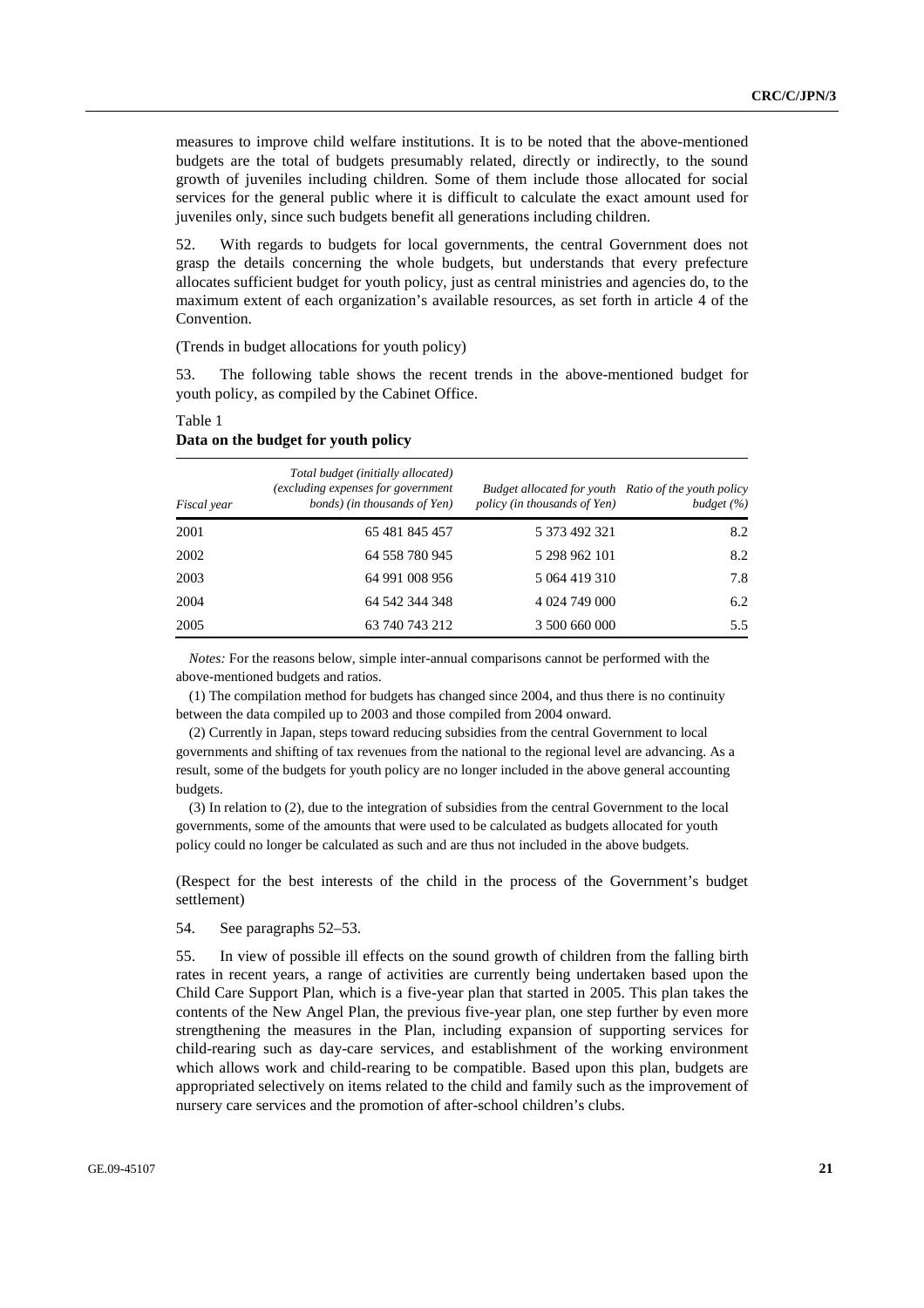(Efforts to eliminate the disparities among regions / groups in the opportunities to receive social services)

56. Under the Child Care Support Plan, the Government has worked on the improvement of day-care services and other services to assist child-rearing in a manner to improve both quality and quantity of such services nationwide. Specifically, the Plan aims to expand the capacity for low-age children at day-care centres, promote the introduction of an extended nursery care and holiday nursery care, and promote after-school children's clubs to support working parents.

(Protection of children from being subject to an undesired influence from the Government's economic measures)

57. Japan has the Child Allowance and Child-Rearing Allowance in terms of a social benefit system for the support of child rearing. The Child Allowance scheme, which was introduced in 1972, aims to stabilize family life by relieving the household's economic burden arising from child rearing and to support the sound growth of children upon whom rests the next generation's society. An amendment was introduced to this scheme in 2004 and the age range of beneficiaries has been extended to before the child completes the third year of elementary school (in other words, the term of allowance expires on the first day of the fiscal year after a child reaches 9 years of age). This amendment was introduced to respond to the recent accelerated decline in birth rates and changes in the social environments of children and families in Japan, aiming to enhance the economic support for families engaged in child rearing. The Child-Rearing Allowance scheme, on the other hand, aims to enhance the economic stability and independence of single-mother families due to divorce or separation of parents, and the allowance is provided for qualified children under the policy to facilitate their welfare.

| Eligibility for receiving allowance                  | Any child                                                                                                                                                                                                                                                                                                                                                 |
|------------------------------------------------------|-----------------------------------------------------------------------------------------------------------------------------------------------------------------------------------------------------------------------------------------------------------------------------------------------------------------------------------------------------------|
| Term of allowance                                    | Until the completion of third year of elementary<br>school                                                                                                                                                                                                                                                                                                |
| Amount (monthly)                                     | First or second child: 5,000 yen per month. Any<br>child born after the second child: 10,000 yen per<br>month                                                                                                                                                                                                                                             |
| Conditions regarding household<br>income             | Annual income should not exceed 4,150,000 yen<br>(per 4-person household)                                                                                                                                                                                                                                                                                 |
| Special allowance                                    | Of the employees or public employees regarded as<br>ineligible for Child Allowance due to the above-<br>mentioned conditions, those whose annual income<br>is below 5,740,000 yen (per 4-person household)<br>are eligible for a benefit equivalent to the amount of<br>Child Allowance paid by their employers or public<br>offices to which they belong |
| Number of children qualifying for<br>child allowance | 9,644,674 (as of 28 February 2005)                                                                                                                                                                                                                                                                                                                        |

#### Table 2

### **Outline of child allowance**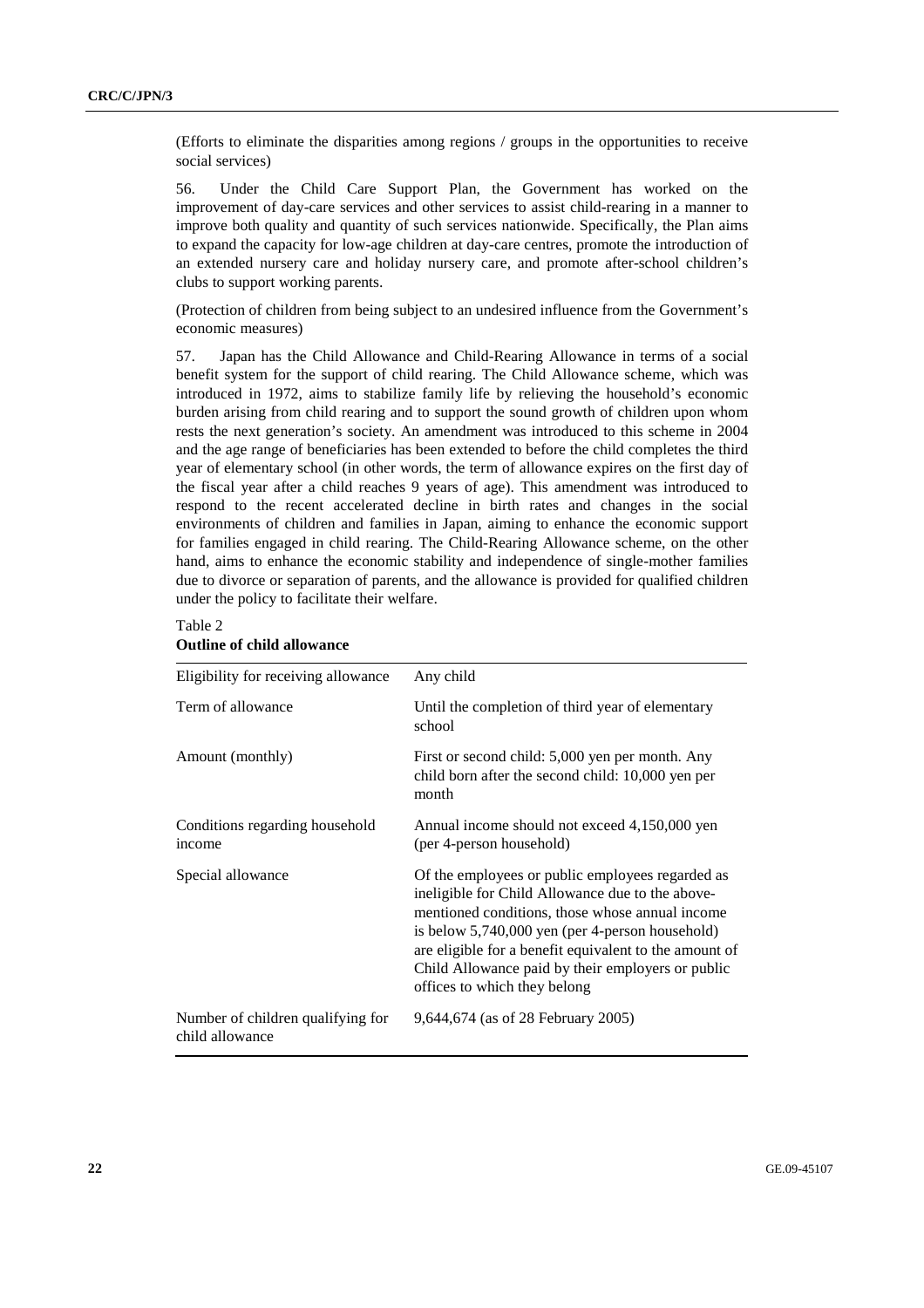| Eligibility for receiving allowance                              | A mother or legal guardian of a child, whose father<br>lives in a separate household and thus not<br>responsible for supporting the child, with such<br>mother or legal guardian being eligible for this<br>Allowance until the first end of March after the<br>child reaches 18 years of age (in the case of a child<br>with disabilities, until such child reaches 20 years of<br>age) |
|------------------------------------------------------------------|------------------------------------------------------------------------------------------------------------------------------------------------------------------------------------------------------------------------------------------------------------------------------------------------------------------------------------------------------------------------------------------|
| Amount (monthly)                                                 | In the case of 1 child:                                                                                                                                                                                                                                                                                                                                                                  |
|                                                                  | (full allowance) 41,880 yen                                                                                                                                                                                                                                                                                                                                                              |
|                                                                  | (partial allowance) between 41,870 yen and 9,880<br>yen                                                                                                                                                                                                                                                                                                                                  |
|                                                                  | In the case of 2 children: 5,000 yen added                                                                                                                                                                                                                                                                                                                                               |
|                                                                  | In the case of 3 children: 3,000 yen added per child                                                                                                                                                                                                                                                                                                                                     |
| Number of children qualifying for<br>the child-rearing allowance | 911,852 (as of 31 March 2006; preliminary figures)                                                                                                                                                                                                                                                                                                                                       |

### Table 3 **Outline of child-rearing allowance**

58. The Public Assistance Law serves as a general law to provide welfare benefits for those in poverty who are unable to maintain the minimum standards of living guaranteed under the Constitution of Japan. Under this scheme the allowances are provided for eligible households to the extent that the income of such households does not cover the minimum demands, which are estimated in accordance with the standard set by the Minister of Heath, Labour, and Welfare. Living aid allowances are provided in the form of money or, where appropriate, in kind in order to satisfy the need for food and clothes and as well as other daily necessities, while housing aid allowances are provided in the form of money or, where appropriate, in kind in order to satisfy the need for housing, house repair work and other maintenance works for housing.

### **K. International cooperation to ensure the implementation of the Convention**

### (Cooperation through UNICEF)

59. UNICEF is one of the core United Nations agencies whose purpose is to offer relief for the children of the world and to promote the protection of the rights of the child, and the Convention on the Rights of the Child serves as the principle for its activities. The Government of Japan has been actively supporting the activities undertaken by UNICEF, and in 2004, Japan's contribution to UNICEF amounted to about US\$156,000,000 and in 2005, the amount was US\$184,000,000.

#### (Financial assistance to related sectors)

60. Japan has actively provided Official Development Assistance (ODA) in the social development sector. In 2005, 20.0 per cent of the bilateral ODA was allocated to this sector.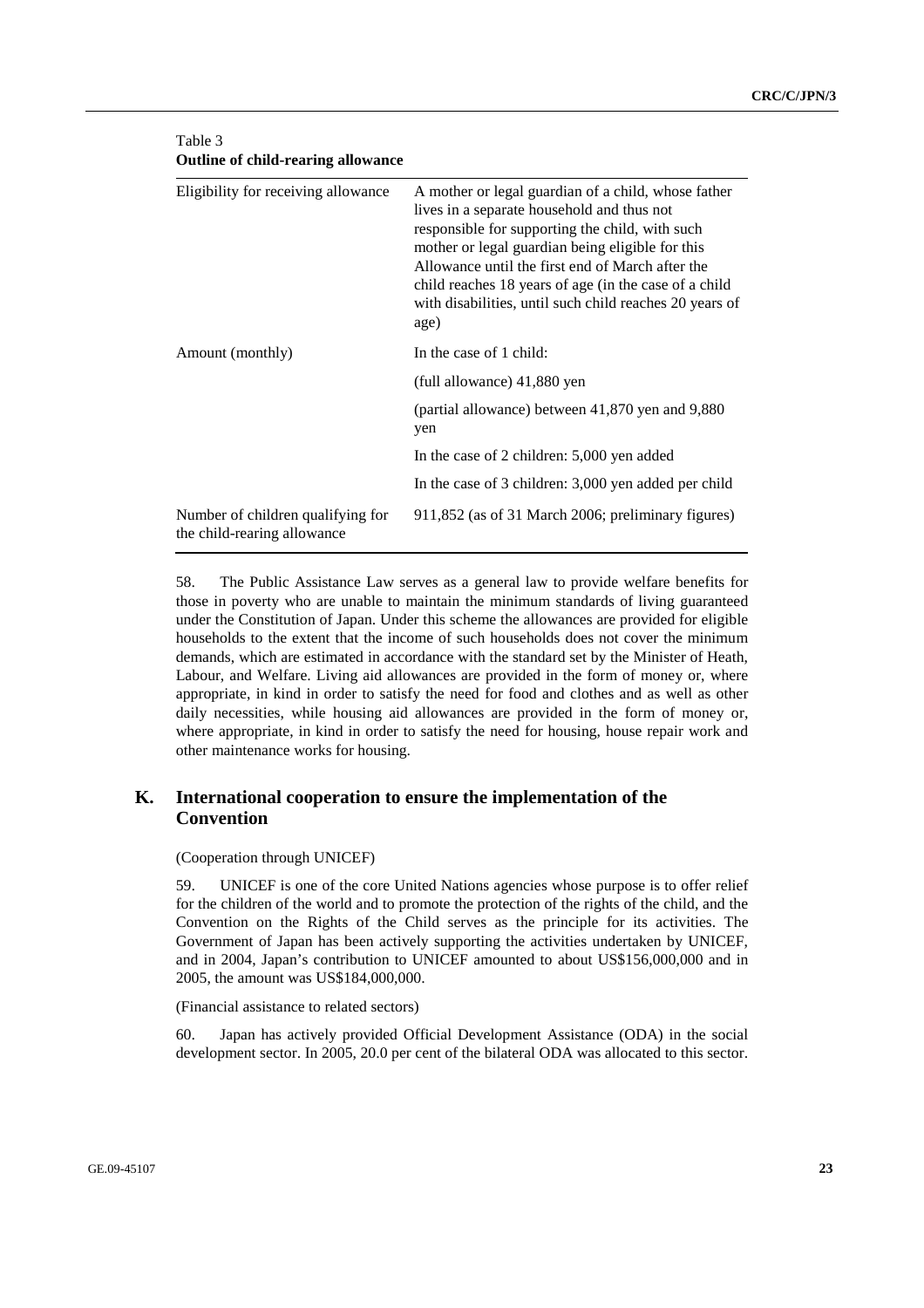#### **(1) Education**

61. Japan recognizes the importance of promoting education to allow personal development and supports efforts toward nation-building. Based upon the ODA Charter and its Medium-term Policy, the Government has placed particular importance on education in its implementation of international cooperation. In 2004, the total amount contributed to education-related projects including grants, loans and technical assistance was about US\$0.9 billion, which consists of 5.1 per cent of the bilateral ODA.

62. With regard to the promotion of children's education, in order to protect the rights of the child concerning education as provided for in the Convention on the Rights of the Child and to realize the Dakar Framework for Action on Education for All (EFA) (adopted at the World Education Forum held in April 2000) which includes ensuring by 2015 that all children have access to primary education, and the Millennium Development Goals (MDGs) related to education, the Government of Japan has enhanced its activities that support education. This is based upon its own experience of considering education as the basis of nation-building, as well as the spirit of "kome hyappyo" (100 bags of rice) (a phrase coined from an anecdote whose theme is the importance of supporting education for the future of the people of Japan). In particular, in addition to providing over 250 billion yen in a span of five years to low-income countries, the Japanese Government announced the Basic Education in Growth Initiative (BEGIN) at the Kananaskis Summit held in June 2002, with the aim of supporting the realization of the Dakar Framework for Action for developing countries. Japan supports efforts toward the achievement of Education for All in developing countries, based on BEGIN, focusing on the following three priority areas: (1) support for ensuring opportunities of basic education, (2) support for enhanced quality of education, and (3) improved management of education. Some of Japan's concrete measures included building and repairing schools, training teachers with a focus on science and mathematics, developing and promoting teaching methods that focus on the needs of children, and enhancing local educational administration. In the fiscal year 2003, about 41.9 billion yen was provided in the field of basic education through bilateral ODA and trust funds set up in international organizations. This figure includes contributions to the Backto-School Campaign in countries such as Iraq and Afghanistan supported by UNICEF, which aims at providing children affected by conflicts or disasters with an opportunity to receive education.

63. Furthermore, Japan has extended its cooperation in the area of education through the following trust funds at UNESCO: (1) the Japanese Funds-in-Trust for the Promotion of Literacy (44.4 million yen in fiscal year 2001) and the Japanese Funds-in-Trust for the Community Literacy Centres (20.87 million yen in fiscal year 2001) under the Asia-Pacific Program of Education for All (APPEAL), which assists in extending education to illiterate people and making primary education available to all children in the Asia Pacific region; as a result, the Japanese Funds-in-Trust for the Education for All that combines both of the above-mentioned Trust Funds amounted to a total of 411 million yen in fiscal years 2002 to 2005; (2) the Japanese Funds-in-Trust for the Mobile Training Teams (total of 70.85 million yen in fiscal years 2001 to 2005) under the Asia and the Pacific Program of Educational Innovation for Development (APEID), which aims at strengthening education cooperation among countries in the region and assisting developing countries in improving their education systems, contents and methods of education on their own; (3) the Japanese Funds-in-Trust for Preventive Education against HIV / AIDS (total of 35.08 million yen in fiscal years 2001 to 2005); and (4) the Japanese Funds-in-Trust for the Education for sustainable development which aims at supporting programmes related to education for sustainable development (200 million yen in fiscal year 2005).

64. In addition, from the perspective that nurturing of human resources is vital for sustainable growth in developing countries, Japan has established and provided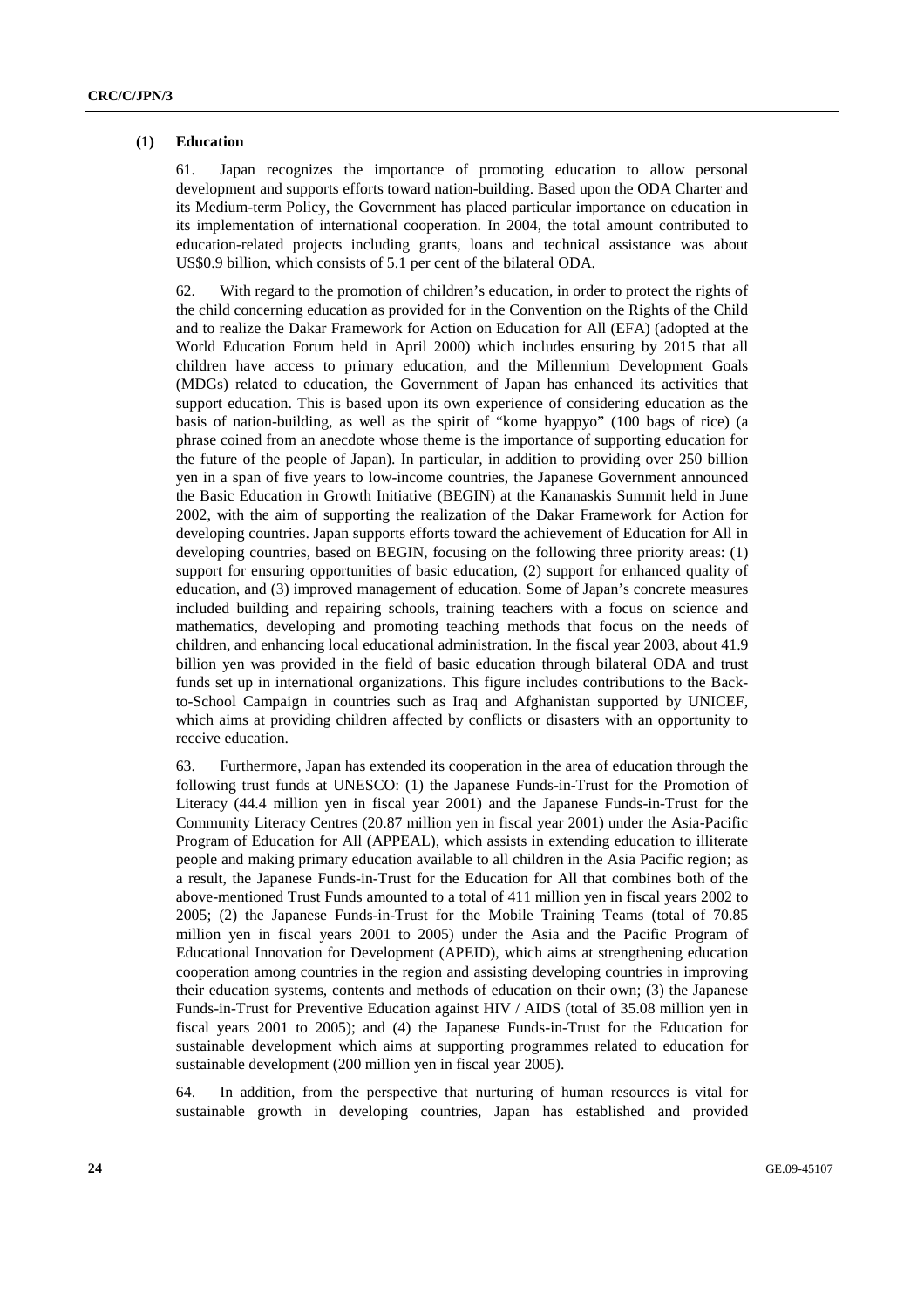contributions to the Japanese Funds-in-Trust for the Capacity-Building of Human Resources in UNESCO (established in 2000, total contributions of US\$40 million). Through contributions to this Trust Fund, the Government has actively offered support with a view to the realization of the Dakar Framework for Action on Education for All (EFA) and achievement of the Millennium Development Goals (MDGs) in the field of education, among other objectives. Japan not only works on literacy education projects in countries including Afghanistan, but is also providing assistance in basic education such as elementary and secondary education in many countries in Africa and Central and South America (in particular, teacher training and education designed for the prevention of HIV / AIDS).

65. Moreover, based on the final report of the Committee for International Cooperation in Education (submitted in July 2002), which is a consulting group comprised of eminent persons set up by a decision of the Minister of Education, Culture, Sport, Science and Technology, the Ministry of Education, Culture, Sports, Science and Technology (MEXT) works on the following project. The Cooperation Bases System (a project where universities and NGOs work together to systematize Japan's international cooperation experiences and skills acquired in the field of education and to strengthen domestic support systems) develops educational cooperation models using what Japan has learned from its experiences in the field of elementary and secondary education, and contributes to the activities of incumbent teachers who are dispatched as Japan Overseas Cooperation Volunteers.

66. Regarding Japan Overseas Cooperation Volunteers, in order to promote cooperation that takes advantage of Japan's educational experiences, a Special Participation System for In-Service Teachers in the Japan Overseas Cooperation Volunteers' scheme was established in 2001, and measures have been taken to promote the participation of inservice teachers in the cooperation activities abroad. In addition, Japan commenced activities for its Support and Coordination Project for University Cooperation in International Development in 2003, with the aim to promote international contributions by universities, which are part of Japan's intellectual resources. Furthermore, for post-conflict countries including Afghanistan, a project team has been formed within the Ministry of Education, Culture, Sports, Science and Technology, to extensively discuss such issues.

### **(2) Health care**

67. Japan provides assistance to children in the health and population sectors, placing priority on issues such as infectious diseases, mother and child health, population and family planning, and polio eradication.

68. Japan announced the Okinawa Infectious Diseases Initiative (IDI) at the G8 Kyushu-Okinawa Summit in 2000 with its plans to contribute US\$3 billion in a span of 5 years to combat mainly HIV / AIDS and tuberculosis, malaria, parasites, and polio under this initiative. Japan provided US\$5.8 billion under the IDI. Following completion of the IDI, Japan announced in June 2005 the Health and Development Initiative (HDI), with its plans to make comprehensive contributions aiming at achieving health-related MDGs, with a particular emphasis on human security and interdisciplinary efforts. More specifically, Japan aims to contribute to health related MDGs by providing direct support for reducing child and maternal mortality rates and measures against infectious diseases including HIV/AIDS, malaria tuberculosis and polio as well as by providing comprehensive assistance from the viewpoint of a cross-sectoral approach which includes strengthening of health systems, human resources development, water, basic education and infrastructure.

69. Japan also provides assistance in the field of reproductive health including prenatal and postnatal mother and child health and family planning, through the United Nations Population Fund (UNFPA) and the International Planned Parenthood Federation (IPPF). In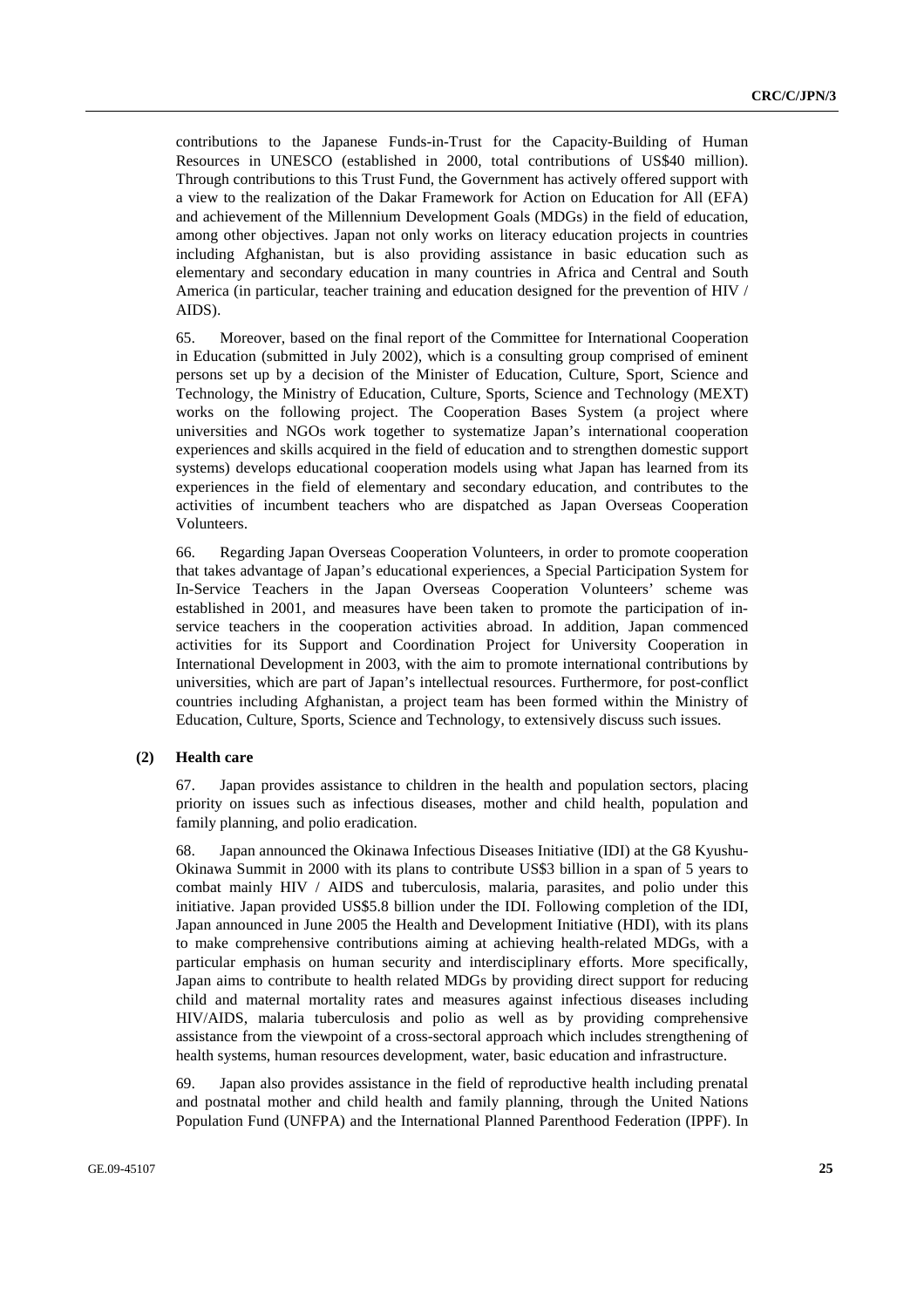2000, Japan established the Japan Trust Fund for HIV/AIDS in the IPPF with the aim to support the prevention of HIV / AIDS at the grass-roots level, contributing a total of about US\$6.08 million by 2005. To cite a few examples, this trust fund has facilitated the provision of information and knowledge on the prevention of HIV/AIDS to about 450,000 youth living in rural areas in China, and has undertaken advocacy activities designed for officials of the Ministry of Education and legal guardians to children, with the aim of supporting HIV/AIDS services offered in schools in Kenya.

70. At the G8 Kyushu-Okinawa Summit held in July 2000, the then Prime Minister Mori advocated the importance of measures against infectious diseases, which led to the idea of establishing a fund for measures against infectious diseases. Following the discussions in the General Assembly Special Session on HIV/AIDS and the G8 Genoa Summit, the Global Fund to Fight AIDS, Tuberculosis, and Malaria (Global Fund) was established in January 2002. Japan has so far contributed a total amount of US\$346.5 million (as of January 2006) to the Global Fund and is taking an active part in the management of the Board of the Fund. In addition, Prime Minister Koizumi increased the amount of contribution at the end of June 2005, giving his pledge to contribute in the coming years the amount of US\$500 million to the Global Fund. Moreover, with regard to measures against HIV/AIDS, Japan has contributed a total amount of about US\$52.7 million to the Joint United Nations Programme on HIV/AIDS (UNAIDS) ever since its establishment, to offer assistance in measures against AIDS in developing countries.

#### **(3) Gender**

71. Since the Initiative on Women in Development (WID) was announced in 1995 in response to gender issues, Japan has been actively providing support with a focus on three areas, namely women's education, health, and economic and social participation. During the 8 years from 1996 to 2003, it provided development assistance of more than some US\$900 million on average every year.

72. The situation surrounding women in developing countries has been recently changing, as the international community has attached importance to mainstreaming gender in development processes. Therefore, the Government of Japan reviewed the Initiative on WID, and formulated the Gender and Development (GAD) Initiative in March 2005, in order to further strengthen mainstreaming of gender in ODA. The GAD Initiative not only serves to define Japan's fundamental approach to gender mainstreaming in ODA, but also comprehensively presents specific efforts from the perspective of gender, regarding poverty reduction, sustainable growth, addressing global issues, and peace-building, all of which constitute priority issues in the ODA charter. Japan intends to further strengthen its assistance to developing counties' efforts to achieve gender equality and women's empowerment in the future.

73. Furthermore, Japan provides development assistance that incorporates the perspective of gender through the United Nations Development Programme (UNDP). In 1995, Japan set up the Japan WID Fund within UNDP with the aim of supporting women's empowerment in developing countries, and has contributed a total amount of about US\$15.5 million up until the WID Fund was reorganized as the Japan/UNDP Partnership Fund in 2003. The WID Fund served to support programmes that promote gender equality and women's empowerment, and contributed to the sustainable development of human resources and poverty reduction in developing countries. In relation to children, for example, the Government of Japan worked with UNDP and contributed to the achievement of gender equality in primary education in Guatemala. UNDP used the WID Fund to create a girls' education support programme and provided assistance in the educational system reform that complied with the policies of the Government of Guatemala and in the formulation of the five-year strategy for girls' education. In accordance with these policies,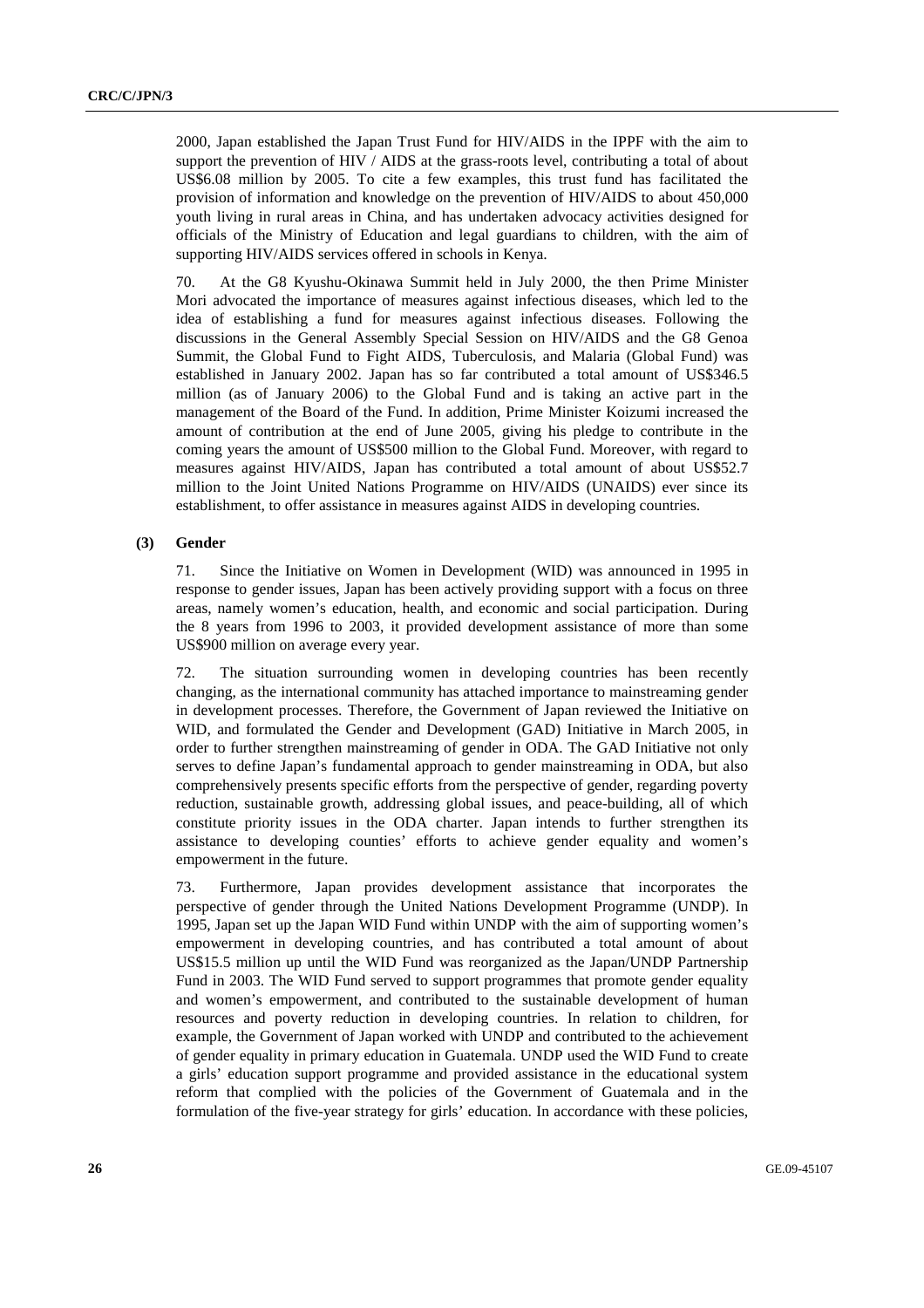Japan promoted the establishment of schools and educational methods through the local language, and provided grass-roots assistance including training for the development of human resources. This programme greatly contributed to gender equality in Guatemala's primary education.

#### **(4) Trust Fund for Human Security**

74. In order to incorporate the concept of human security into the activities undertaken by UN agencies which support projects that address diverse threats which the international community faces, including poverty, environmental degradation, conflicts, landmines, refugee issues, illicit drugs and infectious diseases such as HIV/AIDS, and to actually secure people's lives, livelihoods, and dignity, Japan founded the Trust Fund for Human Security in March 1999 in the United Nations. Through this Trust Fund, the Government of Japan has been providing assistance for projects that contribute to the protection and promotion of the rights and welfare of children in such fields as education, prevention of trafficking, and measures against HIV/AIDS. The list of main projects involving children between 2001 and 2005 is shown below.

#### **(5) Support to NGOs**

75. Japan has been providing financial assistance to Japanese NGOs which are engaged in grass-roots activities in healthcare, educational fields that contribute to the improvement of maternal and child health, welfare, and education for children. They are implemented under such programmes as Grant Aid for Japanese NGO Projects and the NGO Project Subsidy. Those programmes help NGOs provide fine-tuned assistance that directly contributes to local communities in recipient countries. In the fiscal year 2006, 428.10 million yen was spent for Japanese NGO projects (total from projects related to healthcare and education) and in the fiscal year 2006, about 33.7 million yen was spent as NGO Project Subsidy (total from projects related to the development of human resources, health services, and medical projects). In addition, in fiscal year 2005, Japan contributed an amount of about 14.3 billion yen through the Grass-roots Human Security Grant Aid to foreign bodies such as local NGOs in developing countries and international NGOs.

#### Table 4

#### **List of projects supported by the Trust Fund for Human Security**

(projects related to the child)

| Country           | Title of project                                                                                                                           | Total budget     | (USD) Executing agency      | Date of UN<br>approval |
|-------------------|--------------------------------------------------------------------------------------------------------------------------------------------|------------------|-----------------------------|------------------------|
| Philippines       | Preventive Actions and Early<br>Interventions Against Child Abuse<br>and Exploitation in Urban Poor<br>Communities                         |                  | 214 747 UNICEF              | Aug 2001               |
| Cambodia          | Non-formal Basic Education and<br>Vocational Skill Training for<br>Children and Youth at Risk                                              |                  | 609 248 UNESCO              | Oct 2001               |
| Indonesia         | The Development of Schools and<br>Teaching to Improve the Ability of<br>Children and their Communities to<br>Maintain their Human Security | 1 007 475 UNICEF |                             | Feb 2002               |
| Viet Nam/Cambodia | Support for Urban Youth at Risk:<br>"House for Youth"                                                                                      |                  | 360 628 UN-HABITAT May 2002 |                        |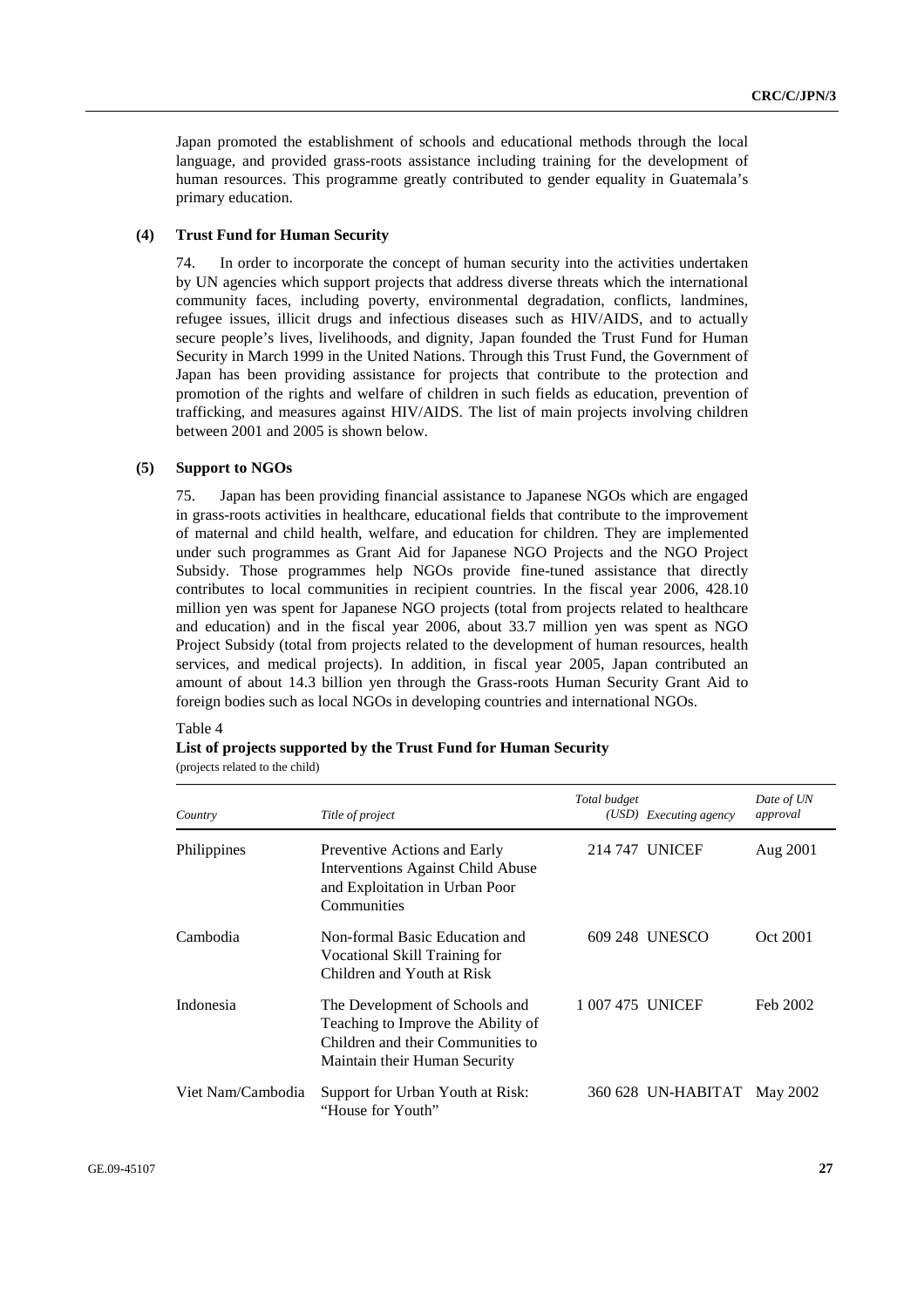| Country                                                                  | Title of project                                                                                                                                                                                                                       | Total budget     | (USD) Executing agency | Date of UN<br>approval |
|--------------------------------------------------------------------------|----------------------------------------------------------------------------------------------------------------------------------------------------------------------------------------------------------------------------------------|------------------|------------------------|------------------------|
| Afghanistan, India,<br>Nepal, Bangladesh,<br>Pakistan                    | Adolescent Girls, Trafficking and<br>HIV/AIDS: Strengthening<br>Responses in South Asia                                                                                                                                                | 1 030 000 UNDP   |                        | Dec 2002               |
| Cambodia, Viet Nam                                                       | Prevention of Trafficking in<br>Children and Women at a<br>Community Level in Cambodia and<br>Viet Nam                                                                                                                                 | 1 214 465 ILO    |                        | April 2003             |
| Lao People's<br>Democratic Republic                                      | Girl's Education and Community<br>Development for Awareness Raising<br>and Prevention of Girl Trafficking in<br>Lao PDR                                                                                                                |                  | 506 669 UNICEF         | June 2003              |
| Cambodia                                                                 | Seth Koma - Survival and<br>Development of Children in Rural<br>Areas of Cambodia Through Village<br><b>Action Plans</b>                                                                                                               | 1 027 425 UNICEF |                        | Nov 2003               |
| Zimbabwe                                                                 | Promotion of HIV/AIDS Prevention,<br>Care and Support for Children and<br>Adolescents Affected by HIV/AIDS                                                                                                                             | 1 030 000 UNICEF |                        | Nov 2003               |
| Tanzania                                                                 | Basic Education and HIV/AIDS &<br>Life Skill for Out of School Children                                                                                                                                                                |                  | 711 263 UNICEF         | Nov 2003               |
| Swaziland                                                                | Prevention of Mother to Child<br>Transmission of HIV in Rural<br>Communities in Swaziland - Happy<br>Baby Healthy Family Initiative                                                                                                    | 1 122 722 UNICEF |                        | Dec 2003               |
| Kazakhstan,<br>Kyrgyzstan,<br>Tajikistan,<br>Turkmenistan,<br>Uzbekistan | "Every Child Has a Right to Grow<br>up in a Family Environment"<br>Providing Support for Alternative<br>Care Arrangements for Children<br>without Family Care in Kazakhstan,<br>Kyrgyzstan, Tajikistan,<br>Turkmenistan and Uzbekistan | 2 160 000 UNICEF |                        | May 2004               |
| East Timor                                                               | 100 Schools Project: Improving the<br>Quality of Primary Education in East<br>Timor                                                                                                                                                    | 1 169 964 UNICEF |                        | <b>Nov 2004</b>        |
| Angola                                                                   | Support to Primary Education in<br>Huambo and Kuanza Sul Provinces:<br><b>School Feeding Programme</b><br>including HIV/AIDS Awareness                                                                                                 | 1 138 601 WFP    |                        | April 2005             |
| of the Congo                                                             | Democratic Republic Girls' Development and Education                                                                                                                                                                                   | 1 063 824 UNICEF |                        | Sep 2005               |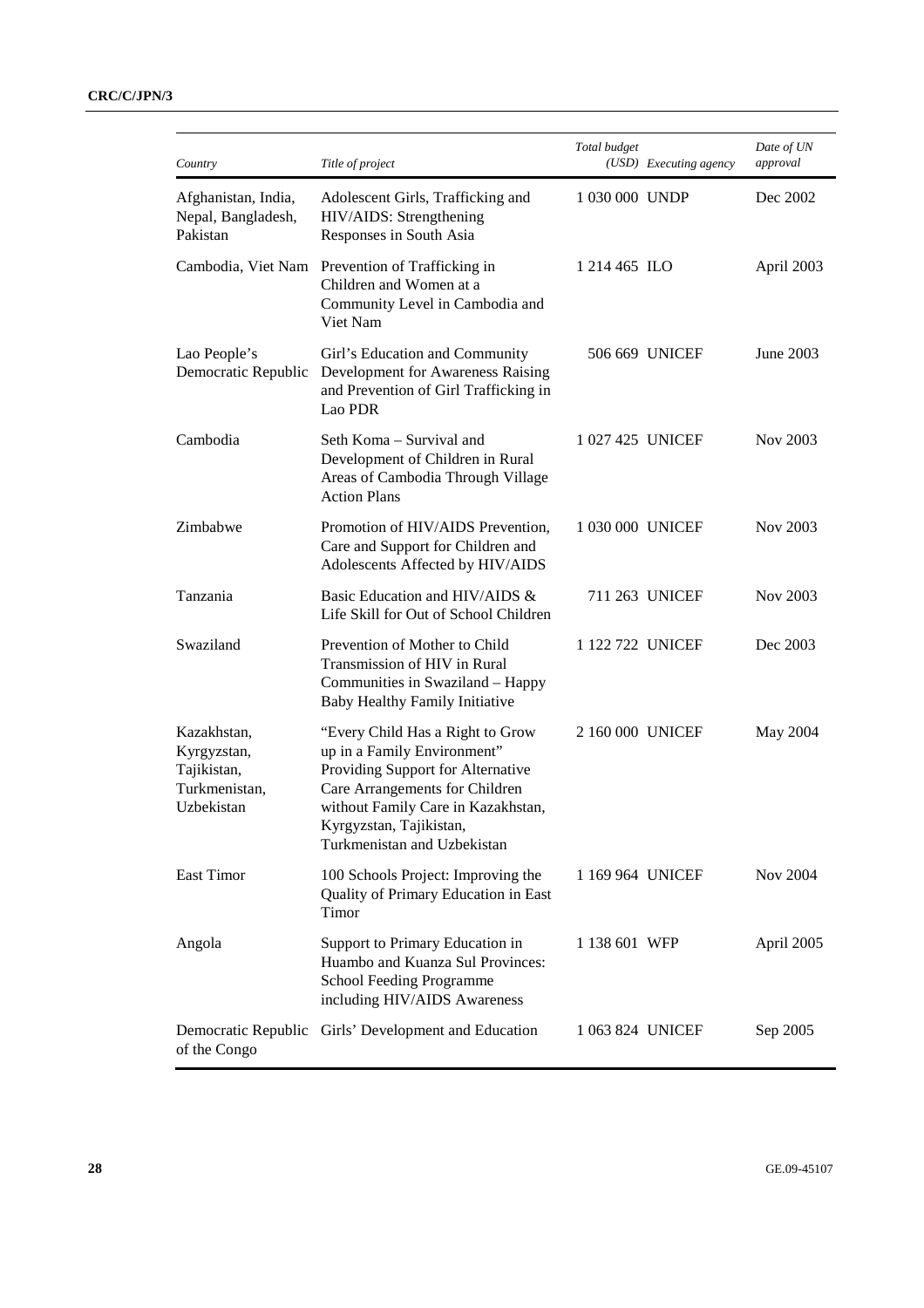| Fiscal year |                                      |                                  | Technical assistance (number of persons)                |                                                            |                                                                                                    |  |
|-------------|--------------------------------------|----------------------------------|---------------------------------------------------------|------------------------------------------------------------|----------------------------------------------------------------------------------------------------|--|
|             | Grand aid<br>$(in 100 million ven)*$ | Yen loan<br>(in 100 million ven) | Number of<br>participants<br>in technical<br>programmes | Number of experts<br>dispatched to<br>developing countries | Number of Japan Overseas<br>Cooperation Volunteers<br>(JOCV) dispatched to<br>developing countries |  |
| 2000        | 272.54 (25.1)                        | 15.08(1.7)                       | 2 184 (12.5)                                            | 558 (16.5)                                                 | 243 (17.7)                                                                                         |  |
| 2001        | 218.43 (20.4)                        | 0(0)                             | 2286(10.9)                                              | 593 (18.3)                                                 | 187 (16.4)                                                                                         |  |
| 2002        | 195.46 (19.5)                        | 0(0)                             | 2515(12.8)                                              | 560(20.0)                                                  | 197(16.0)                                                                                          |  |
| 2003        | 214.06 (25.9)                        | 262.18(4.7)                      | 2397(14.7)                                              | 537 (18.2)                                                 | 198(15.1)                                                                                          |  |
| 2004        | 243.34 (30.2)                        | 92.09(1.4)                       | 3303(16.4)                                              | 581 (13.4)                                                 | 267(18.8)                                                                                          |  |
| 2005        | 213.03 (25.5)                        | 18.05(0.3)                       | 2,405(9.8)                                              | 551 (15.8)                                                 | 301 (16.7)                                                                                         |  |

#### Table 5 **Data on past performance of the Government of Japan in aid projects in the fields of health care and education**

\* Figures in parentheses indicate the ratio (%) of the value of projects in the fields of healthcare and education to that of the entire projects, but exclude relief of liabilities, non-project aid programmes, grants for grass-roots aid projects and grants for students studying abroad.

### Table 6 **Data on past performance of the Government of Japan in aid projects in the field of education**

| Fiscal year |                                      |                                  | Technical assistance (number of persons)                |                                                            |                                                                                                    |  |
|-------------|--------------------------------------|----------------------------------|---------------------------------------------------------|------------------------------------------------------------|----------------------------------------------------------------------------------------------------|--|
|             | Grand aid<br>$(in 100 million yen)*$ | Yen loan<br>(in 100 million ven) | Number of<br>participants<br>in technical<br>programmes | Number of experts<br>dispatched to<br>developing countries | Number of Japan Overseas<br>Cooperation Volunteers<br>(JOCV) dispatched to<br>developing countries |  |
| 2000        | 134.54 (12.4)                        | 63.47(0.7)                       | 457(2.6)                                                | 283(8.4)                                                   | 270 (19.7)                                                                                         |  |
| 2001        | 183.54 (17.2)                        | 307.22(4.6)                      | 800 (3.8)                                               | 184 (5.7)                                                  | 219(19.3)                                                                                          |  |
| 2002        | 169.76 (16.9)                        | 275.04 (4.3)                     | 2,508(12.7)                                             | 204(7.3)                                                   | 268(21.7)                                                                                          |  |
| 2003        | 148.89 (18.0)                        | 344.17 (6.2)                     | 549 (3.4)                                               | 228(7.7)                                                   | 258 (21.8)                                                                                         |  |
| 2004        | 150.57 (18.7)                        | 143.58(2.2)                      | 2128(10.6)                                              | 290(6.7)                                                   | 304(21.4)                                                                                          |  |
| 2005        | 140.12 (16.8)                        | 231.70(4.1)                      | 2279(9.3)                                               | 346(9.9)                                                   | 361(20.0)                                                                                          |  |

\* Figures in parentheses indicate the ratio (%) of the value of projects in the fields of education to that of the entire projects, but exclude relief of liabilities, non-project aid programmes, grants for grass-roots aid projects aid projects and grants for students studying abroad.

(International database on child pornography)

76. See paragraph 569.

(Follow-up of the World Summit for Children)

77. See paragraph 31.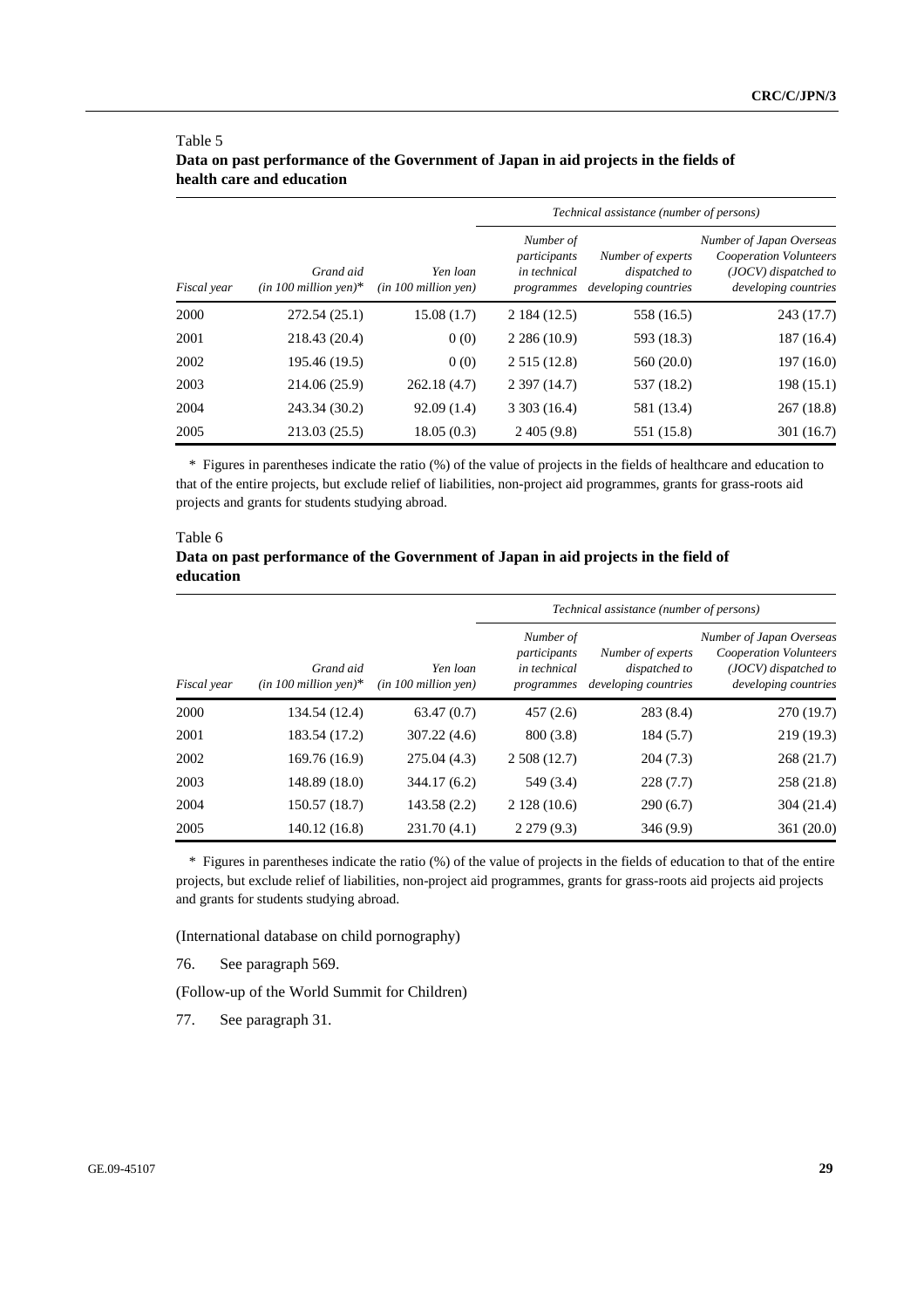### **L. Public relations activities for the Convention (article 42)**

#### **(a) Public relations activities for the Convention**

(Translation of the Convention into several foreign languages and translation into foreign languages used by many foreign residents in Japan)

78. See paragraph 58 of the second report of Japan.

(Public relations through various activities including designated month/week)

79. The National Youth Development Policy contains the commitments to properly promoting measures based upon the perspectives of respecting and protecting the human rights of the juvenile as provided for in this Convention, and to undertaking public relations and promotional activities regarding this Convention aiming at providing accurate knowledge and achieving public awareness. The Government of Japan actively pursues public relations and awareness-raising concerning this Convention in line with the contents of this Policy. In the same vein, the Cabinet Office is promoting public relations and public awareness to all the concerned parties by incorporating public relations and public awareness about this Convention into the issues that must be worked on during the National Sound Upbringing of Youth Month (every year in November).

80. In order to enhance public awareness of the principle of child welfare and to raise awareness of the issues surrounding children, the Ministry of Health, Labour and Welfare named the week of May 5 to 11 the Child Welfare Week and addresses Public Awareness of the Convention on the Rights of the Child as one of its issues, to further promote the said Convention.

(Public relations through websites)

81. See paragraph 59 of the second report of Japan.

82. The Japan Committee to UNICEF translated the Convention in a simple Japanese to ensure that children, who are at the core of the Convention, can understand its content, and a link on the Internet has been posted on the *Kids Gaimusho* (Ministry of Foreign Affairs for kids) homepage to allow children to access the Japan Committee to UNICEF website.

(Public relations through publications)

83. In May 2004, an article on the Convention was published in *Sekai No Ugoki* (Global Trends), a monthly publication for junior high school and high school students for which the Ministry of Foreign Affairs offers editorial assistance (20,000 issues published monthly). In addition, in March 2005, 20,000 copies of leaflets on the Convention on the Rights of the Child in which were included the integral texts of the Optional Protocol to the Convention on the Rights of the Child on the Involvement of Children in Armed Conflict and the Optional Protocol to the Convention on the Rights of the Child on the Sale of Children, Child Prostitution and Child Pornography, which Japan ratified, were published and distributed to persons and institutions concerned.

84. Since 1998, the year when the concluding observations of the Committee on the Rights of the Child in response to the initial report of Japan were issued, the Cabinet Office has been including every year a summary of this Convention and the entire text of the concluding observations of the Committee in the White Paper on Youth. Moreover, it has recently been seeking to raise public awareness by distributing the booklet on the Convention in meetings where chiefs responsible for youth administration in prefectures or designated cities gathered.

85. The human rights organs of the Ministry of Justice created a leaflet entitled "The Convention on the Rights of the Child and Children's Rights" in 2005 to explain the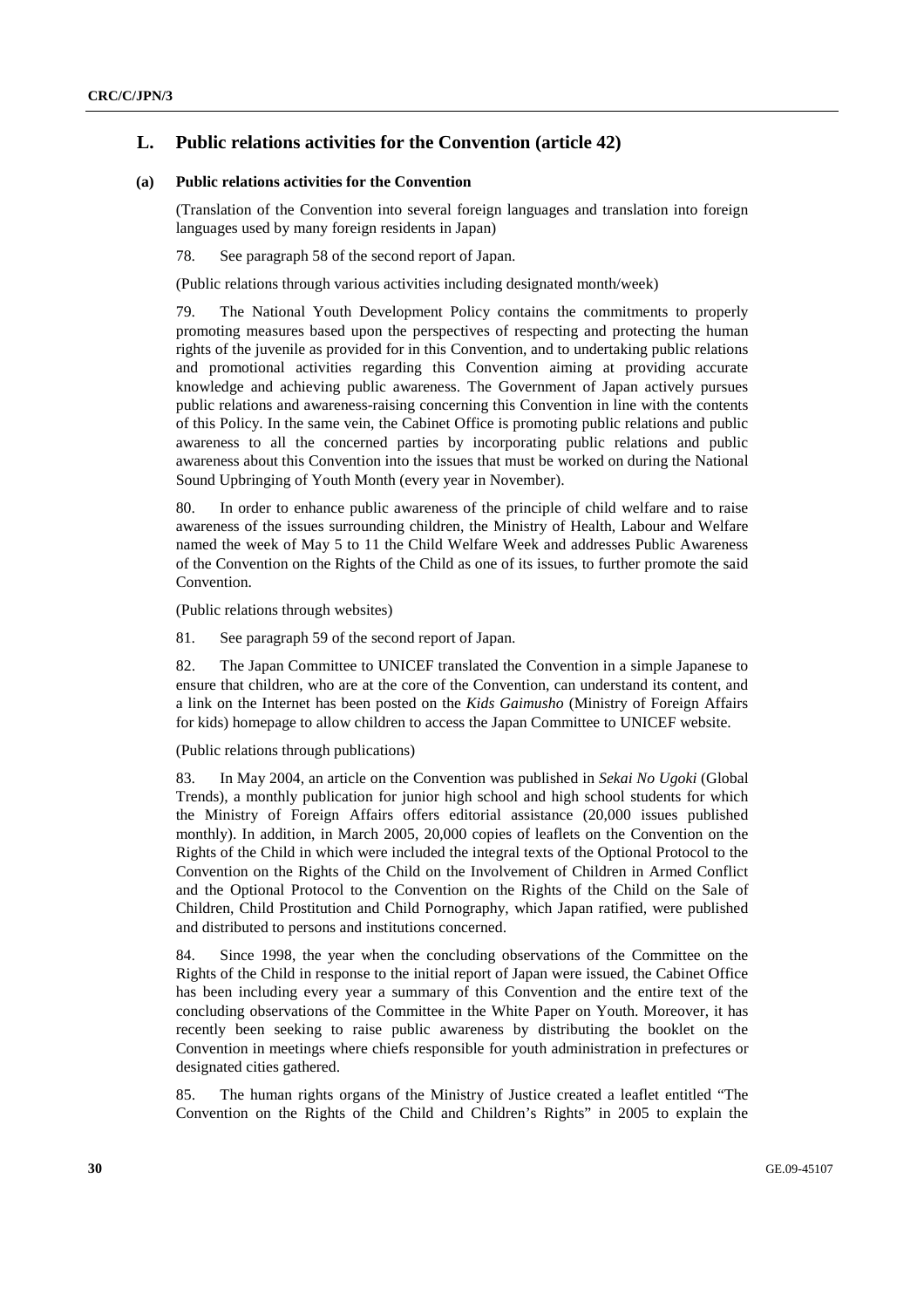contents of the Convention in simple terms so that children can understand. One hundred thousand copies of the leaflet were printed and distributed in schools to children and their guardians. In addition, a promotion video entitled "Our Declaration of Human Rights: the New Student is a Grandma!?", dealing with the Convention on the Rights of the Child, was produced and distributed to legal affairs bureaux, district legal affairs bureaux and local governments nationwide in order to raise public awareness.

(Public relations through events)

86. In March 2004, Japan invited Diet members concerned, experts on children, and prominent figures and held a Symposium on the Convention on the Rights of the Child in commemoration of the tenth anniversary of its ratification (about 3,000 attended). This symposium contributed to promoting awareness of the Convention on the Rights of the Child to a broad audience and to deepening its understanding.

87. The Ministry of Foreign Affairs has been providing support in the form of sponsorship of events related to the Convention on the Rights of the Child held by civil NGOs with the participation of the members of the Committee on the Rights of the Child. In October 2005, the Ministry of Foreign Affairs invited some members of the Committee on the Rights of the Child to participate in a meeting that the Ministry co-hosted with civil society and NGOs to exchange opinions on the Convention on the Rights of the Child among Diet members, ministries, agencies, and civil NGOs.

#### **(b) Introduction of lectures on human rights into curricula of school education**

88. At schools in Japan, students are expected to learn the significance and role of international law relating to human rights, including the Convention on the Rights of the Child, the philosophy of respecting fundamental human rights, and the growth and development of children. The courses of study partially amended in 2003 articulate in its general rules that 'a feeling of deep respect for human life and dignity must be reflected in the family, schools, and specific aspects of everyday life in society'. In this amendment, the courses were revised to further promote human rights education through overall school activities, according to the specificities of each subject, ethics, special activities, and the period of integrated studies. For example, the ideas of respect for fundamental human rights, significance of the international law concerning human rights, and life without discrimination, are incorporated in elementary school social studies, lower secondary school social studies (civics), upper secondary school modern society, politics, and economics, and elementary and lower secondary school ethics classes, while details concerning this Convention are also discussed in these subjects.

#### **(c) Educating public servants who have duties concerning children**

#### (Teachers)

89. With regard to training of in-service teachers, prefectural boards of education offer training designated by law to newly employed teachers and education on human rights to experienced teachers according to their years of experience. In addition, the National Center for Teachers' Development, an independent administrative institution responsible for implementation of Government-controlled training programmes, provides training involving lectures on human rights to teachers and other key staff who are expected to play a leading role at the local level, with the aim to further enhance human rights education in school education.

#### (Officials in charge of child welfare duties)

90. Child welfare officers working at child guidance centres, which constitute administrative organs that play a central role in the field of child welfare, are encouraged to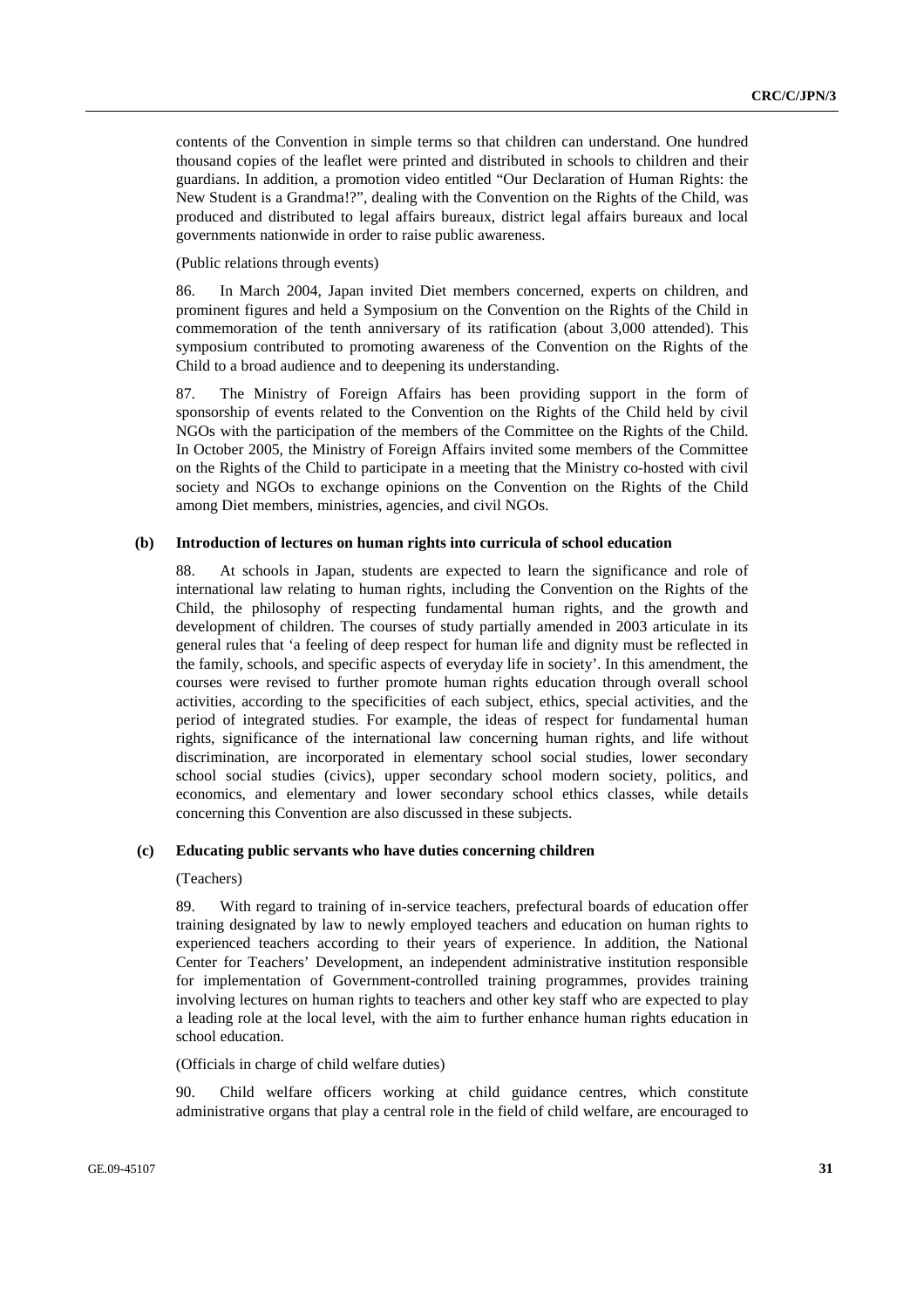deepen their understanding of the aims of the Convention during training sessions for newly-employed officers held by various training organizations. In addition, training sessions that address issues involving children such as child abuse are offered at the Children's Rainbow Centre. Similarly, those involved in the establishment and management of child-care centres (local governments, social welfare corporations, and the like) are instructed to provide employees with training on the principles and provisions of the Convention. Furthermore, organizations that offer training to employees working in child-care centres including nursery teachers are instructed to provide training on the principles and provisions of the Convention. Those working in National Homes for Juvenile Training and Education and other workers engaged in social welfare activities are offered reformatory education and in-service training at the Training Institute for Special Staff of the Institute Supporting Development of Self-Sustaining Capacity of Children Affiliated with *Musashino Gakuin*. These training sessions are also designed to allow trainees to deepen their understanding of the aims of the Convention.

#### (Police officers)

91. Newly employed police officers or those promoted police officers receive, at police academies, education on human rights and on activities to protect youth, while police officers engaged in juvenile policing and juvenile officers receive special education that ensures proper duty performance that takes the protection of the rights of the child into account. In addition, with regards employees working in detention facilities, those responsible for performing detention duties receive guidance in line with the principles and provisions of the Convention in corresponding police academies. Furthermore, workplaces such as police stations are instructed to provide education that ensures proper duty performance that takes the protection of the rights of the child into account through means such as group discussions.

#### (Prosecutors)

92. With regard to prosecutors, lectures are given on such themes as due consideration to be given to children, and international human rights during training sessions in accordance with the years of experience of the prosecutors, to allow them to deepen their understanding of the contents of the Convention. The results of these training sessions commensurate with experience given to the prosecutors are believed to be reflected in the performance of duties of those who have completed the training and to contribute to prosecutors' enhanced awareness of the rights of the child.

#### (Judges and other law administering officers)

93. The Government of Japan is of the understanding that at the time of Japan's ratification of the Convention, the Supreme Court sent a notification entitled "Promulgation and Entry into Force of the Convention on the Rights of the Child" to the high courts, district courts and family courts, with the aim of making judges and other concerned officers aware of the contents of the Convention. Furthermore, judges are deepening their understanding of children's rights through the curricula of various training programmes for judges held by the Judicial Research and Training Institute, including joint research on juvenile delinquency cases and problems concerning custody of children, and lectures on the current state and issues of treatment in juvenile training school. In principle, any person who is to become a judge, public prosecutor or attorney needs to participate in the judicial training conducted by the Judicial Research and Training Institute in order to obtain a license of the legal profession (judge, public prosecutor or attorney). During this judicial training, lectures are given on children's rights, references are made to implementation of the Convention as well as its contents and aims, and curricula are implemented on precedents of juvenile delinquency cases or cases of disputes over the custody of children. Trainees are thus given opportunities to learn about the rights, protection and welfare of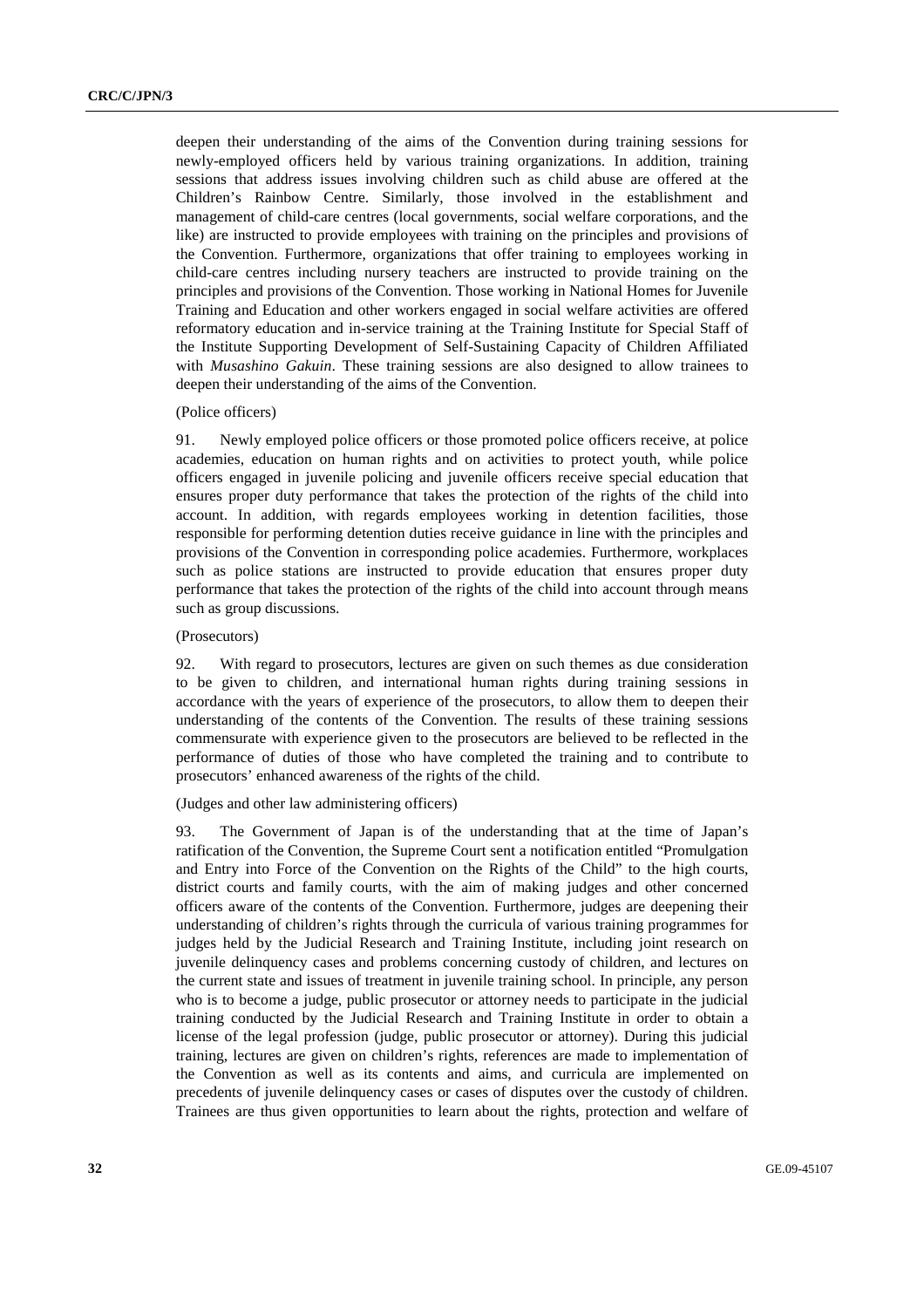children. It is expected that the Supreme Court further raise awareness of the Convention utilizing various opportunities.

(Officials of correctional institutions)

94. Various training programmes on international rules regarding the human rights of inmates including the Convention on the Rights of the Child are provided for correctional officers at the Training Institute for Correctional Personnel and its branches (eight around Japan) in order to further their understanding of the conventions. For example, training is provided on international rules related to correction including the Convention on the Rights of the Child and the Beijing Rules to instructors of juvenile training schools and juvenile classification homes and classification specialists of juvenile classification homes as part of the training programmes for newly recruited officials. Moreover, subjects such as psychology, pedagogy and sociology are included in the training programme (30 hours in total), and topics of child development are also dealt with in each of these subjects.

(Probation officers)

95. See paragraph 66 of the second report of Japan. Probation offices that offer various training programmes to volunteer probation officers provide education that takes the rights of the child into consideration for the treatment of juveniles on probation.

(Officers involved in human rights administration)

96. In terms of the training of officers involved in human rights administration, the Ministry of Justice offers specialization courses in human rights to officers working in legal affairs bureaux and regional legal affairs bureaux nationwide every year. The courses include subjects related to children's rights. In addition, legal affairs bureaux and regional legal affairs bureaux nationwide also offer workshops on human rights practices to workers involved in human rights administration, where lectures on the Convention and on children's rights are given. Moreover, the Ministry of Justice offers workshops on the training of human rights instructors for employees working in the human rights departments of local governments, where lectures on children's rights and on the Convention are given.

97. At the Ministry of Foreign Affairs, in recognition of the importance of international efforts to solve human rights issues, lectures are given on human rights including the main aims of conventions related to human rights, as part of training programmes designed for newly-employed officers and officers of ministries and agencies that are scheduled to work in diplomatic missions abroad.

(Officials at the Immigration Bureau)

98. Officials at the Immigration Bureau receive education from external instructors (such as university professors) on conventions related to human rights, including the Convention on the Rights of the Child, as part of the training programmes for newlyemployed officials and experienced officials.

#### (Local government workers)

99. With regard to local government workers, a training programme consisting of 5 courses on "human rights administration" is offered every year at local autonomy colleges. These courses are: 1st section course (for those working for prefectural governments, designated cities, and core cities), 1st section special course (same as the 1st section course), 2nd section course (those working for local authorities), 2nd section special course (same as the 2nd section), and 3rd section course (those working for prefectural governments and local authorities). These courses also include training on contents related to the rights of the child.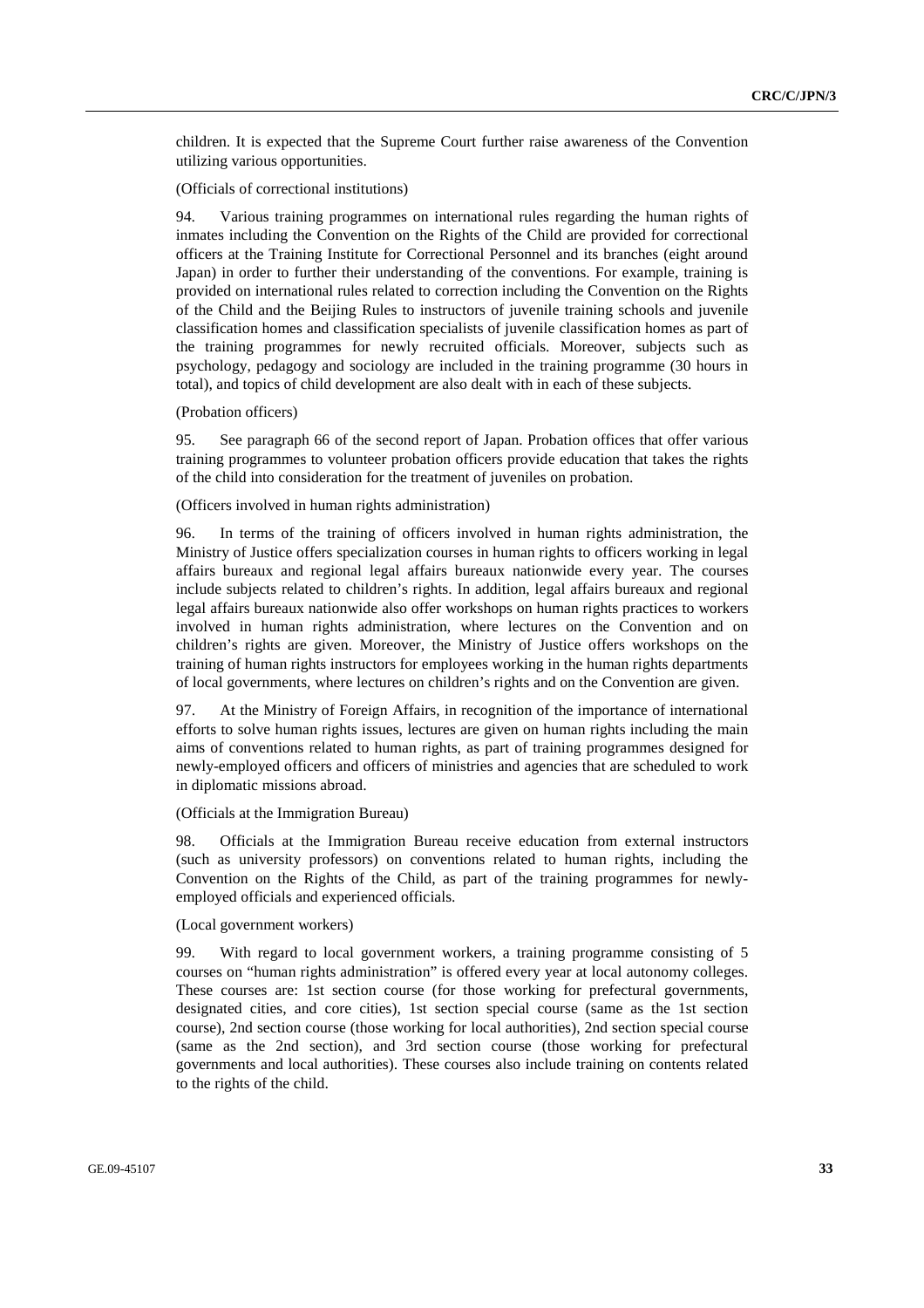(Instructors in schools of the Self-Defence Forces)

100. Training in relation to the Convention on the Rights of the Child is offered for instructors of schools where youth cadets of the Self-Defence Forces receive education and training. Efforts will be made to further enhance these training programmes and raise awareness of the Convention.

### **(d) Extent to which the Convention on the Rights of the Child is incorporated into professional training and service regulations**

(Professional training)

101. See paragraphs 103–104.

(National Police Academy and other police schools)

102. The National Police Academy offers seminars on the protection of children's rights to executive officers from prefectural police forces as part of its special training course. Regional Police Schools also have similar seminars which are offered to assistant police inspectors and police sergeants from prefectural police as part of their special training course on juvenile delinquency. In addition, law-enforcement agencies also organize group study programmes designed for juvenile guidance officials from the Juvenile Support Centres of prefectural police departments, where lectures on counselling techniques are offered by professionals such as university professors and counsellors.

(Universities)

103. See paragraph 72 of the second report of Japan. 245 universities cover subjects related to the rights of the child (as of 2004). These figures consist of 55 national universities, 17 public universities, and 173 private universities.

### **(e) Participation of NGOs in educational programmes and campaigns on the Convention and the support for NGO activities**

104. See paragraphs 86 and 87.

### **(f) Participation of children in public relations activities**

105. In the Second World Congress against Commercial Sexual Exploitation of Children organized by Japan and held in December 2001, ninety children from Japan and abroad attended and actively participated in the discussions concerning efforts by the Government and the international community based upon the spirit of the Convention on the Rights of the Child.

### **M. Dissemination of information on the Convention to the public (article 44, paragraph 6)**

(Preparation of this report)

106. Ministries and agencies which took part in the preparation of this report include the Cabinet Secretary, Cabinet Office, National Police Agency, Ministry of Internal Affairs and Communications, Ministry of Justice, Ministry of Foreign Affairs, Ministry of Finance, Ministry of Education, Culture, Sports, Science and Technology, Ministry of Health, Labour and Welfare, Ministry of Agriculture, Forestry and Fisheries, Ministry of Economy, Trade and Industry, Ministry of Land, Infrastructure and Transport, Ministry of the Environment and Ministry of Defence. As mentioned in paragraph 43 of this report, public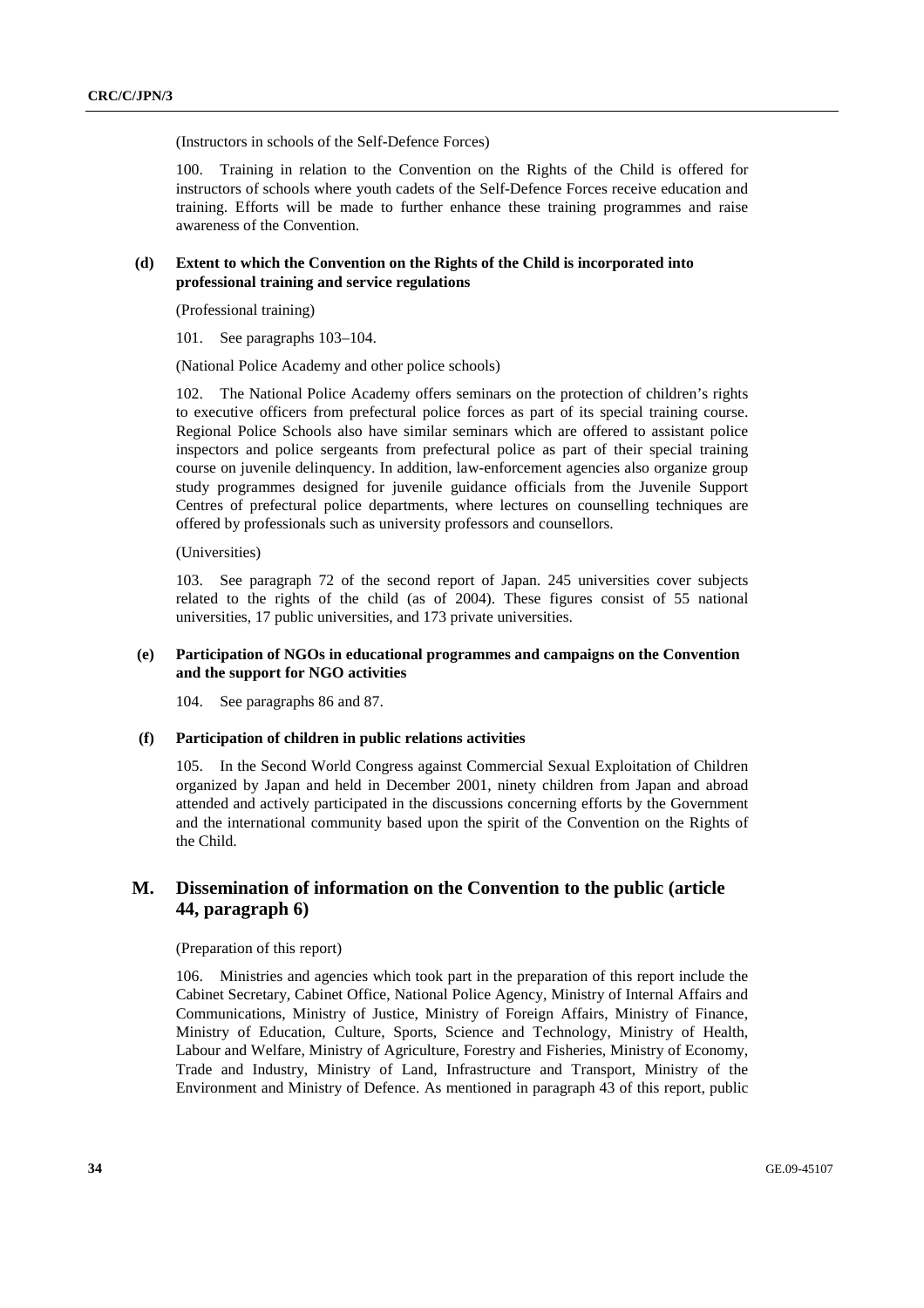meetings were held four times with interested Members of the Parliament, government officials and NGO members in the process of preparing this report.

(Making the reports and concluding observations widely available to the public)

107. See paragraph 59 of the second report of Japan.

 This report is also scheduled to appear on the website of the Ministry of Foreign Affairs in due course. In addition, the concluding observations of the Committee on the Rights of the Child are shared during meetings held with members of the Diet, ministries, agencies, civil society and NGOs that show interest in the issue, and opinions are exchanged regarding the progress of the Government in response to these concluding observations and regarding the periodic reports of Japan (July 2004, October 2005). Furthermore, every year, the entire text of the concluding observations of the Committee on the Rights of the Child in response to the second report of Japan is included in the White Paper on Youth.

### **II. Article 1 (definition of the child)**

### **A. Difference between the definition of "child" in the Convention and that in Japanese domestic laws**

108. In Japan, although the age of maturity is generally recognized as being 20 years of age, under the Child Welfare Law and the Act on Punishment of Activities Relating to Child Prostitution and Child Pornography, and the Protection of Children, a child is defined to be a person who has not reached 18 full years of age.

### **B. Age limitation applied to legal competency in Japan**

(Minimum age required to sign a contract related to legal or medical consultation)

109. In Japan, the Civil Code provides that at the age of 20 years or over a person is able to independently perform juristic acts. For this reason, in cases where a person under 20 years of age (i.e., a minor) signs a contract related to legal or medical consultation without the consent of his/her statutory representative the said contract is technically valid, but when the act is not simply to acquire a right or to be relieved of a duty, such minor or also the statutory representative of the minor is able to annul the contract.

110. Under the Civil Code of Japan, a person under 20 years of age may effectively sign a contract related to legal or medical consultation even without the consent of his or her statutory representative. From the viewpoint of protecting a person under 20 years of age, his/her representative may annul such contract ex post facto.

111. Japan received the recommendation in the concluding observations of the Committee on the Rights of the Child in response to the second report of Japan that it should revise the legislation so that a child under 18 years of age may seek medical consultation or access medical records without the consent of the parents. However, in Japan, there is no legislation that forbids a child under 18 years of age to seek medical consultation or access medical records without the consent of the parents as it is mentioned in the recommendation. It is not necessarily clear if such medical consultation or access to medical records constitutes a 'legal action', and even when it is deemed as a legal action, it is actually common that a child under 20 years of age receives medical treatment independently, without the consent of the parent. As already expressed during the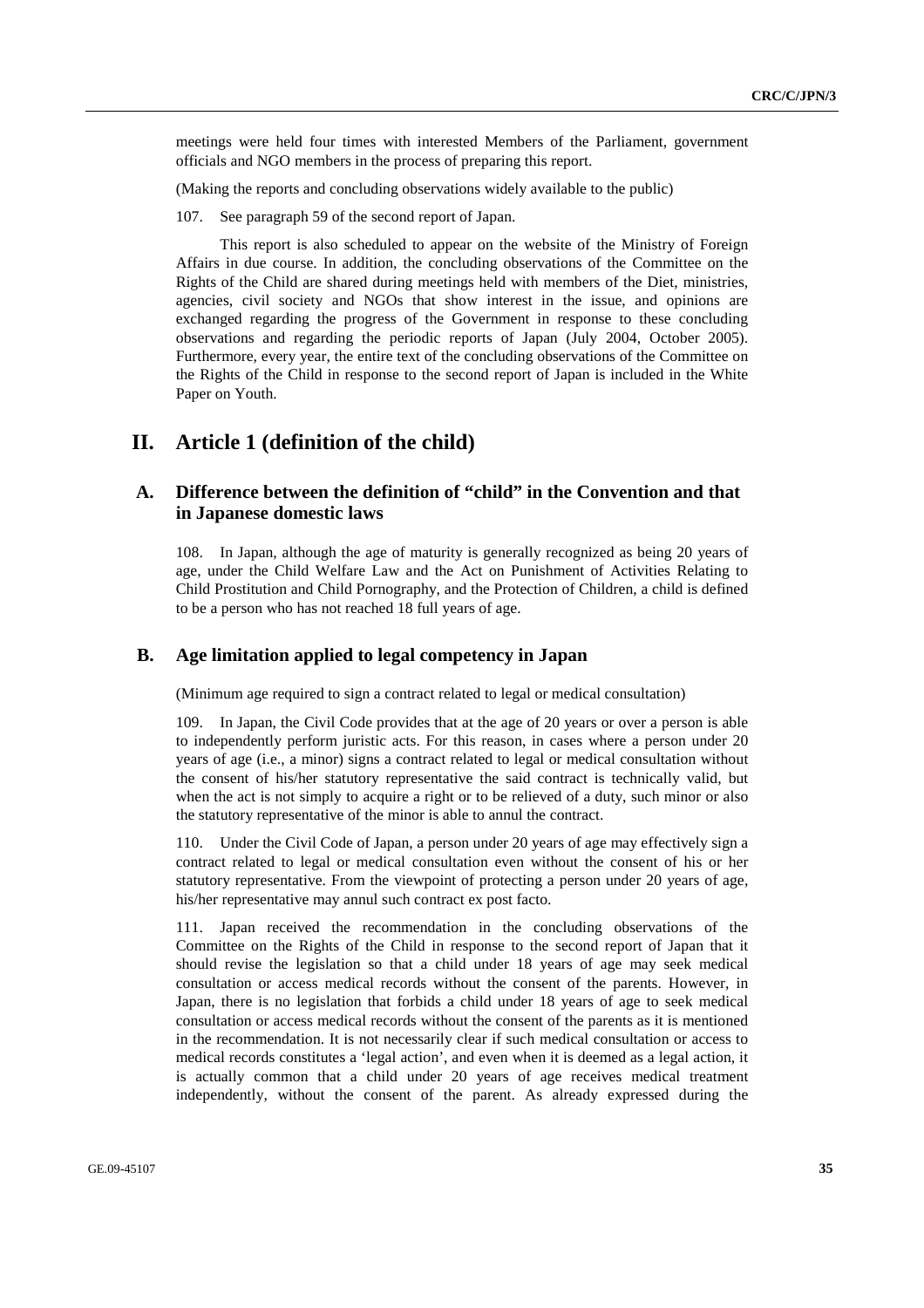consideration of the second report of Japan, a child's freedom to seek medical consultation or access medical records is ensured.

(Minimum age required to sign a contract related to medical treatment or surgery)

112 In Japan, the Civil Code provides that at the age of 20 years or over a person is able to independently perform juristic acts. In cases where a person under 20 years of age signs a medical contract or contract related to surgery with a hospital without the consent of his/her statutory representative the said contract is technically valid, but when the act is not simply to acquire a right or to be relieved of a duty, such minor or also the statutory representative of the minor is able to annul the medical contract. Under the Civil Code of Japan, a person under 20 years of age may effectively sign a contract related to legal or medical treatment and surgery even without the consent of the legal representative. From the viewpoint of protecting a person under 20 years of age, his/her representative may annul such contract ex post facto.

(Age at which compulsory education ends)

113. See paragraph 80 of the second report of Japan (paragraph 39 of the initial report of Japan).

(Minimum age required to engage in work involving risks, part-time work, or full-time work)

114. See paragraph 81 of the second report of Japan.

(Age of marriage)

115. See paragraph 82 of the second report of Japan (paragraph 38 of the initial report of Japan).

(Sexual crime)

116. See paragraph 83 of the second report of Japan and paragraph 43 of the initial report of Japan.

117. The Government of Japan received the recommendation in the concluding observations of the Committee on the Rights of the Child in response to the second report of Japan that it should raise the minimum age of sexual consent (13 years old). Regarding this issue, the Act on Punishment of Activities Relating to Child Prostitution and Child Pornography, and the Protection of Children enacted in 1999 stipulates that, based upon the understanding that child prostitution infringes upon the rights of the child and causes the child to suffer psychologically and physically, the act of child prostitution involving any child who has not yet reached 18 years of age shall be punished. In accordance with the said law, the act of offering compensation to a child or making such a promise and entering into sexual intercourse with such child may be appropriately punished, even in cases where the child is 13 years of age or older and the requirements of rape under the Penal Code are not satisfied for lack of violence or threat.

(Voluntary enlistment in the army and conscription)

118. See paragraph 84 of the second report of Japan.

(Participation in a hostile act)

119. See paragraph 85 of the second report of Japan.

120. See paragraph 4 of section 2 of the report of Japan on the "Optional Protocol to the Convention on the Rights of the Child on the involvement of children in armed conflict".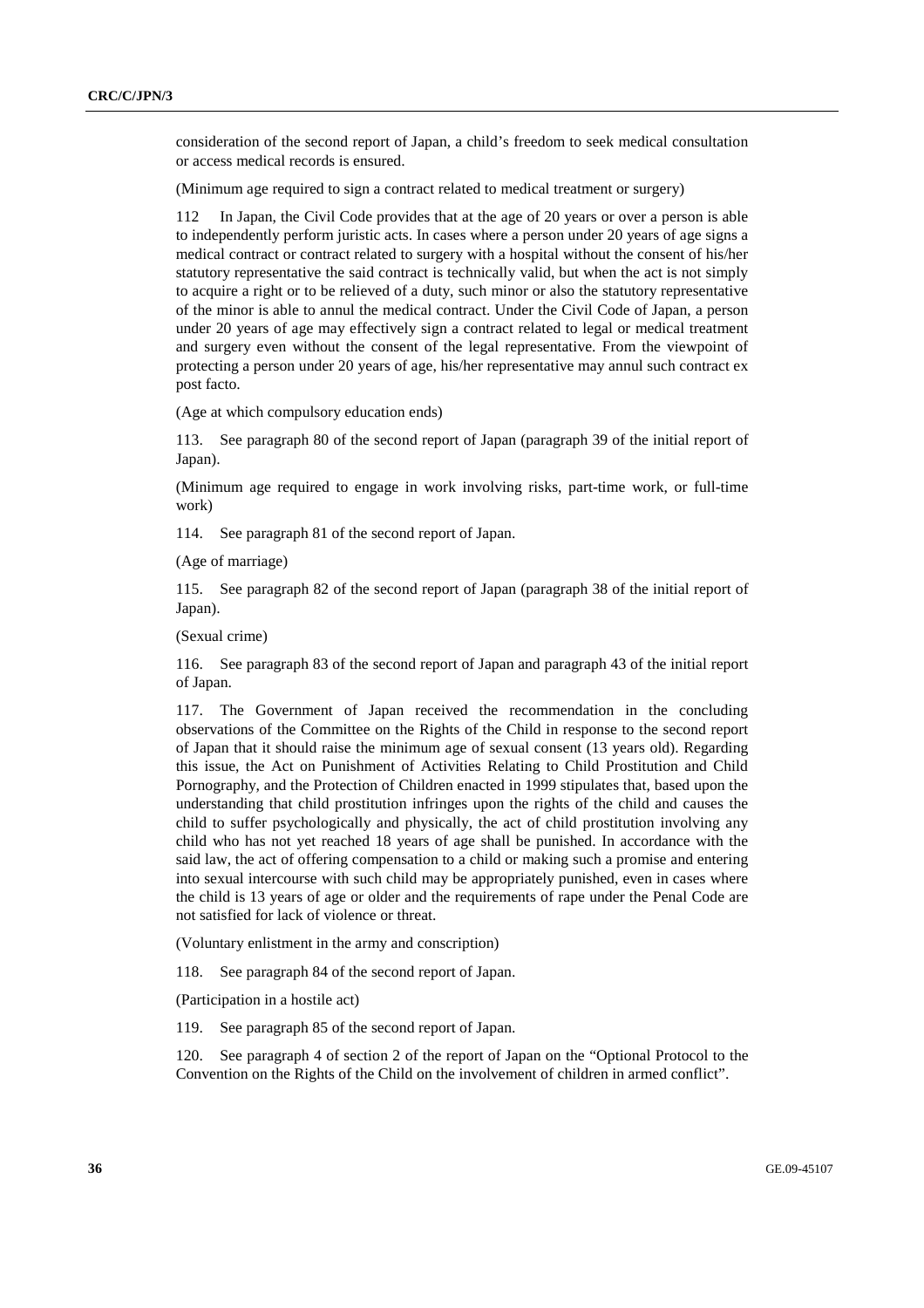(Criminal liability)

121. See paragraph 86 of the second report of Japan.

(Detention during investigation)

122. See paragraph 87 of the second report of Japan.

(Transfer to a correctional institution)

123. See paragraphs 88–90 of the second report of Japan.

(Immigration detainees)

124. There is no age limitation for immigration detainees in cases where the grounds for deportation under the Immigration Control and Refugee Recognition Act apply, and a written detention order or a written deportation order pursuant to the said Act has been issued. However, efforts are made to avoid placing children in an immigration detention facility by granting provisional release, in view of the child's age and health conditions, even when enforcing a written detention order or a written deportation order issued to the child. Furthermore, in cases where the child is placed in an immigration detention facility, consideration is given to ensure that the child stays in such facility for as short a time as possible.

(Capital punishment and imprisonment for life)

125. See paragraph 91 of the second report of Japan.

(Witness at a civil trial)

126. See paragraph 92 of the second report of Japan.

(Witness at a criminal trial)

127. See paragraph 93 of the second report of Japan.

(Minimum age required to file a lawsuit)

128. In principle, in order for a person to be able to individually perform a procedural act such as filing a lawsuit in a civil action, he/she must attain maturity (20 years of age or over) (see Article 28 of the Code of Civil Procedure). Although a minor may be a party involved in a civil action, the procedural act such as the filing of a lawsuit shall, in principle, be performed by a statutory representative such as a person with parental authority. However, with regard to personal status actions, a person may perform a procedural act even if such person is a minor (see Article 13, paragraph 1 of the Code of Procedure Concerning Cases Relating to Personal Status). With regard to criminal proceedings, no private individual, even over 20 years of age, is allowed to instigate prosecution.

(Minimum age required to participate in an administrative or judicial litigation)

129. See paragraph 95 of the second report of Japan.

(Minimum age for being charged with a criminal offence)

130. See paragraph 96 of the second report of Japan.

(Minimum age required to make a change in one's status in the family register)

131. See paragraph 97 of the second report of Japan.

(Minimum age required to access the family register)

132. See paragraphs 73, 76, 77, 78 of the initial report of Japan and paragraph 98 of the second report of Japan.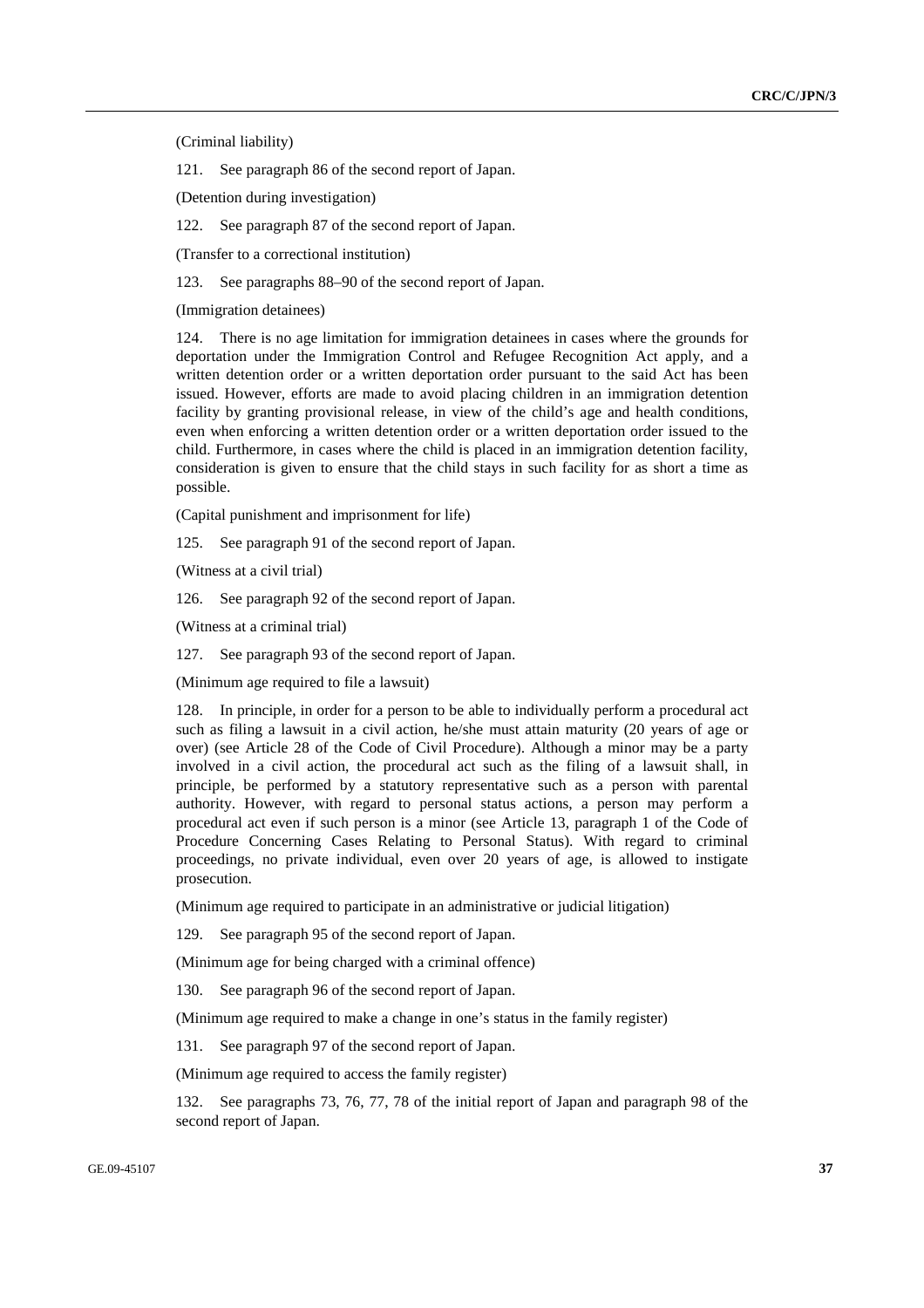(Legal capacity in relation to inheritance and asset disposal)

133. See paragraph 99 of the second report of Japan.

(Foundation of an organization and enrolment in an organization)

134. In Japan, the Civil Code provides that at the age of 20 years or over a person is able to independently perform juristic acts. For this reason, in cases where a person under 20 years of age (i.e. a minor) performs a juristic act relating to the founding of or enrolling into an organization without the consent of his/her statutory representative, the said action is technically valid, but when the act is not simply to acquire a right or to be relieved of a duty, such minor or also the statutory representative of the minor is able to annul the act.

(Freedom of choice of religion and enrolment in a religious school)

135. See paragraph 101 of the second report of Japan (i.e. paragraph 100 of the initial report of Japan).

(Consumption of alcohol and other restricted substances)

136. See paragraph 102 of the second report of Japan.

(Relationship between age at which compulsory education ends and minimum age required to employment; impact of such relationship on the right of the child to receive education; consideration of relevant treaties)

137. See paragraph 103 of the second report of Japan.

(Gender differences in the legal age of marriage)

138. See paragraphs 104–105 of the second report of Japan.

139. Article 731 of the Civil Code provides that a man may not marry until he has reached 18 years of age nor a woman until she has reached 16 years of age. This provision was established for the reason that a family formed through marriage constitutes a fundamental unit of society and that permission to marry should not be granted to juveniles who are still physically and mentally immature. It is generally maintained that a difference exists between men and women in terms of the speed at which they develop physically and mentally, and a gap in the marriageable age between the two was established taking such difference into consideration, and therefore the gap is based upon reasonable grounds. However, it goes without saying that if social situations regarding this issue change, there will be a need to revise this system of marriage according to such changes. From such perspective, in February 1996, the Legislative Council of the Ministry of Justice submitted an outline of a Bill to Revise Part of the Civil Code suggesting among other things that the marriageable age should be 18 years of age for both men and women. This issue regarding partial revision of the Civil Code constitutes an important subject that involves the institution of marriage and the concept of family. Since there are various opinions across all levels of civil society and from all parties concerned, close attention is currently being paid to trends in public opinion.

(Gender-related differences in the legal provisions for sexual offenders)

140. See paragraph 106 of the second report of Japan. (Note: this paragraph 106 wrongly cited the provision regarding rape on the occasion of robbery resulting in death as being "Article 214" of the Penal Code, but this should be read as "Article 241" of the said Code.)

141. While it is true that the offenses under Article 177 (rape), Article 178, paragraph 2 (quasi-rape), Article 178-2 (group rape), Article 181, paragraphs 2 and 3 (rape resulting in death or bodily injury), Article 182 (inducement to sexual intercourse) and Article 241 (rape on the occasion of robbery resulting in death) of the Penal Code can only be perpetrated against females, both males and females can commit these offenses. Also, it is a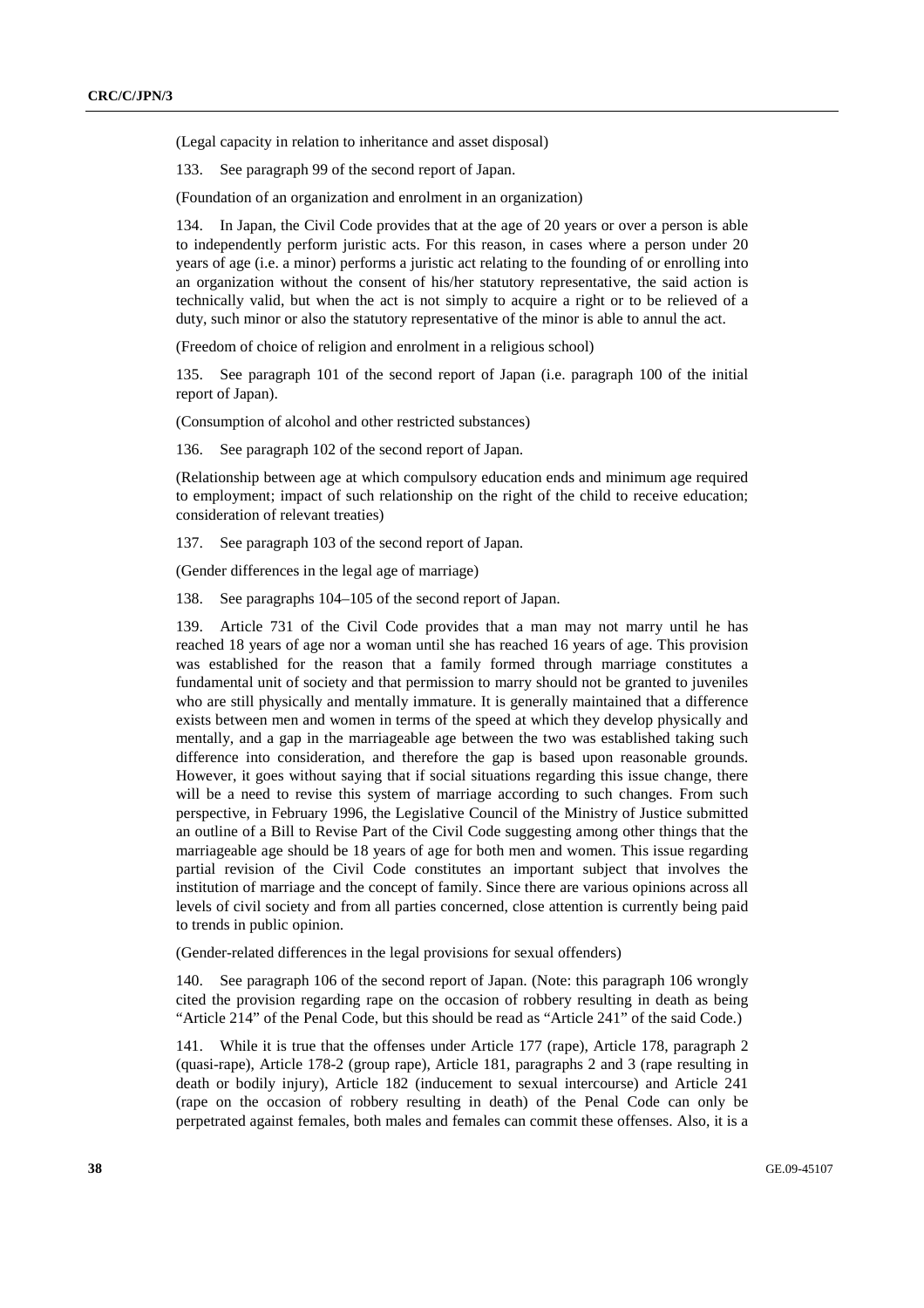reasonable distinction to limit the protection of these offenses to females, considering that, from the perspective of criminology, such indecent acts are generally committed by a male against a female and that there are physical and physiological differences in composition, structure and function between the sexes which justify such distinction. Furthermore, when a male becomes a victim of sexual violence, the offender may be punished for offenses that can be perpetrated against both sexes, such as those under Article 176 (forcible indecency), Article 178, paragraph 1 (quasi-forcible indecency), Article 181, paragraph 1 (forcible indecency resulting in death or bodily injury) of the Penal Code and under the Act on punishment of Activities Relating to Child Prostitution and Child Pornography.

(Definition of adolescence)

142. See paragraph 107 of the second report of Japan.

# **III. General principles**

### **A. Article 2 (non-discrimination)**

### **(a) Measures taken to indiscriminately guarantee the rights stipulated in the principles of the Constitution or the child-related domestic laws**

143. See paragraph 108 of the second report of Japan and answer 14 to the question from the Committee on the Rights of the Child in consideration of the initial report.

144. In accordance with the provisions of Article 7 of the Act for Promotion of Human Rights Education and Encouragement, as the general framework for the Government's policy on comprehensive and systematic promotion of human rights education and encouragement, the Basic Plan for Human Rights Education and Encouragement was formulated at a Cabinet meeting in March 2002. In line with the Basic Plan, measures related to human rights education and human rights encouragement are being comprehensively and systematically promoted in order to ensure an early realization of a society that guarantees respect for human rights.

145. The Ministry of Education, Culture, Sports, Science and Technology has made an announcement to relevant ministries and agencies to the effect that human rights education in school education and social education should be conducted more appropriately, according to the said Basic Plan.

### **(b) Measures to cope with cases of discrimination**

146. See paragraph 109 of the second report of Japan (paragraphs 51–53 of the initial report of Japan).

147. When a case of discrimination is found, the human rights organs of the Ministry of Justice are to promptly take appropriate measures for relief. In private law, if such an act is found to be unlawful under the Civil Code, the person who performed the act will be held liable for damages. In cases where the discriminatory act runs contrary to public policy or good morals as stipulated in Article 90 of the Civil Code, which is a provision restricting personal autonomy in general, the act may be null and void. If the discriminatory act infringes upon penal laws and regulations, the offender will be punished.

#### **(c) Prevention of discrimination against children in the most disadvantageous positions**

(Human rights education, activities to raise awareness and related issues)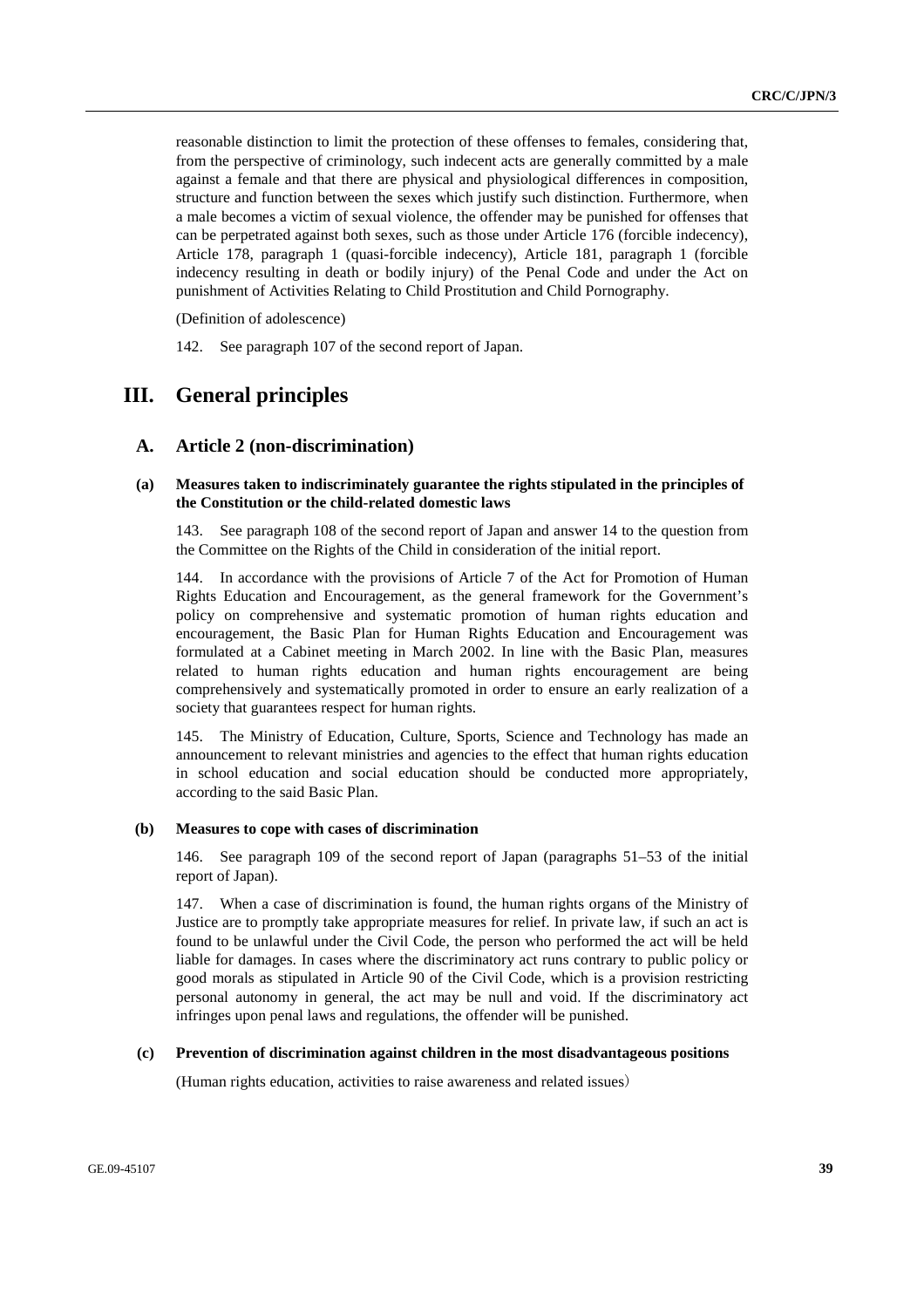148. See paragraphs 110 (answer 15 to the question from the Committee on the Rights of the Child in Consideration of the initial report) and 112 of the second report of Japan, and answer 14 to the question from the Committee on the Rights of the Child in consideration of the initial report.

149. What is important is that discrimination against a child deeply affects the development of his/her personality. In other words, there should be no discrimination whatsoever in order to ensure the full and balanced development of the child's personality. To this end, the Government of Japan has been making efforts in promoting education that would raise awareness in relation to the respect for human rights in the spirit of the Constitution and the Basic Education Law, and educating students through educational activities in elementary, lower secondary and upper secondary schools, particularly in social studies and moral education, to respect human rights, to neither discriminate nor have prejudice against anyone, and to understand correctly issues related to human rights including the "Dowa issue".

(Refugees)

150. See paragraph 114 of the second report of Japan.

### (Children with disabilities)

151. In order to further support independence and social participation of persons with disabilities, the Basic Law for Persons with Disabilities was partially amended in 2004 to clearly stipulate as a fundamental principle that no one shall be allowed to discriminate against persons with disabilities or violate their rights and benefits on the basis of disabilities (Article 3, paragraph 3). In addition, a new provision was included whereby the people shall make efforts to contribute to the realization of a society where persons with disabilities can participate in all activities and are respected for their rights without discrimination (Article 6, paragraph 2). Furthermore, the amended law stipulates that the Government of Japan and local governments have responsibilities to promote welfare of persons with disabilities through taking measures for protecting the rights of persons with disabilities, protecting them from discrimination and supporting their independence and social participation (Article 4).

152. With regard to school education, stepped-up exchanges and joint learning of children with disabilities and without disabilities and people in the local community are carried out, for which significant educational effects are expected in the process of cultivating an enriched humanity among all children. These also serve as important activities for people in the local community for the promotion of correct understanding and awareness in regards to children with disabilities and education for them. In order to promote such educational activities, a handbook was produced and distributed in March 2004. Furthermore, meetings are held around the country and booklets are produced and distributed to promote the understanding and awareness in regards to children with disabilities.

## (Eligibility for university entrance)

153. Eligibility to apply for entrance in Japanese universities — regardless of nationality, race, and gender — has been granted by graduating from a Japanese upper secondary school, or passing an exam called the Japan's Upper Secondary School Equivalency Examination. In 2003, the Japanese educational system was amended to allow universities to grant this eligibility to any student, including graduates of non-Japanese upper secondary schools, whose academic ability is deemed equivalent or higher than graduates of Japanese upper secondary schools.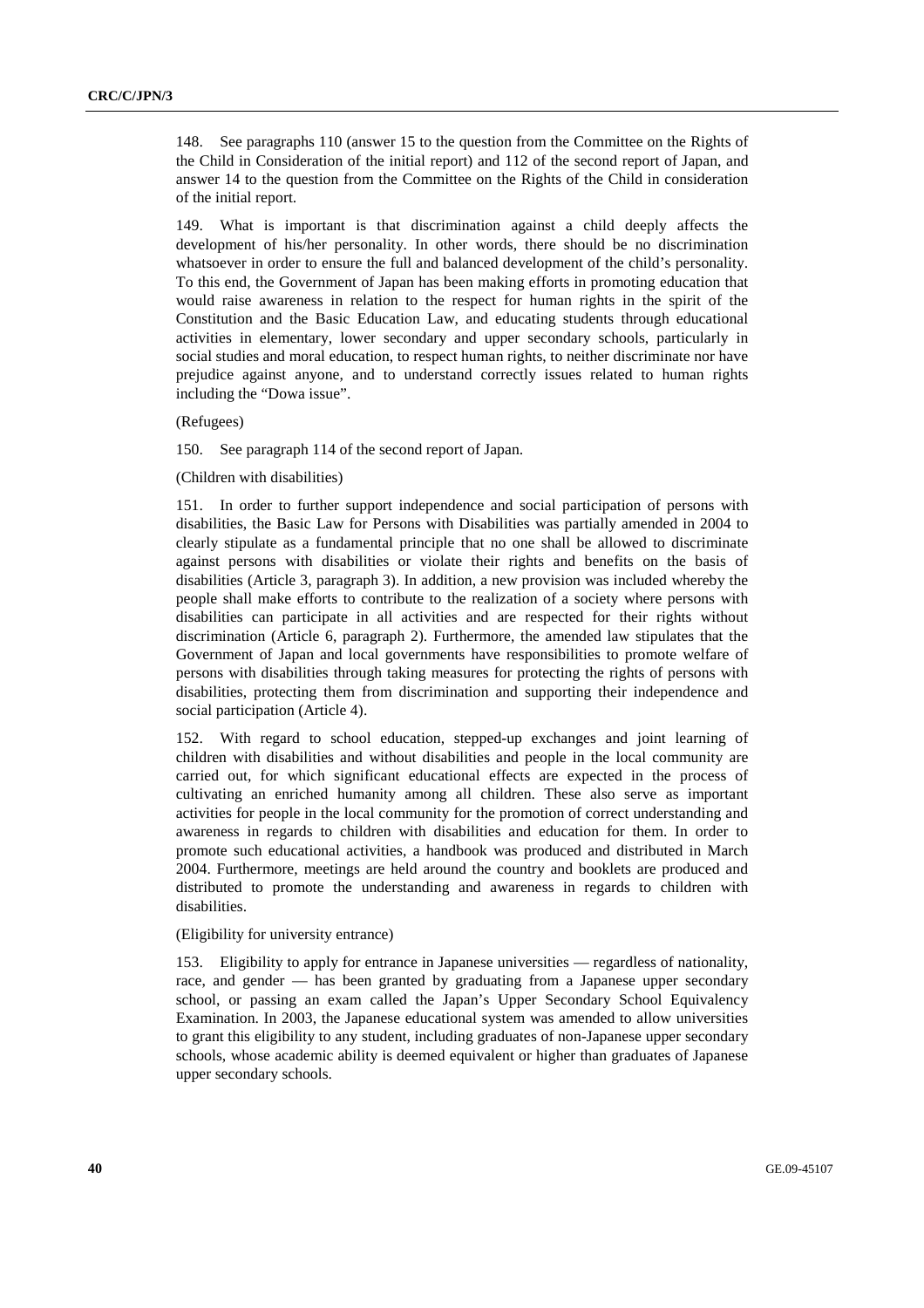(Education for foreigners)

154. Children of foreign nationality wishing to enter a public compulsory education school receive the same treatment as the Japanese children with free tuition, free textbooks, and school expense subsidies.

### **(d) Measures to eliminate the discrimination against girl child, and follow-up to the 4th World Conference on Women**

155. In June 1999, the Government of Japan enacted the Basic Law for Gender Equality, one of the basic principles of which is respect for the human rights of men and women, including: respect for the dignity of individual men and women as individuals; no genderbased discriminatory treatment of men and women; and the securing of opportunities for men and women to exercise their abilities as individuals. In December 2000, based upon the basic Law, the Government stipulated the Basic Plan for Gender Equality and implemented it in a comprehensive and systematic manner.

156. The Government updated the Basic Plan in December 2005 in consideration of various changes in situations and with the purpose of further improving the relevant measures. In accordance with the updated Plan, efforts have been made toward realization of comprehensive and systematic measures. The Basic Plan also refers to the Convention on the Rights of the Child, and from the perspective of eliminating all forms of violence against women stipulates that the Government will take measures against child abuse and child prostitution to which girls are often most vulnerable. Moreover, the Basic Plan now includes provisions for taking practical actions in all fields and nationwide making full use of the results and experiences of international efforts to realize a gender-equal society.

157. Education based upon the principle of gender equality in all aspects of society including school, at home and in the community is important in the process of forming a gender-equal society. In school education, relevant courses are set to educate about gender equality and importance of the understanding and cooperation between genders.

158. At the forty-ninth session of the Commission on the Status of Women (CSW) ("Beijing  $+10$ " high-level meeting) held as part of a follow-up to the Beijing Conference. the Parliamentary Secretary of the Cabinet Office served as the representative of Japan, while the other participants included a Government Representative, the Ministry of Foreign Affairs, the Cabinet Office, the Ministry of Health, Labour and Welfare, the Ministry of Education, Culture, Sports, Science and Technology, the Ministry of Agriculture, Forestry and Fisheries, and NGO representatives (three persons), which formed a group of representatives composed of 24 members. The representative of Japan presented a report on the Government's measures adopted and results obtained toward the formation of a genderequal society since the Beijing Conference, spoke about the developments in relation to measures against trafficking in persons and about international cooperation (announcement of its Gender and Development (GAD) Initiatives), and declared the Government's strong intentions to further promote measures toward the formation of a gender-equal society. Japan participated and contributed actively through negotiations in relation to draft declarations and resolutions, as well as during panel discussions and high-level round table meetings held during the session. In addition, the Ministry of Foreign Affairs held a side event during the session where it actively promoted the GAD Initiatives and declared its intentions to have Japan focus on gender in the context of its ODA.

### **(e) Measures taken for the collection on data regarding various discriminated groups**

159. See paragraph 117 of the second report of Japan (answer 5 to the question from the Committee on the Rights of the Child in consideration of the initial report).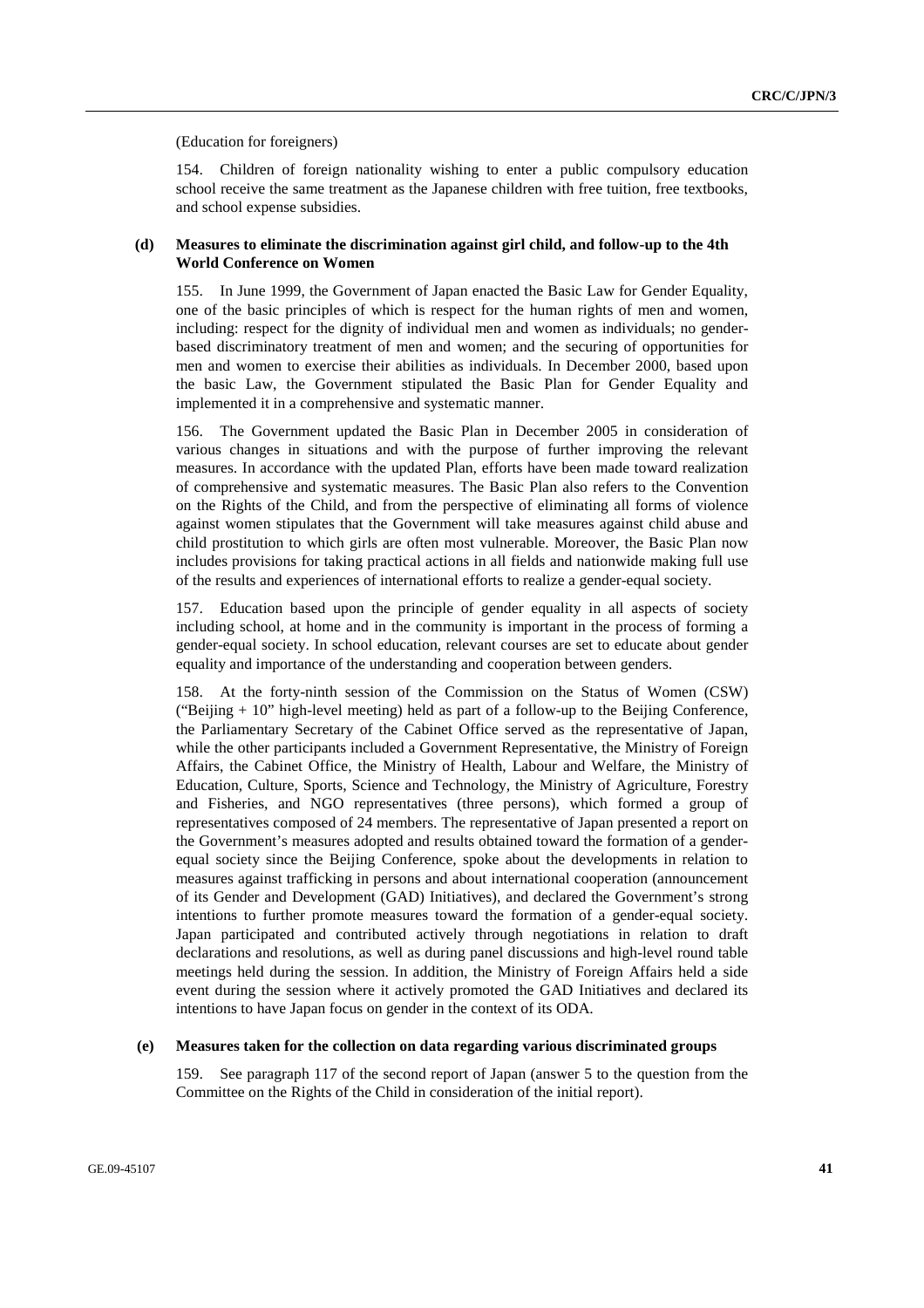### **(f) Prevention and elimination of attitudes and prejudices to children that contribute to social and ethnic tension, racism, and xenophobia**

160. See paragraph 118 of the second report of Japan.

#### **(g) Protection of children from discrimination and punishment**

161. See paragraph 119 of the second report of Japan.

### **(h) Major problems in implementing article 2, the plan for solving those problems, and the evaluation of progress in discrimination prevention**

162. See paragraphs 121–124 of the second report of Japan.

163. With the aim of establishing a new human rights protection system on the basis of the recommendations put forward by the Council for Human Rights Promotion, the Government of Japan submitted a Human Rights Protection Bill to the Diet in March 2002. The major purpose of the bill was to establish a Human Rights Commission as an independent administrative commission, specifying its structure and authority, in order to provide adequate and prompt relief to the victims of human rights violation and to effectively prevent human rights violation. The bill also contained provisions on a new relief process mainly conducted by the Commission. The bill was not passed, however, due to dissolution of the House of Representatives in October 2003. The Government of Japan is presently reviewing the bill.

### **B. Article 3 (best interests of the child)**

### **(a) Reflecting the principle of "the best interests of the child" in the Constitution, relevant domestic laws, and regulations**

(Child Welfare Law)

164. See paragraph 125 of the second report of Japan.

165. The administration takes the best interests of the child into consideration when the child guidance centre takes measures under the said Law:

 (1) When the intention of the child or the legal guardian does not coincide with the policy of the child guidance centre, or when the child guidance centre deems it necessary, the Centre shall hear the opinion of a sub-group of a council composed of experts in medicine, law and other fields.

 (2) For increased specialization and objectivity in the case when a child guidance centre takes such action as placing a child in an institution, the Centre shall listen to the child's own intention.

(Promotion of the Child Care Support Plan)

166. See paragraph 17.

(Partial amendment to the Act on Punishment of Activities Relating to Child Prostitution and Child Pornography, and the Protection of Children)

167. See paragraph 126 of the report of Japan.

168. In June 2004, the Act on Punishment of Activities Relating to Child Prostitution and Child Pornography, and the Protection of Children was partially amended. In the light of international trends related to the protection of the rights of the child, and in order to clarify the intention to further protect the rights of the child, Article 1 of the said law stipulates that "the purpose of this Act is to protect the rights of children by punishing activities relating to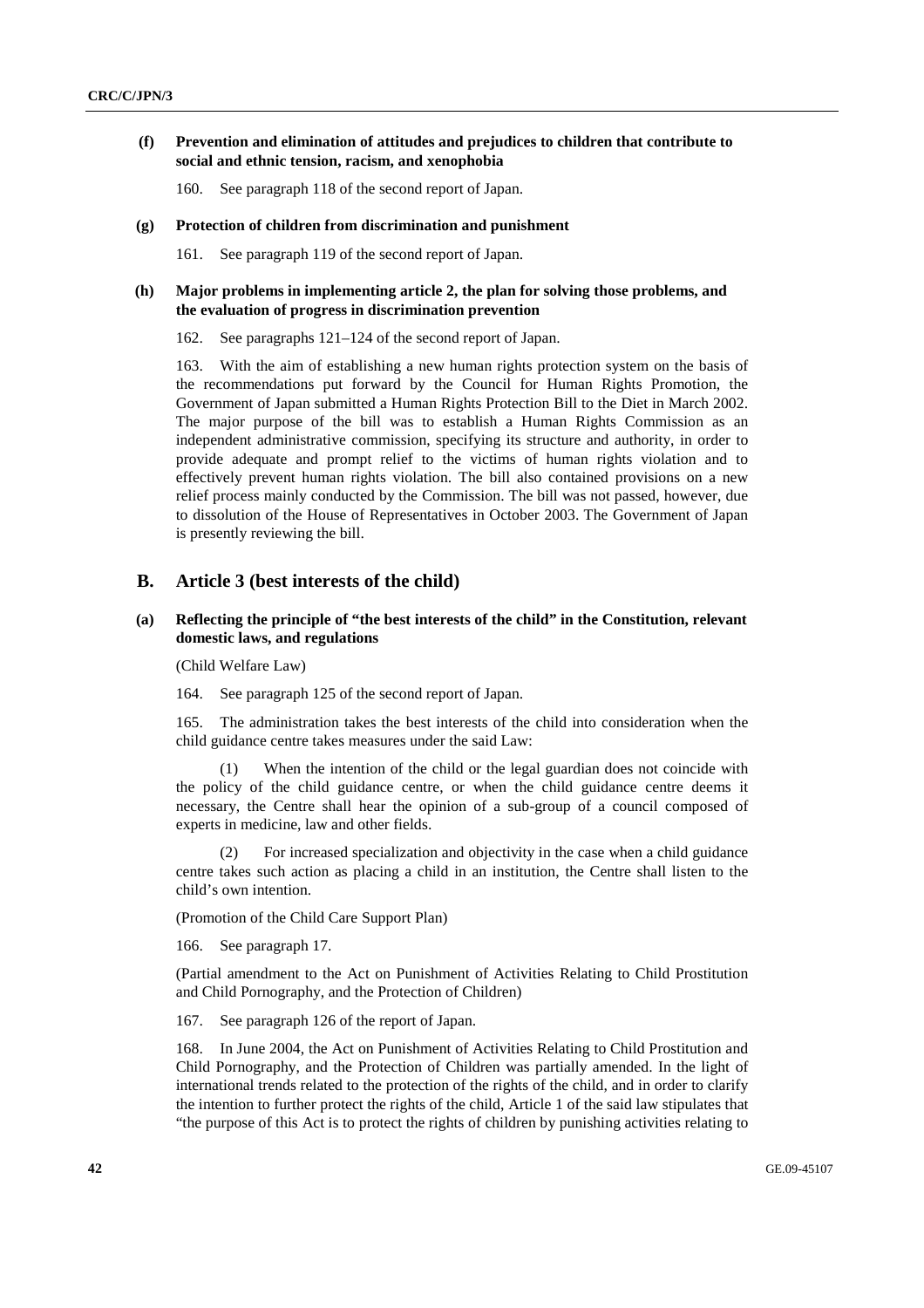child prostitution and child pornography, and providing measures for the protection of children who have consequently suffered physically and/or mentally in light of the fact that sexual exploitation and sexual abuse of children seriously infringe upon the rights of children, and taking into account international trends in the rights of children. In addition, the said law increased the statutory penalties of crimes related to child prostitution and child pornography, and made it clear that such crimes that significantly impair the rights of children are highly censurable.

(Action Plan to realize a crime-resistant society)

169. In December 2003, the Action Plan for Achieving a Crime-Resistant Society was adopted during a ministerial meeting on measures against crimes hosted by the Prime Minister. Based upon this Plan, the Government as a whole is undertaking measures to ensure the protection of juveniles, by tackling the issue of prevention of juvenile crimes on which the entire society is to work, along with other important measures to be adopted. Following these, the National Police Agency prepared the Outline on Comprehensive Measures for the Prevention of Juvenile Delinquency and for Protection of the Youth, and is promoting comprehensive measures in relation to the prevention of juvenile delinquency and the protection of youth.

#### **(b) Consideration for the principle of "the best interests of the child"**

(Child welfare facilities)

170. See paragraph 127 of the second report of Japan.

(Family trials)

171. See paragraph 129 of the second report of Japan.

(Juvenile hearings)

172. See paragraph 130 of the second report of Japan.

173. On May 25, 2007, an amendment bill of the Juvenile Law was passed by the Diet, which entered into effect on November 1 of the same year. Under previous laws, since juvenile training schools were only allowed to accept admission of children who were 14 years of age or above, the family courts were not able to send children who were under 14 years of age to a juvenile training school and the only options were either for them to be placed on probation or to be sent to a child welfare institution. However, there were some cases where it was deemed difficult to deal with children under 14 years of age by placing them on probation as a form of non-institutional treatment or by placing them in a welfare institution where the primary policy was of open treatment, when such juveniles had extremely serious and complicated character disorders which were the root cause of them committing heinous or serious crimes, or repeatedly committed acts of malicious delinquency despite frequent placement in institutions. In such cases, under the amended laws, for the purpose of giving juveniles the most appropriate form of treatment, the family court is now able to send children under 14 years of age (approximately 12 years of age or above) to a juvenile training school if the court deems it especially necessary, so that such children may receive corrective education at an early stage for the purpose of rehabilitation.

(Correctional institutions)

174. See paragraph 131 of the second report of Japan.

(Adoption)

175. See paragraphs 132–134 of the second report of Japan.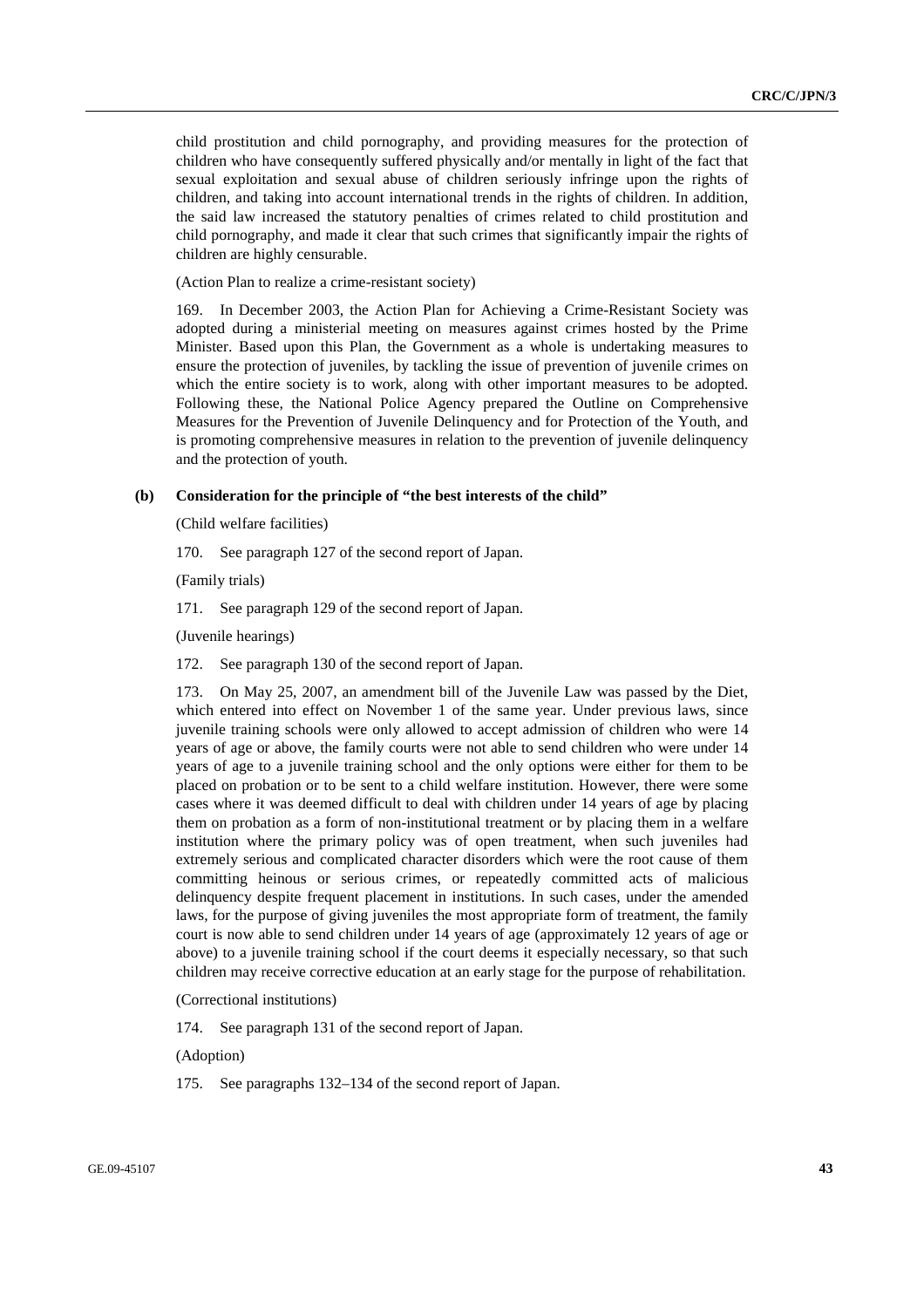#### (Application for asylum)

176. Any person seeking to apply for recognition of refugee status must submit an application as required by law. However, with regard to those who cannot submit an application for some particular reason, Article 55, paragraph 1 of the Immigration Control and Refugee Recognition Act Enforcement Regulations stipulates that "with respect to a person who is unable to fill in the application because of illiteracy, disability or other special reasons, the submission of the application may be substituted by orally stating the matters to be written in the application". This provision is based upon consideration for children who are unable to fill out application forms. In addition, in cases where a child under 16 years of age seeks to apply for recognition of refugee status, paragraph 3 of the same article provides that "on the occasion of the application in paragraph 1 [of Article 55], if the foreign national is under 16 years of age or cannot personally appear due to illness or some other reasons, the application may be submitted by the father, mother, spouse, child, or any other family member of such person". This provision is also based upon consideration for the best interest of the child.

(Detention in an immigration detention facility)

177. When enforcing a written detention order or written deportation order issued to a child, in view of the child's age and health conditions, efforts are made to avoid placing the child in an immigration detention unit by granting provisional release, or, if the child is placed in an immigration detention unit, to ensure that the child stays as short time as possible in such unit.

(International cooperation)

178. Following the World Summit for Children held in 1990, Japan developed a domestic plan of action in 1991, and in December 2000 put together a National Report on Follow-up to the World Summit for Children. Japan is aware that the relief of children around the world who require support due to poverty and disasters and the promotion of the welfare of children are extremely important issues, and thus has actively supported the activities of the United Nations Children's Fund (UNICEF). In particular, with regard to the Indian Ocean Earthquake and Tsunami Disaster which occurred in December 2004, Japan contributed US\$70 million to UNICEF based on the recognition that the relief and protection of the quake-stricken children were urgently needed. In combination with the funds contributed to other international agencies, Japan implemented the Child Support Plan for Tsunami Victims (total amount of about US\$86 million), focusing on child protection and survival.

#### **(c) Ensuring protection and care of children**

179. See paragraphs 137–139 of the second report of Japan.

### **(d) Measures taken based upon article 3, paragraph 3 (setting standards in the fields of security and health, and their compliance)**

180. See paragraph 140 of the second report of Japan (paragraph 104 and paragraph 56 of the initial report of Japan).

### **(e) Integration of the principle of "the best interests of the child" into the training programmes for experts involved in the rights of the child**

181. See paragraphs 89–103.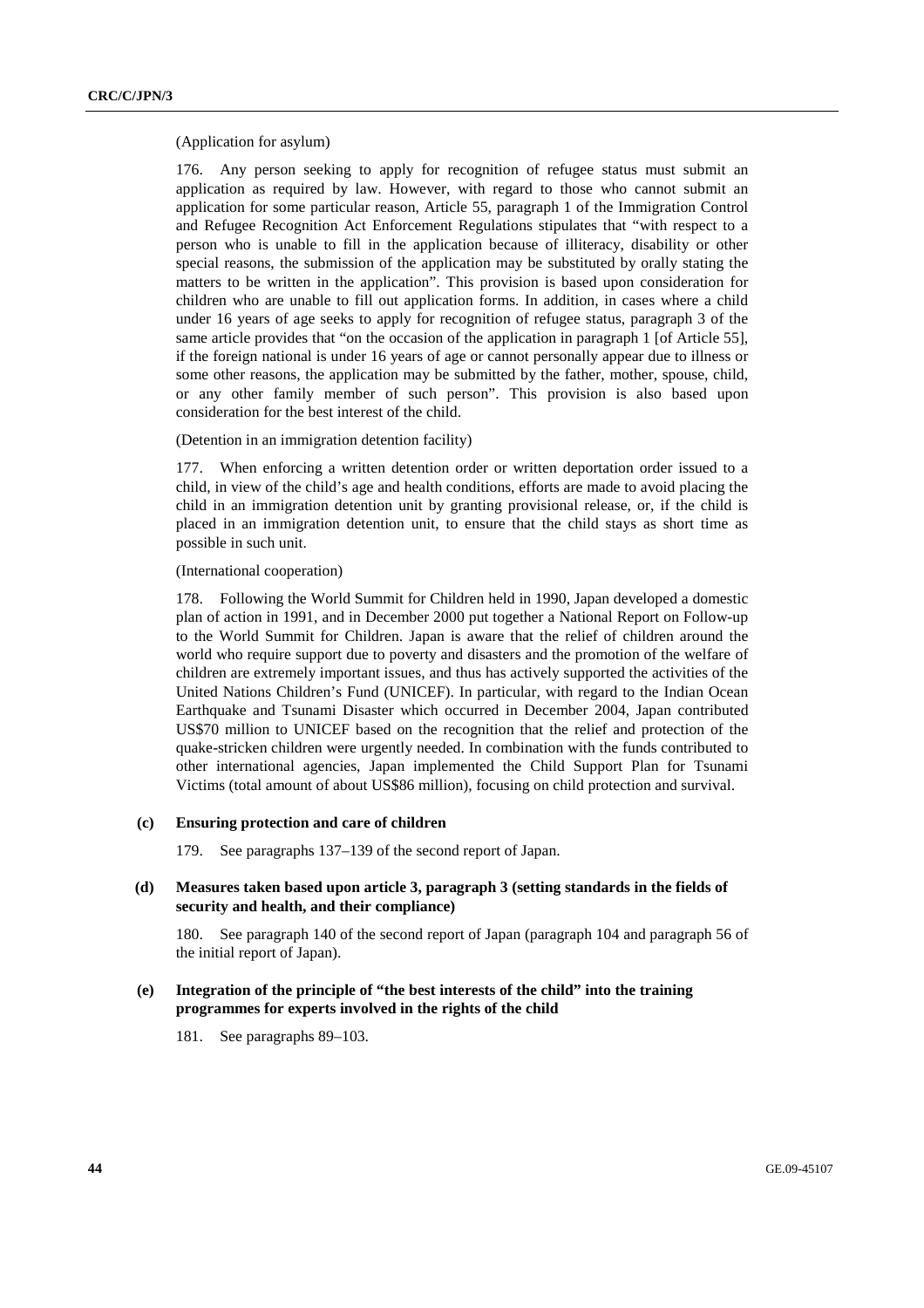## **C. Article 6 (right to life, survival and development)**

(Creation of an environment where the right of a child to life is guaranteed, and survival and development of a child are ensured)

182. See paragraph 142 of the second report of Japan.

(Prevention of child suicide and its monitoring)

183. In July 2005, the Resolution on Urgent and Effective Promotion of Comprehensive Measures against Suicide was adopted at the Upper House's Committee on Health, Welfare and Labour. It was resolved to ensure a system where relevant ministries and agencies work together towards solving the issue of suicide, in order for the Government of Japan to promote comprehensive measures related to the issue. Following this, an inter-Ministerial/Agency Liaison Group against Suicide was set up at the Cabinet Secretariat in September 2005, which put together in December 2005 measures to be taken by the Government of Japan.

184. See paragraphs 143–145 of the second report of Japan.

185. It is inadmissible for a child to take his/her own life, whatever the reason may be. It is thus important to recognize the value of life and to develop the strength necessary to overcome crises and difficulties. The value of life is taught in schools throughout all educational activities including moral class, and efforts have been made to enrich the education provided through experiential activities among other activities so that children can learn to truly love life. In addition, aiming at the enhancement of systems in which a child with worries can feel free to ask for advice at any time, the Ministry of Education, Culture, Sports, Science, and Technology intends to improve counselling systems at schools by placing school counsellors and expert advisors for parent and children. Prefectures are also striving for the improvement of counselling systems in the communities by establishing advisory institutions for children at education centres, along with other measures.

(Measures to protect children from being crime victims)

186. In December 2005, relevant ministries and agencies set up a liaison group for measures to protect children against crime and are reinforcing their efforts in the fight against crimes through measures in schools and communities including the measures to ensure safety of children's commuting to and from school.

187. See paragraphs 146–147 of the second report of Japan.

188. With a view to protecting children from falling victims to crimes, the National Police Agency is reinforcing measures for protecting children from crimes, based upon the Program of Measures for Protecting Women and Children established in December 1999 and the Guidelines to Promote Measures for Protecting Children from Crimes developed in May 2005.

189. Specifically, the Agency is engaged in the following measures:

 (1) Reinforcing the precautionary activities such as patrolling, focusing on school zones and times when children commute to and from school;

(2) Actively providing community safety information to local residents;

 (3) Providing support for spontaneous crime prevention activities such as "Dial 110 Home for Children" that serves as an emergency shelter for children and establishing a damage prevention network for local children;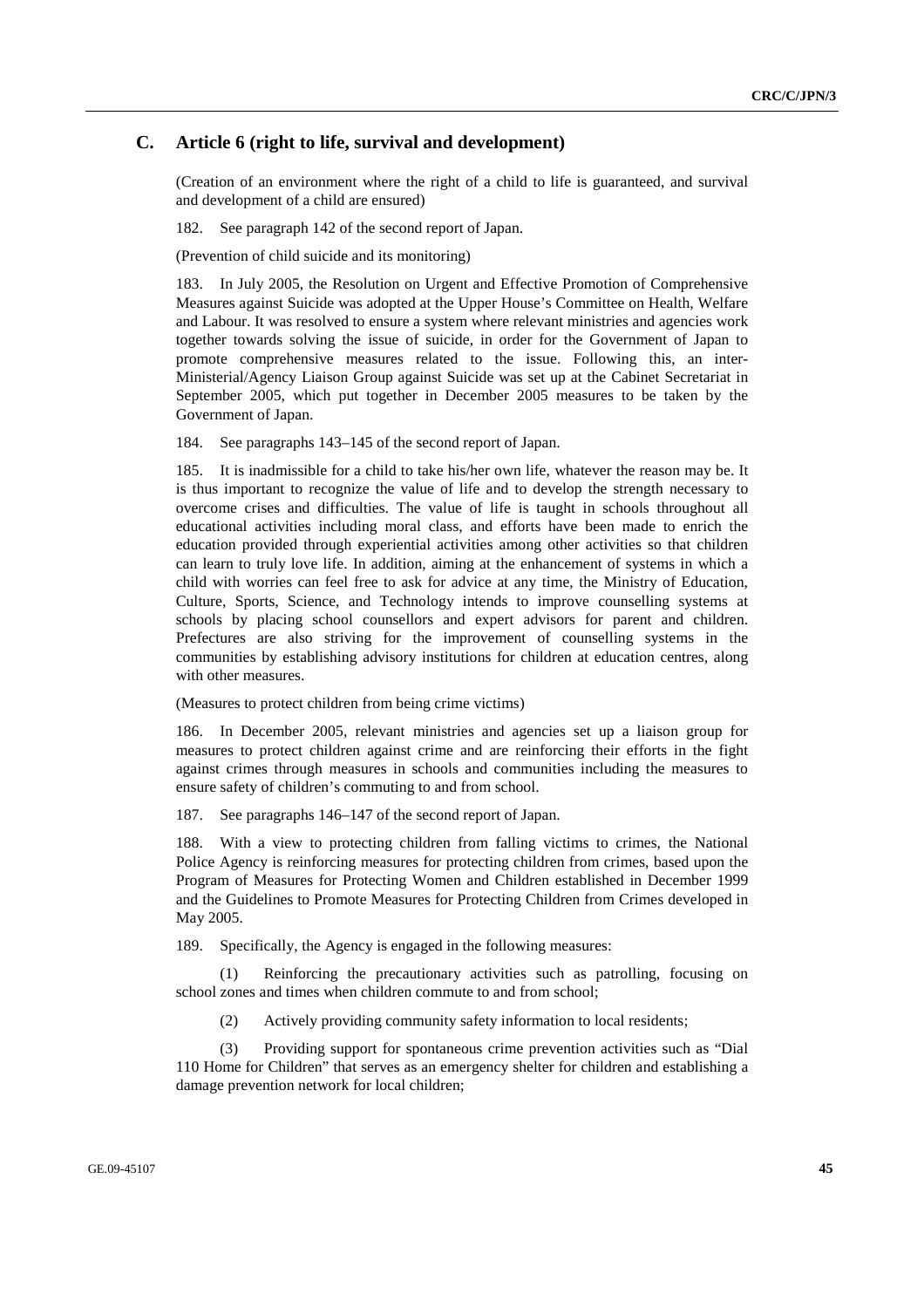(4) Appointing retired police officers as so-called "school supporters" whose duty would be to ensure the safety of children in schools; and

 (5) Lending crime-preventing tools such as crime-preventing buzzers and giving lectures on crime prevention.

190. As projects on emergency support measures to protect children, in 2003, emergency call units were installed in school zones and parks nationwide, which allow children to call the police in cases of an emergency, with a view to promoting a safer neighbourhood with less risk for crimes. Furthermore, a textbook for children on crime prevention was produced so that children can acquire measures for crime prevention on their own and that parents and school officials can use them as teaching material to confer upon children crime prevention skills. The textbook is being distributed to schools and police departments nationwide. Moreover, a new system has been adopted since June 2005, whereby information on the release of people who are serving time in prison for violent sexual crimes involving children, such as the expected date of release and destination after release, is used by the police to prevent further crimes and expedite investigations in case of a crime, while consideration is given not to prevent the rehabilitation and social reintegration of the released person.

(Preventive measures at school against sexually transmitted diseases)

191. In accordance with the courses of study, preventive measures at school against sexually transmitted diseases are taken throughout all educational activities, particularly in physical and health education, with the aim of conferring sex education from a scientific perspective in accordance with the child's development, and having children act accordingly. In addition, efforts have been made to improve sex education through various measures, including workshops for school personnel, production and distribution of manuals for teachers and textbooks for children, practical studies on effective teaching methods, and cooperative projects between schools and experts on physical and mental health education. Other measures include the production and distribution of collected case studies regarding sex education at schools, and of textbooks that comprehensively analyze various issues that concern children including sexually transmitted diseases, as well as organizing training sessions for school personnel involved in sex education.

### **D. Article 12 (respect for the views of the child)**

#### **(a) Considerations on respect for views of the child**

(Ensuring opportunities for children to express their views)

192. See paragraph 149 of the second report of Japan (paragraphs 61 and 62 of the initial report of Japan) and see answer 18 to the question from the Committee on the Rights of the Child in consideration of the initial report.

(Disciplinary actions in school and suspension of attendance)

193. In taking disciplinary actions against students at schools, the Government of Japan has been instructing boards of education and others concerned to pay full attention to the circumstances surrounding each student by listening to his / her explanations and views as well as to consider whether such disciplinary actions will have educational benefits, instead of just serving as sanctions. Meanwhile, suspension is a measure that directly involves the rights and duties of the student while ensuring the rights of other students to education, and therefore it is important to follow the proper procedures when giving a suspension. The Ministry of Education, Culture, Sports, Science and Technology partially amended the School Education Law in 2001, which clarifies the requirements and procedures of the suspension system, such as listening to the opinions of the guardians and delivering a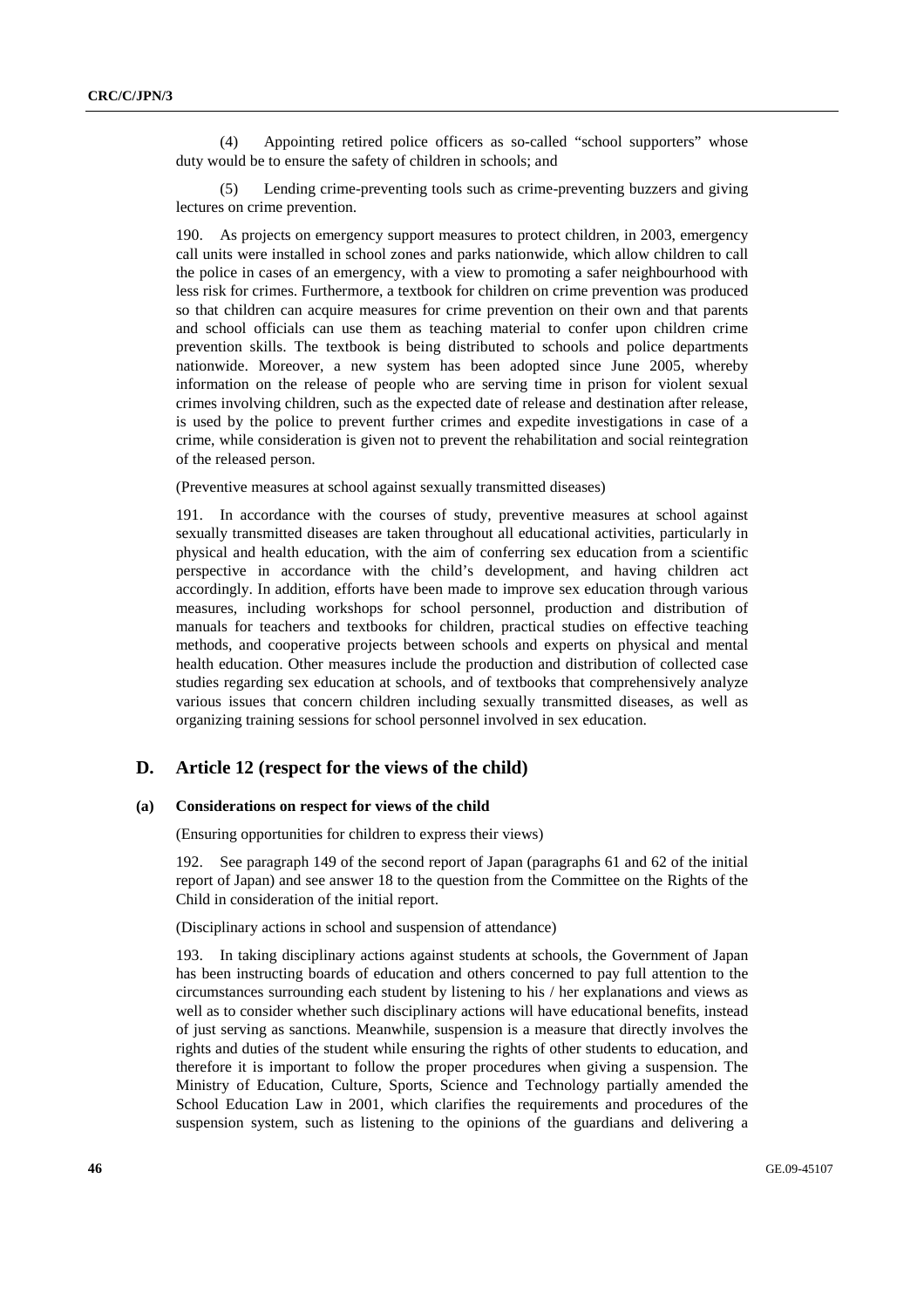document stating the reasons and period of suspension before ordering the suspension, and provides provisions on educational support of suspended children until they go back to school.

(Universities)

194. See paragraph 103.

(Placement in facilities)

195. In cases where the prefectural governor is seeking to place a child in a child welfare facility, opportunities for such child to express his / her intents must be guaranteed, and when their intents are not compatible with the measures the prefectural governor is seeking to take, the prefectural governor shall hear the opinion of the prefectural child welfare council. In accordance with the Social Welfare Law, in addition, managers of social welfare businesses are under the obligation to make efforts in providing information, taking measures to improve the quality of welfare services through self-evaluations and third-party evaluations, and solving complaints. Each prefecture is required to set up a committee for proper management in the Social Welfare Council to provide a mechanism where they offer users consultation services regarding complaints they have and serve as mediators in the efforts to solve such issues of complaints. Meanwhile, child welfare facilities are required to set up a complaint counter in accordance with the Minimum Standard of Child Welfare Institutions (1948, Ministerial Ordinance of the Ministry of Health, Labour and Welfare, No. 63) to ensure that complaints from a child placed in a child welfare facility or the guardians regarding treatment at the facility are promptly and appropriately dealt with.

(Measures in child guidance centres)

196. See paragraph 155 of the second report of Japan.

(Correctional institutions)

197. See paragraph 151 of the second report of Japan.

(Procedures for applications for asylum)

198. See paragraph 176.

### **(b) Opportunities to hear the opinions of the child in judicial and administrative proceedings**

#### (Participation in litigation)

199. A minor, regardless of his/her age, may be an interested party of civil or administrative litigation. In addition, even with regard to litigation where the minor is not personally an interested party, in cases where such minor has an interest which may be affected by the results of the suit, the minor may intervene in order to assist either party (Article 42, Civil Procedure Code). However, procedural acts such as the filing of a suit are, in principle, to be performed by a statutory representative such as a person with parental authority, except personal status actions, for which a person may perform a procedural act even if such person is a minor (see Article 13, paragraph 1 of the Code of Procedure Concerning Cases Relating to Personal Status.

(Hearing of opinions)

200. See paragraphs 156–158 of the second report of Japan.

201. With regard to procedures for family affairs, a hearing is required under the law for children who are 15 years of age or older, when examining a family affairs case that directly involves the welfare of the child (for instance, cases related to the designation or disposal of the person with child custody, or cases related to the designation or change in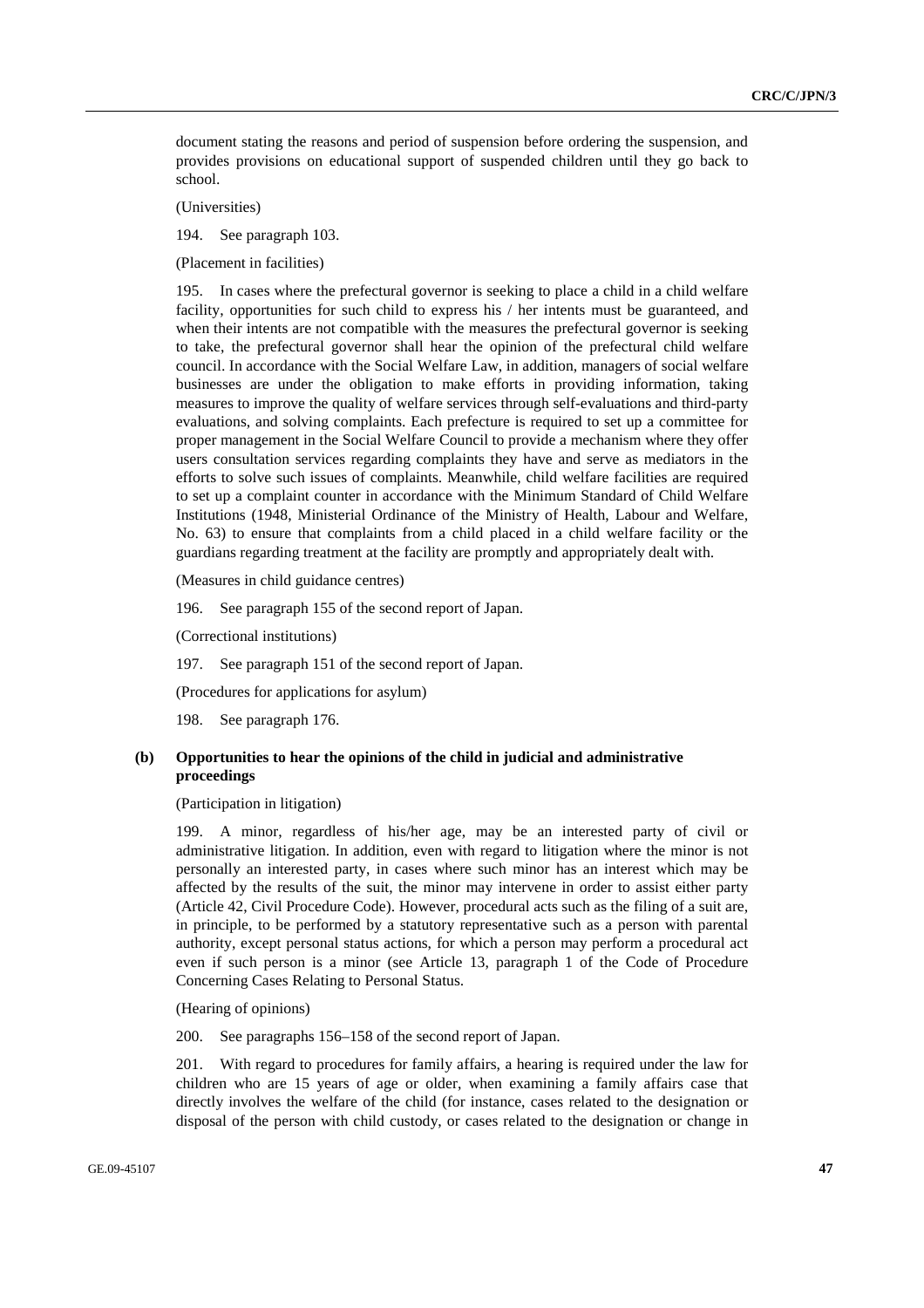the person with parental authority; with handover of the child and negotiations over meeting with the child included in the former). In addition, even with regard to children who are under 15 years of age, a hearing is convened as much as possible while making sure that such hearing session does not place an excessive psychological burden on the child and ensuring that the child can properly formulate and present his/her opinions. Moreover, in personal status actions, when the trial involves designation of the person to have parental authority over a child who is 15 years or older in a divorce proceeding, a hearing for the child's opinions is mandatory (Article 32, paragraph 4 of the Code of Procedure Concerning Cases Relating to Personal Status).

(Juveniles detained in correctional institutions)

202. See paragraphs 159–160 of the second report of Japan.

### **(c) Information on organs and opportunities that allow a child to have a right to participate in the process of decision-making**

203. See paragraphs 161–162 of the second report of Japan.

(Participation in schools)

204. See paragraph 162 of the second report of Japan.

205. Aspects such as the formulation of school regulations and organization of curricula do not personally involve individual children and are not considered to be subject to the right of expressing their opinions as provided for in Article 12, paragraph 1. However, policies that take children's opinions into consideration are being formulated where needed, such as conducting surveys or creating opportunities for discussions through class councils and student councils when reviewing school regulations, or finding ways to organize lower secondary school and upper secondary school curricula that reflect the choices of the students as much as possible, according to the children's stage of development.

(Participation in facilities offering children's activities)

206. Standards for the facilities offering children's activities such as citizens' public halls and museums were respectively revised to promote the participation of juveniles in the projects implemented in such facilities. Similarly, libraries have been improving the services they offer for juveniles by enriching the variety of books and other materials available.

#### **(d) Training for experts in child-related issues**

207. See paragraphs 89–103.

### **(e) Reflection of children's view obtained from the evaluation of public opinion, consultation, and petition in legislature, politics, and judicial decisions**

(Partial amendment to the Act on Punishment of Activities Relating to Child Prostitution and Child Pornography, and the Protection of Children)

208. See paragraph 165 of the second report of Japan.

209. Even after the Act on Punishment of Activities Relating to Child Prostitution and Child Pornography, and the Protection of Children was enforced in November 1999, cases involving child prostitution continued to rise and cases involving child pornography also showed no signs of significant decline. Therefore, the said law was amended in June 2004 in order to raise the statutory penalties for crimes involving child prostitution and child pornography.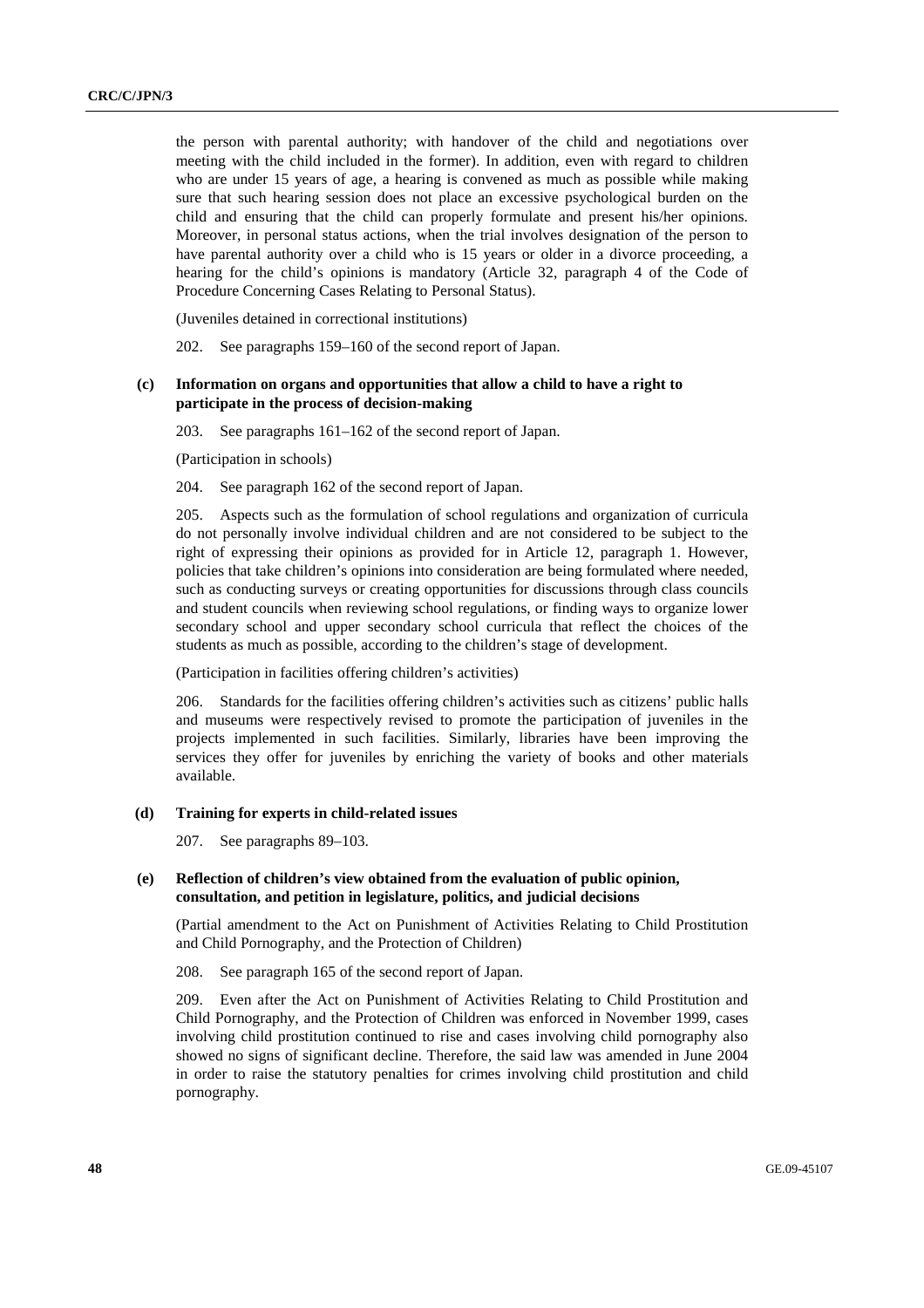(Response to children's needs in child welfare facilities)

210. See paragraph 164 of the second report of Japan.

(Hearing of opinions from juveniles)

211. In promoting measures and policies for juveniles, as a scheme that allows for hearing the personal opinions of juveniles regarding issues involving Japanese society and youth, the Cabinet Office introduced in 2002 a 'Youth Electronic Monitoring System' which used the Internet to solicit the views of young people. With this system also being used when formulating the National Youth Development Policy, efforts are made to hear the views and requests directly from juveniles and reflect them in relevant documents.

# **IV. Civil rights and freedoms (articles 7, 8, 13–17 and 37 (a))**

## **A. Name and nationality (article 7)**

(Registration of birth)

212. See paragraph 166 of the second report of Japan (i.e. see paragraphs 72, 73 of the initial report of Japan).

(Notification of Birth)

213. See paragraphs 167–168 of the second report of Japan.

(Appropriate training of personnel involved in the birth registration of a child)

214. See paragraph 169 of the second report of Japan.

(Elements required for the registration of birth)

215. See paragraph 170 of the second report of Japan.

(Rights of children born out of wedlock)

216. See paragraph 172 (a) and (b) of the second report of Japan.

217. When heirs include children who are born in and out of wedlock, the portion of the inheritance for a child born out of wedlock is half of that of a child born in wedlock (proviso of Article 900, item 4 of the Civil Code). Such provision is established for the purpose of balancing both respect for legal marriages and protection of children born out of wedlock by means of respecting the position of a child born between a legally married couple and also taking into consideration the position of a child born out of wedlock through recognizing the right of a child born out of wedlock to be entitled to one half of the share in inheritance of that of a child born in wedlock. Therefore, the Government of Japan is of the view that this provision does not constitute an unreasonable discrimination and is not considered to violate this Convention.

218. However, in the event of changes in social circumstances regarding the above provision on inheritance, the system will need to be reviewed accordingly. From such perspective, in February 1996, the Legislative Council of the Minister of Justice submitted an outline of a Bill to Revise Part of the Civil Code suggesting among other things that the inheritance shares for children born in and out of wedlock be made equal. This issue regarding partial revision of the Civil Code is an important subject that involves the institution of marriage and the concept of family, and because there are various opinions across all levels of civil society and from all parties concerned, close attention is currently paid to trends in public opinion before proceeding further.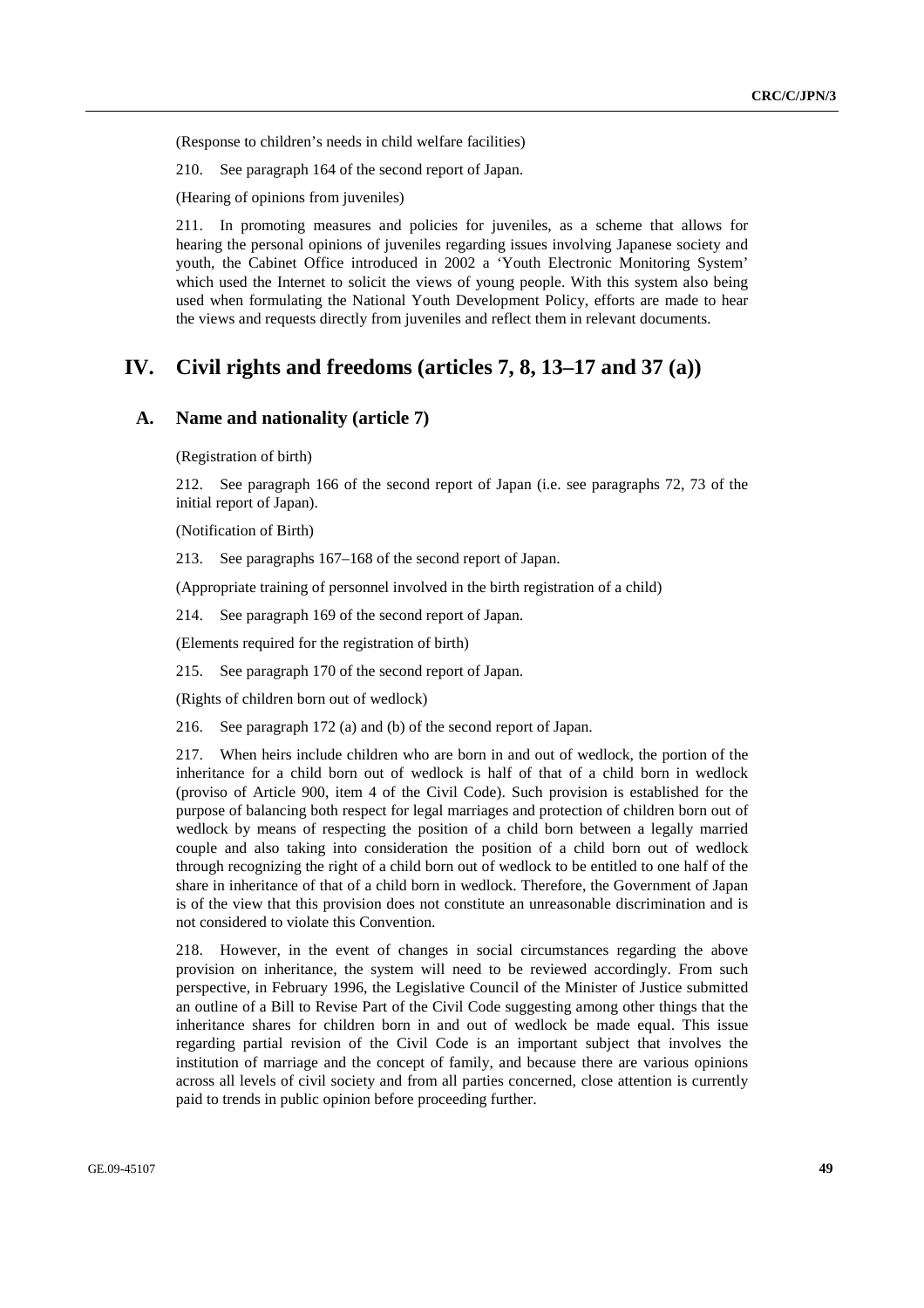219. With regard to family registers in which the legal relationship with the father and mother is to be described (Article 13 of the Family Registration Law), the Enforcement Regulations of the Family Registration Law were partially amended on November 1, 2004, resulting in the family register recording the "first-born son / daughter" for both children born in and out of wedlock. Meanwhile, regarding the remaining differences in the description in family registers, the purpose of a family register is to accurately register and notarize the status of each child and its relations as determined by private law, and the distinctions are entered based on the legal facts in view of such objectives. The Government of Japan therefore does not consider this to constitute an unreasonable discrimination.

(The right of a child to know one's parents and the right to be cared for by the parents)

220. See paragraphs 76–79 of the initial report of Japan, and paragraph 174 of the second report of Japan.

(Ensuring the right of a child to acquire nationality)

221. See paragraphs 175–178 of the second report of Japan.

## **B. Preservation of identity (article 8)**

(Preservation of identity)

222. See paragraphs 179–180 of the second report of Japan.

### **C. Freedom of expression (article 13)**

(Ensuring the right to freedom of expression)

223. See paragraph 181 of the second report of Japan (paragraph 83 of the initial report of Japan).

(School rules)

224. See paragraph 182 of the second report of Japan.

## **D. Freedom of thought, conscience, and religion (article 14)**

(Exercise of the rights to freedom of thought, conscience and religion and consideration for developing the abilities of a child)

225. See paragraph 183 of the second report of Japan.

(Relations between classes and religion at public schools)

226. See paragraph 184 of the second report of Japan.

(Ensuring freedom of thought, conscience and religion in correctional institutions)

227. In all correctional institutions, consideration is taken to ensure treatment that respects freedom of thought, conscience and religion as guaranteed by the Constitution of Japan. In particular, in juvenile training schools and penal institutions, narrative literature and religious services are provided by private religious volunteers at the request of juveniles.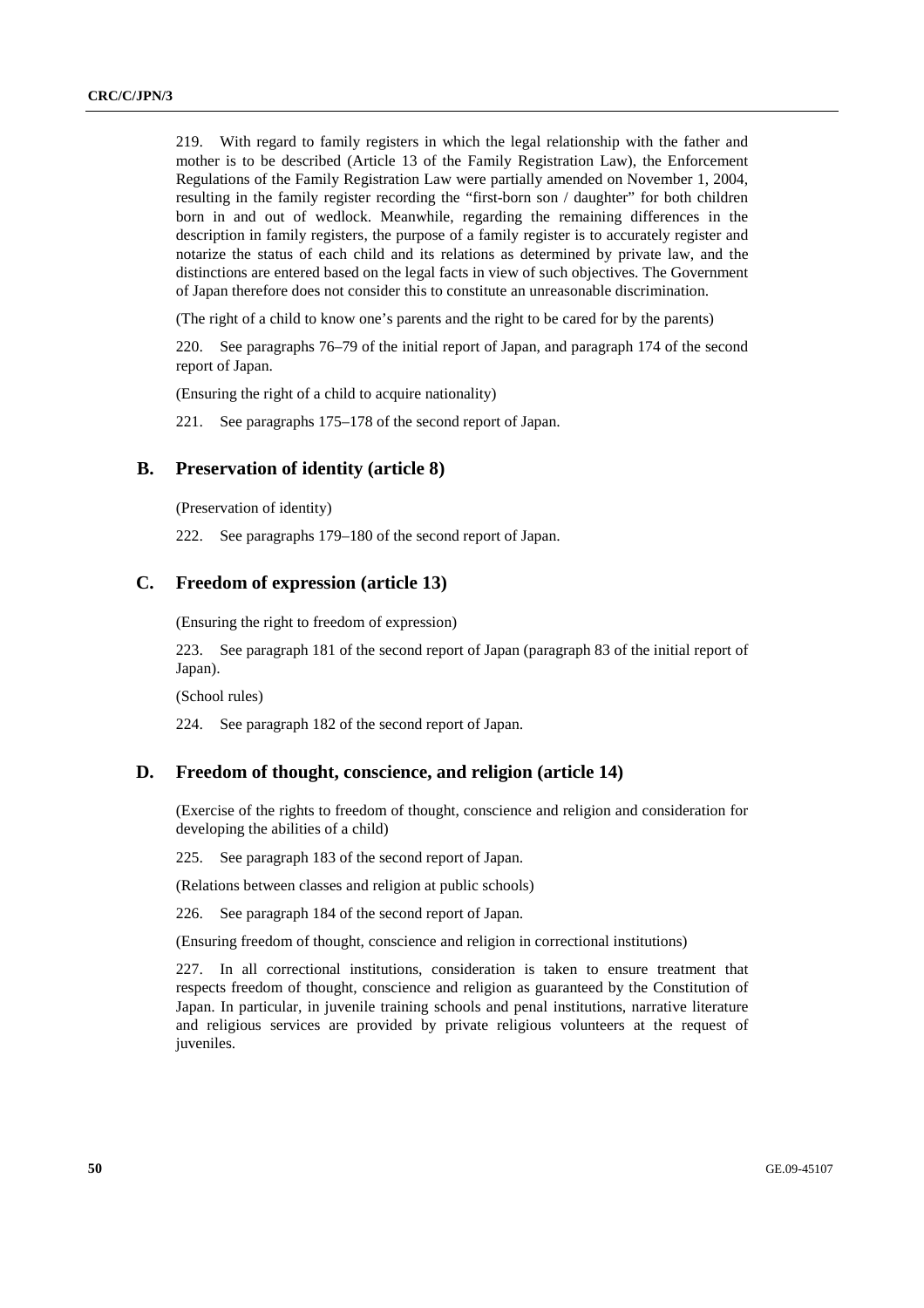## **E. Freedom of association and of peaceful assembly (article 15)**

(Restrictions on exercising the rights that conform to the provisions of Article 15, paragraph 2)

228. See paragraph 185 of the second report of Japan.

(Freedom of expression and association / assembly)

229. In Japan, freedom of expression and of association and assembly for students is already guaranteed under the Constitution of Japan. Meanwhile, in schools, guidance can be provided to students if it is, within reasonable range, necessary to achieve educational objectives.

## **F. Protection of privacy (article 16)**

(Protection of privacy)

230. See paragraph 186 of the second report of Japan (paragraphs 102–103 of the initial report of Japan).

(Protection of honour and reputation)

231. See paragraph 187 of the second report of Japan (paragraph 105 of the initial report of Japan).

(Schools)

232. In Japan, the right of children to privacy is to be respected. However, in dealing with cases where schools concerned recognize under their responsibility and judgment that a search through personal belongings was inevitable under the given circumstances, schools are advised to explain the purpose, reasons, and necessity to do so to the guardians and students and to seek their understanding before taking appropriate measures according to respective circumstances. For example, such necessity may arise when there is a high possibility of someone having brought a dangerous object to school.

(Child welfare facilities)

233. When child guidance centres impose measures under the Child Welfare Law on children, they are to confirm the intents of the children and guardians pursuant to Article 27, paragraph 4 of the Child Welfare Law. When improving facilities such as orphanages, efforts are made to increase private rooms or double-bedded rooms where possible in line with the Government subsidy standards. Furthermore, starting 2000, child welfare facilities are required to set up a complaint window to ensure that complaints from a child placed in a child welfare facility or the guardians regarding treatment at the facility are promptly and appropriately dealt with.

(Protection of privacy and reputation of a child during investigation)

234. See paragraph 188 of the second report of Japan.

235. Under the Code of Criminal Investigations, which constitute National Public Safety Commission's Rules, a juvenile's individuality is taken into consideration when an investigation is conducted by a law enforcement agency, and efforts are made to avoid capturing the attention of others, to be careful with language and behaviour, to show compassion and understanding, and to ensure that the juvenile's feelings are not hurt. In addition, with regard to juvenile cases, facts such as the juvenile's name, address, school name, or company name that would allow the general public to determine the identity of such juvenile shall not be disclosed in newspapers or other forms of media nor shall the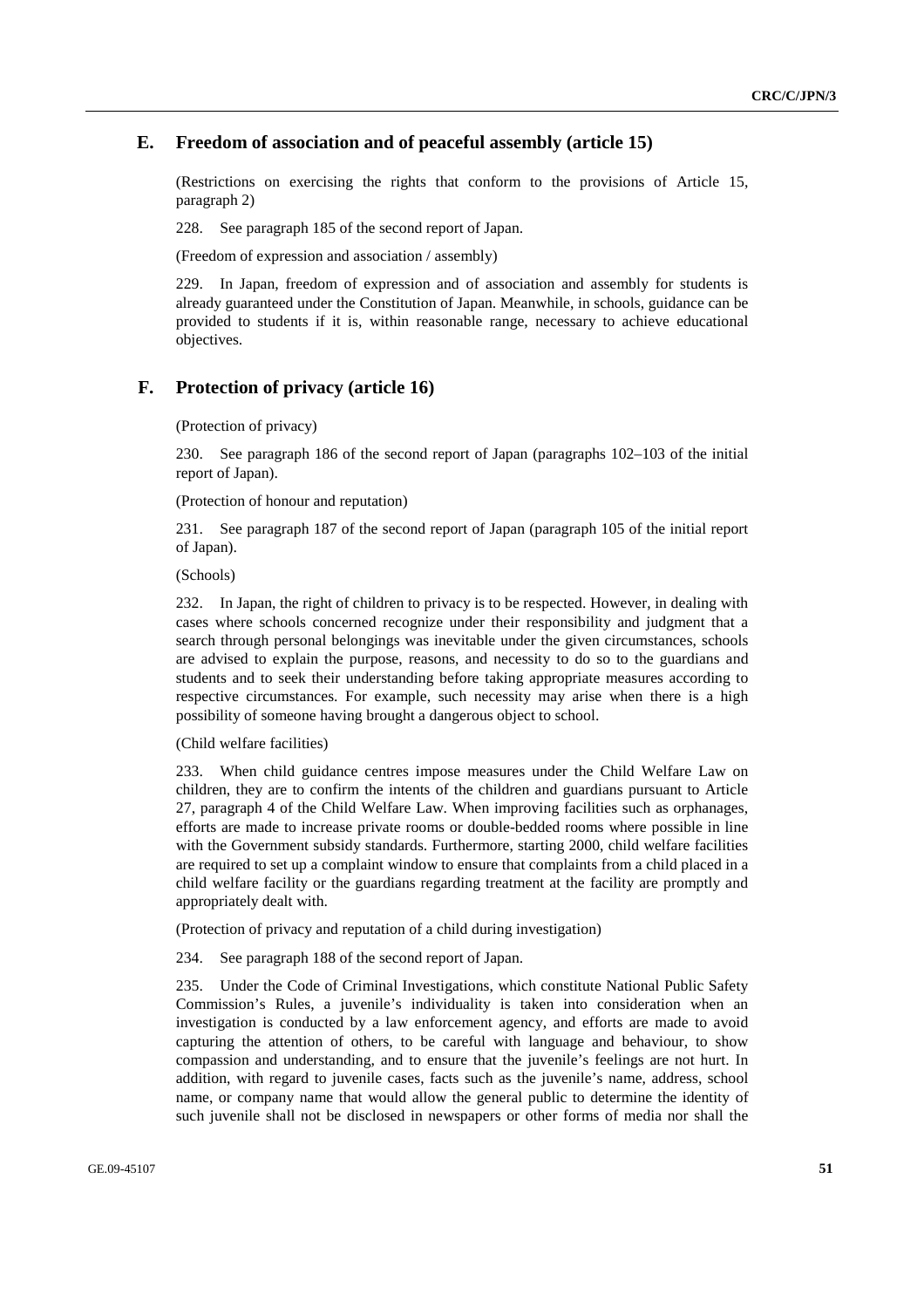juvenile's picture be provided. Even in cases where the juvenile is the victim or during press releases, the juvenile's privacy is carefully respected.

(Correctional institutions)

236. See paragraphs 189–191 of the second report of Japan.

(Immigration detention facilities)

237. In cases where a child is placed in an immigration detention facility, although there are no provisions to the effect that authorities are to contact the child's school or board of education, the school will be contacted if deemed necessary from a humanitarian consideration. However, if the child or the guardian requests that the school or board of education not be notified thereof, their request will be respected.

## **G. Access to appropriate information (article 17)**

### **(a) Creating and distributing children's books, providing beneficial information, and ensuring international cooperation**

(Enriching school libraries)

238. Each school is equipped with a school library. Efforts have been made to enrich school libraries by training and allocating qualified librarians and enhancing the variety and volume of books and materials.

(Recommendation of cultural assets for children)

239. See paragraph 87 of the initial report of Japan and paragraph 193 of the second report of Japan.

240. In 2001, the Welfare and Culture Subcommittee of the Social Security Council was set up, composed of experts and members of the academic and scientific community. The Subcommittee recommends superior cultural assets with which children can enjoy interacting, cultivate aesthetic sentiments, and develop various abilities. The numbers of items recommended in 2005 were 80 publications, 24 items of theatrical art, and 29 visual materials and media.

#### (International cooperation)

Table 7

241. See paragraph 194 of the second report of Japan (paragraphs 92–93 of the initial report of Japan).

242. Subsidies to the Asia/Pacific Cultural Centre for UNESCO:

*Year Amount of subsidy (in thousand yen)* 2001 269 809 2002 244 389 2003 220 492 2004 188 816 2005 171 511

**Subsidies to the Asia/Pacific Cultural Centre for UNESCO**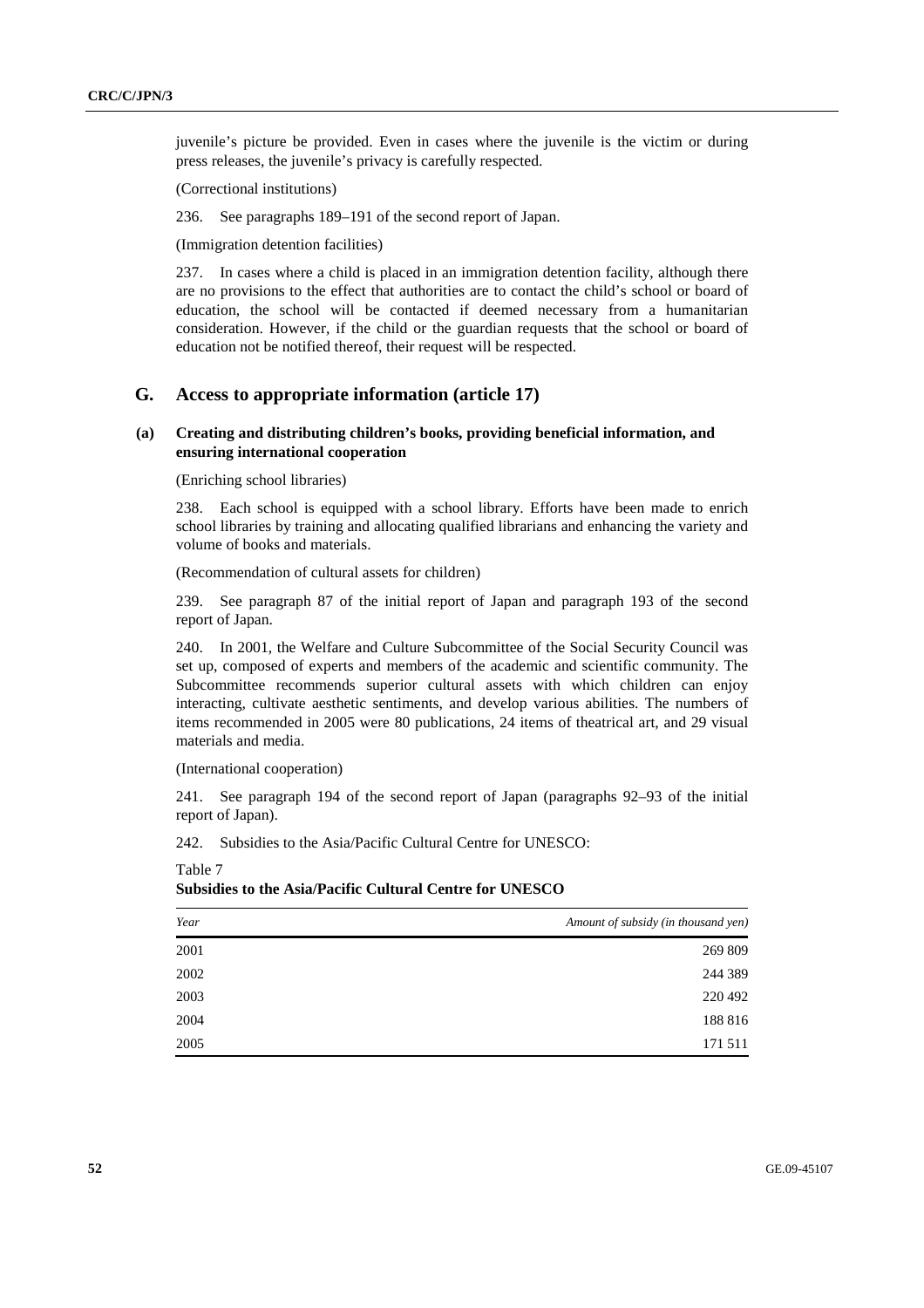### **(b) Protection of children from information and documents harmful to the welfare of the child**

(Formulation of the 'Guidelines for the Improvement of Environment Surrounding Youth')

243. In order to ensure the measures against various harmful information surrounding youth as provided for in National Youth Development Policy, the Government of Japan formulated the Guidelines for the Improvement of Environment Surrounding Youth in April 2004 in which the Government summarized the items it must work on and items for which the Government is to request local authorities and industry groups. With regard to efforts to be made in accordance with the said Guidelines, follow-up is to be undertaken every year, and the results of the follow-up work are to be shared with relevant ministries and agencies, local authorities and industry groups to ensure sharing of information and further enhancement of efforts.

244. Efforts undertaken by Japan, based upon the said Policy, include conducting educational publicity that would further reinforce environmental cleanup activities against harmful information, supporting examinations by third parties that would secure the effectiveness of controls imposed by relevant industries themselves, promoting education toward improved media literacy (ability to communicate through media) of youth, reinforcing controls in accordance with applicable laws and regulations, and creating opportunities for relevant industry groups to exchange opinions. In addition, local authorities are requested to effectively enforce ordinances related to the protection and development of youth and to ensure strict control in accordance with relevant laws and regulations.

245. Moreover, concerned industry groups are requested to work on the transmission and provision of information that takes into consideration its impact on youth, to ensure strict self-imposed regulations based upon the rating of the information provided and appropriate complaint handling, and to promote efforts toward media literacy of youth. The situations surrounding self-imposed regulations of relevant industries are as follows:

| <b>Business circles</b> | <b>Details</b>                                                                                                                                                                                                                                                                                         |
|-------------------------|--------------------------------------------------------------------------------------------------------------------------------------------------------------------------------------------------------------------------------------------------------------------------------------------------------|
| Mass media in general   | • Business circles corresponding to newspapers, broadcasting,<br>publication, movies, advertising signs, and records<br>established the National Council to Promote Ethics of the<br>Mass Media, which held meetings for research into the<br>desirable relationship between the mass media and youth. |
| Publishers              | • Publishing Ethics Council has implemented independent<br>self-imposed regulatory measures in handling harmful<br>publications (Four organizations which belong to the Council<br>have respective ethical principles).                                                                                |
|                         | • Conference of Publishing Ethics (organized by 37 companies<br>that publish adult entertainment magazines) has set up ethical<br>principles for self-imposed regulation editing with<br>consideration for protection and nurturing of youths, and acts<br>in accordance with these principles.        |
|                         | • Regarding comics and books with explicit sexual description<br>for young boys and girls, paper-bands are placed around<br>book jackets so that they can be distinguished at stores.                                                                                                                  |

Table 8 **State of self-regulation by relevant business circles**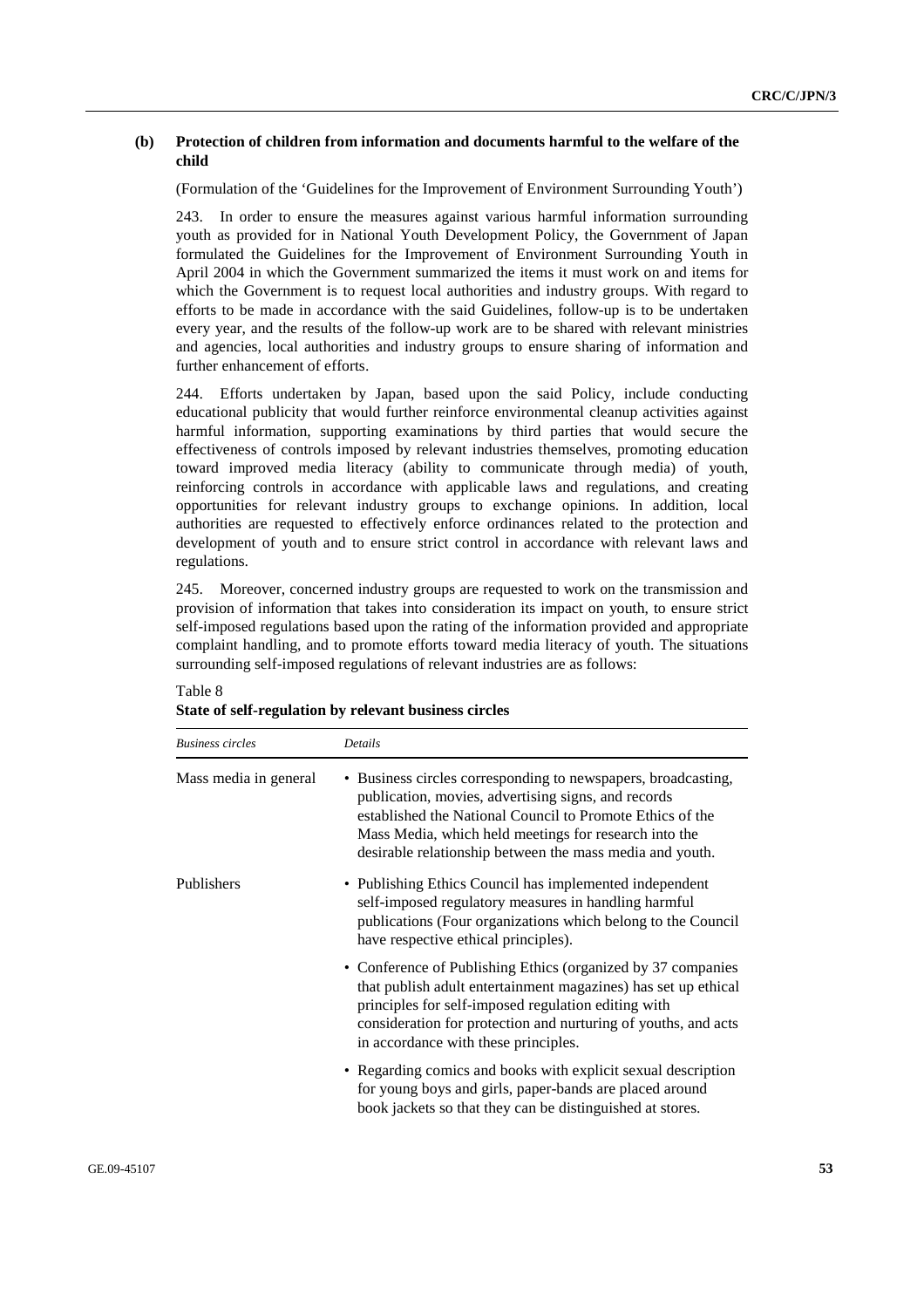| <b>Business circles</b>                    | Details                                                                                                                                                                                                                                                                                                                                                                                                                                                                                                                                                                                                                                                                                                                                                                                                                                                                                                                                                                                                                                                                                                                                                                                                                                                                                                                                                                                                                                                                                                                                                                                                                                                                                                                                                                                                                                                                                                                                                                                                                                        |
|--------------------------------------------|------------------------------------------------------------------------------------------------------------------------------------------------------------------------------------------------------------------------------------------------------------------------------------------------------------------------------------------------------------------------------------------------------------------------------------------------------------------------------------------------------------------------------------------------------------------------------------------------------------------------------------------------------------------------------------------------------------------------------------------------------------------------------------------------------------------------------------------------------------------------------------------------------------------------------------------------------------------------------------------------------------------------------------------------------------------------------------------------------------------------------------------------------------------------------------------------------------------------------------------------------------------------------------------------------------------------------------------------------------------------------------------------------------------------------------------------------------------------------------------------------------------------------------------------------------------------------------------------------------------------------------------------------------------------------------------------------------------------------------------------------------------------------------------------------------------------------------------------------------------------------------------------------------------------------------------------------------------------------------------------------------------------------------------------|
|                                            | • Indications of "for adults only" warnings on magazines and<br>"not for viewers under 18 years of age" warnings on other<br>publications<br>• Establishing areas restricted to adults<br>• Face-to-face sales<br>Ethics Committee of the Japan Magazine Publishers<br>Association, and overview twice a month of magazines<br>affiliated with the Association<br>• Administration Commission of Motion Picture Code of<br>Ethics was established as a self-management organ for<br>reviews each motion picture based on the "Motion Picture<br>Code of Ethics" for classification of those considered to<br>of age), R-15 (no admittance for those under 15 years of<br>age), and PG-12 (a parent or guardian should desirably<br>accompany a child under 12 years of age).<br>• Nihon Ethics of Video Association (self-examination<br>organization of the video industry) has established the<br>"Visual Software Code of Ethics" for activities on video<br>NC-18 (no showing, lending or selling of video software to<br>those under 18 years of age), R-15 (no showing, lending or<br>selling of video software to those under 15 years of age), or<br>General audience (not restricted)).<br>• In addition, the following organizations have set ethical<br>principles and act accordingly:<br>• Council of Video Ethics (formed by Administration<br>Commission of Motion Picture Code of Ethics and<br>Nihon Ethics of Video Association) for original<br>videos for general audience and videos that have not<br>yet been shown at movie theaters<br>computer software<br>• Japan Amusement Machinery Manufactures<br>Association for game machines installed at game<br>arcades and their software<br>• Computer Entertainment Supplier's Association for<br>home video game machines software<br>• Japan Broadcasting Corporation (NHK) and the National<br>Association of Commercial Broadcasters in Japan (NAB)<br>have enriched TV programmes for juveniles, increased<br>media literacy, conducted surveys regarding youth and |
|                                            |                                                                                                                                                                                                                                                                                                                                                                                                                                                                                                                                                                                                                                                                                                                                                                                                                                                                                                                                                                                                                                                                                                                                                                                                                                                                                                                                                                                                                                                                                                                                                                                                                                                                                                                                                                                                                                                                                                                                                                                                                                                |
|                                            |                                                                                                                                                                                                                                                                                                                                                                                                                                                                                                                                                                                                                                                                                                                                                                                                                                                                                                                                                                                                                                                                                                                                                                                                                                                                                                                                                                                                                                                                                                                                                                                                                                                                                                                                                                                                                                                                                                                                                                                                                                                |
|                                            | • Establishment of an Ethics Ad Hoc Committee in the Editing                                                                                                                                                                                                                                                                                                                                                                                                                                                                                                                                                                                                                                                                                                                                                                                                                                                                                                                                                                                                                                                                                                                                                                                                                                                                                                                                                                                                                                                                                                                                                                                                                                                                                                                                                                                                                                                                                                                                                                                   |
| Movies, videos,<br>computer software, etc. | activities on motion picture ethics, and its examination sector<br>affect youth as R-18 (no admittance for those under 18 years                                                                                                                                                                                                                                                                                                                                                                                                                                                                                                                                                                                                                                                                                                                                                                                                                                                                                                                                                                                                                                                                                                                                                                                                                                                                                                                                                                                                                                                                                                                                                                                                                                                                                                                                                                                                                                                                                                                |
|                                            | software ethics, implementing examinations voluntarily (e.g.<br>classification of those materials considered to affect youth as                                                                                                                                                                                                                                                                                                                                                                                                                                                                                                                                                                                                                                                                                                                                                                                                                                                                                                                                                                                                                                                                                                                                                                                                                                                                                                                                                                                                                                                                                                                                                                                                                                                                                                                                                                                                                                                                                                                |
|                                            |                                                                                                                                                                                                                                                                                                                                                                                                                                                                                                                                                                                                                                                                                                                                                                                                                                                                                                                                                                                                                                                                                                                                                                                                                                                                                                                                                                                                                                                                                                                                                                                                                                                                                                                                                                                                                                                                                                                                                                                                                                                |
|                                            |                                                                                                                                                                                                                                                                                                                                                                                                                                                                                                                                                                                                                                                                                                                                                                                                                                                                                                                                                                                                                                                                                                                                                                                                                                                                                                                                                                                                                                                                                                                                                                                                                                                                                                                                                                                                                                                                                                                                                                                                                                                |
|                                            | • Computer Software Ethics Organization for personal                                                                                                                                                                                                                                                                                                                                                                                                                                                                                                                                                                                                                                                                                                                                                                                                                                                                                                                                                                                                                                                                                                                                                                                                                                                                                                                                                                                                                                                                                                                                                                                                                                                                                                                                                                                                                                                                                                                                                                                           |
|                                            |                                                                                                                                                                                                                                                                                                                                                                                                                                                                                                                                                                                                                                                                                                                                                                                                                                                                                                                                                                                                                                                                                                                                                                                                                                                                                                                                                                                                                                                                                                                                                                                                                                                                                                                                                                                                                                                                                                                                                                                                                                                |
|                                            |                                                                                                                                                                                                                                                                                                                                                                                                                                                                                                                                                                                                                                                                                                                                                                                                                                                                                                                                                                                                                                                                                                                                                                                                                                                                                                                                                                                                                                                                                                                                                                                                                                                                                                                                                                                                                                                                                                                                                                                                                                                |
| <b>Broadcasting</b>                        |                                                                                                                                                                                                                                                                                                                                                                                                                                                                                                                                                                                                                                                                                                                                                                                                                                                                                                                                                                                                                                                                                                                                                                                                                                                                                                                                                                                                                                                                                                                                                                                                                                                                                                                                                                                                                                                                                                                                                                                                                                                |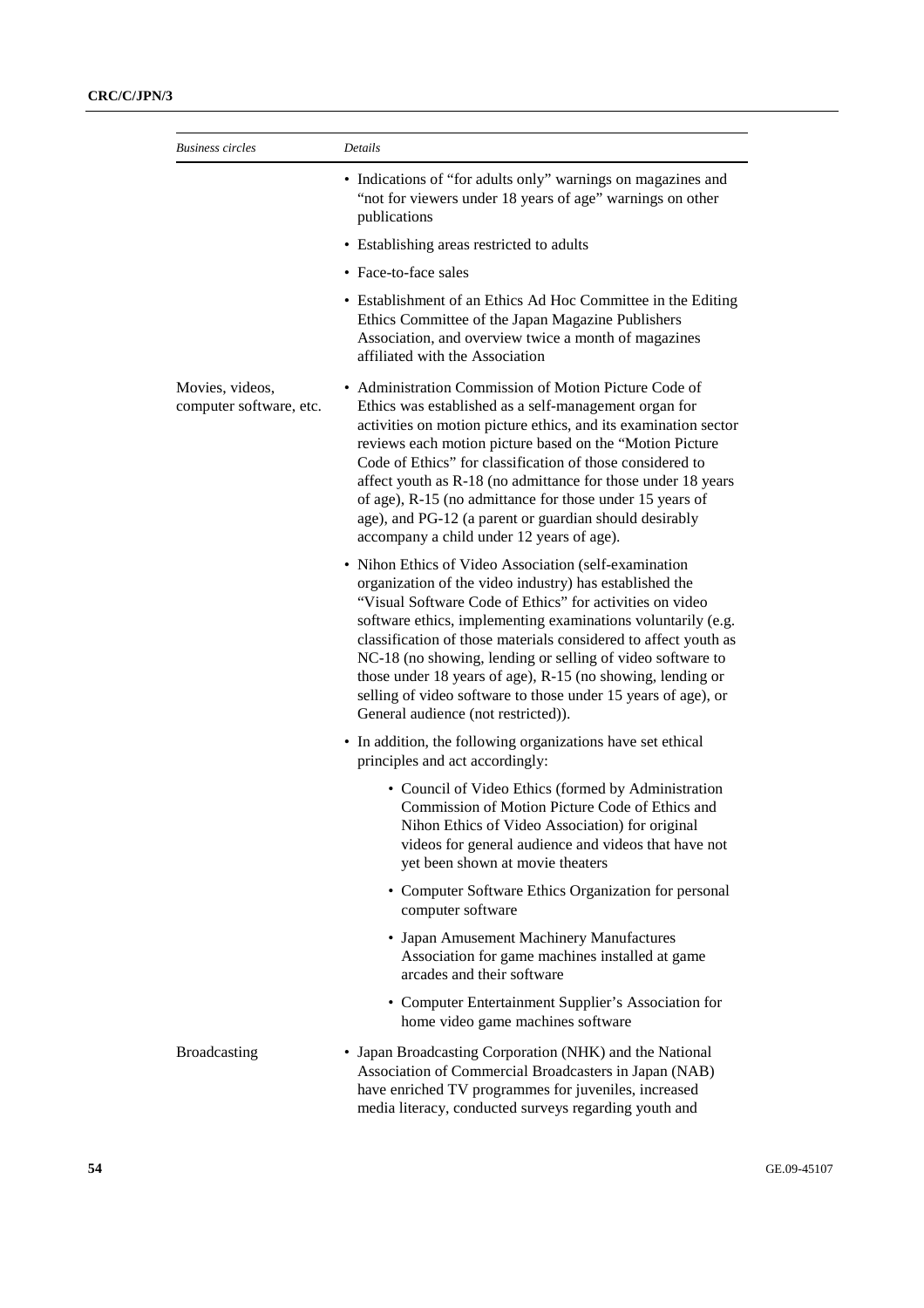| <b>Business circles</b> | Details                                                                                                                                                                                                                                                                                                                                                                                                                                                                                                                                                                                                                                                                                                                                                                                                                                                                          |
|-------------------------|----------------------------------------------------------------------------------------------------------------------------------------------------------------------------------------------------------------------------------------------------------------------------------------------------------------------------------------------------------------------------------------------------------------------------------------------------------------------------------------------------------------------------------------------------------------------------------------------------------------------------------------------------------------------------------------------------------------------------------------------------------------------------------------------------------------------------------------------------------------------------------|
|                         | broadcasting, actively used third-party agencies, taken<br>consideration to broadcasting hours, and improved the<br>contents of information provided regarding the programmes<br>offered. In 2000, they have established "Broadcasters<br>Council for Youth Programs" (which was reorganized to<br>"Broadcasting Ethics and Programs Improvement<br>Organization" in 2003) a third-party organization to receive<br>opinions from audiences on desirable broadcasting for youth<br>or broadcasted programmes, and announcing the results or<br>measures to be adopted by broadcasting stations. In addition,<br>special programmes on the relationship between youth and<br>television have been created and broadcasted twice a year<br>since 1999.                                                                                                                             |
|                         | • The NAB has, in addition to establishing broadcasting<br>standards (careful consideration shall be given to the children<br>and decided on measures for issues on broadcasting and<br>young people and announced them, including through newly<br>establishing broadcasting standards (careful consideration<br>shall be given to the children and young people<br>watching/listening to the programme at each broadcasting<br>time), presented "broadcast programmes that aim to enhance<br>children's knowledge and intelligence and to foster their<br>sensibility" twice a year, and voluntarily promoted measures<br>for solving issues related to broadcasting and youth.<br>Regarding media literacy, the NAB has conducted practical<br>studies in cooperation with commercial televisions in 4 areas<br>in Japan and local schools and also held debriefing sessions. |
|                         | • For CS digital broadcasting, the Satellite Broadcasting<br>Association has set up an ethics committee, and established<br>the "Standards of Entertainment Broadcasting for Adults", as<br>well as added provisions on the protection of youth in the<br>"Guidelines for Commercial Broadcasting" in an effort to<br>promote broadcasting ethics.                                                                                                                                                                                                                                                                                                                                                                                                                                                                                                                               |
|                         | • The Satellite Broadcasting Adult Program Ethics Committee<br>of Japan (organized by CS broadcasters that provide<br>programmes for adults) has established a "Broadcast<br>Programs Code of Ethics", a "Program Examination<br>Standards", "Guidelines for Program Examination", and<br>"Guidelines for Program Promotion and Advertising" for<br>self-screening. It has also set up specialized subcommittees<br>in an effort to maintain and promote ethical standards. In<br>addition, it has adopted standards on the examination of adult<br>programmes, and created and distributed "Samples of<br>Mosaics by the Ethics Committee on Adult Programs".                                                                                                                                                                                                                   |
| Advertisement           | • Each related organization has its own self-imposed<br>regulatory standards. In addition, companies including<br>sponsors, newspapers, broadcasters, publishers,<br>advertisement producers and advertising have jointly<br>established the Japan Advertising Review Organization, Inc.                                                                                                                                                                                                                                                                                                                                                                                                                                                                                                                                                                                         |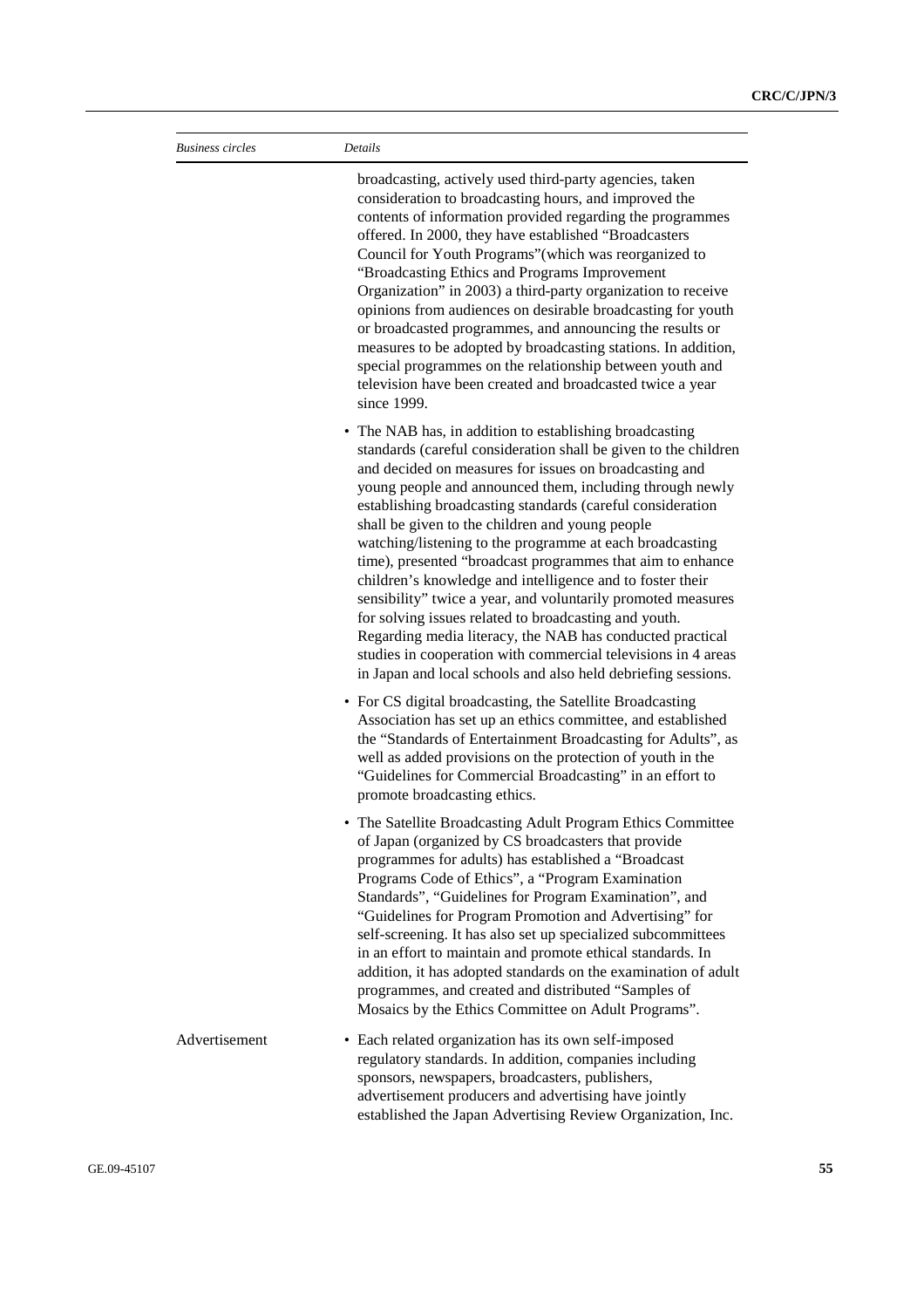| <b>Business circles</b>            | Details                                                                                                                                                                                                                                                                                                                                                                                                                                                                                                            |
|------------------------------------|--------------------------------------------------------------------------------------------------------------------------------------------------------------------------------------------------------------------------------------------------------------------------------------------------------------------------------------------------------------------------------------------------------------------------------------------------------------------------------------------------------------------|
|                                    | (JARO), which handles complaints against advertisement<br>including those from a viewpoint on problems for youth.                                                                                                                                                                                                                                                                                                                                                                                                  |
| Show business                      | • The Japan Association of theatre owners (formed by business<br>circles of motion pictures, theatrical performance, and<br>variety entertainment) has set up self-imposed regulatory<br>items to observe, including: prohibition on double feature of<br>a movie for general audiences and one with restrictions such<br>as PG-12, R-15, and R-18, posting of a notice for attention<br>set by the union when showing a movie with restrictions, and<br>no admittance for those that fall under the restrictions. |
|                                    | • The Federation of Japanese Film Industry, Inc. (organized by<br>film-related organizations) has established the "Agreement<br>on Late Night Shows" which includes prohibition on viewing<br>of movies with restrictions by those that fall under the<br>restrictions, and entering of late night performance theatres<br>by persons under 18 years of age.                                                                                                                                                       |
| "Karaoke Boxes"<br>(karaoke cells) | • Japan Karaoke Studios Association has established self-<br>imposed regulatory standards such as restrictions on time<br>used by youths, prevention of drinking and smoking by<br>minors, prevention of drug abuse, not installing locks from<br>inside, and furnishing a window through which the inside of<br>the room can be seen from outside, lecture classes are offered<br>across the nation for managers, among other measures.                                                                           |
| Internet                           | • The Telecommunications Carriers Association announced<br>the "Guidelines for the Provision of Internet Access<br>Services".                                                                                                                                                                                                                                                                                                                                                                                      |
|                                    | • The Telecom Services Association announced the<br>"Guidelines for Measures by Businesses Related to Internet<br>Access Services" and "Model Provisions on the Conditions<br>of Contract on Internet Access Services".                                                                                                                                                                                                                                                                                            |
|                                    | • The Internet Association Japan has set up the special website<br>of filtering (the selective blockade function of browsing<br>illegal or harmful contents among Internet websites) and<br>provided filtering software free of charge.                                                                                                                                                                                                                                                                            |
| Internet cafes, comic<br>cafes     | • The Japan Complex Café Association has formulated<br>guidelines on running cafes. Those that satisfy the standards<br>such as imposing time restrictions on juveniles are issued a<br>grade AA café plate.                                                                                                                                                                                                                                                                                                       |
| Mobile phones, PHS                 | • Each of the concerned companies obtain the consent of the<br>person with parental authority when setting up a contract<br>with a minor. Other measures include the formulation of<br>guidelines on the provision of official contents, reminders to<br>users in catalogues or on websites, provision of functions<br>that restrict Internet access, requests to providers of official<br>contents to confirm the contents of discussion boards.                                                                  |

*Source:* Cabinet Office.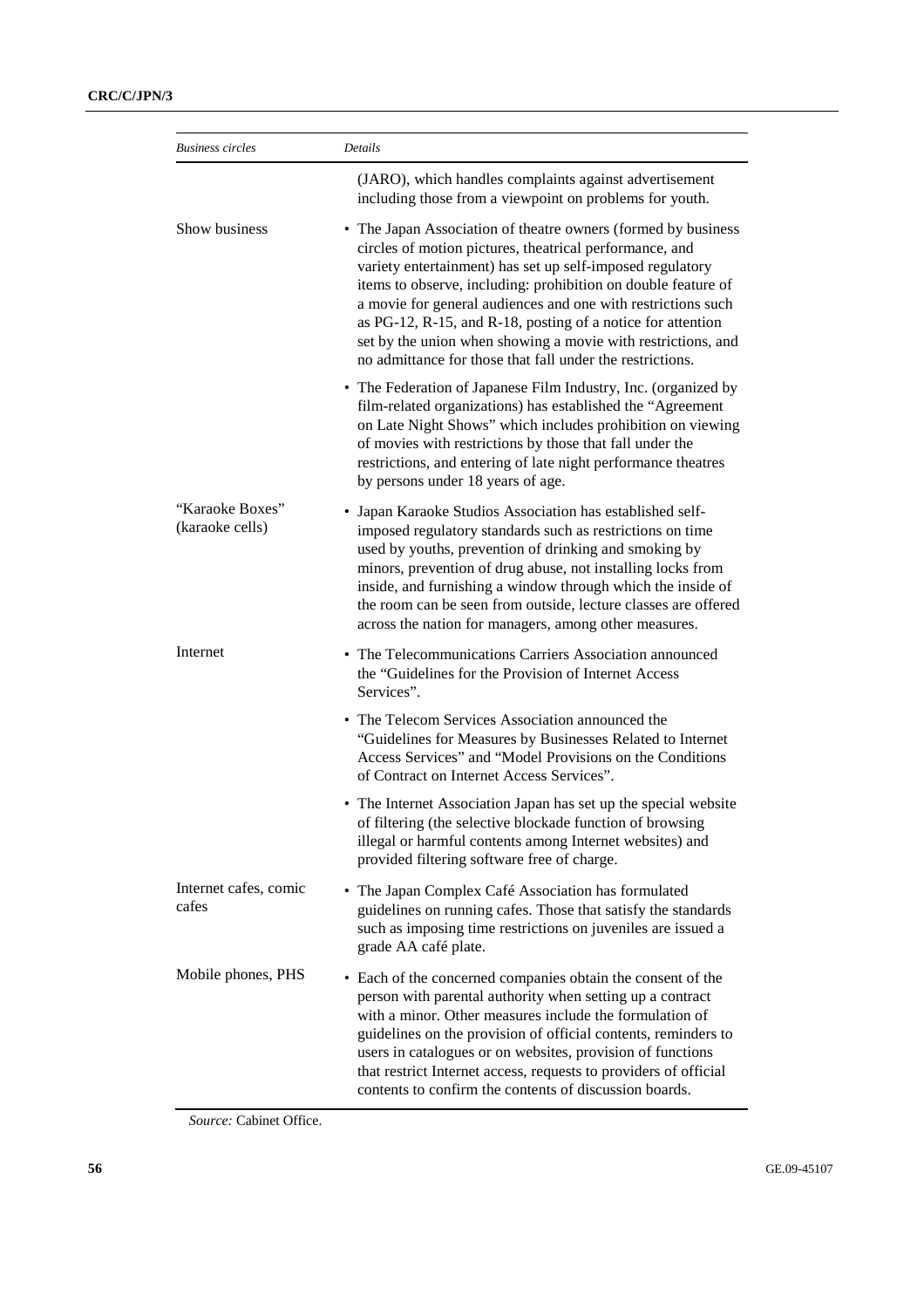(Activities of law enforcement agencies for the protection of children from illegal and harmful information)

246. See paragraph 195 of the second report of Japan.

247. The provisions on the protection of children from illegal and harmful information are provided for in the National Youth Development Policy and the Action Plan for the Realization of a Society Resistant to Crime. In accordance with these provisions, law enforcement agencies are working in cooperation with local residents to promote activities such as eliminating vending machines that sell harmful books as well as illegal and harmful advertisement (such as leaflets stuck onto public telephone booths for the purpose of soliciting prostitution).

248. In addition, given crimes caused by illegal and harmful information on the Internet, law enforcement agencies work in cooperation with schools and use opportunities such as classes on delinquency prevention to protect children from illegal and harmful information disclosed on the Internet, based upon the measures formulated during the IT Security Conference (liaison conference among relevant ministries and agencies on illegal and harmful information on the Internet). The concrete advocacy activities targeting youth and their parents include: dissemination and promotion of the use of filtering systems at home; and measures aimed at increasing the ability to selectively use information on the Internet by will or choice and at enhancing moral education.

249. Furthermore, in order to protect children from illegal and harmful information available in places such as the internet café, the Japan Complex Café Association is offering advice on the formulation of self-imposed regulations such as requesting juveniles to show identification and using computers with a filtering system.

250. In addition, due to the seriousness of the problem of websites offering harmful contents such as online dating sites, which have a tendency to become a breeding ground for child prostitution, law-enforcement agencies provide cooperation to private organizations that request those responsible for these websites to take necessary measures to prevent access from juveniles and their efforts to call for the attention of the juveniles who access these sites (started in June 2004). Furthermore, law enforcement agencies have implemented cyber patrols against illegal and harmful contents such as child pornography.

251. For details on the Online Dating Site Regulation Law, see paragraph 14, and for details on online child pornography, see paragraph 549–550 "Response to illegal and harmful information such as child pornography").

(Protection from harmful information in the field of broadcasting)

252. See paragraphs 198–201 of the second report of Japan.

253. The Broadcasters Council for Youth Programming was reorganized and replaced by the Broadcasting Ethics and Programme Improvement Organization.

(Protection from illegal and harmful information on the Internet)

254. The Ministry of Internal Affairs and Communications has, since August 2005, been holding "Study Groups on Measures against Illegal and Harmful Information on the Internet" with academic experts and providers, where voluntary measures by providers on illegal and harmful information on the Internet and policies to support these effectively are discussed along with other topics. An interim report was released on January 26, 2006, and a final report is expected in July including further discussions. In addition, the Ministry is currently working on developing technologies that will allow the use of the filtering system for harmful contents, which is already being used on computers, on mobile phones, and is expecting to report the final results by March 2006.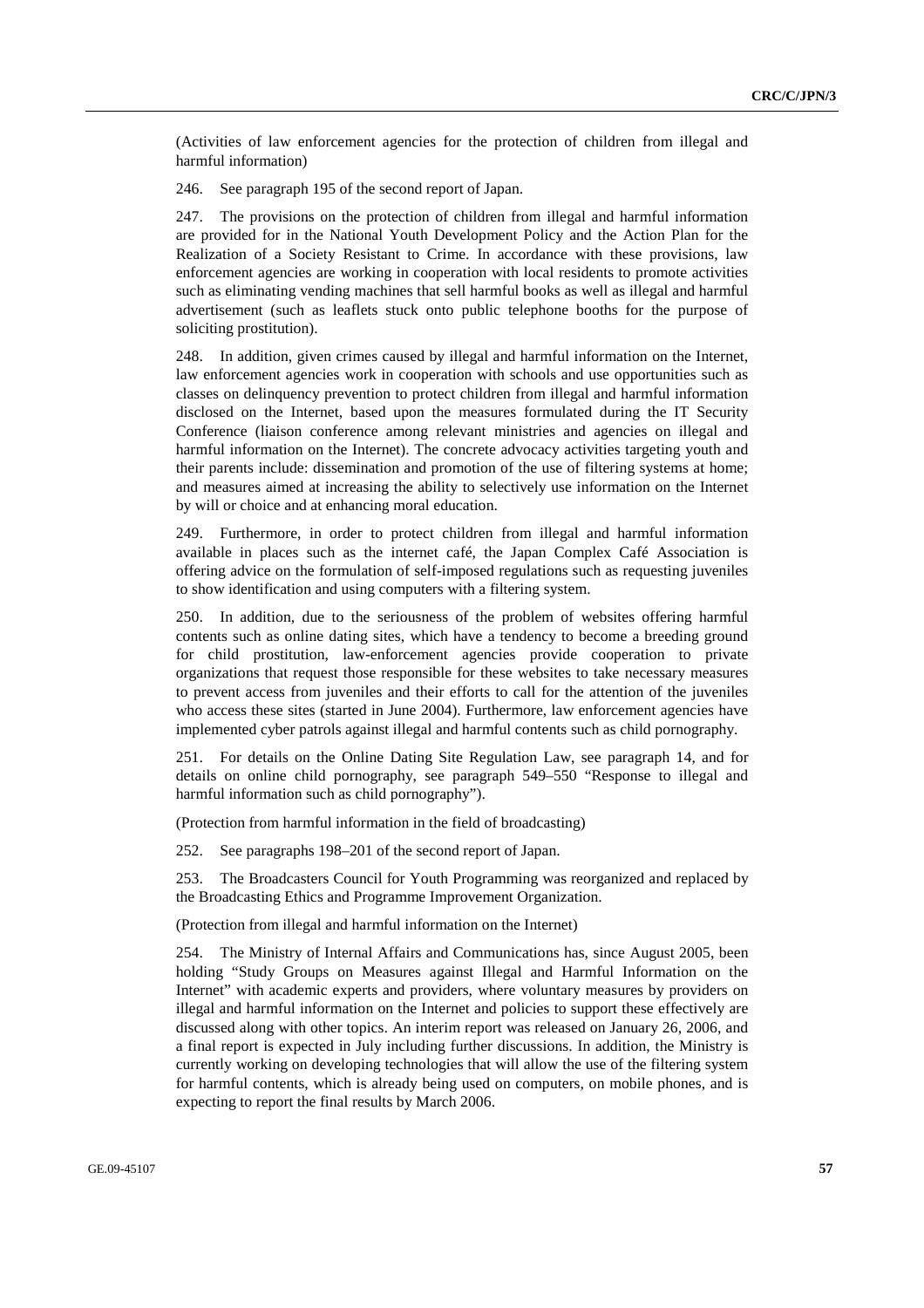(Support of PTAs on measures against the negative influences of harmful information surrounding young people)

255. As part of measures against harmful information surrounding youth such as sexual and violent contents in the media, the Ministry of Education, Culture, Sports, Science and Technology has, since April 1998, been requesting relevant ministries, agencies, and other bodies concerned to enforce strict self-imposed regulations, and has also been providing support for national monitoring studies on television programmes implemented by the National Congress of Parents and Teachers Association of Japan. In addition, the Ministry conducted between 2001 and 2003 studies on Non-Profit-making Organizations in relation to the influence of television on children, the Internet on children and children and video games. Since 2004, it has been also conducting studies on advanced approaches taken in foreign countries in relation to measures against harmful information. Furthermore, from the perspective of promoting measures against harmful information in the media surrounding youth, it has been undertaking model projects where media literacy-related and educational activities are carried out with local children and their guardians, as well as educational activities nationwide.

(Ordinances related to the protection and nurturing of youth)

256. Pursuant to the ordinances related to the protection and nurturing of youth, prefectural authorities have forbidden children from viewing books which the governor or other person with authority designated as materials harmful to youth, and the act of buying, selling, lending, or distributing such books to juveniles. The Government of Japan aims at the effective application of the ordinances and at ensuring strict control of such books in accordance with relevant laws and regulations.

| Year         |         |                |         |         |
|--------------|---------|----------------|---------|---------|
| Subject      | 2001    | 2002           | 2003    | 2004    |
| <b>Total</b> | 14 007  | 6947           | 3829    | 5 3 5 7 |
| Movies       | 727     | 378            | 437     | 1 2 7 3 |
| Magazines    | 2 6 1 2 | 2 0 4 9        | 2 2 1 7 | 3892    |
| Videos       | 10722   | 4518           | 1 1 7 1 | 192     |
| Others       | 16      | $\overline{c}$ | 4       |         |

### Table 9 **Trends in the number of cases designated as harmful under youth protection ordinances**

The period for each year is between March and February of the following year.

## **H. The right not to be subjected to torture and other cruel, inhumane or degrading treatment or punishment (article 37 (a))**

(Protection of children from torture)

257. See paragraph 207 of the second report of Japan (paragraphs 107–110 of the initial report of Japan).

(Corporal punishment at child welfare facilities)

258. With regard to heads of child welfare facilities, the Minimum Standards for Child Welfare Facilities (1948, Ministry of Health, Labour and Ordinance No. 63) (Article 9-3) prohibits them from abusing their authority in relation to disciplinary actions such as corporal punishment. In addition, regarding personnel working in child welfare facilities,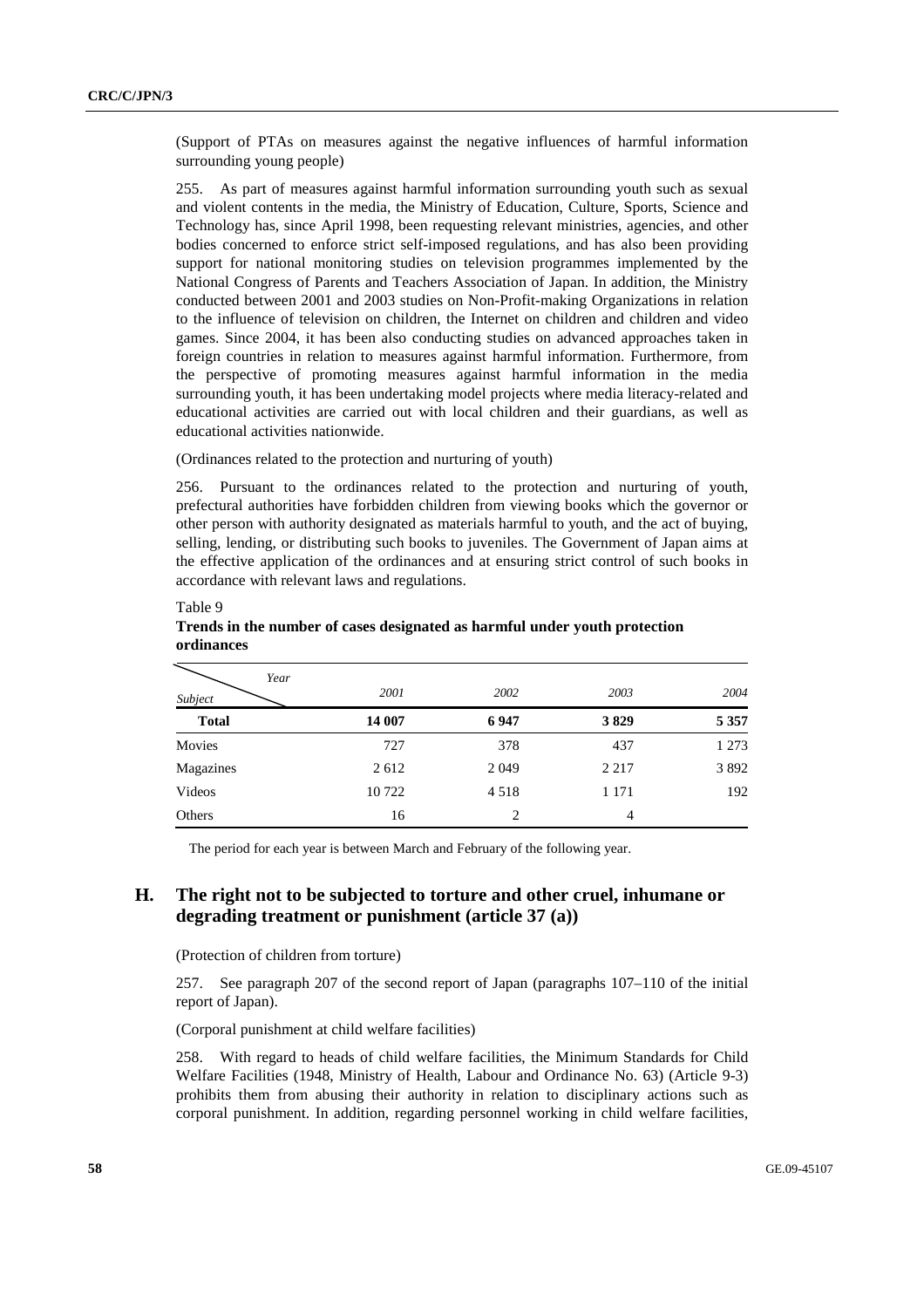the said Standards (Article 9-2) have added a new provision as of January 2005 whereby such staff are prohibited from abusing children staying at the facilities. Moreover, concerned parties are requested to strictly abide by such standard where acts corresponding to the abuse of the rights to take disciplinary actions such as corporal punishment are prohibited. Child welfare facilities, for instance, are instructed to particularly focus on the aspect of abuse of disciplinary actions such as corporal punishment when conducting administrative guidance on child welfare.

259. In accordance with the Social Welfare Law, managers of social welfare businesses are under the obligation to make efforts in providing information, taking measures to improve the quality of welfare services through self-evaluations and third-party evaluations, and solving complaints. In addition, each prefecture is required to set up a committee for proper management in the prefectural Social Welfare Council to provide a mechanism that offers users consultation services regarding complaints the users may have and serves as mediators in the efforts to solve such issues of complaints. Likewise, child welfare facilities are required to set up a complaint window in accordance with the Minimum Standard of Child Welfare Institutions (1948, Ministerial Ordinance of the Ministry of Health, Labour and Welfare, No. 63) to ensure that complaints from a child placed in a child welfare facility or the guardians regarding treatment at the facility are promptly and appropriately dealt with.

### (Corporal punishment at schools)

260. Corporal punishment at schools is strictly prohibited under Article 11 of the School Education Law. The Government of Japan has been promoting their awareness on this matter at conferences of student guidance teachers held every year. At Japanese schools, disciplinary actions may be taken when they are considered necessary for educational purposes. In taking such disciplinary actions, however, the Government of Japan has been repeatedly instructing through training programmes to pay full attention to the circumstances surrounding each student by listening to his / her explanations and opinions, and to ensure that such disciplinary actions have essential educational benefits, instead of serving merely as sanctions.

261. At the National Centre for Teachers' Development, an independent administrative institution responsible for unified and comprehensive implementation of Governmentcontrolled training programmes, lectures in relation to education-related laws and regulations are offered in the training programmes designed for teachers who are expected to play a leading role at the local level. The lectures also cover topics related to disciplinary action and the prohibition of corporal punishment on children and students. Moreover, in order to ensure that complaints from a child student who has been subject to corporal punishment are dealt with, works have been undertaken to set up education centres offering educational counselling services.

(Prohibition of torture in correctional institutions)

262. Paragraph 208 of the second report of Japan.

263. In correctional institutions for juveniles such as juvenile classification homes, juvenile training schools and juvenile prisons, torture and cruel punishment by any public official is prohibited under Article 36 of the Constitution of Japan. Similarly, through the penal sanctions provided for under Article 195, paragraph 2 of the Penal Code, acts of assault are forbidden. Based upon the Act on Penal Institutions and the Treatment of Sentenced Inmates, the Act on the Custody of Accused Inmates in Penal Institutions (note: due to take effect in 2006; currently the Prison Law), and the Juvenile Training Schools Act, appropriate living conditions for children in the correctional institutions are ensured and adequate measures for the maintenance of health are taken so as to realize humane treatment.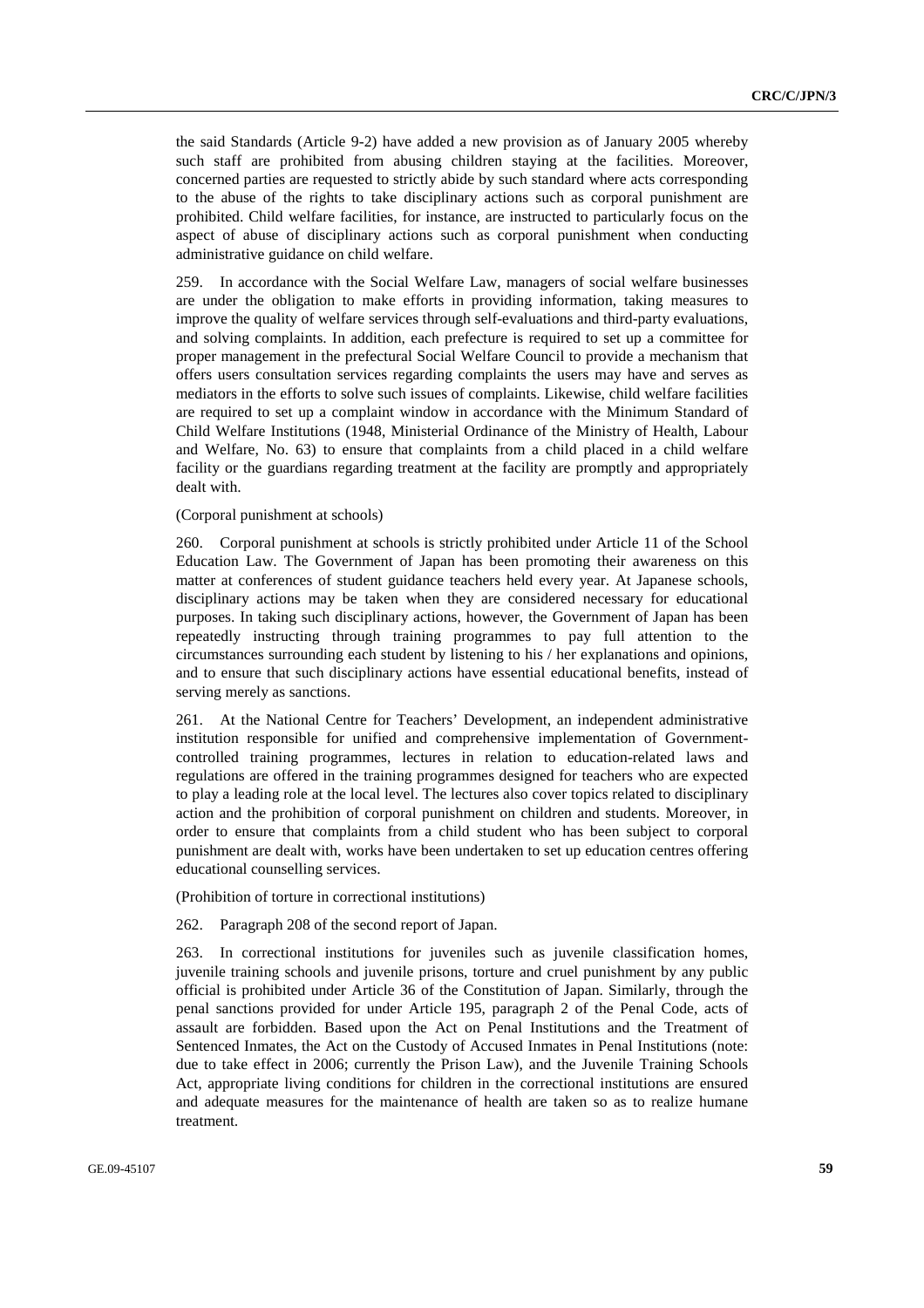264. In order to ensure that children in correctional institutions are guaranteed their right not to be subjected to torture and other cruel, inhumane or degrading treatment or punishment, correctional officers are provided with necessary training and practical exercises in order to deepen their understanding of the human rights of detainees, and to ensure officers acquire and further increase the knowledge and skills which are necessary for appropriate treatment of the detainees. Moreover, correctional officers also learn about the contents of international rules on the human rights of children in correctional institutions including provisions related to the rights of children, as well as the latest treatment methods such as nonviolent crisis intervention techniques. Further, inspections of institutions carried out by inspectors and a new grievance mechanism have been introduced. Under the Act on Penal Institutions and the Treatment of Sentenced Inmates, a new system has been established whereby independent organizations inspect penal institutions and report their views on management of the institutions to the wardens of the institutions.

(Act on Penal Institutions and the Treatment of Sentenced Inmates)

265. In May 2005, the Act on Penal Institutions and the Treatment of Sentenced Inmates (note: due to enter into force in 2006) was enacted, which clearly defines the standards for the prevention of all forms of physical and psychological violence. For example, the measures to be taken to properly maintain discipline and order in penal institutions "shall not exceed the limit necessary to ensure confinement of the inmates and to maintain an appropriate environment for their treatment and for safe and peaceful communal living" (Article 50, paragraph 2), and "disciplinary punishments shall not exceed the limit necessary to keep inmates from committing acts that constitute a breach of regulations" (Article 105, paragraph 3). In the event that an officer at a penal institution exercises illegal use of physical force or illegal and inappropriate use of restraining devices such as handcuffs in treating inmates, inmates may report this fact to the superintendent of the organization which is higher in the organizational structure than the penal institution where such an act took place, and the superintendent to whom the complaint was addressed shall, when he/she finds it necessary after confirming the fact, takes necessary measures to prevent its reoccurrence (Articles 118 and 119). In the event of taking measures where the conditions of detention are harsher than usual such as the use of disciplinary punishment that consists of confining an inmate to his/her room, an opinion shall be obtained beforehand from medical experts regarding the medical condition of the inmate (Article 111, paragraph 2).

#### (Complaint procedures in penal institutions)

266. The current complaint procedures available in correctional institutions have already been explained in paragraph 110 of the initial report of Japan and paragraphs 430–434 of the second report of Japan. However, the Act on Penal Institutions and the Treatment of Sentenced Inmates (Act No. 50 of 2005) established the following new complaint procedures for sentenced inmates housed in penal institutions:

 (1) An inmate who has had certain measures taken against him/her by the warden of the penal institution and who is dissatisfied with them may apply for an examination to the superintendent of the Regional Correction Headquarters. Moreover, if he/she is still dissatisfied with the decision on the application, he/she can apply for re-examination to the Minister of Justice.

 (2) An inmate who has been subjected to illegal physical force by officers may report the facts to the superintendent of the Regional Correction Headquarters. Moreover, an inmate may submit a report of the facts to the Minister of Justice if he/she is dissatisfied with the results of the confirmation of the facts contained in the initial report.

An inmate may file a complaint with the Minister of Justice, inspector or warden of a prison regarding treatment received.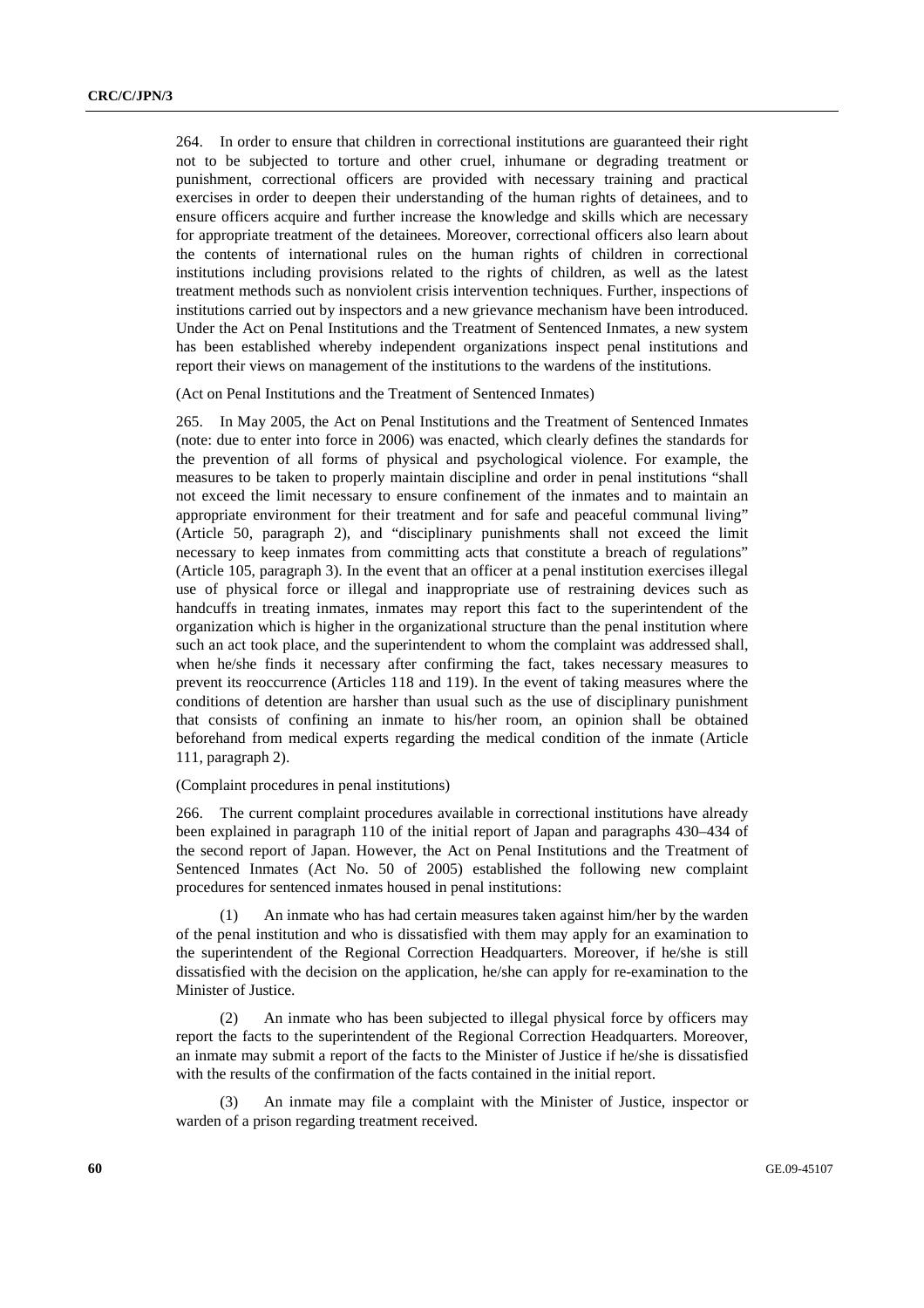(Measures taken to investigate those who physically punished children and to prevent them from going unpunished)

267. Between May 2001 and September 2005, there were 12 cases where officers were subjected to disciplinary sanctions under the National Civil Service Act for assault on a minor inmate in a juvenile training school, juvenile classification home or juvenile prison. In cases where such incidents occur the warden or superintendent of the institution takes necessary measures to prevent reoccurrence such as immediately issuing warnings to all of the officers and providing further staff training regarding the human rights of detainees.

(Court cases)

268. There have been no court rulings in which a child was acknowledged to have been a victim of torture.

# **V. Family environment and alternative care**

## **A. Parental guidance (article 5)**

(Parental guidance)

269. See paragraph 213 of the second report of Japan (paragraphs 111, 112 of the initial report of Japan).

(Family counselling about child rights, educational programmes for parents, awarenessraising activities for parents, and training programmes for relevant specialist groups)

270. See paragraph 214 of the second report of Japan.

(Expert consultation and assistance related to developmental disabilities)

271. In the developmental disabilities assistance centres under the Developmental Disabilities Assistance Act, expert consultation and advice are offered to persons with developmental disabilities, including children and their parents, to contribute to early detection of developmental disabilities and early assistance.

(Respect for the guiding principles of the Convention such as non-discrimination and respect for the best interests of the child. Progress and problems in implementing Article 5)

272. See paragraph 217 of the second report of Japan (paragraphs 106–110 of the second report of Japan).

### **B. Parental responsibilities (article 18, paragraphs 1 and 2)**

(Legal aspects of parental responsibilities)

273. See paragraph 218 of the second report of Japan.

(Obligation to have a child receive general education)

274. See paragraph 219 of the second report of Japan.

(Assistance to persons with parental authority)

275. See paragraph 57. Moreover, municipalities must provide necessary aid to guardians whose children of school age can not attend school for financial reasons (Articles 25 and 40 of the School Education Law), so that compulsory education can be implemented smoothly. The Government of Japan also helps promote the smooth implementation of compulsory education by providing necessary aid to municipalities which encourage compulsory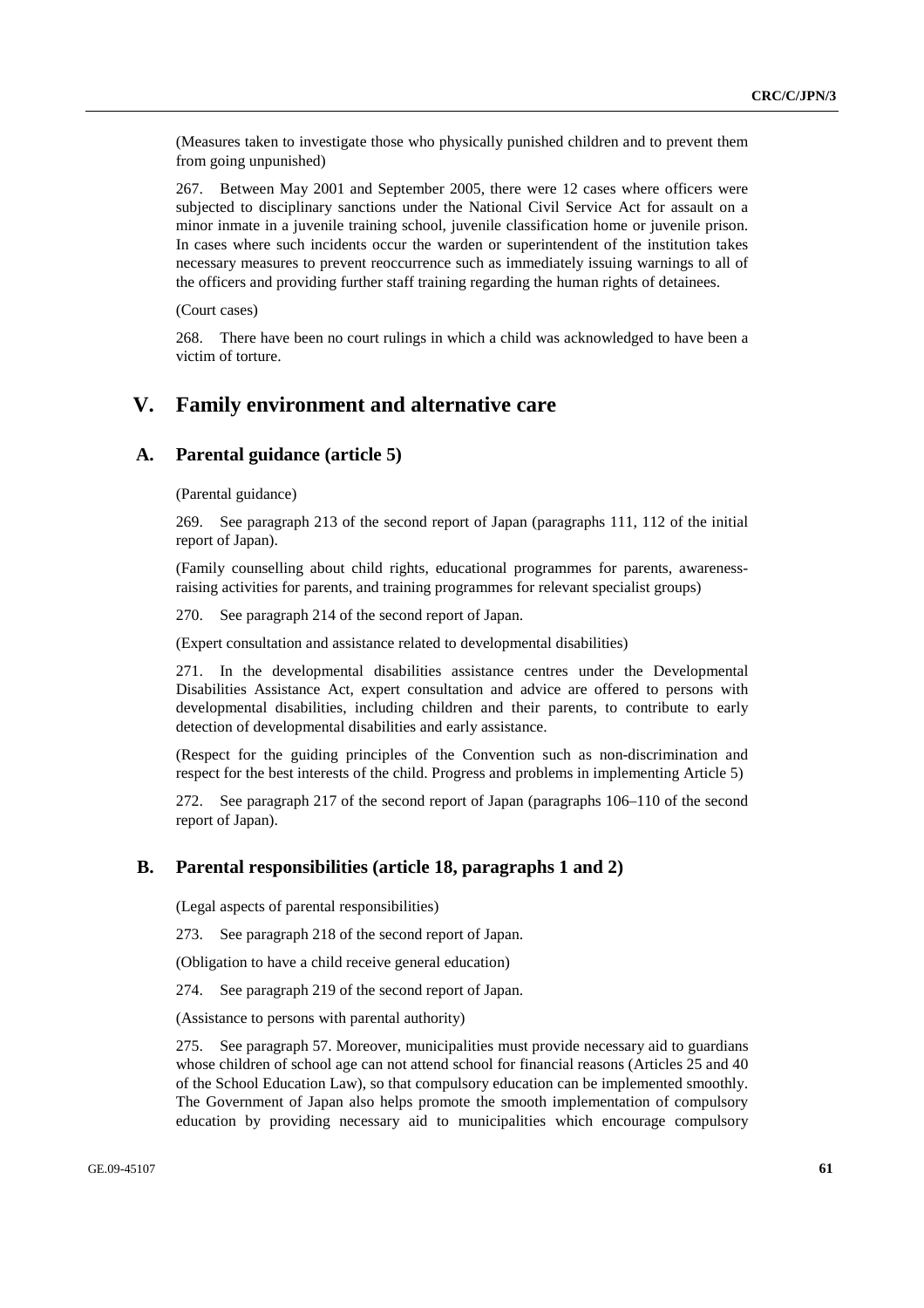education attendance by offering school supplies to the children and students who have difficulties in attending school for financial reasons, in accordance with the Law Concerning the National Treasury's Share to Encourage School Attendance of Pupils and Students Having Difficulties.

(Facilities for child welfare and their improvement)

276. See paragraph 222 of the second report of Japan.

(Progress, problems and future goals in implementing article 18)

277. According to the "Public Opinion Poll on a Gender-equal Society" conducted by the Prime Minister's Office in 2000, the ratio of those who support the view that fathers should get involved in raising, disciplining and educating their children increased from 38.7 per cent in 1993 to 44.4 per cent in 2000. According to the same public opinion poll conducted in 2004, the ratio of those who agree with the view that "The husband should be the breadwinner, the wife should stay at home" decreased from 57.8 per cent in 1997 to 45.2 per cent in 2004, indicating that stereotyped perceptions of gender roles are steadily changing among both men and women. In accordance with the Basic Law for Gender-Equal Society enacted in 1999 and the Second Basic Plan for Gender Equality approved in 2005, further efforts will be made to promote gender equality in domestic life.

## **C. Separation from parents (article 9)**

### **(a) Ensuring that a child shall not be separated from his or her parents as provided for in paragraph 1 of article 9**

278. See paragraph 225 of the second report of Japan (paragraphs 123 and 124 of the initial report of Japan).

### **(b) Ensuring that all interested parties shall be given an opportunity to participate in the proceedings**

(Domestic relations determination)

279. See paragraph 226 of the second report of Japan (paragraphs 126 and 127 of the initial report of Japan).

280. In personal status actions, during trials related to the designation of parental authority over children who are 15 years of age or older such as in a divorce proceeding, a statement from the child shall also be heard (Article 32, paragraph 4 of the Code of Procedure Concerning Cases Relating to Personal Status). Moreover, in cases of the above trial, the court may examine the facts (Article 33, paragraph 1 of the said Code), which consequently makes the hearing of statements from children under 15 years of age also possible.

(Measures by child guidance centres)

281. Article 27, paragraph 4 of the Child Welfare Law provides that when a child guidance centre takes measures in relation to a child in accordance with the Child Welfare Law, the intention of the guardian of such child shall be heard.

## **(c) Ensuring the right of a child who is separated from either or both of his/her parents to maintain personal relations and direct contact with either or both of his/her parents on a regular basis**

282. See paragraphs 228–233 of the second report of Japan.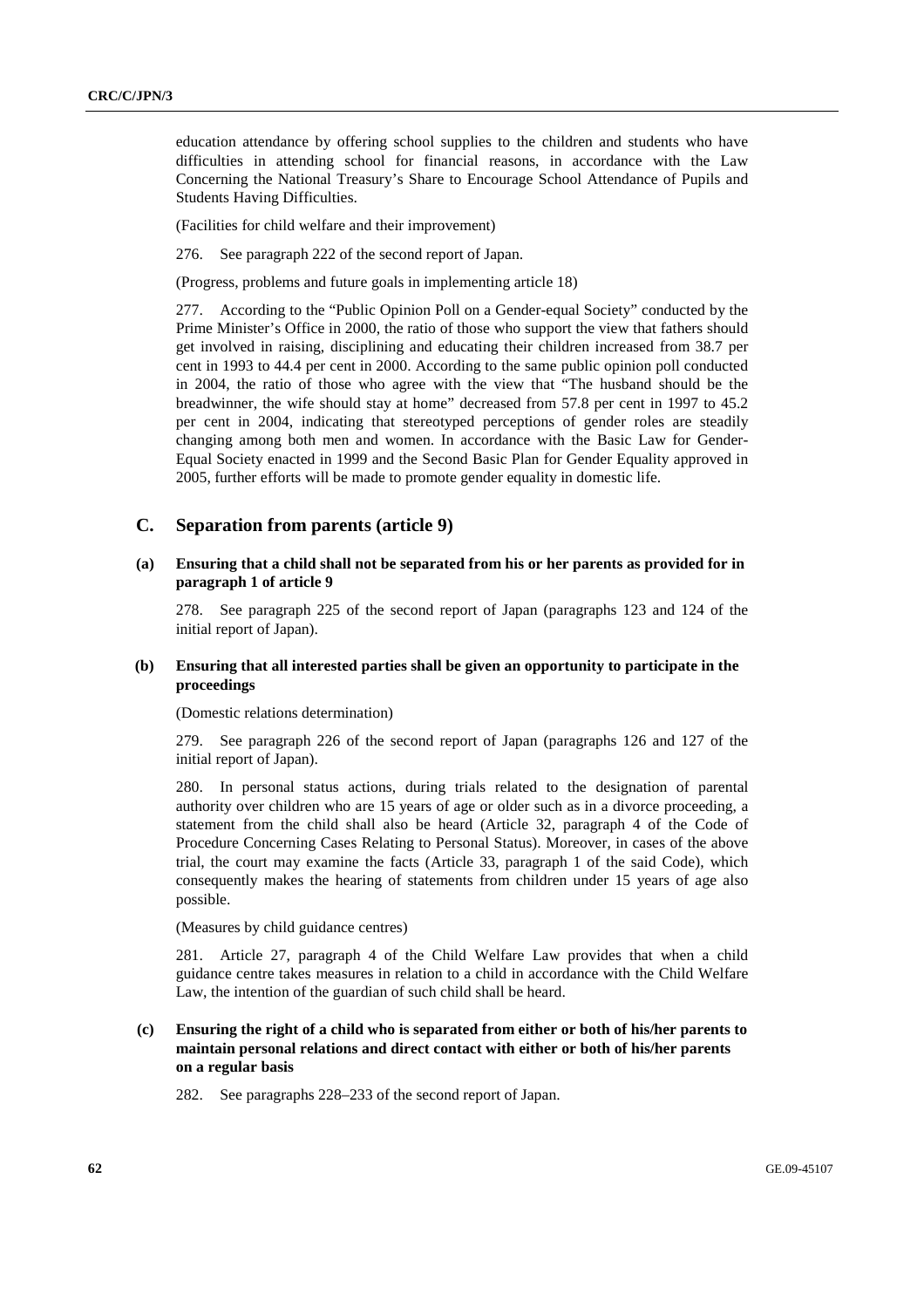### **(d) Ensuring the provision of information about the whereabouts of the absent member(s) of the family**

283. See paragraph 234 of the second report of Japan (paragraph 129 of the initial report of Japan).

### **(e) Progress and problems in implementing article 9, and relevant information about arrest, imprisonment, deportation, repatriation, and death**

284. See paragraph 235 of the second report of Japan.

## **D. Family reunification (article 10)**

(Ensuring family reunification)

285. See paragraph 236 (paragraphs 130 to 132 of the initial report of Japan), and paragraph 237 of the second report of Japan.

(Ensuring the rights of the child whose parents reside in different States)

286. See paragraph 238 of the second report of Japan (paragraph 131, 132 of the initial report of Japan).

(Ensuring respect for the rights of the child and his/her parent(s) to enter or leave a State, and restrictions on the right to leave it)

287. See paragraph 239 of the second report of Japan (paragraphs 131 and 132 of the initial report of Japan).

(Progress and problems in implementing article 10)

288. See paragraph 240 of the second report of Japan.

## **E. Illicit transfer and non-return of children from abroad (article 11)**

(Elimination of illicit transfer of children abroad and elimination of the non-return of children from abroad)

289. See paragraph 241 of the second report of Japan.

290. Under the Penal Code of Japan, the acts of abducting, kidnapping, buying, and selling of persons abroad for the purpose of transfer are punishable. In June 2005, the Penal Code was partially amended whereby the acts of abducting, kidnapping, buying, and selling of persons for the purpose of transferring a person from the State where he/she resides became punishable, regardless of whether or not such act had taken place in Japan. This allows for the punishment of the acts of abducting, kidnapping, buying and selling of children even between foreign States (not involving Japan), when the offenders or victims are Japanese nationals. The revised Penal Code has come into effect as of July of the same year.

291. To improve measures against trafficking in persons in preparation for the ratification of the Protocol on Trafficking in Persons, the Immigration Control and Refugee Recognition Act was partially amended (entered into effect in July 2005), where a definition on the act of trafficking in persons (including provisions regarding acts for persons under 18 years of age) was provided in the provisions of Article 2, item 7 of the said Act, with the purpose of legally clarifying the fact that victims of trafficking in persons are subject to protection. At the same time, with regard to foreign offenders who have committed an act of trafficking in persons, grounds for denial of landing and grounds for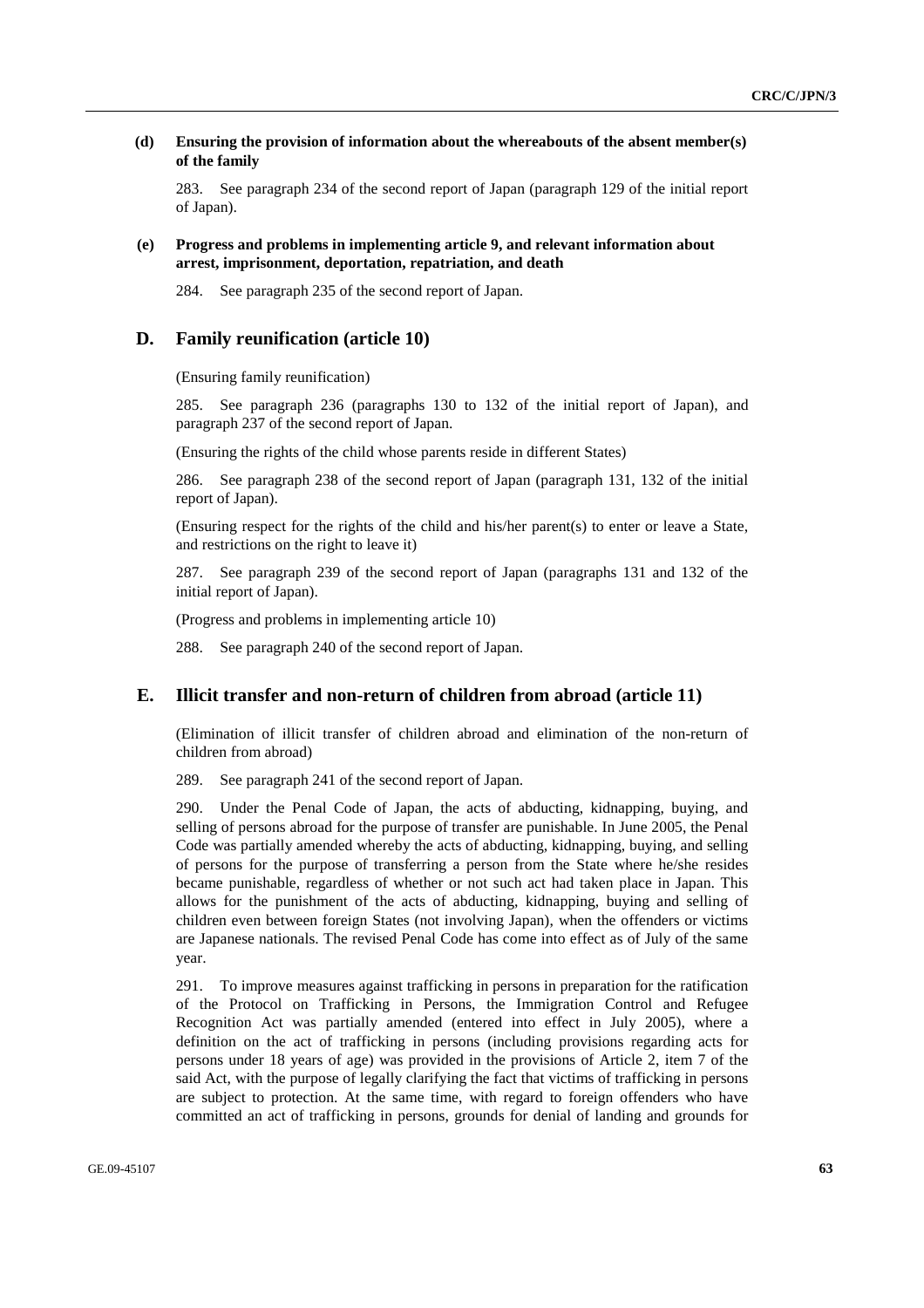deportation were newly established, which facilitated preventing foreign nationals from participating in trafficking related activities. In addition, victims of trafficking in persons are exempt from part of the grounds for denial of landing and grounds for deportation, whereby even if they fall under the grounds for denial of landing or grounds for deportation, it has been clearly stipulated that such victims are subject to special permission for landing and special permission for stay. Further, regardless of the "means" provided for in the definition of trafficking in persons targeting persons who are 18 years or older, foreign nationals under 18 years of age are recognized as victims if they have been placed under the control of another person or handed over to another person for the purpose of trafficking in persons, thereby being aimed for further protection as victims.

## **F. Recovery of maintenance for the child (article 27, paragraph 4)**

292. Maintenance for the child may be requested as: (i) part of marriage expenses during a matrimonial relationship; (ii) part of care-and-custody expenses for the child upon divorce; or (iii) performance of the parents' duty to maintain the child.

293. The means to recovery, as provided for in the Law for Adjudgment of Domestic Relations, include: (i) conciliation with regard to the said issues; (ii) claim for part of marriage expenses in a contentious case; (iii) claim for maintenance in a contentious case regarding the care and custody of the child; (iv) claim for maintenance in a contentious case concerning maintenance for the child; and (v) collateral claims upon a divorce suit under the provision of Article 32, paragraphs 1 and 2 of the Code of Procedure Concerning Cases Relating to Personal Status. In addition to judgments on the approval of collateral claims in divorce suits referred to in (v), records of conciliation and orders of determination ordering the issuance of maintenance have the same effect as an enforceable title of obligation. Therefore, maintenance may be recovered by compulsory execution if the obligor fails to perform his/her obligation voluntarily. In addition to the compulsory execution mentioned above, the Code of Procedure Concerning Cases Relating to Personal Status and the Act for Proceedings on Personal Status establish a framework to ensure that the obligor meets his/her domestic liabilities, under which the family court may recommend or order the performance of the duty as ruled by conciliation or orders.

294. In 2005, 14,481 domestic cases involving recommendations to meet financial obligations were settled, out of which 8,009 cases were implemented fully or partially.

295. With regard to cases where a child is to recover maintenance in Japan and at the same time his/her parents or other persons with financial responsibility for the child live in a different country from such child, see paragraph 136 of the initial report of Japan.

296. Regarding compulsory execution of monetary liabilities based on maintenance obligation, with partial amendment of the Civil Execution Act, a system was introduced as of April 2004 which allows for collective seizure of the obligor's future income, including future maintenance (including child support) for which maturity dates have not yet come. As of April 2005, in addition to direct enforcement (method by which the obligor's assets are converted into money from which the maintenance is paid), indirect enforcement (method by which, in the event of the obligor failing to perform his/her obligation, the obligor is psychologically pressured to make the payment by himself/herself by being ordered to pay a certain amount of money) has become available.

## **G. Children deprived of a family environment (article 20)**

297. See paragraphs 244–248 of the second report of Japan.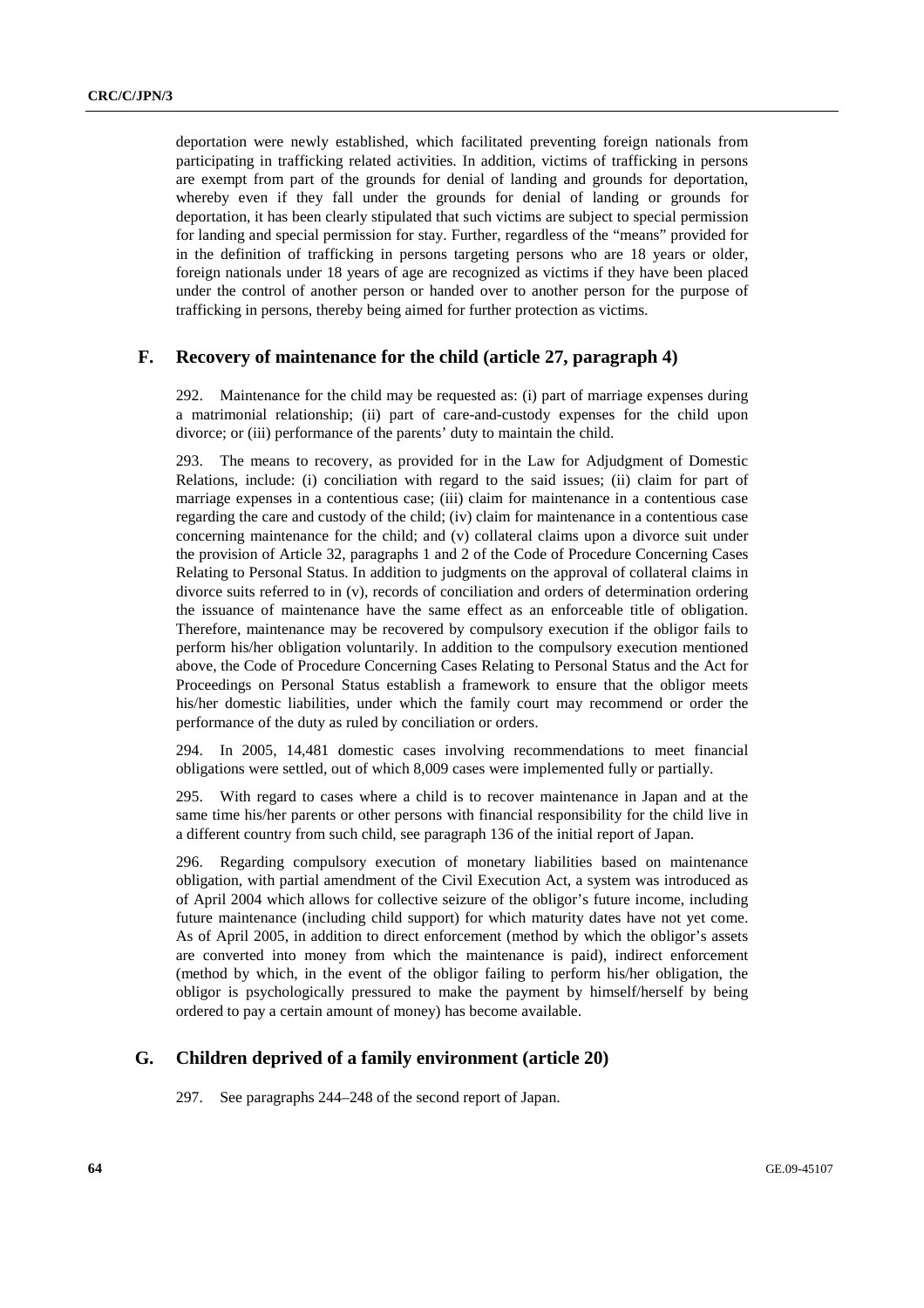## **H. Adoption (article 21)**

### **(a) Ensuring that utmost consideration is given to the child's best interests in arranging adoption**

(Consideration in arranging adoption)

298. See paragraphs 132–134 and 249 of the second report of Japan.

299. Under the Civil Code of Japan, permission from the family court is required when adopting a minor as a general rule, to ensure that the adoption does not go against the welfare of the child. In cases where the minor who is to be adopted is a lineal descendant of either the adoptive parent or the adoptive parent's spouse, permission from the family court is not required by law. The reason for this, however, is that in such cases, because the lineal ascendant of the minor is the adoptive parent or the adoptive parent's spouse, adoption that goes against the welfare of the child such as giving up such child for adoption entirely for the parent's convenience is most unlikely.

(Responses at child guidance centres)

300. When offering services of adoption, child guidance centres obtain whenever possible the consent of the child or guardian. The superintendent of the child guidance centre recommends that those who intend to become an adoptive parent should take care of the child to be adopted for at least 6 months initially as foster parent.

(Guidance for businesses that offer adoption services)

301. Persons who are to engage in a business of arranging adoptions shall, in accordance with Article 69 of the Social Welfare Law, notify the prefectural governor of the business location. Those who are engaged in such a business without submitting a notification as prescribed by the said Law are instructed through prefectural government to submit such a notification. Even with regard to those who have submitted a notification, prefectural governments are instructed to take necessary measures such as investigation in accordance with Article 70 of the Social Welfare Law and issuance of an order to either restrict or suspend the business in accordance with Article 72, paragraph 1 of the said Law, in cases where they have been recognized as running the business inadequately.

### **(b) Inter-country adoption**

(Inter-country adoption as an alternative means in cases where a child cannot be taken care of in his/her country and the fact that a child subject to an inter-country adoption arrangement receives the same level of protection as a child subject to domestic adoption arrangement)

302. As provided for in paragraphs 252–254 of the second report of Japan, in the case of inter-country adoption, the child is granted the same level of protection as that granted in the case of domestic adoption.

(Ensuring that no improper financial gain is involved)

303. See paragraph 255 of the second report of Japan.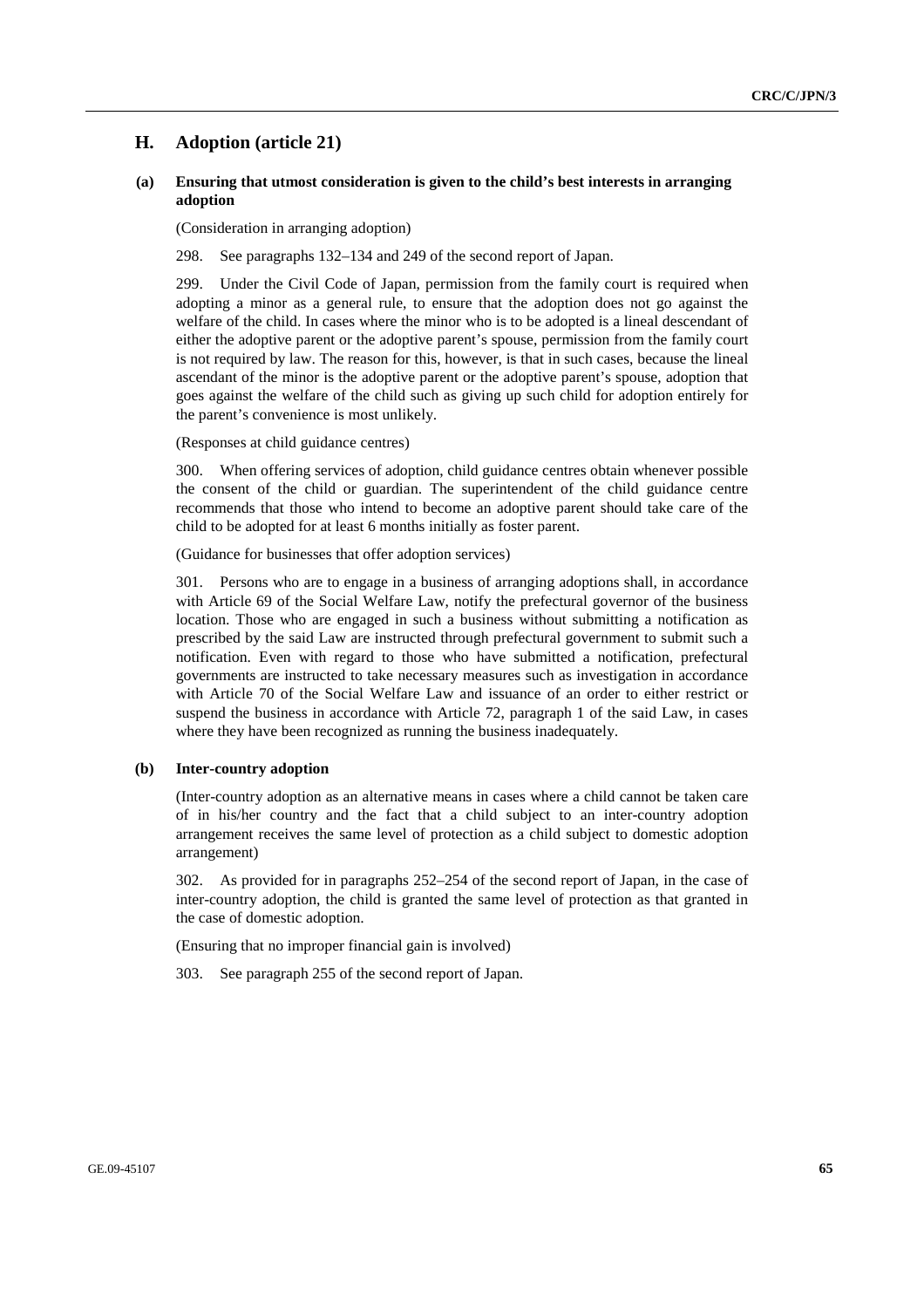(Statistical data on children involved in inter-country adoption)

### Table 10 **Number of filings for adoption**

|                                    | Year | Filings for adoption | Ordinary adoption | Special adoption |
|------------------------------------|------|----------------------|-------------------|------------------|
| Total filings at all family courts | 2000 | 534                  | 500               | 34               |
|                                    | 2001 | 491                  | 460               | 31               |
|                                    | 2002 | 553                  | 507               | 46               |
|                                    | 2003 | 597                  | 574               | 23               |
|                                    | 2004 | 700                  | 665               | 35               |

\* The above figures show the number of filings for adoption from January to December of each year.

## **I. Periodic review of circumstances relevant to the juvenile's placement (article 25)**

(Correctional institutions and parole)

304. See paragraphs 256–257 of the second report of Japan.

(Child welfare institutions)

305. See paragraph 258 of the second report of Japan.

## **J. Abuse and neglect (including physical and psychological recovery and social reintegration) (articles 19 and 39)**

### **(a) Measures adopted to protect children from abuse, neglect, and exploitation**

(Prohibition by law of any form of physical and psychological abuse)

306. See paragraphs 260–262 ("Prohibition of corporal punishment and torture in correctional institutions") and paragraph 259 of the second report of Japan (paragraphs 107–110 of the initial report of Japan).

(Partial amendment to the Child Abuse Prevention Law)

307. With regard to the prevention of child abuse, following the implementation in November 2000 of the Child Abuse Prevention Law, a deeper understanding of the general public and increased awareness among concerned persons were discerned, and efforts were made in the promotion of various measures. Unfortunately, however, serious cases of child abuse show no signs of significant reduction, and thus child abuse still remains as a social issue that must urgently be addressed. In April 2004, the Child Abuse Prevention Law was partially amended, in light of the fact that child abuse significantly violates the human rights of the child. The amended Law defines the responsibilities of the Government and local authorities in relation to prevention and early identification of child abuse and other preventive measures against child abuse, and provides provisions for expansion of the obligation of notification for early identification, for making requests to law enforcement agencies to provide the necessary assistance to protect the safety of children, for offering guidance to abusive parents, and for providing support to rehabilitation of children who have been victims of abuse. In addition, the definition of child abuse shall include situations where physical, sexual, or psychological abuse by a person, other than a guardian, living with the child is left unattended by the guardian, significant verbal abuse, significant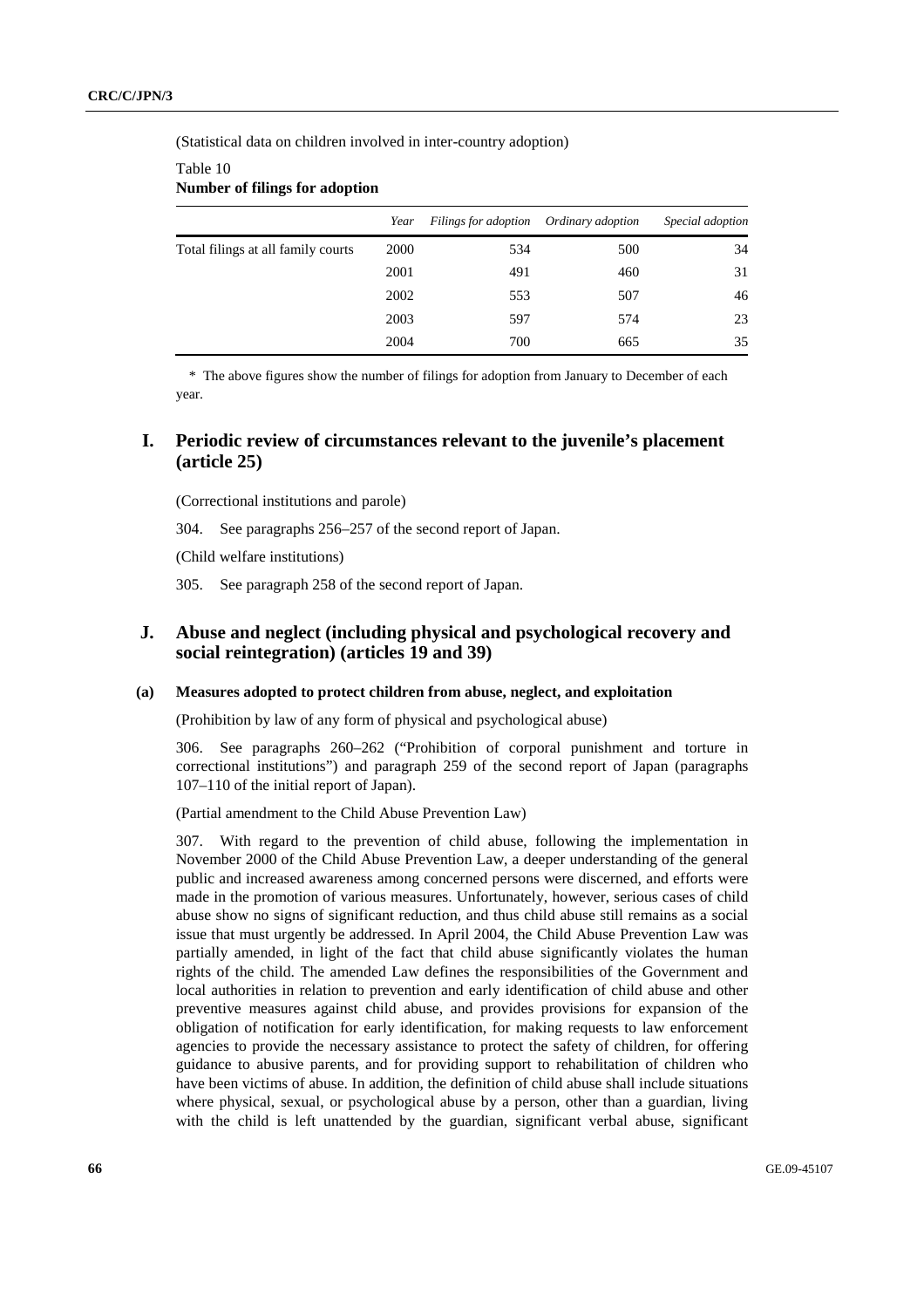rejection, as well as violence toward the spouse in the household where the child lives. In accordance with the said amended Law, the Government of Japan is undertaking various measures in the fields of healthcare, medical care, welfare, and education. In addition, a Child Abuse Prevention Council, consisting of Ministries concerned and a wide range of relevant organizations concerned including guardians, was established to reinforce cooperation and consultations among them.

308. Furthermore, based on a supplementary provision of the said amendments in 2004 under which the Law would be revised, the Child Abuse Prevention Law and the Child Welfare Law were revised in May 2007. Consequently, the following measures have been taken to enforce the safeguard against child abuse (to take effect in April 2008):

 (1) Entry into premises with the act of unlocking for the purpose of ensuring child safety has been newly permitted upon the authorization by a judge, in addition to the on-site inspection already authorized to the child guidance centres.

 (2) Restrictions on meeting and communication by legal guardians are tightened and the Governors are authorized to prohibit stalking to a child or hanging around the child's residential area by legal guardians. Punishment is established for violating the restriction/prohibition order.

Precautions such as temporary shelter or enforced admission to the child guidance centres are articulated in cases where legal guardians do not follow the instruction.

309. Law enforcement agencies are aware that child abuse is a critical issue that seriously affects children both physically and psychologically during a period while they are shaping their characters. Thus, in addition to protecting children's lives, they consider this matter as an important issue in the process of developing measures to protect the children and reinforce their efforts from the perspective of supporting psychological rehabilitation of children to prevent them from developing problematic behaviours. In accordance with the Child Abuse Prevention Law amended in April 2004, measures have been taken to ensure adequate response to situations, paying particular attention to the following issues: (i) early detection of a case of child abuse followed by prompt and accurate warning, (ii) appropriate response to requests for assistance from the superintendent of a child guidance centre to the chief of police, (iii) support for children and appropriate recognition of a case, (iv) improvement and reinforcement of the system and strengthening of cooperation with relevant organizations such as child guidance centres, and (v) attention to aspects such as provision of thorough guidance and education to personnel.

310. Moreover, the Ministry of Education, Culture, Sports, Science and Technology has informed those in the field of education including schools of the purpose of the amended Law, since the new amendment has made it clear that schools and other organizations whose business is related to the welfare of the child assume the responsibility for early detection of child abuse.

(Partial amendment of the Child Welfare Law)

311. See paragraph 264 of the second report of Japan.

312. Due to the recent rapid increases in the number of requests for consultation related to child abuse, there is a need for not only child guidance centres, which provide guidance to children, but also other various organizations to offer more carefully tailor-made assistance. To this end, the Child Welfare Law was partially amended in November 2004. Under the amended Law, child guidance services have been legally defined as services offered to the residents by local authorities close by, the role of child guidance centres has been clearly defined as one whereby priority is given to difficult cases requiring high expertise, and local authorities have been requested to have relevant organizations establish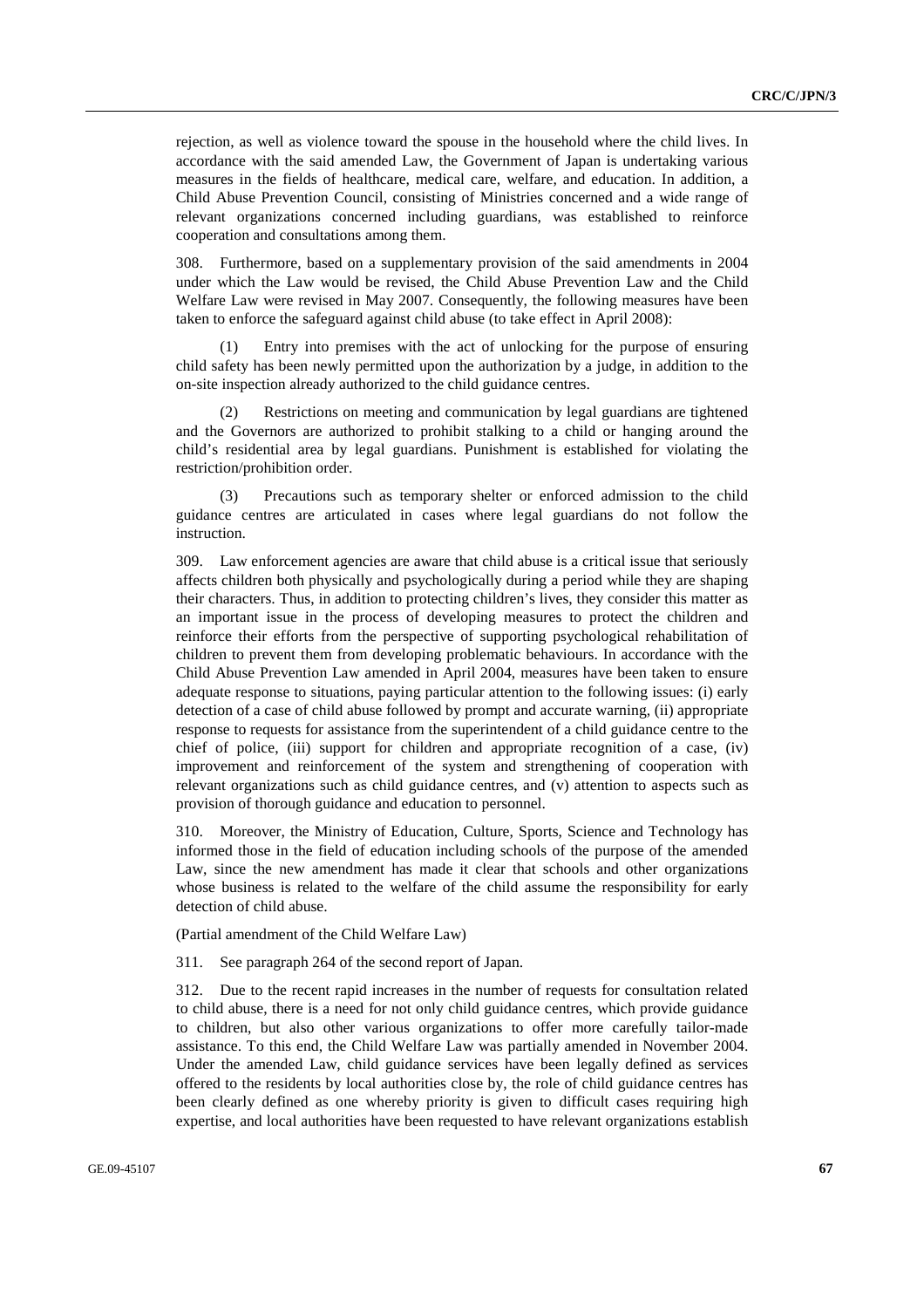local councils on measures for children in need of protection, to ensure the improvement of local child guidance systems.

313. Furthermore, in accordance with the said amendment, a system has been introduced whereby the family court may intervene, if necessary, into the guidance given by the child guidance centres to the guardian of a child when ordering the placement of a child in a child welfare institution and the like. Moreover, revisions related to the involvement of the judiciary have also been made by the said amendment in order to also ensure appropriate responses to cases involving minors over 18 years of age, such as expanding the range of the authority of the superintendent of a child guidance centre to request the loss of parental authority.

(Civil Code)

314. See paragraph 265 of the second report of Japan.

(Procedures for complaints)

315. In cases where a child is believed to have been abused, municipal and prefectural welfare centres or child guidance centres help the child not only based upon his / her complaint but also upon the information from his / her neighbours and acquaintances, and persons engaged in welfare, education, public health, and medical services.

(Reinforcement of legal intervention)

316. See above paragraphs 307–313 on partial amendment of the Child Welfare Law and paragraph 267 of the second report of Japan.

(Non-violent measures to ensure positive discipline of a child)

317. See paragraphs 208–211 and 268 of the second report of Japan.

(Public relations and awareness-raising campaigns)

318. Every year, law enforcement agencies produce information leaflets targeting the general public to explain in an easy-to-understand manner the Child Abuse Prevention Law and distribute them with the purpose of informing the public about early detection of child abuse, as well as how and where to report a case. In addition, the police contact information for youth consultation services such as telephone number and email address can be found on their official website to promote their consultation services. For damage prevention, they announce examples of cases and statistics related to child abuse. Moreover, during the month of promotion of child abuse prevention, the law enforcement agencies work in cooperation with relevant ministries and agencies (including the Cabinet Office, Ministry of Health, Labour and Welfare, and Ministry of Education, Culture, Sports, Science and Technology) and make efforts in raising public awareness by putting up a poster on child abuse prevention on the bulletin board of police departments, distributing leaflets, and including public service announcements aiming at child abuse prevention in women's magazines.

319. See paragraph 279 of the second report of Japan.

320. In April 2004, the official directives on investigation and resolution of human rights violations cases were completely revised in order to make relief procedures for human rights infringement more prompt, flexible, and appropriate. Based upon this revision, when a child abuse case is recognized, the Legal Affairs Bureaux and District Legal Affairs Bureau shall promptly initiate relief procedures and take appropriate measures after conducting an investigation in cooperation with relevant organizations, particularly child guidance centres. In addition, with the designation of the "Child Abuse Prevention Month" sponsored by the Cabinet Office and the Ministry of Health, Labour and Welfare since 2004, the human rights organs of the Ministry of Justice have been enhancing and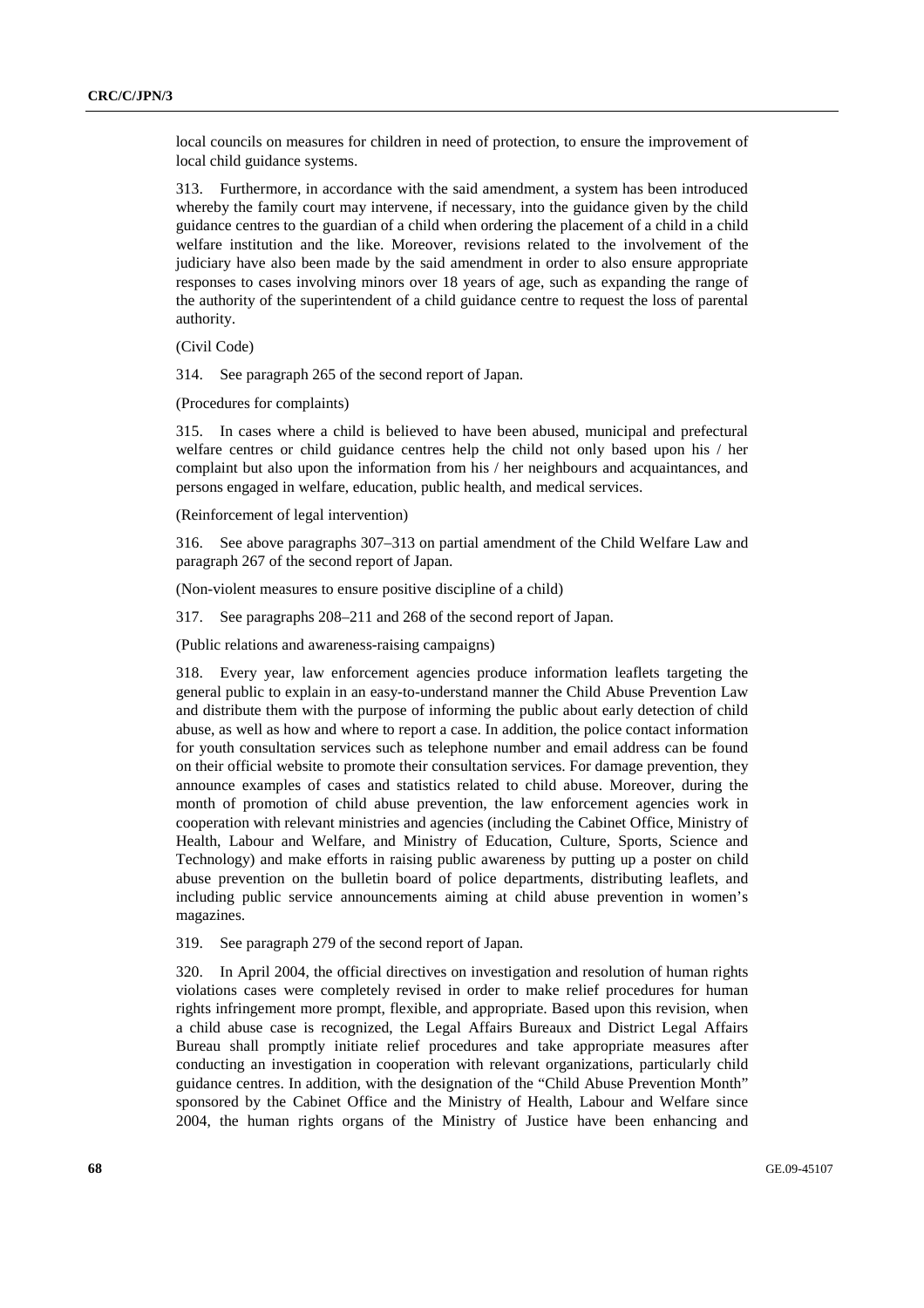reinforcing their efforts through events such as the National Conference of Volunteers for Children's Rights Protection, which focuses on the prevention of child abuse.

321. See paragraphs 110 and 112 of the second report of Japan.

322. In order to widely inform the public on the fact that abuse constitutes a serious violation of the rights of the child, the Government formulated the "5 Points for the Protection of Children from Abuse", consisted of recommendations aimed at promoting correct attitude and concrete actions against abuse. It has also been carrying out information and awareness-raising activities using various media such as public relations magazines and posters. Since 2004, the month of November has been designated as the Month to Promote Prevention of Child Abuse, during which intensive public information and awarenessraising activities such as producing posters and organizing national forums are undertaken. Furthermore, home education handbooks which provide tips on child rearing and discipline at home include information such as "disciplining a child using means that emotionally or physically hurt the child not only has no educational benefits but may lead to child abuse", and are distributed to parents with small children.

#### **(b) Information about article 19, paragraph 2**

(Social programme to provide necessary support for the child)

323. See paragraph 270 of the second report of Japan.

324. Pursuant to the amendment made to the Child Welfare Law in 2004, provisions on services offered to children who have left a child welfare institution have been established in the purpose of a child welfare institution, which allows the child to receive support not only when entering an institution but also after leaving one.

(Enhanced efforts in schools)

325. The Ministry of Education, Culture, Sports, Science and Technology is aiming at the enhancement of activities toward the prevention of child abuse undertaken in schools and boards of education through efforts such as collecting and analyzing information on progressive approaches taken in Japan and abroad.

(Measures to identify and report maltreatment)

326. See paragraph 271 of the second report of Japan.

327. In light of the purpose of the Child Abuse Prevention Law, the National Police Agency created in March 2002 a "Manual for the Prevention of Abuse" and distributed to prefectural police headquarters. The entire organization is working on thorough measures toward early detection of child abuse cases. In addition, in April 2004, the Child Abuse Prevention Law was partially amended, and it was newly stipulated that child guidance centres shall request assistance from the chief of police where necessary, from the perspective of taking all possible means for superintendents of child guidance centres to confirm and ensure the safety of children. Based upon the new provision, chiefs of police who receive such requests from the superintendent of a child guidance centre work on providing appropriate assistance such as taking measures necessary to promptly assist the performance of duties designed to prevent child abuse and ensure the protection of children.

(Duty to report to child welfare specialists)

328. Article 25 of the Child Welfare Law and Article 6 of the Child Abuse Prevention Law provide that those who identify a child who may have been a victim of child abuse shall notify child guidance centres. Article 5 of the Child Abuse Prevention Law provides that those professionally involved in child welfare, such as schoolteachers and faculty members, child welfare facility personnel, physicians, and public health nurses, shall try to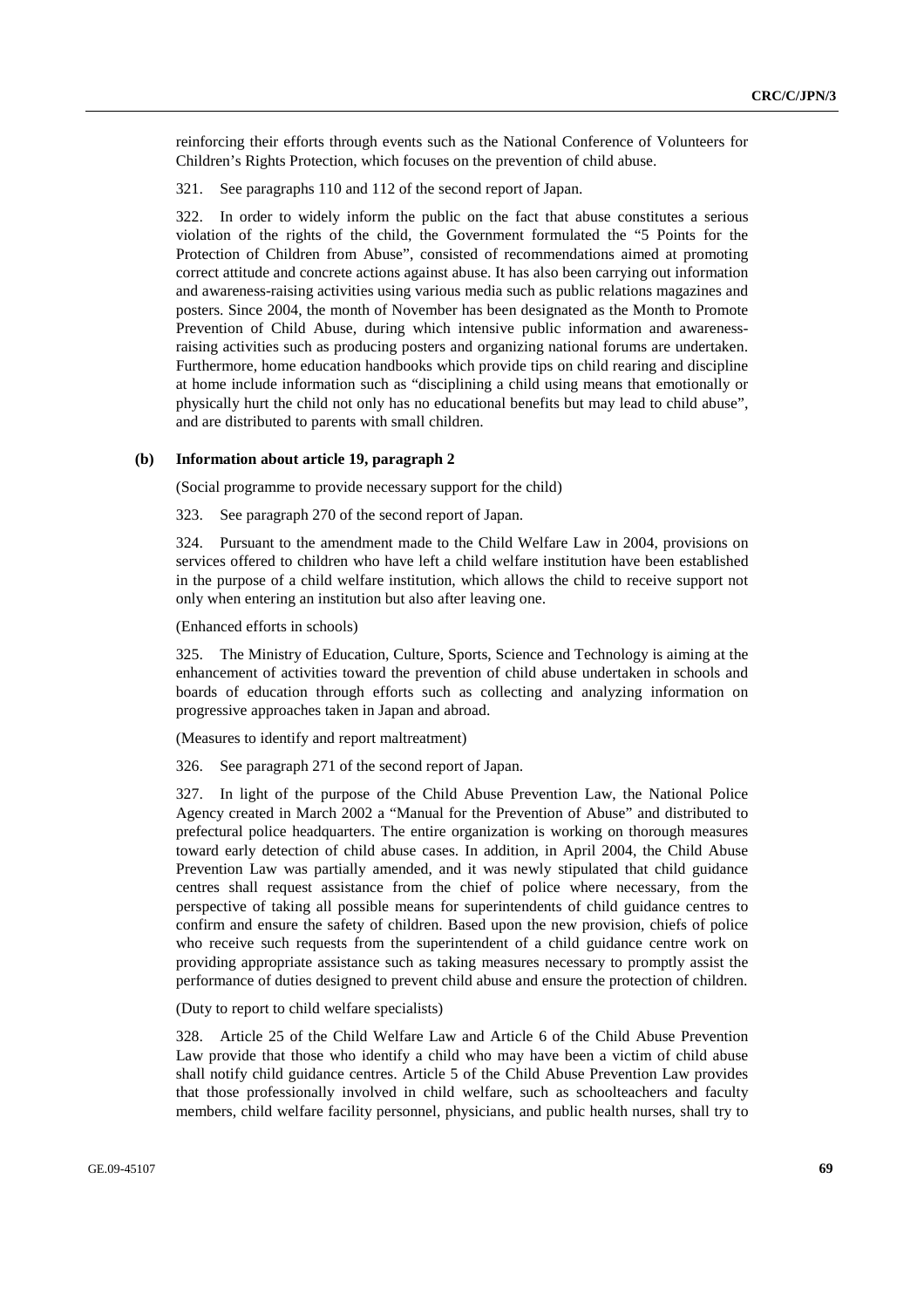identify child abuse at an early stage. Meanwhile, with regard to Article 6 of the Child Abuse Prevention Law, with the partial amendment to the said Law in 2004, "a child who has been abused" has been amended to "a child who is thought to have been abused", thereby expanding the scope of responsibility to notify.

(Confidential hot line, and advice / counselling services to child victims of violence and abuse)

329. Law enforcement agencies ensure environments where children feel free to ask for help, through by distributing and publicizing leaflets for children with information on telephone numbers or counselling services for juveniles and so-called "Young Telephone Corners".

330. The Ministry of Justice has established a nationwide Victims Hotline at the District Public Prosecutors Offices as a special telephone line for consultation and inquiries made by victims. The human rights organs of the Ministry of Justice have also set up a Children's Rights Hotline and have been answering inquiries from children in order to facilitate early detection and resolution of violations of children's rights.

331. As for child guidance centres established by each prefecture and designated cities, every child guidance centre equipped with temporary shelter facilities is prepared to offer advice for urgent situations at night or on holidays, and some of those centres establish a system of 24 hour telephone consultation services, to ensure services responsive to children's requests for consultations. In addition, the children and families support centres adjacent to child welfare facilities such as children's homes offer 24-hours/365-days consultation services.

332. See paragraphs 443–445 of the second report of Japan.

333. In terms of law enforcement agencies, juvenile support centres established in all prefectural police headquarters and juvenile sections at police departments serve as the contact for consultation requests from children or guardians regarding various concerns and problems. Those who offer the consultation services are specialists in juvenile guidance officials who have expert knowledge on the characteristics of juveniles and special skills on how to deal with juveniles, as they provide necessary advice and guidance. In addition, at law enforcement agencies, specialists in juvenile guidance officials work, mainly in juvenile support centres, in cooperation with outside experts and private volunteers where necessary, with the purpose to allow victim children to recover as soon as possible from the psychological damage they have suffered due to crimes. They offer carefully tailor-made counselling based upon the children's individual personalities or continuous support through environmental adjustments in collaboration with the guardian(s), among other support measures. As of April 2005, there are currently 190 juvenile support centres nationwide, of which 66 are placed in facilities other than police facilities to allow children and guardians to feel free to drop by. Moreover, prefectural police headquarters offer telephone counselling services called Young Telephone Corner, as well as free-dial and email counselling services, to provide an environment where children feel free to seek help.

334. The Ministry of Education, Culture, Sports, Science and Technology is working on improving the counselling systems in schools by placing school counsellors and advisors for parents and children.

(Special training provided to relevant experts)

335. In April 2004, the Children's Rainbow Centre was established to address issues related to children such as child abuse, and training has been offered to child guidance centre personnel. In addition, in 2004, practical training was provided to physicians, public health nurses, and caseworkers who are deeply involved in child abuse issues in local communities.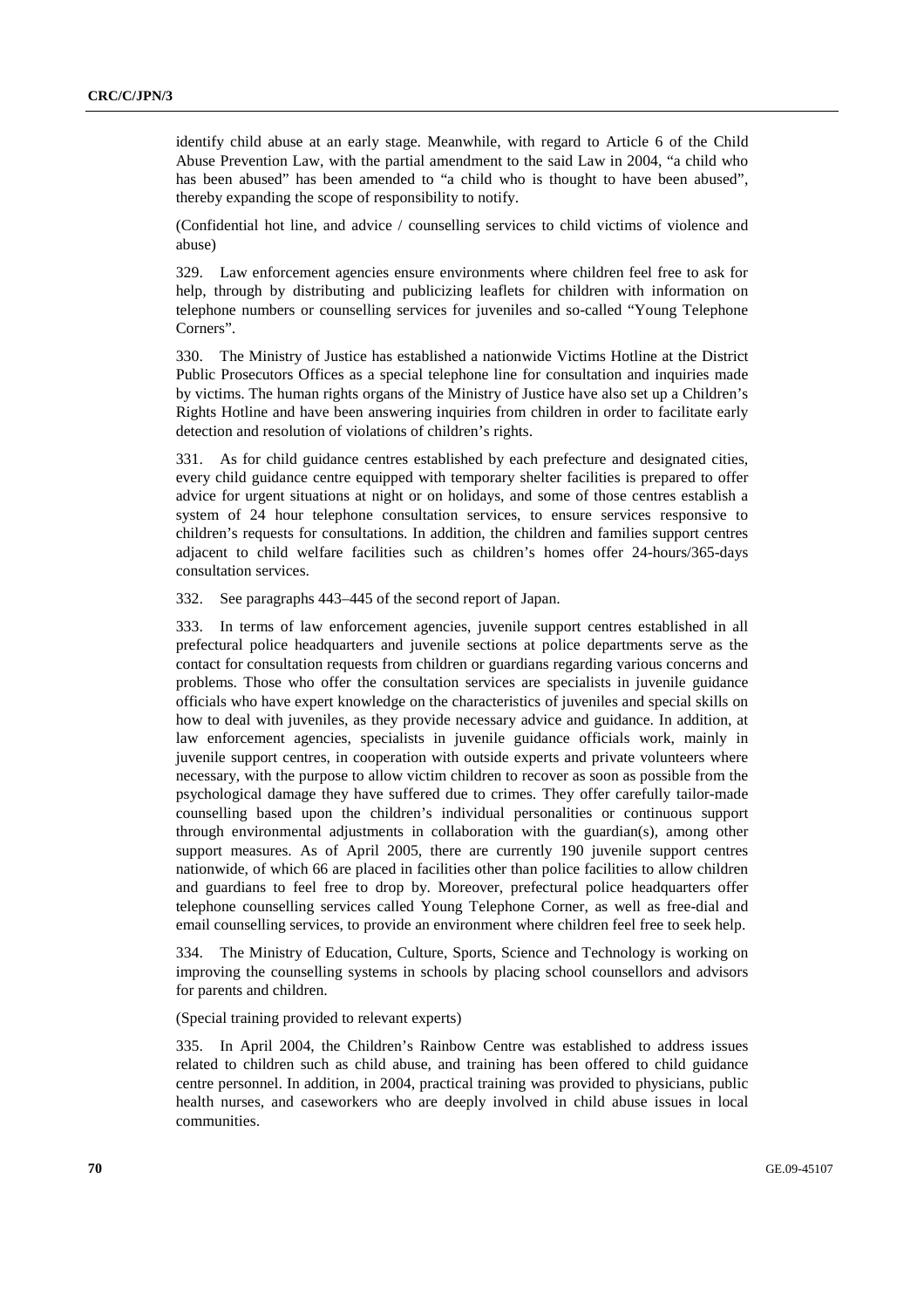336. In law enforcement agencies, opportunities including training sessions for newly recruited police personnel, guidance and education on subjects such as the contents of the Child Abuse Prevention Law are offered from the perspective of early detection of a child abuse case. Moreover, police personnel engaged in the protection of children and in offering support to guardians receive education to increase expert knowledge and skills related to child abuse issues, such as characteristics of children who have suffered abuse and how to cooperate with relevant organizations. In particular, police personnel working at prefectural police headquarters and engaged in duties related to measures for the prevention of child abuse receive education on how to deal with child abuse including procedural cooperation with relevant organizations. Moreover, juvenile guidance officials working in prefectural police juvenile support centres receive education on special counselling skills by experts such as university professors and counsellors.

### **(c) Recovery and social reintegration of child victims**

337. See paragraph 278 of the second report of Japan.

338. In accordance with the Basic Law for Supporting Crime Victims which went into effect in April 2005, the Government of Japan formulated the Basic Plan for Crime Victims in December of the same year. In response to these, law enforcement agencies reinforce their cooperation with organizations involved in the protection of child victims of abuse, offer guidance and education vis-à-vis police personnel to contribute to the detection of child abuse, and work on increasing knowledge and skills related to characteristics of child abuse.

339. See paragraphs 311–313 above on partial amendment to the Child Welfare Law.

#### **(d) Progress and problems in implementing articles 19 and 39 of the Convention**

(Judicial precedents)

340. See paragraph 280 of the second report of Japan.

(Statistics)

341. See paragraph 281 of the second report of Japan.

342. Statistical data about child abuse is calculated, using the number of requests for consultations received at child guidance centres nationwide since 1990. The statistics show a yearly increase, with a rapid increase from 1,101 cases in 1990 to 33,408 cases in 2004. The number of consultations requested at the counselling service for juveniles at the police in 2004 amounted to 1,833 cases, an approximately ten-fold increase from 1995. In addition, the number of abuse cases handled and arrested by the police in 2004 reached 229, and that of arresters was 253, which presents an increase of 72 cases (45.9 per cent) and of 70 arresters (38.3 per cent) from the previous year. Of the 239 abused children, 51 died.

#### Table 11 **Trends in the numbers of consultations on child abuse at child welfare facilities**

| Year            | 2001   | 2002    | 2003     | 2004   | 2005   |
|-----------------|--------|---------|----------|--------|--------|
| Number of cases | 23 274 | 23 7 38 | 26 5 6 9 | 33 408 | 34 472 |

#### Table 12

**Trends in the numbers of consultations on child abuse at the police** 

| Year            | 2001 | 2002 | 2003 | 2004 |
|-----------------|------|------|------|------|
| Number of cases | 574  | 382  | 276  | 833  |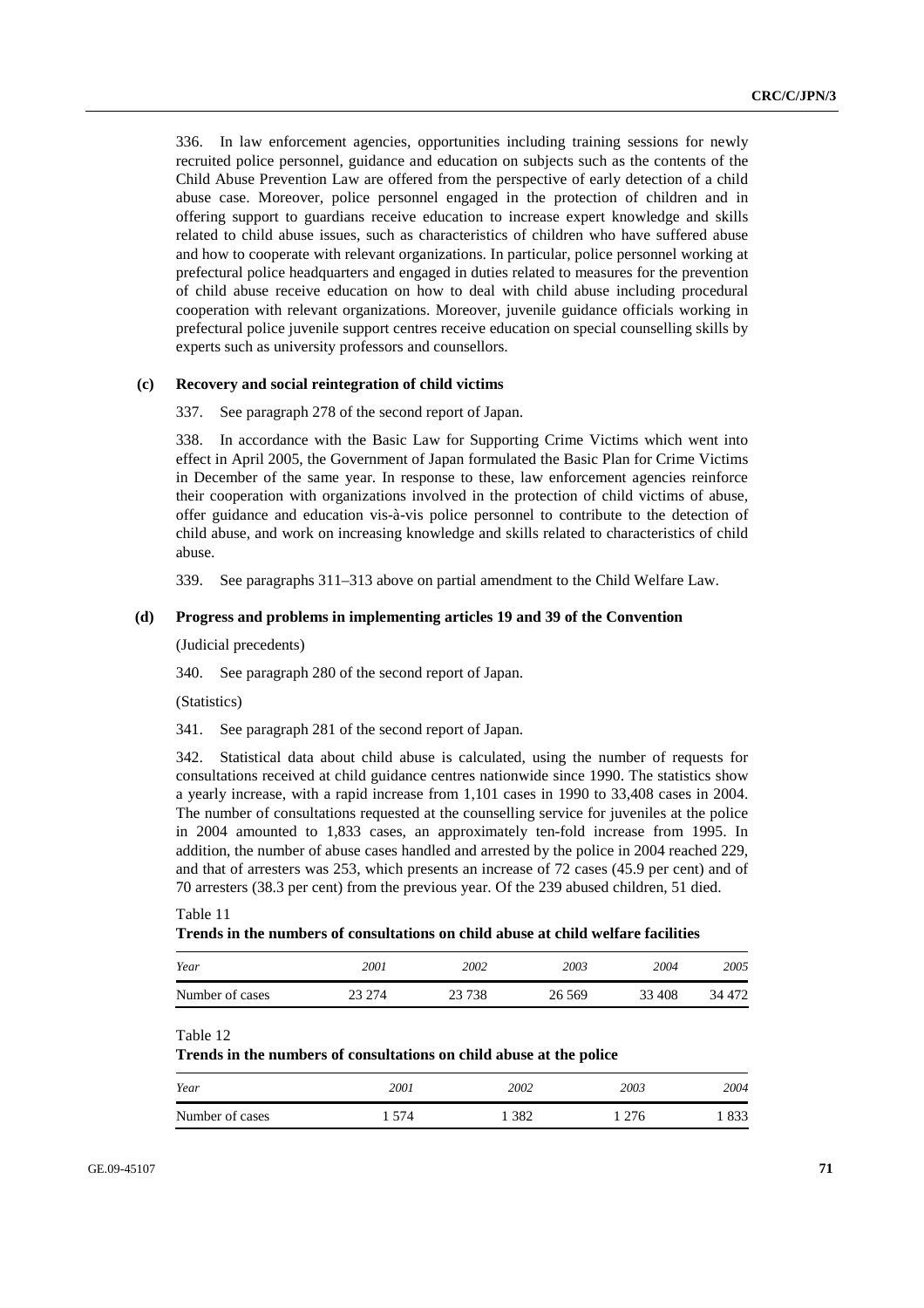#### Table 13

**Trends in the numbers of arrested cases of child abuse classified by type of crimes**  (2001–2004)

| Year                                                                        |                |          |                |                |
|-----------------------------------------------------------------------------|----------------|----------|----------------|----------------|
| Type of act                                                                 | 2004           | 2003     | 2002           | 2001           |
| <b>Total No. of persons</b>                                                 | 253            | 183      | 184            | 216            |
| Homicide                                                                    | 33             | 26       | 20             | 38             |
| Injury                                                                      | 142            | 98       | 101            | 109            |
| Injury causing death                                                        | 29             | 25       | 20             | 32             |
| Violence                                                                    | 16             | 6        | 5              | 9              |
| Arrest and imprisonment                                                     | 1              | $\Omega$ | 1              | $\Omega$       |
| Rape                                                                        | 16             | 6        | 7              | $\overline{4}$ |
| Indecent assault                                                            | 8              | 3        | $\overline{4}$ | 5              |
| Violation of the Child Welfare Law                                          | 17             | 18       | 21             | 14             |
| Violation of Regulations on Delinquency<br>Prevention and Youth Development | 1              | 2        | $\Omega$       | 10             |
| Abandonment by a person responsible of<br>protective custody and care       | 16             | 20       | 25             | 23             |
| Gross negligence and manslaughter                                           | 3              | 4        | $\Omega$       | 3              |
| Violation of the Stimulant Drug Control<br>Law                              | $\overline{0}$ | $\Omega$ | $\Omega$       | 1              |

# **VI. Basic health and welfare (articles 6, 18, paragraph 3, 23, 24, 26, and 27, paragraphs 1–3)**

## **A. Children with disabilities (article 23)**

## **(a) State of children with intellectual or physical disabilities**

343. In Japan, the number of in-home children with physical disabilities was 81,600 in 1996 and 81,900 in 2001, showing stable trends. Then number of children with intellectual disabilities was 85,600 in 1995 but became 93,600 in 2000, showing a slight increase. Hereinafter, the children with intellectual or physical disabilities are referred to as "children with disabilities".

### Table 14 **Number of children with disabilities**  (unit: persons)

*Total 0–4 years old 5–9 years old 10–14 years old 15–17 years*  Physically disabled (as of 2001) **81 900** 13 500 23 100 28 900 15 400 Intellectually disabled (as of 2000) **93 600** 12 400 30 100 33 100 18 000

*Source*: Survey by the Ministry of Health, Labour and Welfare.

*old*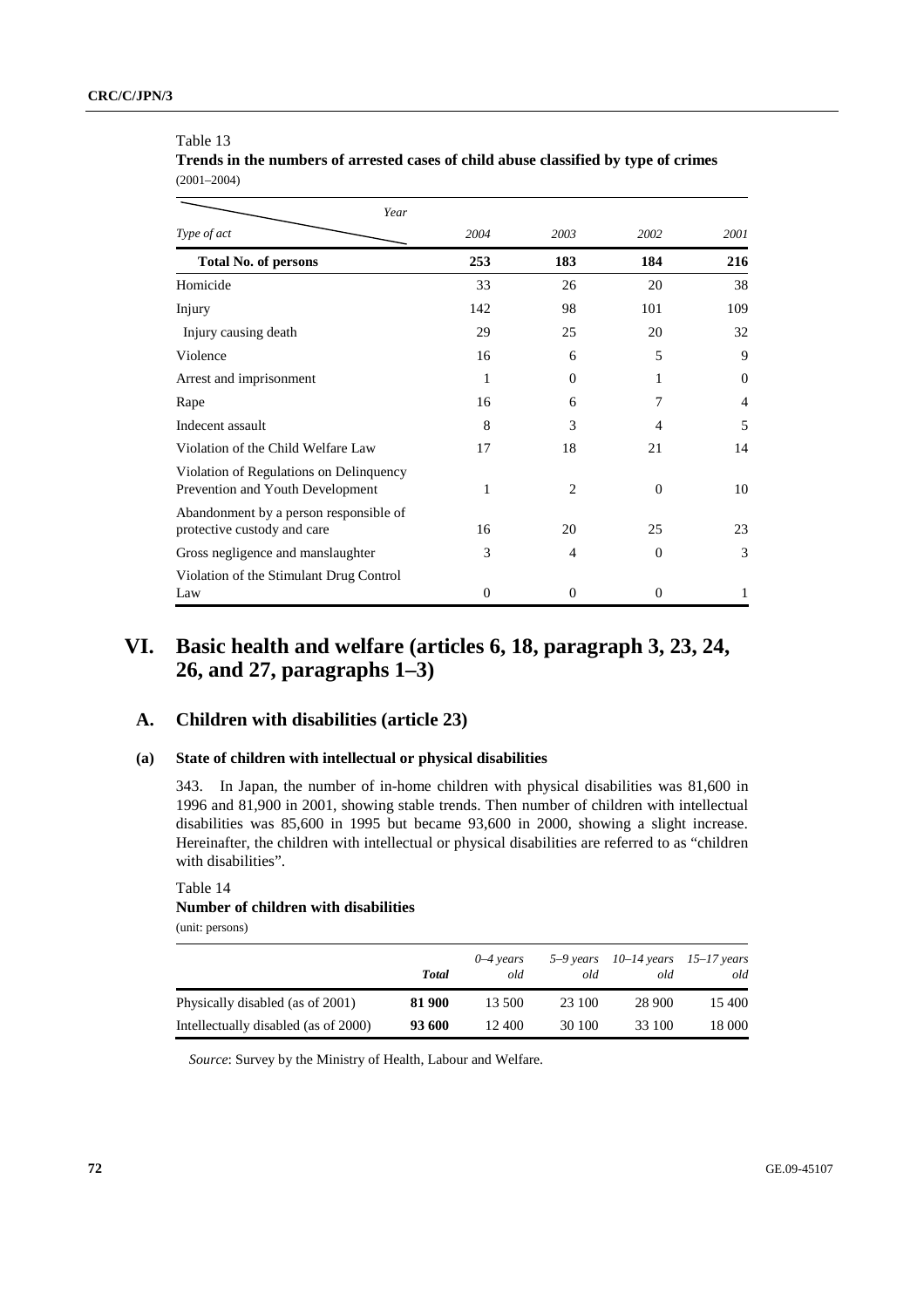## **(b) Child's enjoyment of a sufficient and appropriate life under conditions that ensure dignity**

(Promotion of comprehensive and systematic measures for persons with disabilities)

344. The Basic Law for Persons with Disabilities, which provides for the fundamental principles of measures for persons with disabilities and obligations of the Government of Japan and local governments, was partially amended in 2004 with the purpose of further promoting the independence and social participation of persons with disabilities, and stipulated the concept of non-discrimination on the basis of disability (see paragraph 151).

345. On December 24, 2002, the Government of Japan formulated the Basic Programme for Persons with Disabilities which sets out the basic direction of measures for persons with disabilities, which was approved in a Cabinet meeting. At the same time, it also formulated the Five-Year Plan for Implementation of Priority Measures (adopted by the Headquarters for Promoting Measures for Persons with Disabilities), which sets out the priority areas, their goals, and strategies to implement the Basic Programme during the first five years of the Basic Programme. Based upon the Basic Programme and the Five-Year Plan, the Government of Japan is comprehensively and systematically promoting the measures for persons with disabilities.

(Law to Support the Independence of Persons with Disabilities)

346. In order for persons and children with disabilities to be able to live a self-supported life and a social life, benefits related to necessary welfare services and other support are to be provided for persons with disabilities, the Law to Support the Independence of Persons with disabilities, whose purpose is to further promote the welfare of persons and children with disabilities, was established in October 2005, based upon which the establishment of structures centred around local governments where relevant organizations in healthcare, welfare, education, employment work in cooperation to ensure that children with disabilities receive appropriate support within communities is being promoted.

347. In order to reinforce systems that support the independence of persons disabilities within communities, the Law to Support the Independence of Persons with Disabilities was established in October 2005, which includes provisions on the unification of disabled persons' welfare services, reorganization of facilities and business systems, revision of the burden on users, and the creation of community support projects. In accordance with the said Law, structures centred on local authorities where relevant organizations in healthcare, welfare, education, and employment work in cooperation are promoted, so that children with disabilities receive appropriate support within communities.

(Improvement of support systems for persons with developmental disabilities)

348. The Law to Support Persons with Developmental Disabilities, which provides for the obligations of the Government of Japan and local governments in relation to early detection of development disabilities and support thereof, went into effect in April 2005. Based upon this Law, projects aiming at the development of a consistent support system that offers assistance to persons with developmental disabilities at each stage of life, from infancy to adulthood are undertaken, and the Government enhances a comprehensive support system whereby relevant organizations in healthcare, medical care, welfare, education, and employment work in cooperation.

(In-house welfare services)

349. In addition to group guidance such as mothers' classes and parents' classes at healthcare centres or individual health guidance in the form of house visits, which aim at responding to consultation requests from children with disabilities or their guardians, guidance on education under medical care is offered to allow for children with physical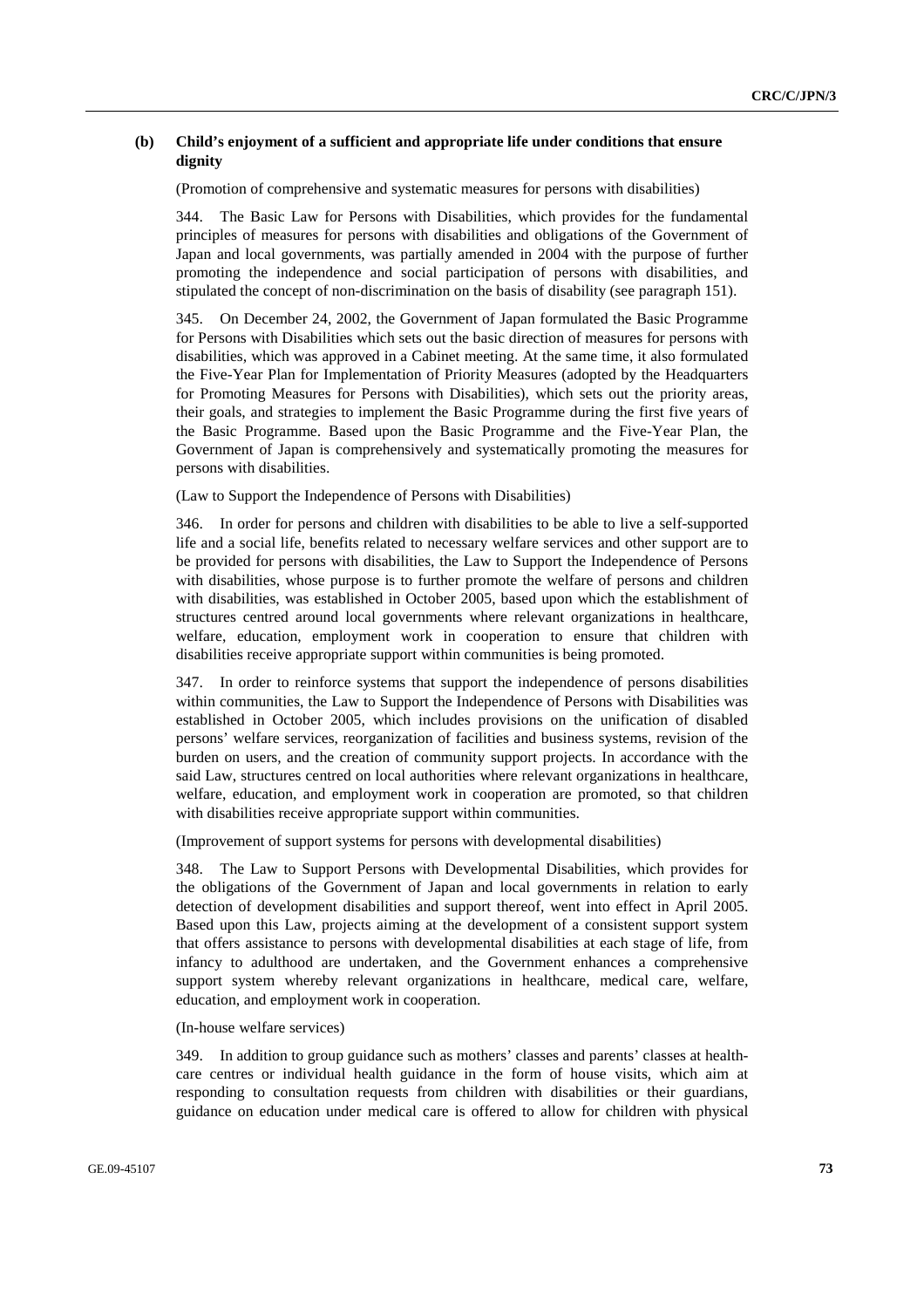disabilities or those who may develop functional disabilities in the future to receive appropriate treatment at an early stage or to receive welfare support. In addition, with regard to in-house support of children with disabilities, services on which users personally select their plan and are contract-based, are provided. These services are based on a system that provides some financial assistance to users. Some of the services that are offered under this financial assistance system include in-house nursing care, day-care, and short-term placement in nursing-care facilities. However, with recent significant increases in the number of new users, the numbers are expected to continue growing.

Benefits to cover costs of daily necessities: service is rendered in the form of lending or providing necessary goods to accommodate the daily needs of children with disabilities;

 (2) In-house nursing care for children: in order to provide necessary assistance that allows such children (persons) with disabilities to go about their normal daily activities at home, home-care workers are sent to offer nursing care such as taking a bath. The purpose of this service is to promote the independence of children (persons) with disabilities and their social participation, as well as enhancement of their welfare.

## Table 15 **Trends in the number of home-care workers**

| 1999   | 2000  | 2001   | 2000          | 2003   |
|--------|-------|--------|---------------|--------|
| 15 154 | 21772 | 37 377 | 700<br>≁<br>∼ | 53 771 |

*Source*: Survey by the Ministry of Health, Labour and Welfare.

\* Until 2002, the number indicates that of home-care workers who exclusively deal with persons with physical disabilities and persons with intellectual disabilities.

\* As of 2003, the number indicates that of home-care workers who exclusively deal with persons with physical disabilities, persons with intellectual disabilities and children with disabilities and persons with psychological disabilities.

 Increasing rate of payments for in-house nursing care services for children (based on project costs): a 280 per cent increase from April 2003 to February 2005.

 (3) Children's day-care service programme (schooling programme for children with disabilities): a schooling programme is offered to children with disabilities, where guidance on basic movements necessary in daily activities and adaptive training for communal life is provided to encourage their growth.

Table 16

#### **Trends in the number of day-care service centres**

| 1999 | 2000 | 2001 | 2002 | 2003 |
|------|------|------|------|------|
| 793  | 918  | 052  | 164  | 164  |

*Source*: Survey by the Ministry of Health, Labour and Welfare.

\* Day-care centres that exclusively deal with persons with physical disabilities, children with intellectual disabilities and children with disabilities.

#### (Institutional welfare services)

350. Various institutions are available for the active remedy and training of children, as homes, in accordance with the degree of disability, and as centres for assisting with employment and promoting social participation. These include: facilities for children with intellectual disabilities and children with physical disabilities, nursery homes, institutions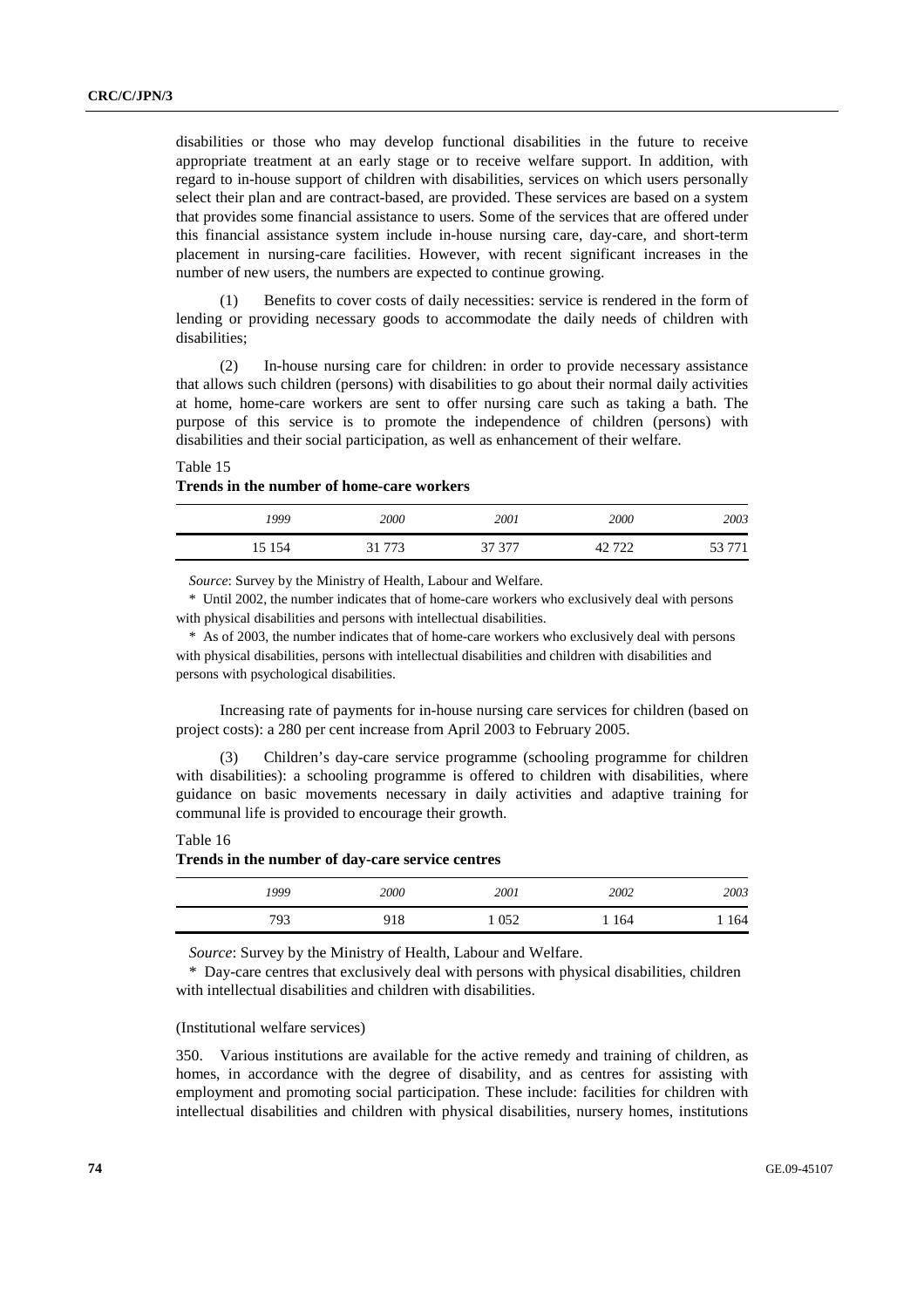for children with auditory/speech disabilities, nurseries for infants with hearing difficulties, and facilities for children with severe disabilities. Admission to these child welfare institutions is free if the parents' income is below a certain level.

## Table 17 **Current state of institutions for children with disabilities**

(as of October 1, 2003)

|                                                                      | Number of<br>institutions<br>(facilities) | Capacity<br>(persons) | Size of staff<br>(persons) |
|----------------------------------------------------------------------|-------------------------------------------|-----------------------|----------------------------|
| Institutions for children with intellectual disabilities             | 259                                       | 12 763                | 10.676                     |
| Institutions for autistic children                                   | 7                                         | 332                   | 213                        |
| Schools for children with intellectual disabilities                  | 247                                       | 9 0 6 8               | 8669                       |
| Institutions for children with physical disabilities                 | 64                                        | 5 7 3 8               | 3635                       |
| Schools for children with physical disabilities                      | 93                                        | 3650                  | 2671                       |
| Clinics for children with physical disabilities                      | 6                                         | 360                   | 237                        |
| Institutions for blind children                                      | 12                                        | 309                   | 131                        |
| Institutions for children with auditory/speech<br>disabilities       | 14                                        | 447                   | 207                        |
| Schools for children with hearing difficulties                       | 25                                        | 846                   | 727                        |
| Institutions for children with severe disabilities                   | 103                                       | 10 144                | 10 24 6                    |
| Rehabilitation centres for persons with intellectual<br>disabilities | 1430                                      | 94 097                | 92 734                     |
| (Commuting-style centres)                                            | 426                                       | 16830                 | 15811                      |
| Maternity clinics for persons with intellectual<br>disabilities      | 227                                       | 14 4 38               | 14 191                     |
| (Commuting-style centres)                                            | 1 1 7 5                                   | 44 967                | 43 7 27                    |
| Dormitories for workers with intellectual disabilities               | 125                                       | 2977                  | 2808                       |
| Welfare homes for persons with intellectual<br>disabilities          | 76                                        | 965                   | 788                        |

#### (School education)

351. It is important that children with disabilities receive carefully supervised education with appropriate consideration for the type and degree of their disabilities in order to exert their abilities and capabilities as much as possible for their independence and participation in society. To this end, at special schools such as schools for the blind, for the deaf, for the intellectually disabled, the physically disabled and the health-impaired, as well as in special classes in regular elementary and lower secondary schools, and in resource rooms (rooms where special instruction is given to children with disabilities who are enrolled in regular classes), efforts are under way to promote individualized lessons tailored according to the severity of disability and other factors through special curricula, textbooks prepared with special consideration, education services for small-group classes, teachers with specialized knowledge and experience, and special facilities and equipment.

352. For children for whom it is difficult to commute to school due to their disabilities, elementary and secondary department of schools for special schools offer opportunity for home-tutoring and hospital-tutoring education. In addition, in order to offer equal educational opportunities and taking the specific conditions of such schools into account, and in order to reduce the economic burden on parents and facilitate enrolment in such schools, the Government of Japan provides a special allowance to encourage this type of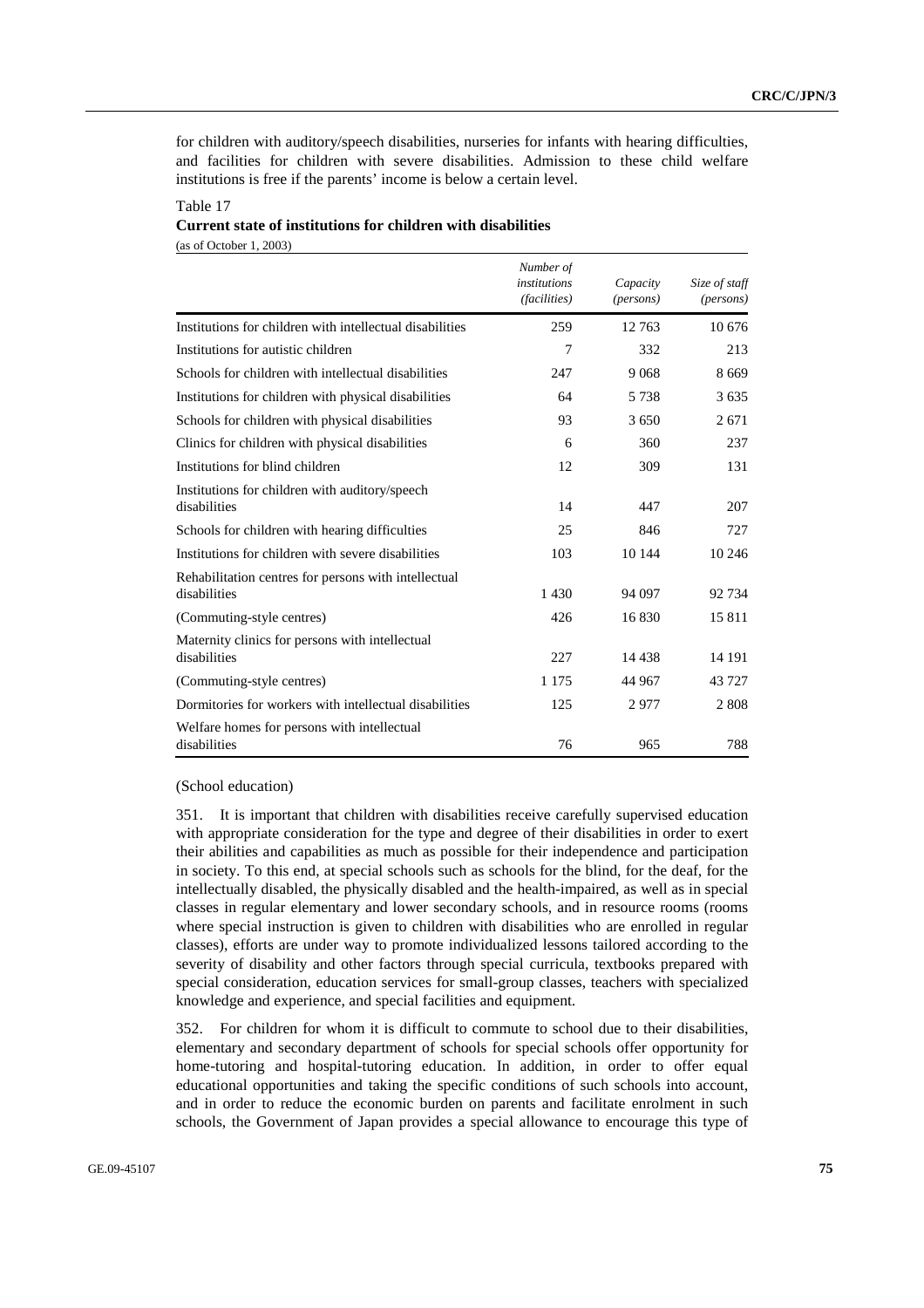education, covering part or all of the expenses. This allowance covers textbooks and school supplies, school meals, transportation to and from school, dormitories for boarders and school excursions, and the amount of the allowance depends on the parents' financial situation.

353. Stepped-up exchanges and joint learning of children with disabilities and without disabilities and people in the local community are carried out for which significant educational effects are expected in the process of cultivating an enriched humanity among all children. These also serve as important activities for people in the local community for the promotion of correct understanding and awareness in regards to children with disabilities and education for them. In order to promote such educational activities, a handbook was produced and distributed in March 2004. Furthermore, meetings are held around the country and booklets are produced and distributed to promote the understanding and awareness in regards to children with disabilities.

354. Following the final report "Future Directions for Special Education in the  $21<sup>st</sup>$ Century (January 2001)", the Enforcement Ordinance for the School Education Law was amended in April 2002 to make the national standards and procedures of assignment for children with disabilities more modernized and flexible reflecting the progress in medical science and technology. Under this amendment, boards of education can enrol a child with disabilities in a regular elementary or lower secondary school when there would be reasonable grounds to believe that the child would be able to receive an appropriate education in that setting.

355. In the light of the trend that there is an increase in the number of children with severe/multiple disabilities, and that further educational support for children suffering from learning disabilities (LD), attention-deficit hyperactivity disorder (ADHD), and highfunctioning autism (HFA) is required, the research committee on special needs education compiled a final report in March 2003. This report recommended that conventional "special education" for children with disabilities should be turned into "special needs education," which provides appropriate teaching and support according to the needs of each child. This report also asserts the necessity to establish framework in schools and boards of education to revise the system of special needs education.

356. In response to the content of the said report, all prefectural authorities were requested as of 2003 to undertake projects with the purpose of ensuring a comprehensive support system for children with disabilities, including LD, ADHD, and HFA who attend regular elementary and lower secondary school classes, and to promote the development of a comprehensive support system in cooperation with relevant organizations. As of 2005, the obligations of the Government of Japan and local authorities in relation to early detection of developmental disabilities and support thereof were clearly defined, and based upon the enactment of the Law for Supporting Persons with Developmental Disabilities which provides for school education support and employment support, projects have been promoted not only for targeting elementary and lower secondary schools, but also for kindergartens and upper secondary schools, to ensure a consistent support system from infancy to adulthood. In addition, in order to improve the educational support system for children with LD, ADHD, or HFA, the "Draft Guidelines for Establishment of Education Support System for Children with Learning Disabilities (LD), Attention-Deficit/Hyperactivity Disorder (ADHD), and High-Functioning Autism" was formulated in January 2004 and distributed in elementary and lower secondary schools and boards of education nationwide.

357. Subsequently, with regard to institutional issues recommended in the said final report, the Central Council for Education started discussions in February 2004 and compiled a report in December 2005, recommending that: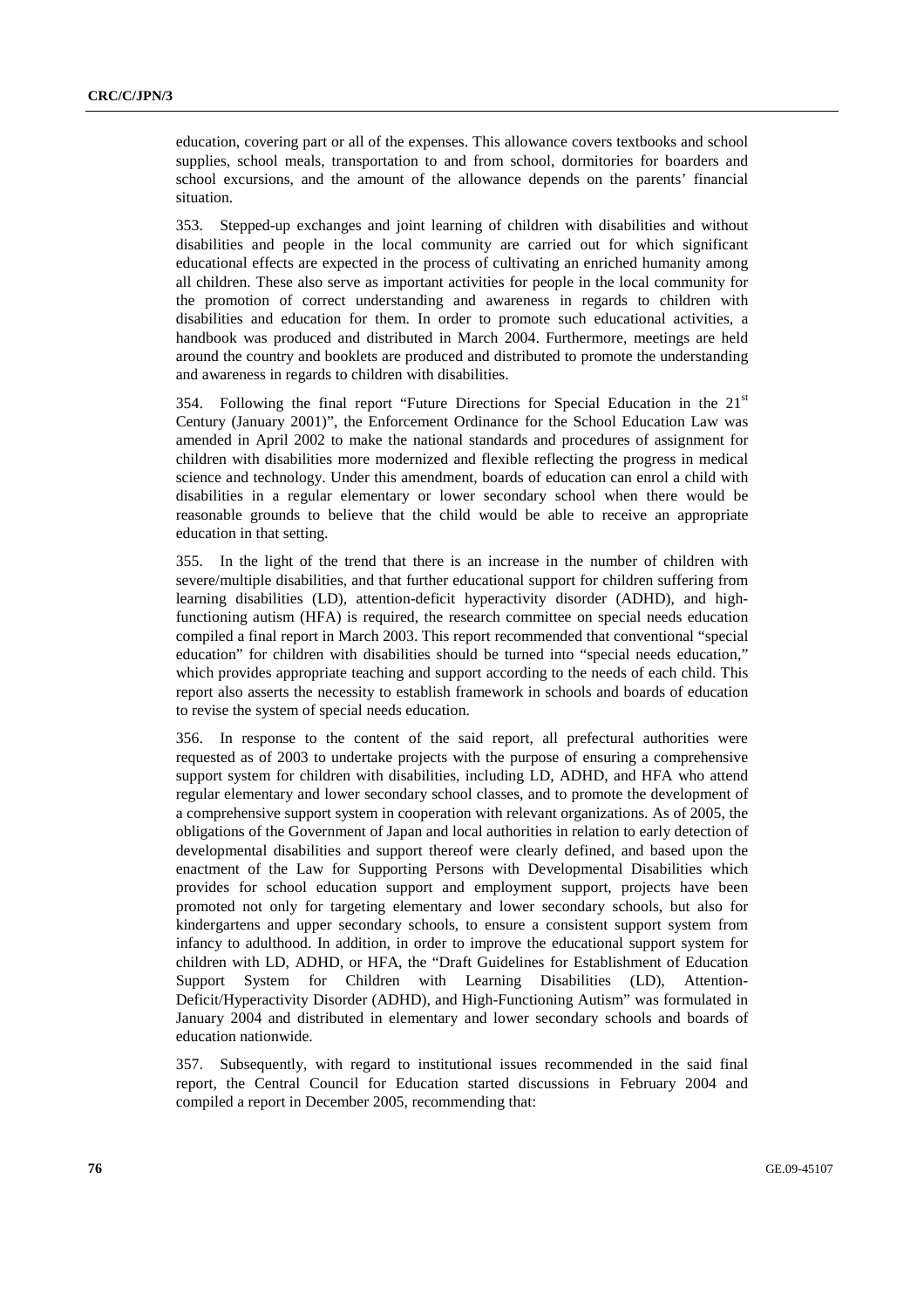(i) Special needs education provide appropriate teaching and necessary support, based upon the perspective that it encourages the voluntary efforts of children with disabilities toward independence and social participation;

(ii) Responding to the diversification of disabilities, the current school system separated by types of disabilities, such as schools for the blind, for the deaf, for the intellectually disabled, the physically disabled and the health-impaired should be turned into "schools for special needs education" that can accept different disabilities;

(iii) The educational system be reviewed to meet the needs of appropriate teaching and support for children with disabilities including LD etc. in elementary and lower secondary schools.

358. In accordance with recommendations included in the report, the Ministry of Education, Culture, Sports, Science and Technology held discussions and reformed the educational system as follows:

(i) To make the resource room system more flexible in order to cover children with LD and/or ADHD who are enrolled in regular elementary and lower secondary schools with a view to ensuring appropriate educational support from FY 2006;

(ii) To amend the School Education Law (adopted at the 164th session of the National Diet in June 2006, entered into force from April 2007) providing the following measures: to convert the system of 'special school' into that of 'special needs schools' that enables the provision of education for children with different types of disabilities at each school; to encourage 'special needs schools' to advise and support the education for children with disabilities enrolled in regular elementary and lower schools, upon request; and to promote special needs education in regular kindergartens, elementary schools, lower secondary and upper secondary schools.

Current situation of special needs education (compulsory education level)

Table 18

# **Schools for the blind, the deaf, the intellectually disabled, the physically disabled and the health-impaired**\*

(elementary and lower secondary departments)

| Type of school                               |                         | Number of<br>schools | Number of<br>children |
|----------------------------------------------|-------------------------|----------------------|-----------------------|
| Schools for the Blind                        |                         | 71                   | 1 1 6 4               |
| Schools for the Deaf                         |                         | 106                  | 3 3 8 7               |
| Schools for students with other disabilities | Intellectually disabled | 535                  | 34 7 15               |
|                                              | Physically disabled     | 198                  | 12 2 11               |
|                                              | Health impairments      | 92                   | 2853                  |
|                                              | Subtotal                | 825                  | 49 7 79               |
| <b>Total</b>                                 |                         | 1 002                | 54 330                |

(as of May 1, 2005)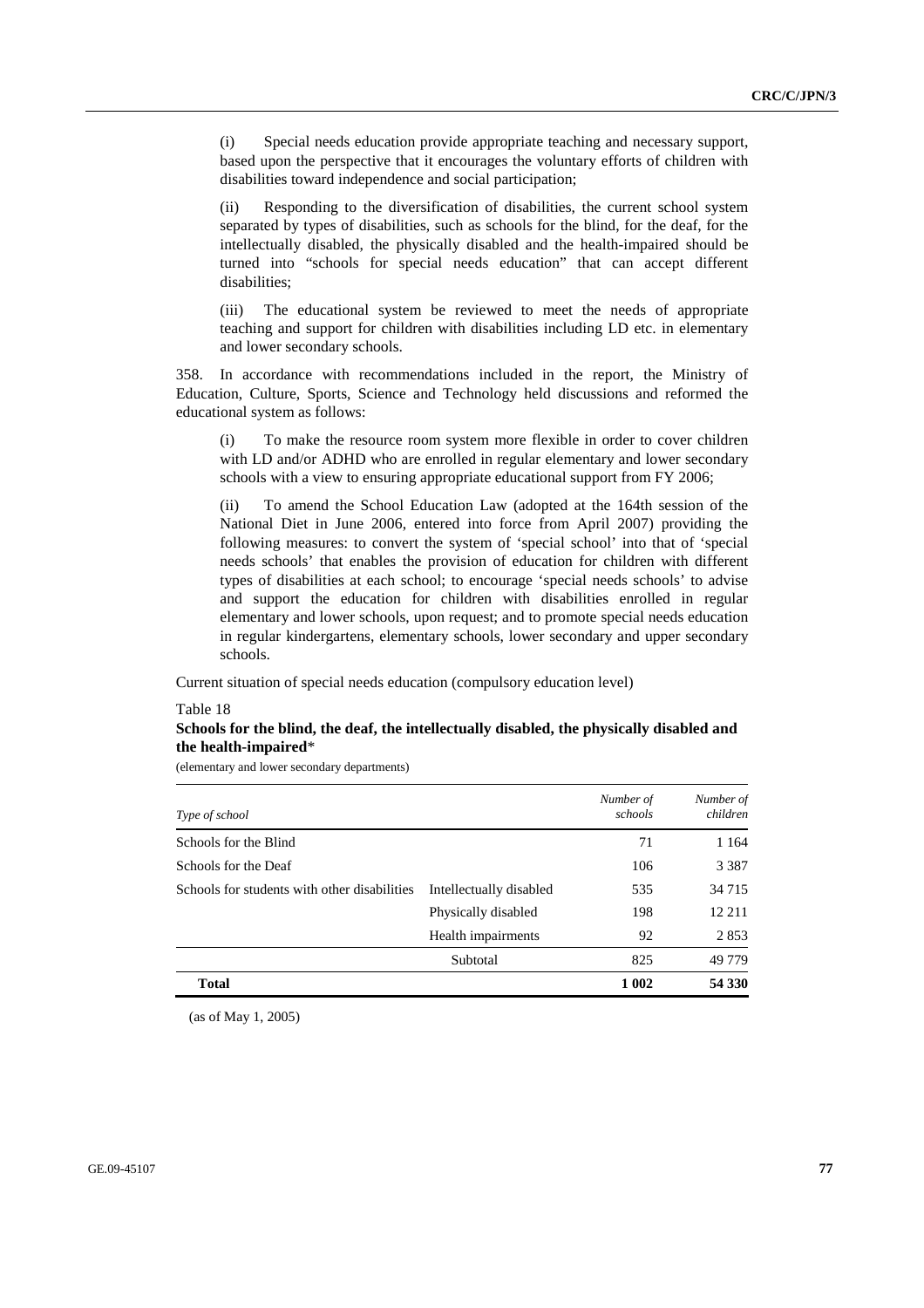#### Table 19

# **Elementary and lower secondary schools**\*

(special classes) about 97,000 students (resource room) about 39,000 students

| Type of disability      | Number of<br>classes | Number of Type of | children disability   | Number of<br>children |
|-------------------------|----------------------|-------------------|-----------------------|-----------------------|
| Intellectual disability | 19 19 1              | 59 749            | Speech impairments    | 29 907                |
| Physical disability     | 2 2 0 2              | 3.748             | Emotional disturbance | 6836                  |
| Health impairments      | 901                  | 1696              | Low vision            | 158                   |
| Low vision              | 226                  | 295               | Hard-of hearing       | 1816                  |
| Hard-of-hearing         | 632                  | 1 1 5 8           | Physical disability   | 5                     |
| Speech impairments      | 359                  | 1 24 1            | Health impairments    | 16                    |
| Emotional disturbance   | 10 503               | 28 9 24           |                       |                       |
| <b>Total</b>            | 34 014               | 96811             | <b>Total</b>          | 38 738                |

(as of May 1, 2005) (as of May 1, 2005)

\* Number of students receiving special needs education: 189,879 (about 1.7 per cent of children at compulsory education level); 91 children were accepted for extension or exemption of enrolment due to their impairments.

## Table 20 **School enrolment of all children**

| Total number of children enrolled at all types<br>of school (kindergarten, elementary, lower<br>and upper secondary level) | 16 276 161 | 100%   |
|----------------------------------------------------------------------------------------------------------------------------|------------|--------|
| Of which children receiving some form<br>of special needs education                                                        | 237 161    | 1.457% |

(as of May 1, 2005)

(Employment promotion and vocational training)

359. See paragraph 292 of the second report of Japan.

(Measures to promote the exchange of information on preventive health care in international cooperation and to enhance Japan's experience in this area)

360. Applying the knowledge and experience Japan has accumulated to measures for persons with disabilities in developing countries through Official Development Assistance (ODA) and private aid groups is extremely valuable and important in terms of international cooperation. With regard to the Revision of Japan's Official Development Assistance Charter in August 2003, ensuring fairness was raised as one of the basic principles of Official Development Assistance, and thus the conditions of the socially vulnerable is to be considered when formulating and implementing ODA measures. During the 5 years between 2001 and 2005, the Government of Japan contributed a total amount of US\$ 640,000 to the United Nations Voluntary Fund on Disability. It has also provided financial aid almost every year to projects implemented by the Economic and Social Commission for Asia and the Pacific (ESCAP) (about US\$10,000 in FY2005).

361. Japan participated actively in the negotiations of the Convention on the Rights of Persons with Disabilities. In September 2007 Japan signed the Convention and is currently making efforts to ratify it as soon as possible.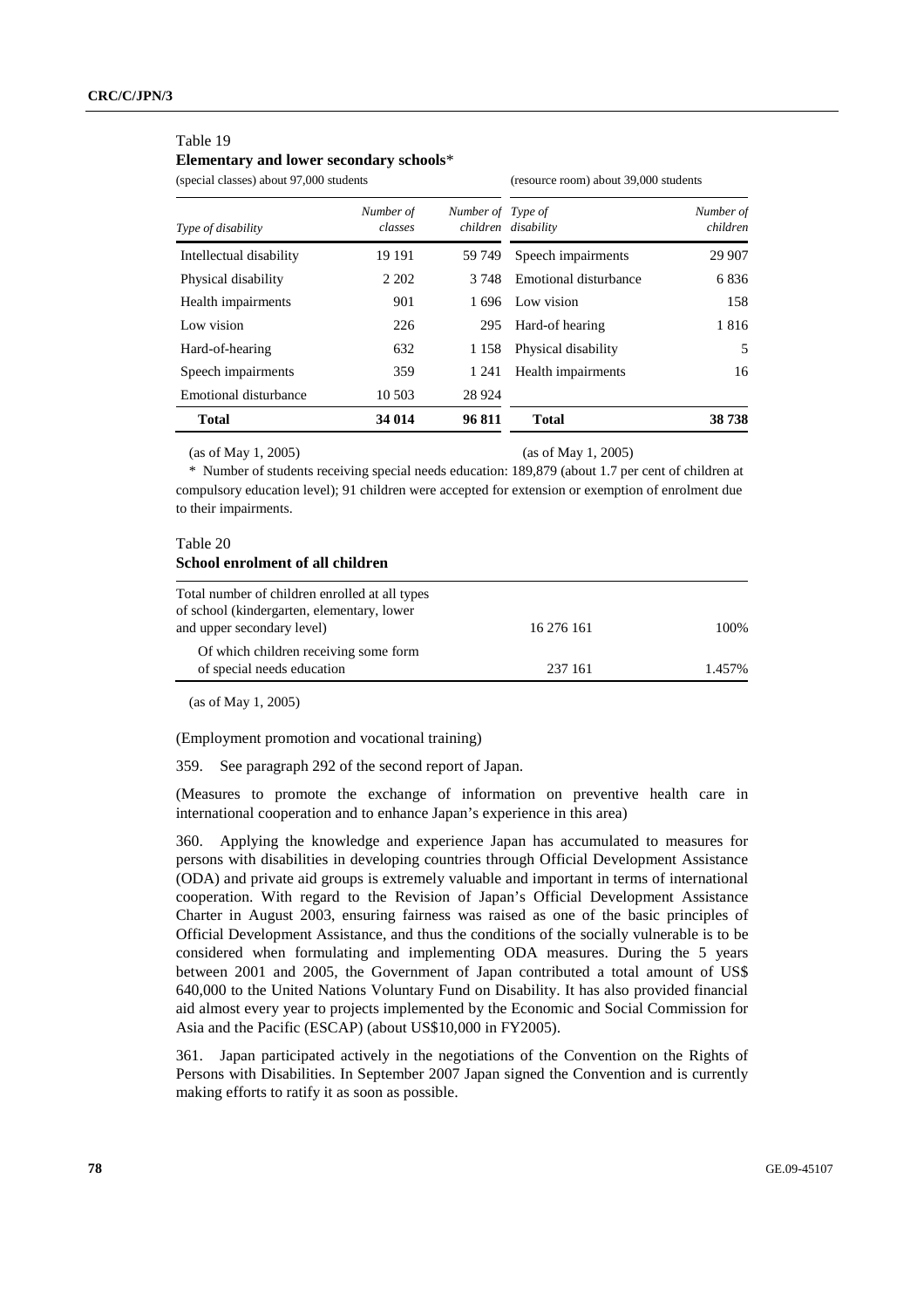# **B. Health and health services (article 24)**

#### **(a) Measures to implement provisions of articles 6 and 24**

(Medical examinations at schools)

362. See paragraph 294 of the second report of Japan (see paragraph 187 of the initial report of Japan).

(Dealing with children with mental health problems)

363. In order to deal with children's mental health problems, the general curriculum guidelines, called courses of study, have expanded the scope of subjects taught by adding stress management as a new item in health and physical education curricula in lower secondary schools. Other measures have been taken, such as the preparation and distribution of reference materials for teachers and training seminars for nurse-teachers. In addition, the Government of Japan undertakes pilot projects for providing health counselling and health education to children, including the dispatch of specialized doctors to schools upon request. Moreover, pamphlets targeting the guardians are produced and distributed.

#### (Sex education and AIDS education)

364. With regard to sex education and HIV/AIDS education at schools, children are, in accordance with the courses of study and according to their stage of development, given scientific knowledge regarding sex, and guidance on these subjects is woven throughout all school activities, in particular during health and physical education classes, with the purpose of facilitating the children to behave based on the guidance provided. Other efforts made toward improved sex education include training programmes for school personnel, preparation and distribution of reference materials for teachers and student textbooks, practical research on effective guidance methods and projects where schools and medical experts work together on providing mental health education to students. Furthermore, case studies of practical examples of sex education in schools, or materials that comprehensively explain various issues involving students such as sexually transmitted diseases are to be prepared and distributed, and workshops for school personnel who provide sex education in schools will be conducted.

#### (Guidance on nutrition)

365. In order for people in Japan to develop physical and mental health throughout their life and to foster a rich humanity, the Basic Law on Food Education, whose purpose is to comprehensively and systematically promote food education, was enacted in June 2005 and went into effect in July of the same year. A Committee for the Promotion of Food Education chaired by the Prime Minister, consisted of relevant cabinet members and key figures in the private sector, adopted a Basic Plan on the Promotion of Food Education in March 2006. The said Basic Plan will serve as a basis for developing food education as a national campaign, which will be realized with cooperation between the Government of Japan, local administrative agencies, and persons involved in families, schools, and communities and so on. In particular, in light of the fact that the children who will be forging the future of Japan having a healthy diet is fundamental in developing physical and mental health throughout their life and cultivating an enriched humanity, and vital in continuing to develop a country that is dynamic and attractive, it is necessary for communities and societies to work on the food education for children. These efforts will contribute to the goal of realizing a society where the people of Japan will be able to develop physical and mental health throughout their life and to cultivate an enriched humanity.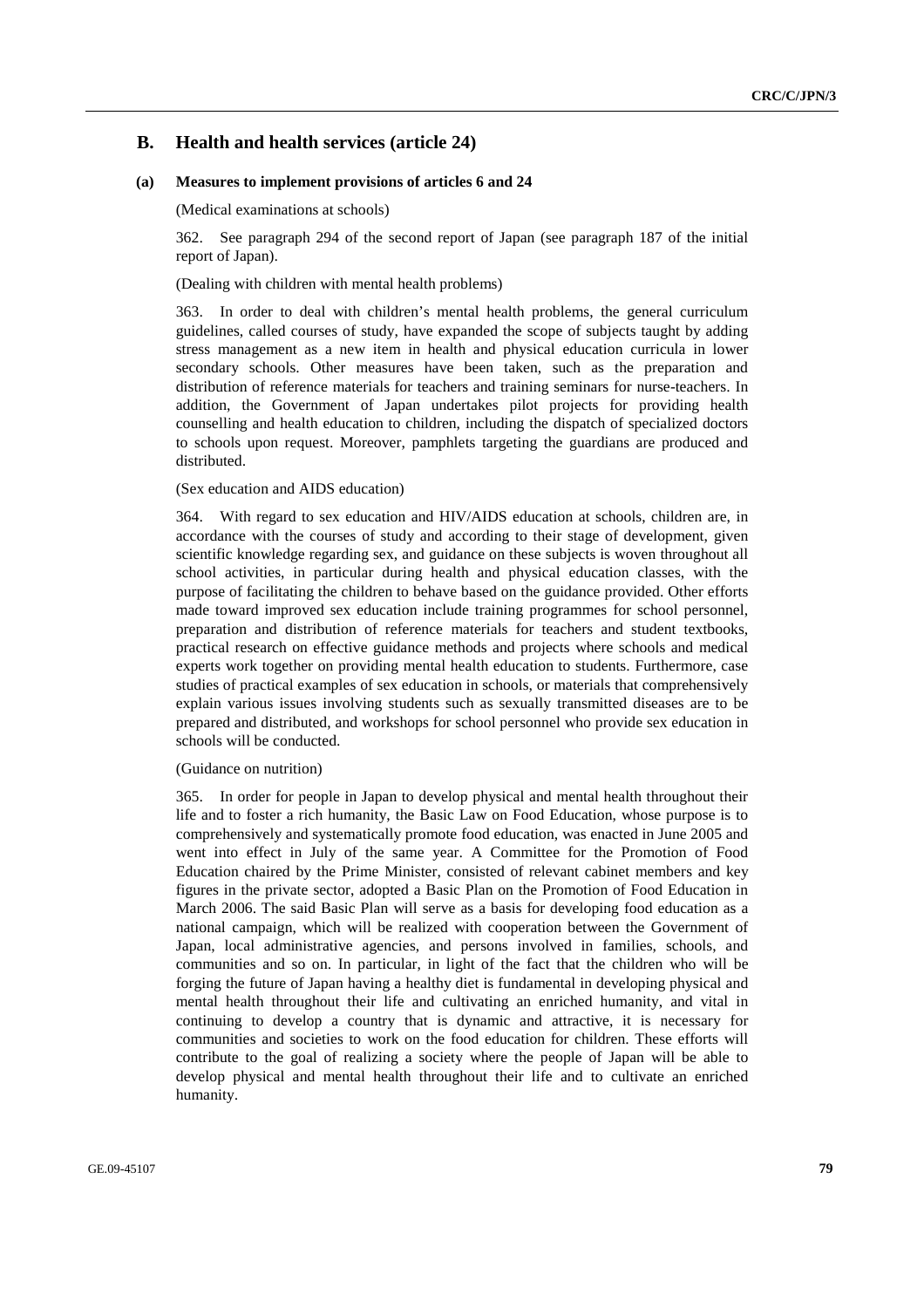366. In addition, with the changes in social environments surrounding dietary habits, increased cases of unbalanced diets and obesity trends among children, such as poor nutrition and skipping breakfasts, are observed, and thus the promotion of food education in schools is becoming an important issue in order to have these children adopt healthier diets. Through food education, children will also be introduced to local products and culture, which will allow them to learn more about these, and hopefully traditions will be passed on to the next generation. Under such circumstances, the diet and nutrition teacher system was introduced in April 2005 to develop a structure for the promotion of food education in schools. Future plans include smooth implementation of the diet and nutrition teacher system, projects to promote food education provided mainly by diet and nutrition teacher with the cooperation of schools, families, and communities, and practical studies on the encouragement of the use of local products and rice in school lunches.

(Maternal and child health)

367. See paragraph 298 of the second report of Japan (paragraph 181 of the initial report of Japan).

#### **(b) Measures to review changes after the initial report: impact on the life of children; indicators used to evaluate progress and problems in implementing the Convention**

(Improvement of basic medical care and health care)

368. See paragraphs 299 to 302, 303 to 308 of the second report of Japan.

(Measures against infectious diseases)

369. The current situation and trends relating to the occurrence of sexually transmitted diseases (syphilis, genital chlamydia infection, genital herpes virus infection, condyloma acuminatum, gonorrhoeal infection) and acquired immune deficiency syndrome (AIDS) are currently being studied in accordance with the Law Concerning the Prevention of Infectious Diseases and Medical Care for Patients with Infectious Diseases. Moreover, the Guidelines for the Prevention of Particular Infectious Diseases in Relation to Sexually Transmitted Diseases and the Guidelines for the Prevention of Particular Infectious Diseases in Relation to Acquired Immune Deficiency Syndrome were formulated based upon the said Law. In accordance with these Guidelines, preventive measures such as testing and dissemination of accurate knowledge are conducted in cooperation with local governments, medical experts and private sectors.

#### (Percentage of infants born prematurely)

370. Recently, the percentage of infants with a low birth weight (less than 2,500g) in Japan has been increasing, owing partly to increased multiple childbirth caused by widely provided medical treatment for reproduction. The mortality rate of underweight infants has been declining thanks to improved prenatal, perinatal and post-natal care.

# Table 21 **Newborn infants with low birth weight**

(percentage of all infants)

| Year                        | 1975  | 1985  | 1990  | 1995  | 2000  | 2003  | 2004  |
|-----------------------------|-------|-------|-------|-------|-------|-------|-------|
| <b>Total</b>                | 100.0 | 100.0 | 100.0 | 100.0 | 100.0 | 100.0 | 100.0 |
| Less than $2,500$ g         | 5.1   | 5.5   | 6.3   | 7.5   | 8.6   | 9.1   | 9.4   |
| Less than $1,500$ g         | 0.3   | 0.5   | 0.5   | 0.6   | 0.7   | 0.7   | 0.8   |
| Less than $1,000 \text{ g}$ | 0.1   | 0.2   | 0.2   | 0.2   | 0.2   | 0.3   | 0.3   |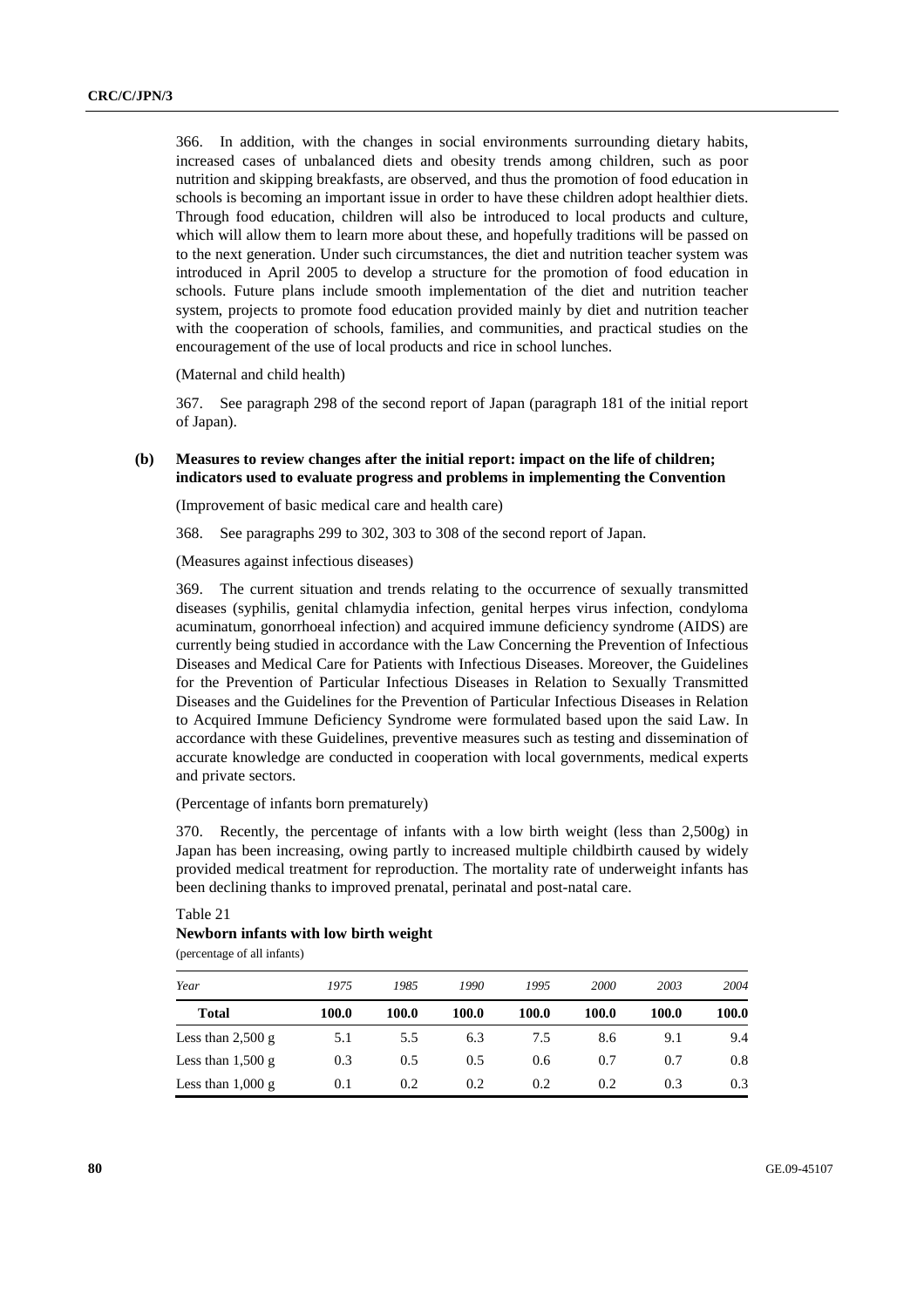(Training provided to personnel involved in the health care of children including mental health issues)

371. The personnel working at child guidance centres undergo training at the Children's Rainbow Centre which was established in 2002 to address issues related to children such as child abuse. Those working in national homes for juvenile training and education and other workers engaged in social welfare activities are offered reformatory education and inservice training at the Training Institute for Special Staff of the Institute Supporting Development of Self-Sustaining Capacity of Children Affiliated with *Musashino Gakuin*. These training sessions also address the issue of mental health of juveniles. Those involved in the establishing of child-care centres (local governments, social welfare corporations, and others) are instructed to provide employees with training on how the workers should deal with juvenile mental health issues while taking paying attention to the child. Furthermore, organizations that offer training to employees working in child-care centres including nursery teachers are also instructed to provide training on how the workers should deal with juvenile mental health issues while taking the impact on the child into consideration. With regard to training provided by prefectural governments to community health-related personnel such as public health nurses, such community health-related personnel comprised mainly of municipal employees receive training in line with the actual local conditions from the prefectural governments.

372. In addition, personnel working as medical social workers are offered in-service training. Initial training and management training of medical social workers are conducted at the National Institute of Public Health, with the purpose of contributing to the promotion of medical social work through enhanced qualifications of medical social workers. Furthermore, physicians, public health nurses, psychiatric social workers working at mental health welfare centres and public health centres receive training by experts of the mental health care of adolescent children.

(Measures to prevent unwanted teenage pregnancies)

373. See paragraph 309 of the second report of Japan.

374. In terms of research on sexuality and reproductive health, a survey that would provide the basic data for considerations on measures to be adopted by the administration was conducted between 2002 and 2004 as part of the Ministry of Health, Labour and Welfare Research on the Development of an Effective Educational Programme on Birth Control to Prevent Unwanted Pregnancies and Abortions.

#### **(c) The situation surrounding the spread of HIV/AIDS, education on HIV/AIDS, and measures adopted for public information**

(Programmes and strategies for prevention)

375. See paragraphs 310–313 of the second report of Japan.

(Monitoring of the AIDS pandemic)

376. See paragraph 314 of the second report of Japan.

377. According to AIDS Surveillance Committee, the annual number of newly affected persons and reported patients exceeded 1000 in 2004, which is a first in Japan, and the total number of reports by April 2005 broke the 10,000 cases mark. Some of the characteristics of recent trends include the facts that (i) the route of infection is mainly through sexual contact, and that (ii) reports of infection are mostly received by young people in their 20s and 30s and rising generation.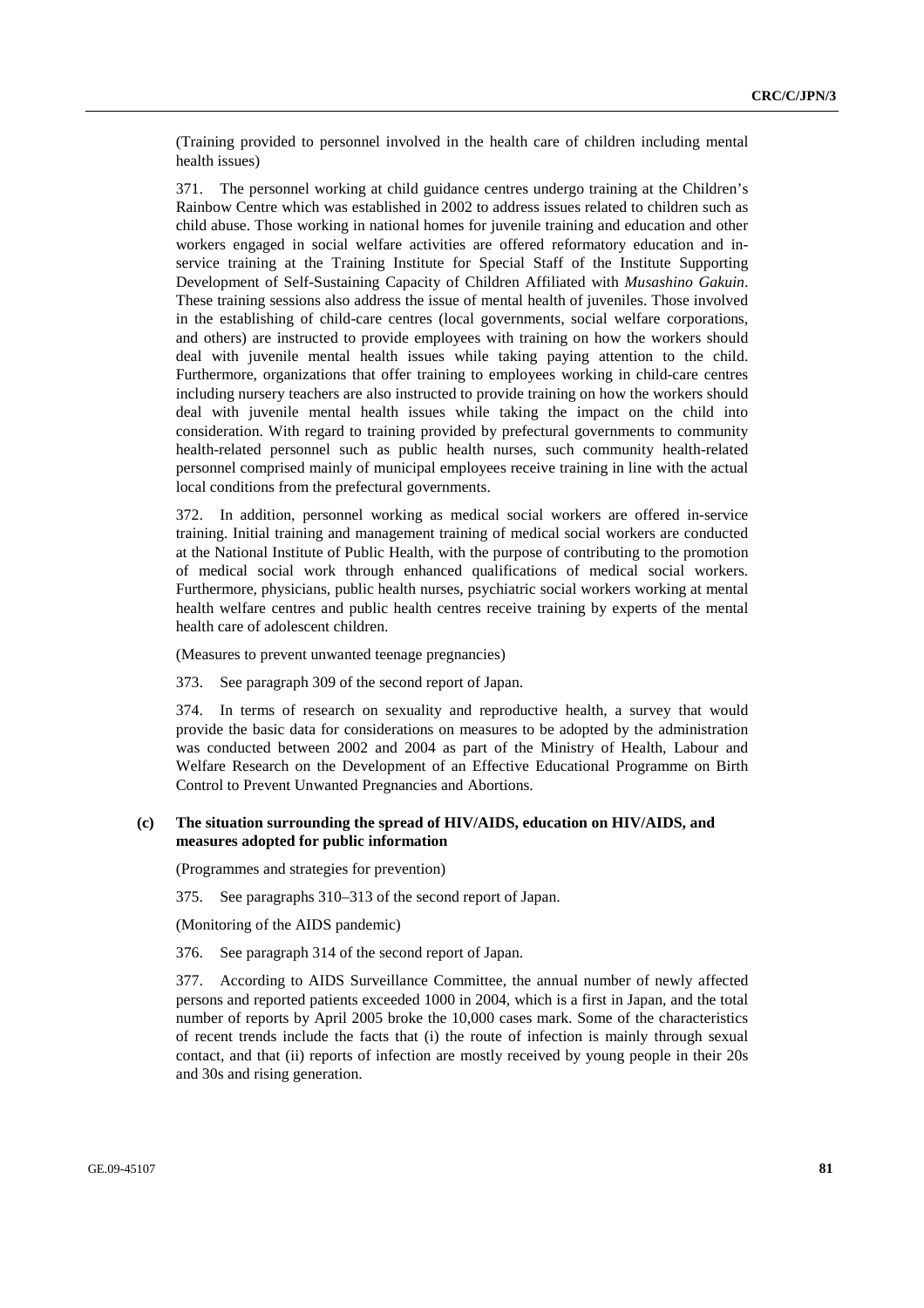(Treatment for children and parents)

378. See paragraphs 315–317 of the second report of Japan.

(Campaigns to prevent discrimination against children with AIDS)

379. In 1988, WHO proclaimed December 1 as World AIDS Day and proposed educational activities on AIDS to prevent its transmission at the global level and to eliminate discrimination and prejudice against patients and infected persons. Since 1998, UNAIDS has taken over this programme. Japan has also approved the objectives of UNAIDS and, every year, organizes street campaigns and events, provides information through various media including newspapers, magazines, television, and the Internet, and also conducts various educational activities on World AIDS Day. For example, in order to raise awareness of HIV/AIDS among young people, poster contests have been held since 2001, where selected works, which are used as annual posters for raising public awareness regarding prevention of AIDS, are widely displayed at public offices, local governments, and public facilities or movie theatres nationwide.

380. Moreover, with the purpose of education on the prevention of AIDS from a scientific perspective and dissemination thereof according to the behavioural and developmental stage of young people in schools and communities, and of promotion of social division of labour among and cooperation between local schools, health administrations, and guardians, projects targeting junior high school and high school personnel and health care personnel on measures against juvenile AIDS that offer specific teaching techniques using behaviour modification science are being undertaken. By enhancing the dissemination of correct AIDS information through all these programmes, the Ministry has been making efforts to eliminate discrimination and prejudice against patients and infected persons.

(AIDS education at schools)

381. See paragraph 320 of the second report of Japan.

#### **(d) Promoting international cooperation to achieve the rights specified in article 24**

382. See paragraphs 59–77 (international cooperation for ensuring the implementation of the Convention).

# **C. Social security and childcare services and facilities (articles 26 and 18, paragraph 3)**

(Child allowance and child-rearing allowance)

383. See paragraph 57 (protection of children from being subject to an undesired influence from the Government's economic measures).

(Childcare services for children of working parents)

384. See paragraphs 322–324 of the second report of Japan.

385. With regard to the Project of After-School Measures for Healthy Growth of Children, there were 15,184 recreational facilities undertaking such project as of May 2005, with 654,823 children registered to these programmes. This project receives subsidies from the Government of Japan, the prefectures and the municipalities, one third from each (subsidies for the Project of After-School Measures for Healthy Growth of Children). Meanwhile, the number of day-care centres and the number of children admitted to these centres was 22,570 and 1,993,684, respectively as of April 2005. The costs for the day-care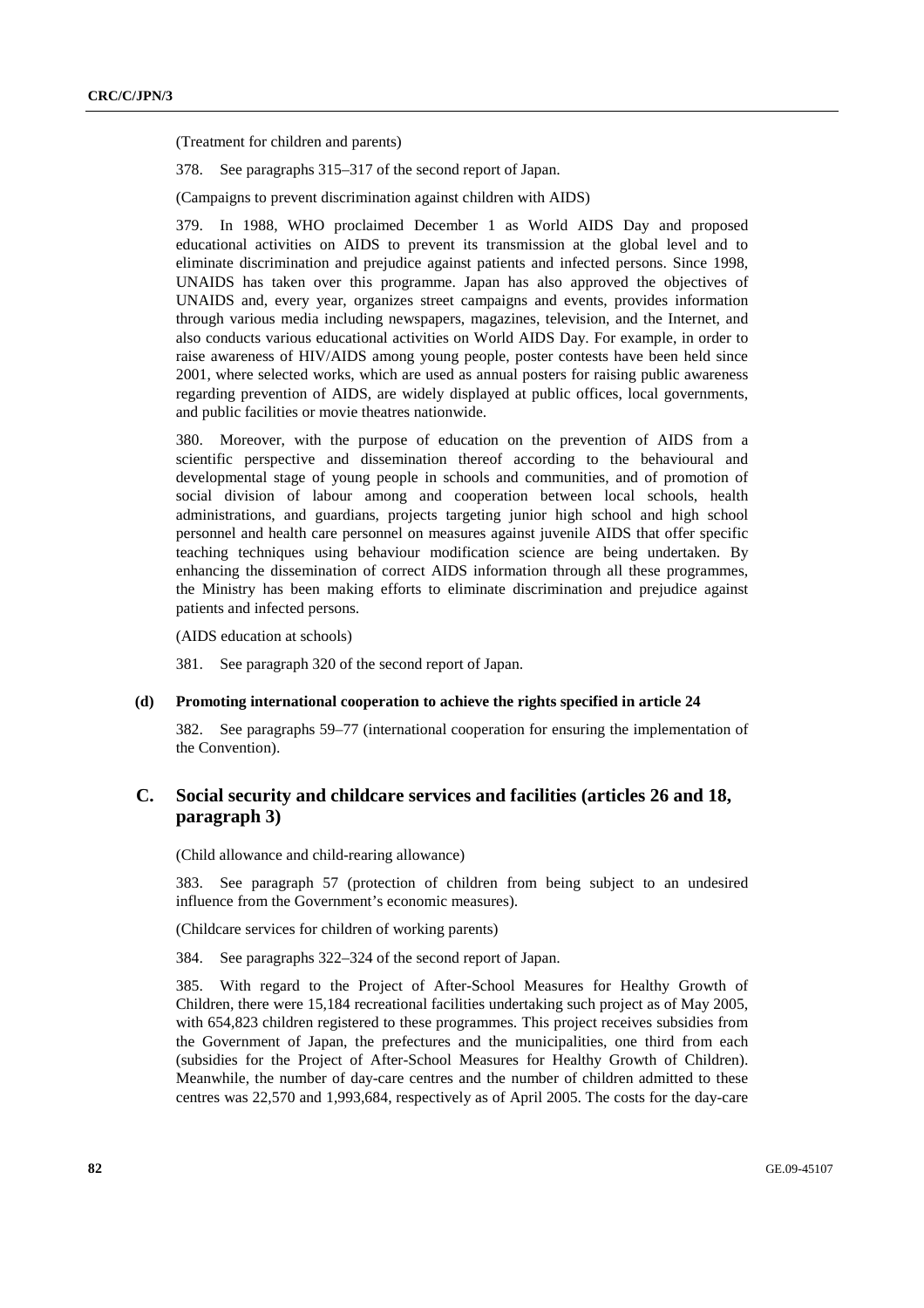centres are borne half by the Government of Japan, and one quarter each by the prefectures and the municipalities (share of management costs for day-care centres).

## Table 22 **Status of day-care centres**

|                     | Number of day-care<br>centres | Capacity of day-care<br>centres | Number of children<br>admitted |
|---------------------|-------------------------------|---------------------------------|--------------------------------|
| As of April 1, 2003 | 22 3 5 4                      | 1991145                         | 1920 599                       |
| As of April 1, 2004 | 22,490                        | 2 0 28 0 45                     | 1966929                        |
| As of April 1, 2005 | 22 570                        | 2 0 5 2 7 2 9                   | 1993 684                       |

386. In addition, in order to solve the issue of children waiting for admission to day-care centres, a project is underway to increase the numbers of accepted children, particularly in cities with more children waiting for admission, to 50,000 by 2002 and 100,000 by 2004, for a total of 150,000 children, using day-care centres, child-care givers (service whereby persons with childcare qualifications caring for small numbers of children at their homes), various independent facilities run by local municipalities, and kindergartens. Increases of 54,000 children in 2002 and 58,000 in 2003 were planned. In 2004, the overall increase in the number of accepted children reached about 44,000 including the roughly 33,000 children accepted in day-care centres. A total increase of 156,000 accepted children was planned during the 3 years starting 2002, and the initial goals were achieved. The number of children waiting for admission in April 2005 decreased from the previous year for the second consecutive year, standing at roughly 23,000 children. However, despite such improvement tendency, there are still many children waiting for admission, particularly in large cities, and thus in accordance with the Child Care Support Plan adopted at the end of 2004, the Ministry plans to focus on increasing the capacity of day-care centres during the following 3 years until 2007, particularly in municipalities with 50 or more children waiting for admission, and resolve this important issue.

# **D. Standard of living (article 27, paragraphs 1–3)**

(Standard of living, livelihood protection and housing aid under the Public Assistance Law)

387. See paragraphs 326 and 327 of the second report of Japan.

(Follow-up to the Habitat Agenda)

388. See paragraph 328 of the second report of Japan.

389. As of October 2004, the number of children's homes amounted to 556 and that of children placed in them reached 30,597.

# **VII. Education, leisure and cultural activities (articles 28, 29, 31)**

# **A. Education (including professional training and guidance) (article 28)**

#### **(a) Ensuring the right of the child to education**

(Support for families for education purposes)

390. See paragraph 275 (assistance to persons with parental authority).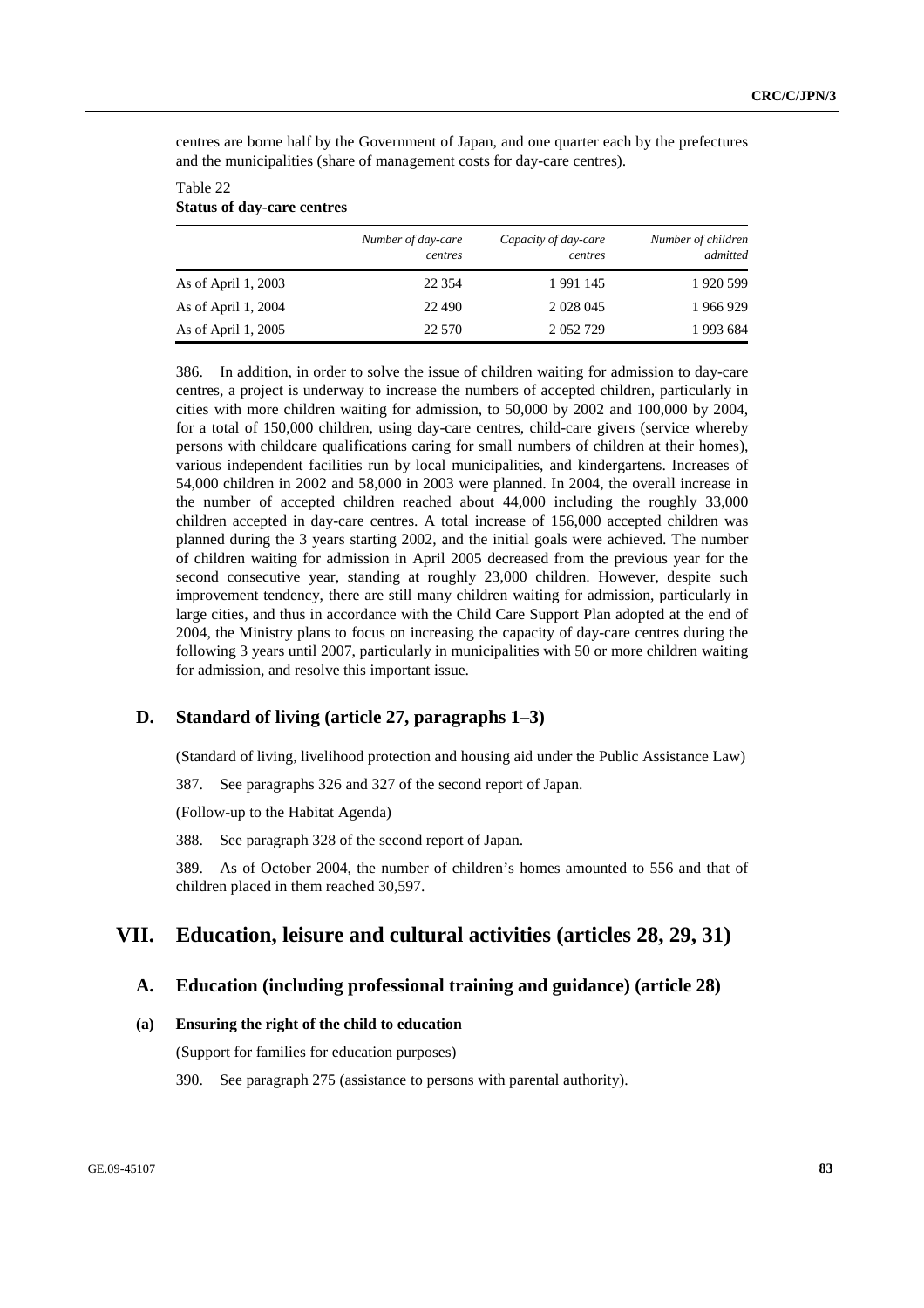391. Under the Japan Students Services Organization Law, the Japan Students Services Organization (the Japan Scholarship Foundation until March 2004) gives loans of school expenses to qualified students who have difficulties attending school for financial reasons (regarding upper secondary schools, control of the scholarship has been transferred gradually to prefectural governments, starting with new students enrolled in 2005). In addition, local governments, public corporations and others offer scholarship services. Moreover, universities exempt students from tuition fees or grant them reductions depending on their financial situation.

(Ensuring a sufficient number of teachers)

392. A quorum of teachers has been ensured under the series of improvement plans. Since 2001, the seventh quorum improvement plan of teachers and staff at public compulsory education schools and the sixth quorum improvement plan of teachers and staff at public upper secondary schools have been carried out to achieve goals such as teaching in smaller classes of about 20 students, with methodologies adapted to the characteristics of each subject, and dealing with the development of diverse upper secondary school education. Implementation of these plans terminated as of March 2006. These plans enabled significant improvement to achieve the quorum during the five-year period between April 2001 through March 2006, with additional 26,900 teachers in compulsory education schools, and another 7,008 in public high schools.

(Measures to provide appropriate study materials accessible to all children)

393. See paragraph 217 of the initial report of Japan and paragraph 344 of the second report of Japan.

(Strengthening educational opportunities in universities)

394. See paragraph 344 of the second report of Japan.

(Education for non-Japanese pupils and students)

395. See paragraph 336 of the second report of Japan.

(Measures to establish proper educational facilities accessible to all children*)* 

396. See paragraphs 337–338 of the second report of Japan.

(Kindergarten and compulsory education)

397. See paragraph 339 of the second report of Japan.

(Secondary education)

398. See paragraphs 340–342 of the second report of Japan.

399. In Japan, education in public lower secondary schools and lower division of secondary schools is offered for free. For those upper secondary schools students in need for financial assistance, measures including scholarships are adopted. As of 2004, the enrolment rate of high schools reached 98 per cent.

400. With regard to textbook authorization procedure in Japan, strict and adequate measures have always been adopted through meetings with the Textbooks Authorization and Research Council comprising of academic experts. The Council, bases its decisions upon authorization standards which include the following issues: (i) the procedure is in accordance with the official curriculum standards (courses of study), (ii) there are no error nor incorrect elements in the filed books, and (iii) the contents of the books are fair and balanced.

401. With regard to ensuring an appropriate number of public upper secondary schools including evening classes and appropriate disposition, local governments responsible for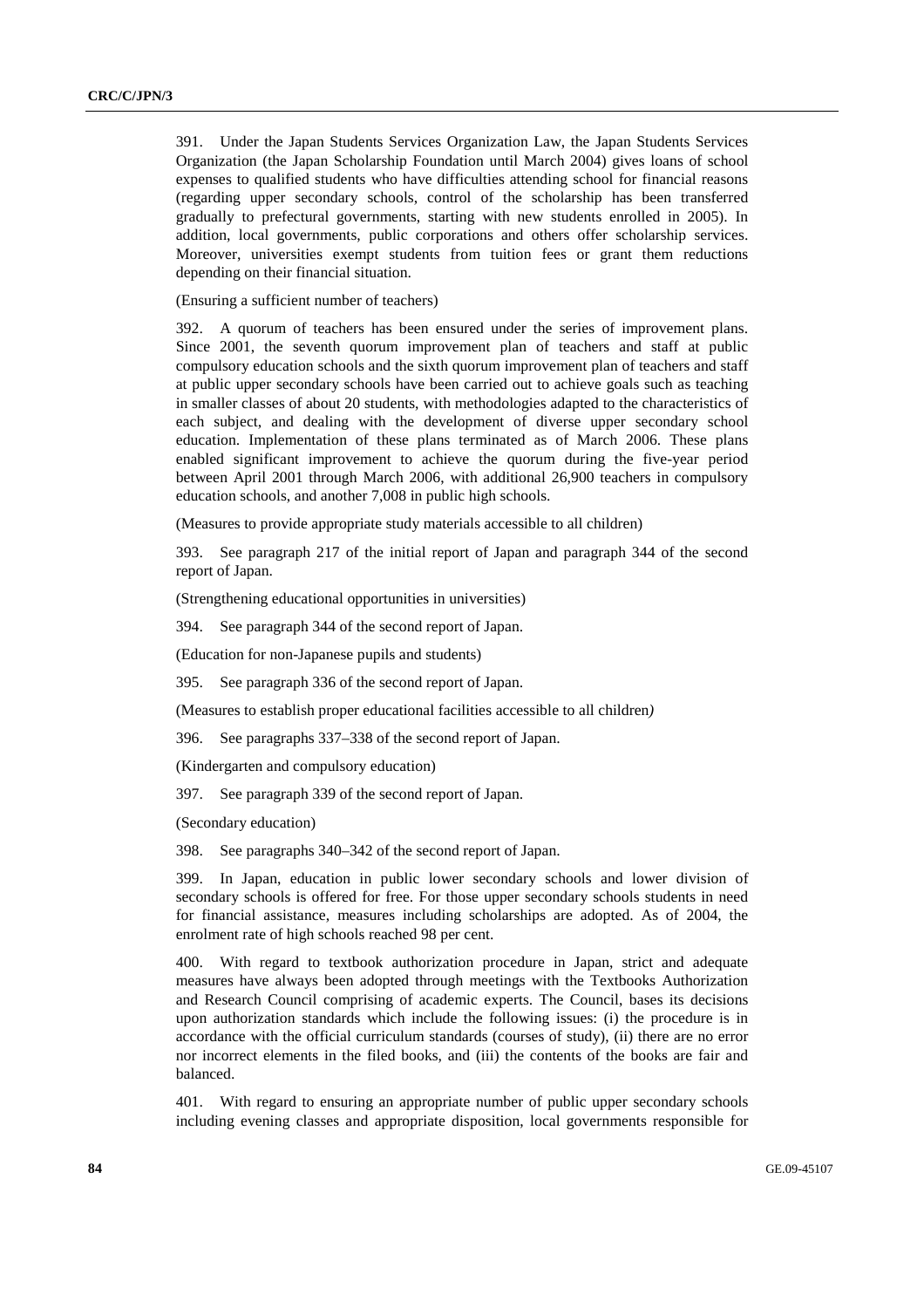establishing schools are to make sound judgment while giving careful consideration to local circumstances and ensuring that students are given the opportunity to attend schools. In terms of restructuring evening classes of Tokyo Metropolitan upper secondary schools, due to the decreasing numbers of students, the Tokyo Metropolitan Board of Education works toward integrating the existing evening schools and establishing independent day and evening schools where the class system will be divided into morning, afternoon, and night classes to meet the diversified needs of students. This improvement plan aims at ensuring a capacity that accommodates the number of students who attend the soon-to-be abolished evening schools, and with certain consideration of the local characteristics and transportation convenience, efforts are made to provide an appropriate number of schools when they are needed. In the concluding observations of the Committee on the Rights of the Child in response to the second periodic report of Japan, the Committee recommended that the Government of Japan encourage the Tokyo authorities to reconsider the closing down of evening schools, and to expand alternative forms of education. However, the Government inquired of the Tokyo Metropolitan Government on the circumstances and deems its current measures appropriate, therefore it has not made an instruction based on CRC's recommendations vis-à-vis the Tokyo Metropolitan Government.

402. Regarding upper secondary school night classes, to ensure an education that is adapted to social developments and changes in situations surrounding students, necessary measures have been implemented, including revisions of relevant systems. The Ministry of Education, Culture, Sports, Science and Technology would like to continue its efforts in promoting education in high school evening classes.

(Opportunities for higher education)

403. Eligibility to apply for entrance in Japanese universities — regardless of nationality, race and gender — was previously obtained by graduating from a Japanese upper secondary school, or passing an exam called the Japan's Upper Secondary School Equivalency Examination. In 1999, the criteria of the University Entrance Qualification Examination were amended in order to institutionally open up opportunities for non-Japanese students who are learning at schools for foreigners in Japan to enter universities, by publicly evaluating their individual scholastic achievement. The same year, requirements to enter graduate schools were also made more flexible in order to open the road to graduate schools for those with research abilities by focusing on individual abilities. Moreover, in 2003, the Japanese educational system was amended to the effect that qualification to apply for university entrance examinations would be granted to all those, including persons who have graduated from a foreign upper secondary school, whose academic ability is deemed equivalent or higher than graduates of Japanese upper secondary schools.

404. In addition, the improvement of the selection of university students is an important issue that must constantly be addressed, and a series of improvements have in fact already been made. From now on, continuing to consider the opinions of persons related to upper secondary schools and universities, the Ministry of Education, Culture, Sports, Science and Technology will work on further improving the selection of university students to ensure that it is done using fair and valid methods and that opportunities of using upper secondary school education are not hindered by excessive competitiveness for entrance examinations.

405. Furthermore, the University of the Air was established in 1983 with the objective of providing people with wider opportunities to receive higher education by promoting a new type of university education through broadcasting, etc. The University offers higher education through a number of media, such as television and radio. Moreover, in response to the development of information technology, classes provided via the Internet have been officially recognized since 2001. This revision enabled students at distance learning universities to take classes via Internet and get all 124 credits required for graduation. It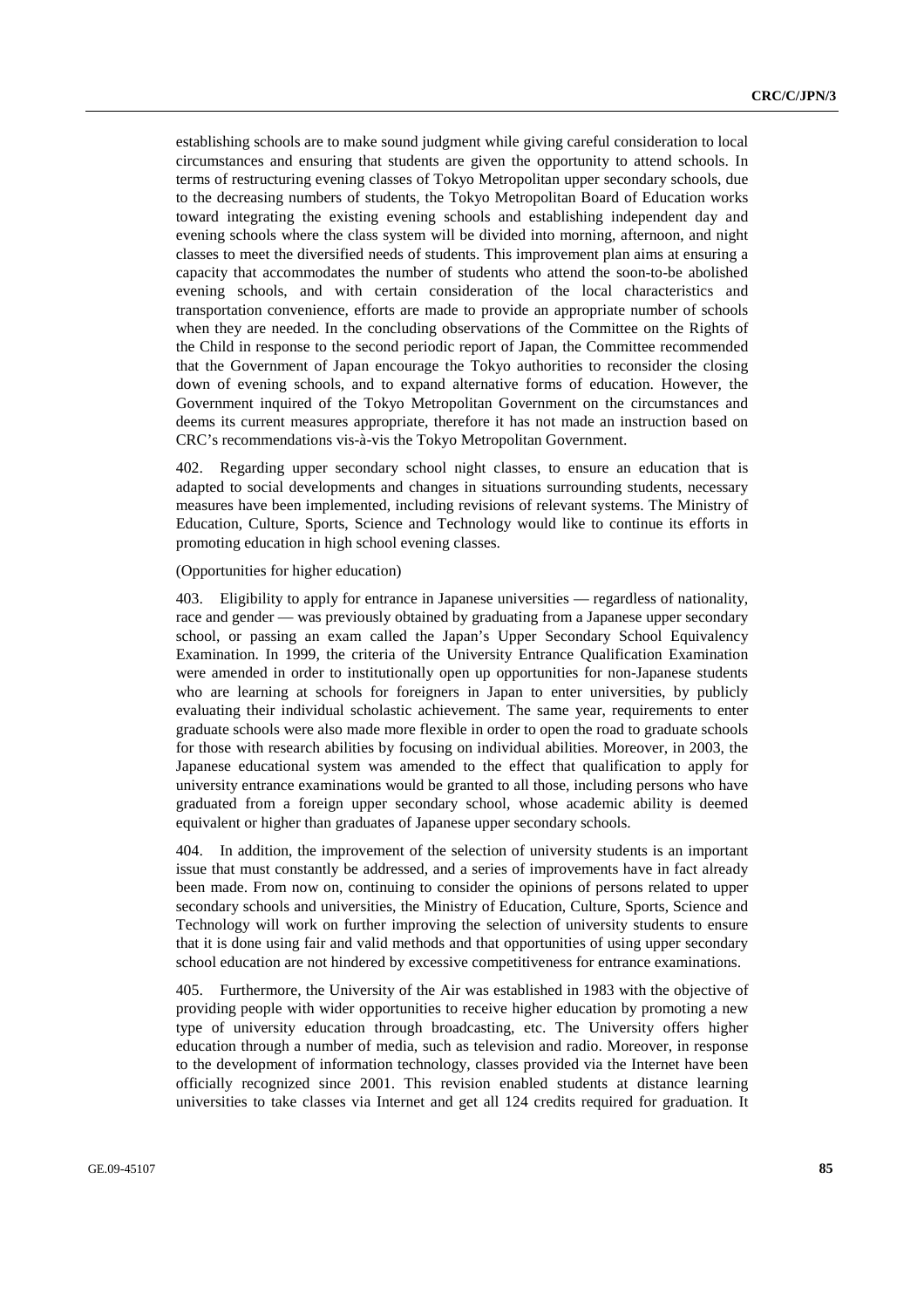also enabled students at regular (commuting) universities to obtain up to 60 credits by taking classes via Internet, thus making higher education more accessible.

(Use of information on education and occupation)

406. See paragraph 347 of the second report of Japan.

407. In order for each student to cultivate a view on a career and work, the report by the Consultative Council for Comprehensive Research and Study on the Promotion of Carrier Education published in January 2004 encouraged career education from elementary school, according to the children's stages of development. The said report recommends that career guidance and education should be conducted in all school activities such as experimental educational activities including work experience. Measures to achieve this have been adopted, such as various training programmes, preparation of reference materials, work experience, and development of the contents and methods of career education that are consistent throughout elementary, lower secondary and upper secondary schools.

(School non-attendance and high school dropout)

 *(1) School non-attendance* 

408. In compulsory education, the number of students who do not or cannot attend school, mainly due to psychological, emotional, physical, or social factors and backgrounds, excluding cases of illness or financial reasons is still considerably high, which constitutes a major educational issue that needs to be addressed. To solve this problem, the Ministry of Education, Culture, Sports, Science and Technology has taken measures, for instance, (a) to create safe and lively schools that will not lead to nonattendance of students, (b) to improve the education counselling system by increasing the number of school counsellors; (c) to improve the education support centres (adaptation assistance classes), which play a central role in the measures against non-attendance within communities.

#### *(2) Upper secondary school dropouts*

409. To deal with the problem of upper secondary school dropouts, the Ministry has taken the following measures: (a) improvement of guidance/counselling for future planning in lower secondary schools and in the admission system in upper secondary schools; (b) the establishment of schools which allow students to enjoy multiple options such as high schools with credit based system, unified lower and upper secondary schools, or integrated courses, etc.; (c) the promotion of more diversified and flexible curricula and of personalized guidance in high schools.

#### *(3) Bullying and school violence*

410. Schools deal with the problem of bullying by guiding students to strongly recognize that "we, as human beings, must not allow bullying", and by promoting cooperation between families and the local community, upon the basic understanding that bullying can happen at any school, in any class and to any child. In July 1996, the expert committee established by the Ministry of Education, Culture, Sports, Science and Technology published a report on comprehensive measures to be taken against bullying, and has informed boards of education of the report's aims and contents. The Ministry has also worked on several measures to prevent bullying: the realization of lively schools with easyto-understand classes, the improvement of *kokoro no kyouiku* (moral education) and training programmes; the improvement of educational counselling systems by assigning school counsellors and advisers for parents and children.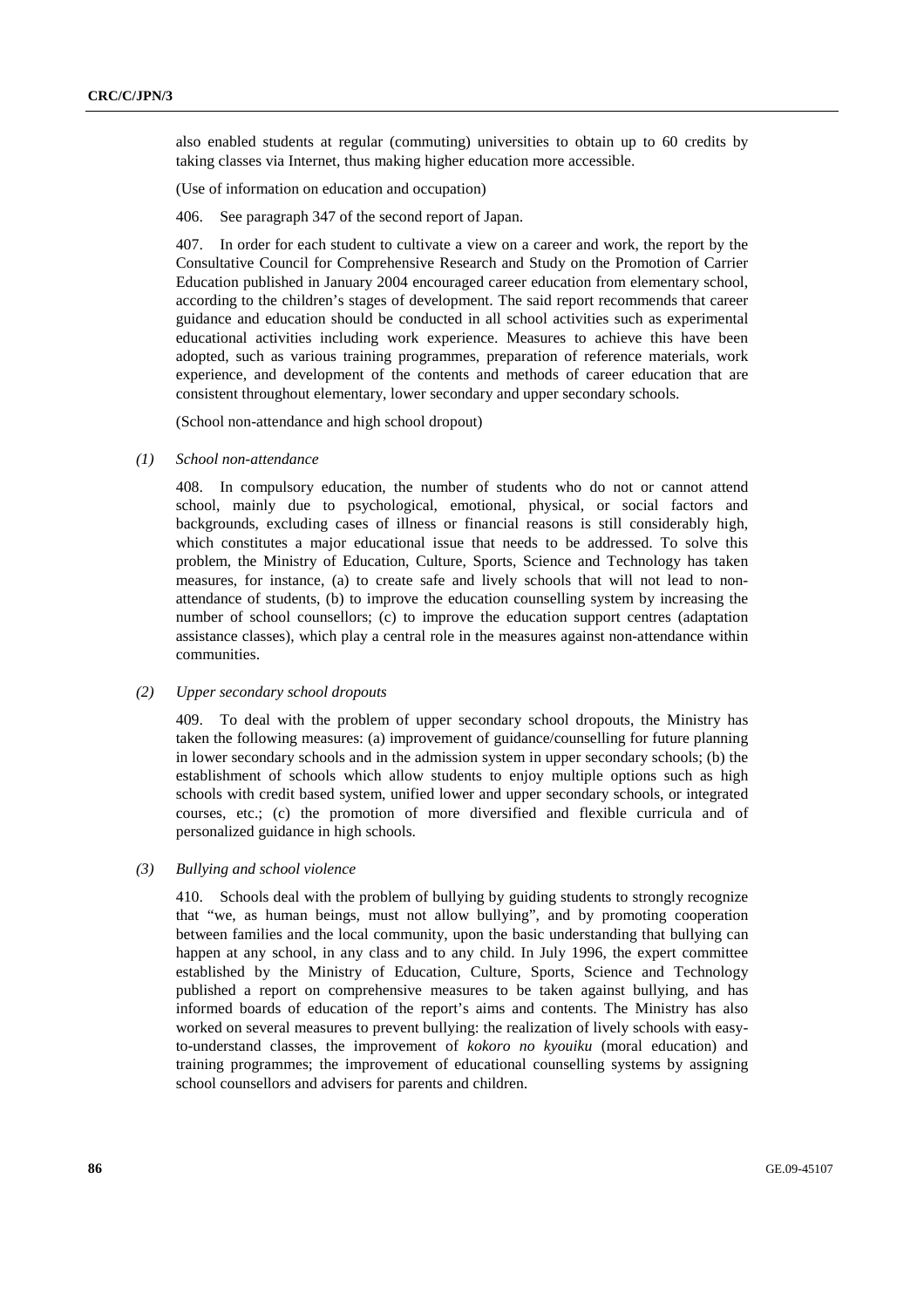411. In addition, with regard to school violence including bullying, schools work with families and relevant organizations and instruct boards of education to deal with problematic behaviours, while schools, boards of education, and relevant organizations work together to promote measures against problematic behaviours of students.

412. See also paragraphs 329–330 of the second report of Japan.

#### **(b) School discipline and children's human dignity**

(School rules)

413. See paragraph 355 of the second report of Japan.

(Disciplinary action)

414. See paragraph 356 of the second report of Japan (paragraph 193 of this report, "Disciplinary actions in school and suspension of attendance").

415. When the human rights organs of the Ministry of Justice obtain information on corporal punishment, they conduct the required investigation into the case such as interviewing the persons concerned and, from the perspective of protection of children's rights, depending on the results of the investigation, they will take relief measures such as carrying out human rights promotion and requesting teachers, principals and others concerned to take appropriate measures to prevent the recurrence of such punishment. They also conduct promotion activities in cooperation with schools and communities.

416. Regarding prohibition of corporal punishment, see paragraphs 260–261 (corporal punishment at schools).

#### **(c) International cooperation in matters relating to education and activities and programmes to implement international cooperation**

417. See paragraphs 61–66.

# **B. Aims of education (article 29)**

(Ensuring that the aims of education comply with article 29 of the Convention)

418. See paragraphs 366–372 of the second report of Japan.

419. The courses of study, which were partially amended in 2003, recommend the promotion of education sensitive to human rights throughout educational activities in schools. The Ministry of Education, Culture, Sports, Science and Technology has implemented several projects such as appointing schools to pilot human rights education, with a view to improving and enhancing educational methods on human rights education. In addition, the Study Group Meeting on Educational Methods on Human Rights issued its first report on desirable forms of educational methods based upon the Courses of Study, and its second report on educational methods of human rights in January 2006, in order to promote human rights education in schools. Furthermore, the National Centre for Teacher Development (an independent administrative body) carries out training courses for nurturing leaders to promote human rights education.

#### (Training for teachers)

420. Teachers are requested to seek training to accomplish their duties, and thus prefectural boards of education have been conducting various types of training to systematically improve the qualifications of teachers, including initial training and training for teachers with 10 years of experience. The Government of Japan has implemented the following measures at the National Centre for Teachers' Development to maintain and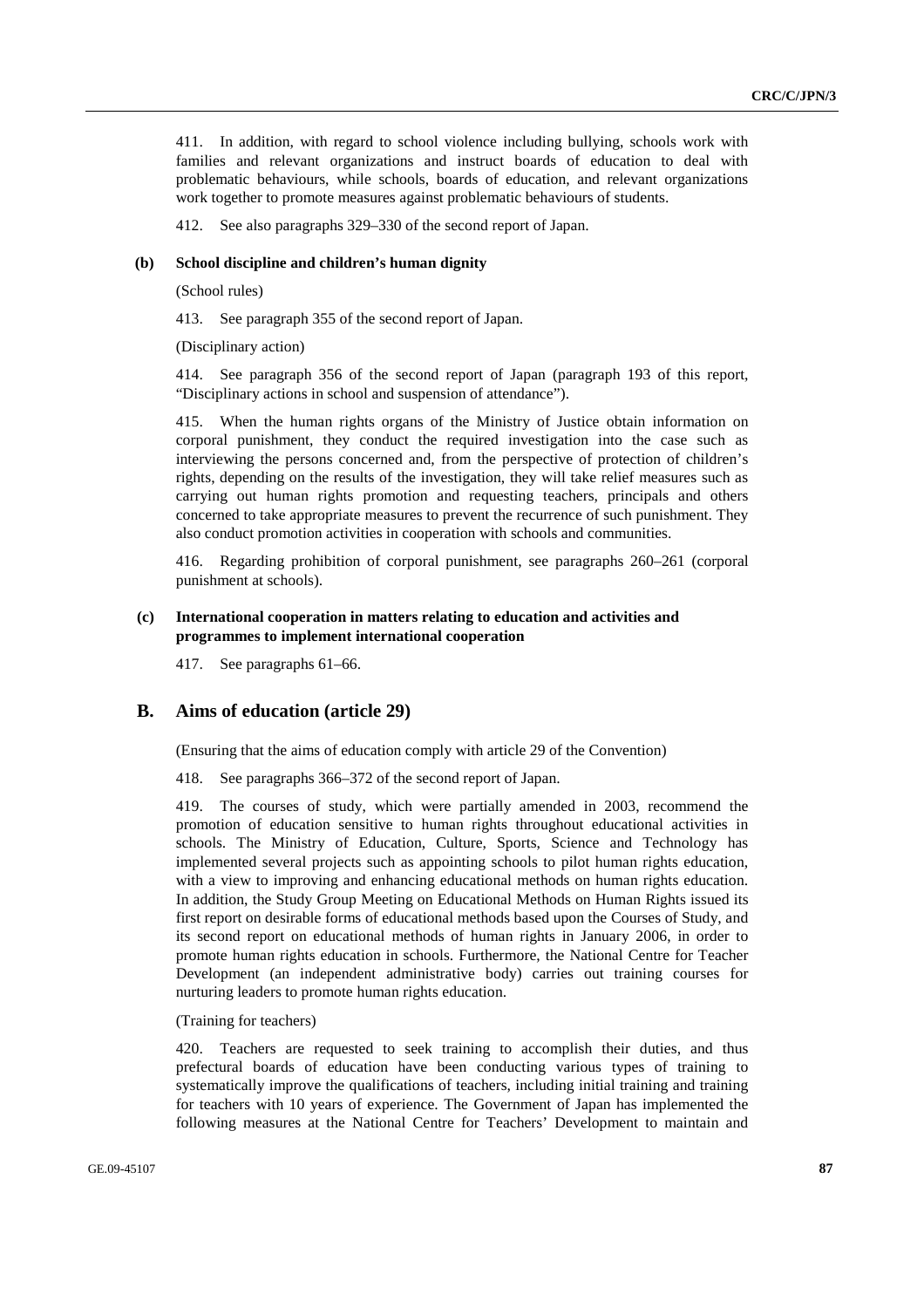increase the national educational standards: (i) training on school management offered to school principals and vice-principals, who play key roles in each community; and (ii) trainings such as those conducting training on urgent issues before teachers undergo additional training under the authorities of local governments. These training programmes include contents related to human rights.

(Prevention of stress and non-attendance)

421. See paragraph 359 of the second report of Japan.

 *(1) Non-attendance* 

422. See paragraph 408.

 *(2) Improvement of the school admission system* 

423. With regard to the system of admission to upper secondary school, the Government of Japan makes efforts, based upon local circumstances and characteristics of each school, to improve the current system by implementing admissions upon recommendation by a school principal, increasing the number of opportunities for students to take entrance examinations, and conducting interviews, tests consisting of short essays, and skill tests, which allow schools to evaluate the students' varied abilities, aptitudes, motivation, and results of activities performed during lower secondary school. The intensification of competition in upper secondary school entrance examinations became a social problem as the number of students going on to high school rose. Competition in upper secondary school admission, however, has begun to slow down owing to the decrease in the population under 15 years of age.

(Re-examination of curricula to alleviate the competitiveness in the school system)

424. The Ministry of Education, Culture, Sports, Science and Technology has been considering revision of the Courses of Study from the viewpoint of making basic and fundamental knowledge and skills firmly rooted in children as well as developing capacity to use and explore such knowledge, so that school education confers upon every single child the basis for leading an independent life in society and basic qualities required to act as a constituent of a nation and a society. Through such consideration, contents of the education on Japanese language, science and mathematics might well be enriched or increased. This is aimed at cultivating indispensable basis for children to sufficiently extend their personalities and capacities in society, and therefore does not merit any comment that this might create negative influence by exacerbating the competitive nature. When considering the revision of the Courses of Study, which form the standards for school education curriculum, the Ministry has requested opinions from the wide public, through public hearings from various groups concerned and procedures for public comments.

(Ensuring respect for the liberty of individuals and groups of people to establish and manage educational institutions)

425. In Japan, only the Government of Japan and local governments and school juridical persons may in principle be school founders. As for school juridical persons, the Private School Law prescribes necessary conditions to guarantee the public nature and continuity of school education. As long as a school juridical person is established according to the Private School Law, it is possible to establish schools under the School Education Law etc. Therefore, the freedom to establish and manage educational institutions is ensured.

(Administration of educational institutions)

426. The Government of Japan has minimum standards for establishing and operating a university or college. Universities and colleges should improve the quality of education and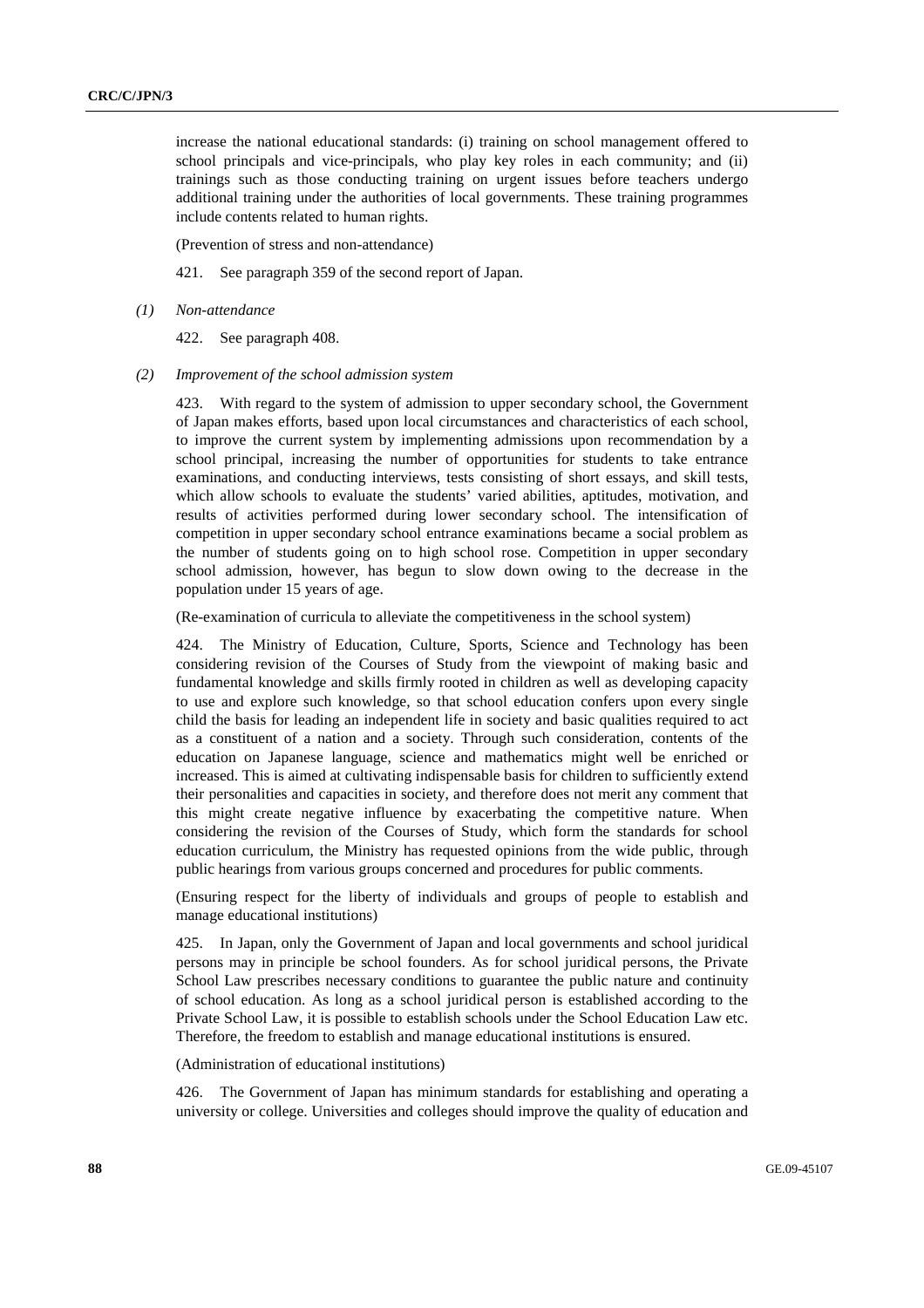research through self-monitoring and self-evaluation, the publication of findings, and the presentation of information on their activities. In addition, as of 2004, the Government introduced an evaluation system that obliges universities to regularly undergo evaluation by an external evaluation organization approved by the Minister of Education, Culture, Sports, Science, and Technology regarding the overall situation of educational development to help universities improve themselves.

(Ensuring adequate number of teachers and staff)

427. See paragraph 375 of the second report of Japan.

# **C. Leisure, recreation and cultural activities (article 31)**

(After-school and weekend hands-on activities)

428. Specific places such as school playgrounds and classrooms have been reserved for children, where, with the cooperation of the adults living in the community, they can participate in various after-school and weekend hands-on activities or exchange activities with the local residents safely and in security. In 2005, such activities were held in about 8,000 locations nationwide.

429. With regard to cultural activities organized by the police, see paragraph 376 of the second report of Japan.

(Artistic activities)

430. In order to offer expanded opportunities for children to appreciate and participate in fine arts and traditional culture, the Government of Japan sends excellent artistic and cultural groups to schools and cultural facilities nationwide to hold performances and workshops. In addition, films are shown in movie theatres for children who would otherwise have limited chances to go to the theatres; and national theatres provide opportunities for children to appreciate performing arts such as kabuki and opera, showing simple plays with commentary to appeal to children's interests, at lower prices. National museums and the national museums of fine art organize travelling exhibitions of outstanding objects from their collections so that children can enjoy the opportunity to appreciate works of art and cultural properties. Moreover, the Japan Arts Fund also supports various artistic and cultural activities conducted by artistic and cultural groups for children and young people.

(Promotion of cultural activities)

431. See paragraph 378 of the second report of Japan.

(Promotion of sports)

432. See paragraph 379 of the second report of Japan.

(Improvement of cultural and recreational facilities)

433. In the field of social education, the Government of Japan encourages a comprehensive approach by holding various events to provide children with ample experience and activities, subsidizing social educational facilities, such as public halls, and providing places for learning activities under relevant laws including the Social Education Law.

434. The following are the major recreation facilities:

 (1) National Institution for Youth Education (provisional name): the National Olympic Memorial Youth Centre, the National Youth House and the National Children's Centre (See paragraph 381 of the second report of Japan), which have promoted youth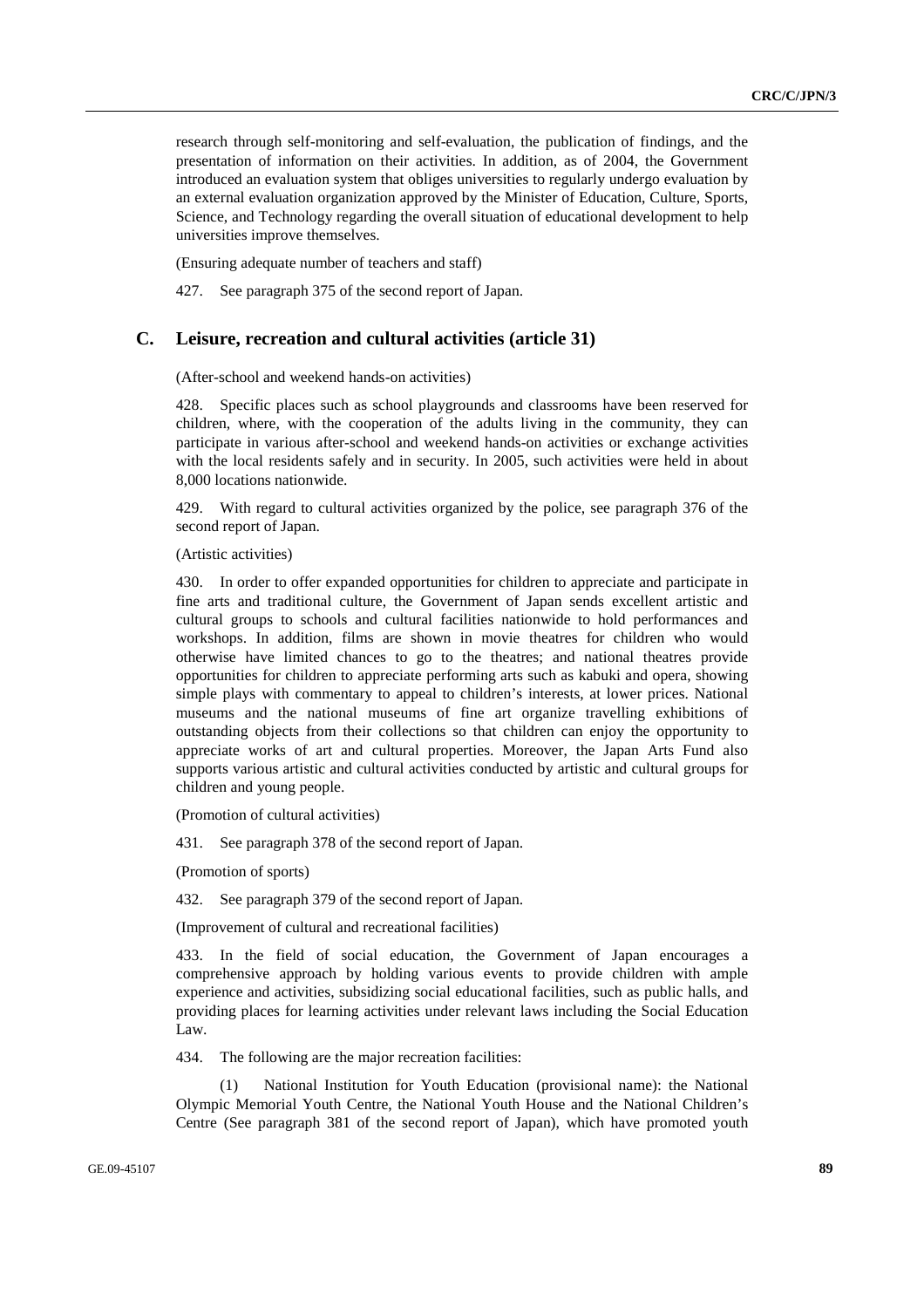education have been integrated and will be transferred to the National Institution for Youth Education (provisional name) as of April 2006. This organization will serve as Japan's national centre for promoting youth education, and will offer juveniles opportunities to participate in comprehensive and consistent hands-on activities, provide support in their educational training programmes, and offer assistance in research studies related to youth education and in children's hands-on activities and book-reading activities carried out by youth organizations.

 (2) Citizen's public halls: see paragraph 237 of the initial report of Japan and paragraph 381 of the second report of Japan. As at October 2005, there were 17,143 halls.

 (3) Museums: see paragraph 238 of the initial report of Japan and paragraph 381 of the second report of Japan. As at October 2005, there were 1,196 museums.

Libraries: see paragraph 239 of the initial report of Japan and paragraph 381 of the second report of Japan. As at October 2005, there were 2,979 libraries.

 (5) Sports facilities: see paragraph 240 of the initial report of Japan. There are about 240,000 sports facilities nationwide, of which more than 60% are school physical education facilities. For the rest, public sports facilities account for about 24% and private sports facilities, including those owned by private companies, account for about 11%.

(Children's recreational facilities)

435. See paragraph 382 of the second report of Japan and paragraphs 241 and 242 of the initial report of Japan.

(1) Children's halls/centres

 See paragraph 241 of the initial report of Japan. As at October 2004, there were 4,693 halls and centres.

(2) Children's playgrounds

 See paragraph 242 of the initial report of Japan. As at October 2004, there were 3,827 playgrounds.

# **VIII. Special protection measures (articles 22, 38, 39, 40, 37 (b)– (d), 32–36)**

# **A. Children in situations of emergency**

#### **(a) Refugee children**

(International and national laws applicable to children recognized as refugees and specific procedures applying to them)

436. See paragraph 383 of the second report of Japan (paragraph 249 of the initial report of Japan).

437. As of the end of January 2005, 41 children have applied for recognition of refugee status and 98 children have been recognized as refugees since the refugee status system was first launched in January 1982 (*Note*: these statistics include decisions at the appeal level).

(Protection and assistance to refugee children)

438. See paragraphs 384–385 of the second report of Japan.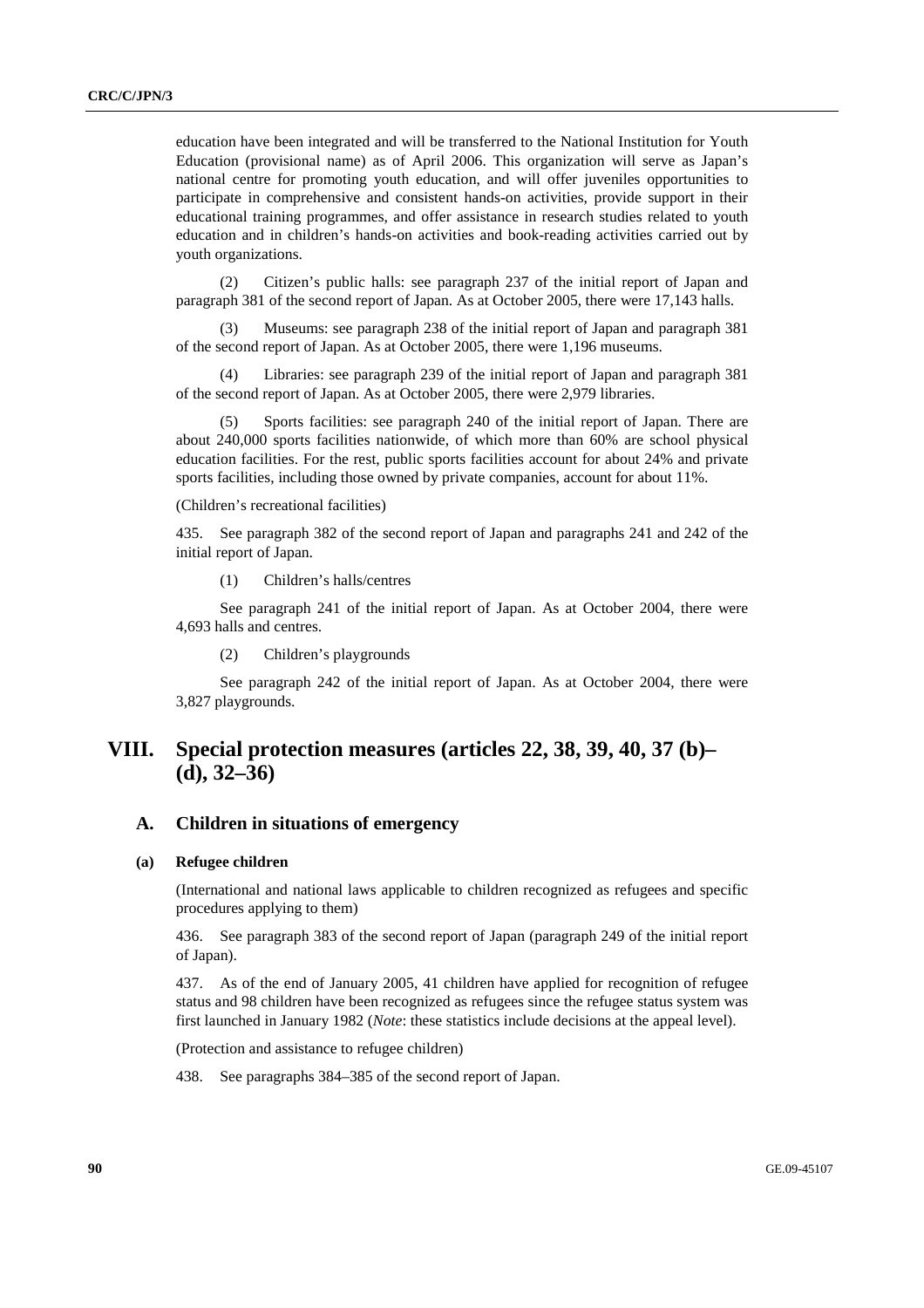(Relevant international human rights instruments ratified by Japan)

439. See paragraph 386 of the second report of Japan.

(National laws and procedures to determine refugee status and ensure the protection of the rights of refugee children)

440. See paragraph 176, and paragraph 387 of the second report of Japan (paragraph 249 of the initial report of Japan).

441. Involvement of actual guardians other than the parents or family members is also recognized in the procedures to determine the refugee status of children.

(Protection and humanitarian assistance to enjoy rights set forth in the Convention on the Rights of the Child)

442. See paragraph 388 of the second report of Japan (paragraphs 250, 251 of the initial report of Japan).

443. Through the Refugee Assistance Headquarters of the Foundation for the Welfare and Education of the Asian People, the Government supplies funds to applicants for refugee status who are in difficult living conditions, including children. In addition, a new policy on settlement support for Convention refugees was adopted in August 2002 on the decision of the Liaison and Coordination Council in the Cabinet Secretariat for Refugee Issues, which established a new framework for measures of settlement support for Convention refugees (including children), such as Japanese language education, vocational training, livelihood support funds, and settlement allowances.

(Measures adopted for protecting and ensuring the rights of unaccompanied children)

444. See paragraphs 440–441 (\* see "National laws and procedures to determine refugee status and ensure the protection of the rights of refugee children" above).

(Detention in an immigration detainee unit)

445. See paragraph 177 (\* see "Detention in an immigration detention facility").

(Disseminating information and ensuring training on the rights of refugee children)

446. The Immigration Control and Refugee Recognition Act was partially amended and published in June 2004, in which provisions were provided to newly establish a system of granting asylum seekers a provisional permit to stay and a system of refugee examination counsellors. These provisions have been implemented as of May 2005. In addition to preparing pamphlets in Japanese regarding the new refugee status system, this pamphlet is also available on the Immigration Bureau's website in 13 other languages, including English, Turkish, Burmese, Chinese, and Pashto. These can also be accessed from the website of the Refugee Assistance Headquarters of the Foundation for the Welfare and Education of the Asian People.

447. Also see paragraph 98.

(Search for parents and other family members of refugee children)

448. See paragraph 389 of the second report of Japan (paragraph 253 of the initial report of Japan).

## **(b) Children in armed conflicts; psychological and physical recovery and social reintegration**

(International instruments ratified by Japan)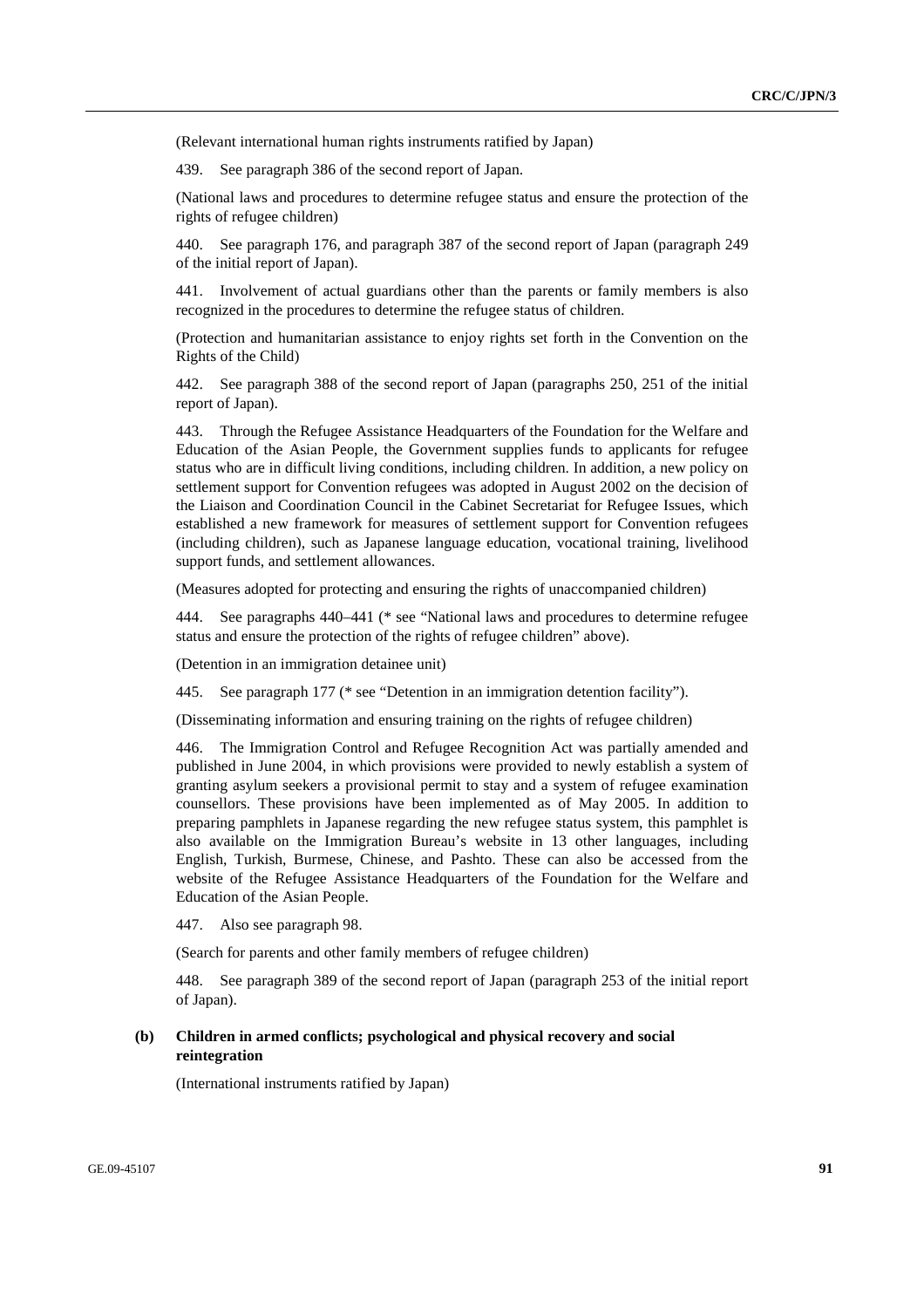449. With regard to children involved in armed conflicts, explicit provisions are provided in the two optional protocols of the Geneva Conventions of August 12, 1949 relating to the protection of war victims, prepared in 1977. These two optional protocols are the Protocol Additional to the Geneva Conventions of 12 August 1949, and relating to the Protection of Victims of International Armed Conflicts (Protocol I) and the Protocol Additional to the Geneva Conventions of 12 August 1949, and relating to the Protection of Victims of Non-International Armed Conflicts (Protocol II). Japan deposited instruments of accession in August 2004. In addition, Japan ratified the Optional Protocol to the Convention on the Rights of the Child on the involvement of children in armed conflict in August 2004, and efforts are being made on its implementation.

(Formulation of the Law to Protect the People)

450. To ensure due implementation of the international humanitarian laws applied to armed conflicts, the Law Concerning Measures for Protection of the Civilian Population in Armed Attack (the Law to Protect the People) was formulated in June 2004. In view of the importance of protecting, in the event of a situation involving an armed attack, the lives and assets of people from such as armed attack, and of minimizing the impact of the armed attack on the lives and economic situations of the people, the Law to Protect the People stipulates, in relation to these issues, provisions on the obligations of the Government of Japan and local governments, measures on the evacuation of residents, measures on the relief of the evacuated residents, measures on handling casualties resulting from armed attacks, and other measures to protect the people. With regard to children, the general provisions provide for consideration of vulnerable groups including children. Aiming at appropriate and smooth implementation of the said Law, the Government of Japan established, in accordance with Article 32 of the said Law, basic guidelines concerning the protection of the people in March 2005.

(Ensuring that children under 15 years of age do not participate in hostile actions, protection of child rights during hostilities and mechanisms to monitor the status of the implementation of the Convention)

451. See paragraph 391 of the second report of Japan.

452. See paragraphs 2 and 5 (4) of the Optional Protocol to the Convention on the Rights of the Child on the involvement of children in armed conflict.

(Ensuring that children under 15 years of age are refrained from joining the armed forces)

453. See paragraph 119.

(International cooperation)

454. Japan has not only implemented programmes toward disarmament of child soldiers, but also it has been aware of the importance of providing such disarmed children with various basic services including education, medical care, and healthcare, and of offering assistance in all conflict zones. Japan has thus been offering financial assistance to the UN and other international organizations with necessary knowledge in these fields such as UNICEF and UNHCR as well as contributing through bilateral ODA. For details, see XII, article 7 of the report of the Government of Japan on the Optional Protocol to the Convention on the Rights of the Child on the involvement of children in armed conflict.

## **B. Children in the administration of juvenile justice**

#### **(a) Administration of juvenile justice**

(a-1) Measures to recognize and ensure the rights of the child in the administration of juvenile justice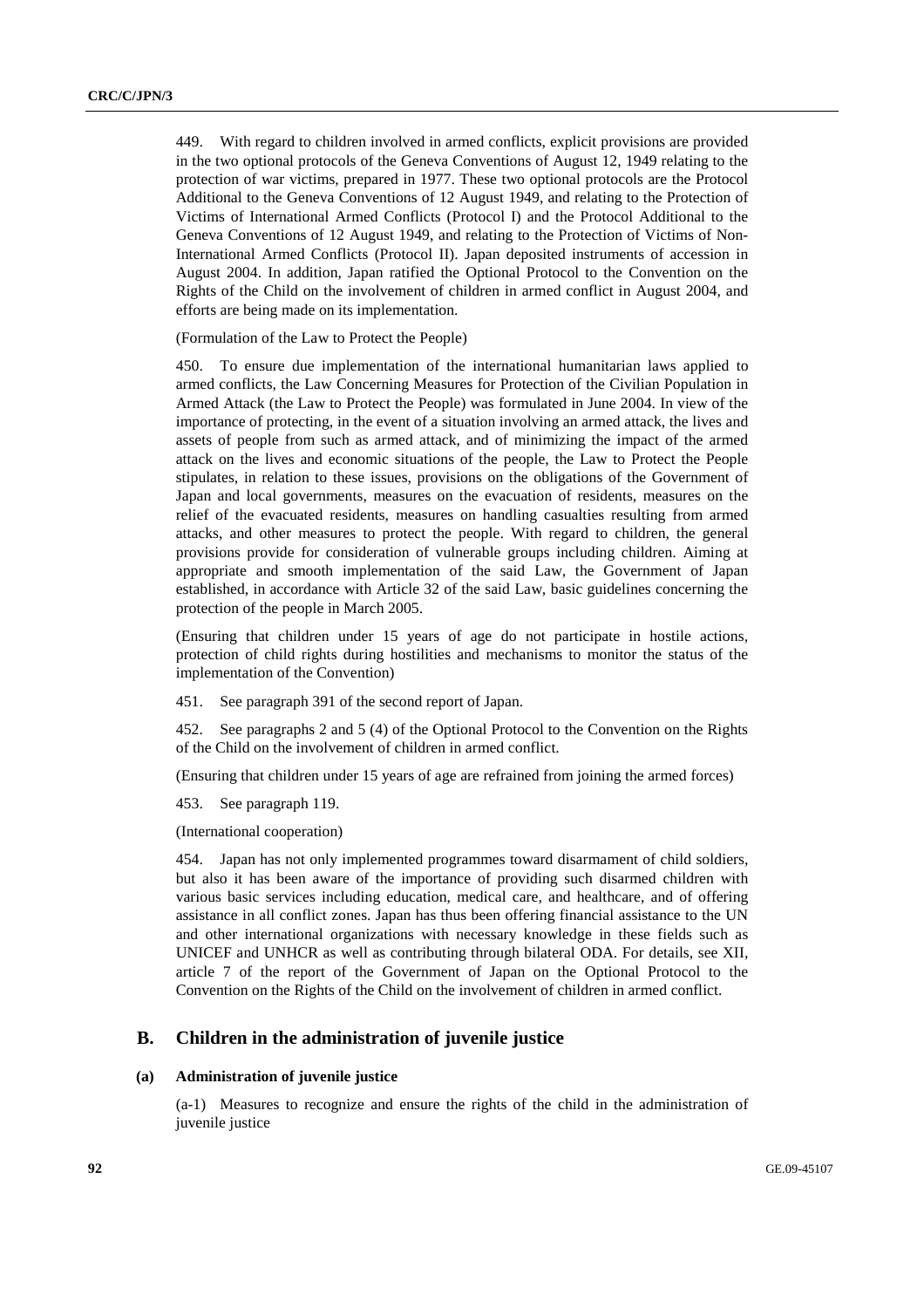(Standards of juvenile policing)

455. With regard to policing to ensure the sound development of the juveniles through prevention of juvenile delinquency and protection (hereinafter referred to as "juvenile policing"), the police rules of engagement for children, which constitute the National Public Safety Commission's Rules stipulating provisions on necessary matters, was established and went into effect as of January 2003. In this document, the following five rules are stipulated as the basis for juvenile policing: (i) To deal with the juvenile in a way that ensures his / her sound development and that the treatment contributes to the enhancement of the juvenile's respect for social norms and to his/her recovery, (ii) To deal with the juvenile with a deep understanding of his/her mentality, physiology and other characteristics, (iii) To gain a deep insight into the juvenile's behaviour and environment, work on uncovering the causes of delinquency and conditions of crime victims, and to take the most appropriate measures for preventing delinquency and protecting juveniles, (iv) To ensure the case is kept confidential, and to take precautionary measures so that the juvenile or other persons concerned are not worried that information will be leaked, and (v) To take into consideration international trends on the prevention of juvenile delinquency and on the protection of the juveniles. Law enforcement agencies are promoting juvenile policing in accordance with these rules.

456. See paragraph 394 of the second report of Japan.

457. When a law enforcement agency conducts an investigation under the Code of Criminal Investigations, although the fact that such investigation will contribute to family court proceedings is kept in mind, the sound development and individuality of the juvenile is taken into consideration. Efforts are made to avoid capturing the attention of others, to be careful with language and behaviour, to show compassion and understanding, and to ensure that the juvenile's feelings are not hurt. In addition, the personnel speaks to the juvenile in an easy-to-understand terms according to his/her age, gender, and individuality, is a good listener, does not constrain the juvenile despite lies and hostility, instead tries to understand the reasons behind such attitude, encourages the juvenile to reflect on him/herself, and seeks to contribute to his/her recovery.

(Consideration for the age of the child)

458. See paragraphs 395–403 of the second report of Japan.

459. A system was introduced in the revised Juvenile Act in 2000, which is the principle of referral to a public prosecutor, whereby a juvenile who is 16 years of age or older at the time of a crime will face criminal charges in extremely limited cases of the death of the victim occurring as a result of the juvenile's intentional criminal act. Such conduct, from the perspective that an irreplaceable life has been taken away in order to commit a personal crime, is a serious antisocial and immoral act. Therefore the said Act, as indicated in the deliberations held at the Diet by the proponents of the revised law (Diet members), which clearly specifies the principle whereby juveniles will also face criminal charges when such a grave act has been committed, is believed to be necessary in order to develop the juvenile's sense of standards and encourage his/her sound development. In addition, the family court may, as a result of investigation, take various factors into consideration and opt for protective measures. Thus, this system of having juveniles referred to public prosecutors does not contradict the purpose of the juvenile justice standards.

460. On May 25, 2007, an amendment bill of the Juvenile Law was passed by the Diet, which entered into effect on November 1 of the same year. Under the previous laws, an official attendant was appointed only for cases in which a public prosecutor was involved. However, under the amended law, in cases of certain serious crimes in which there is the possibility of a public prosecutor becoming involved, the family court may appoint an official attendant who is an attorney for the juvenile if the juvenile does not already have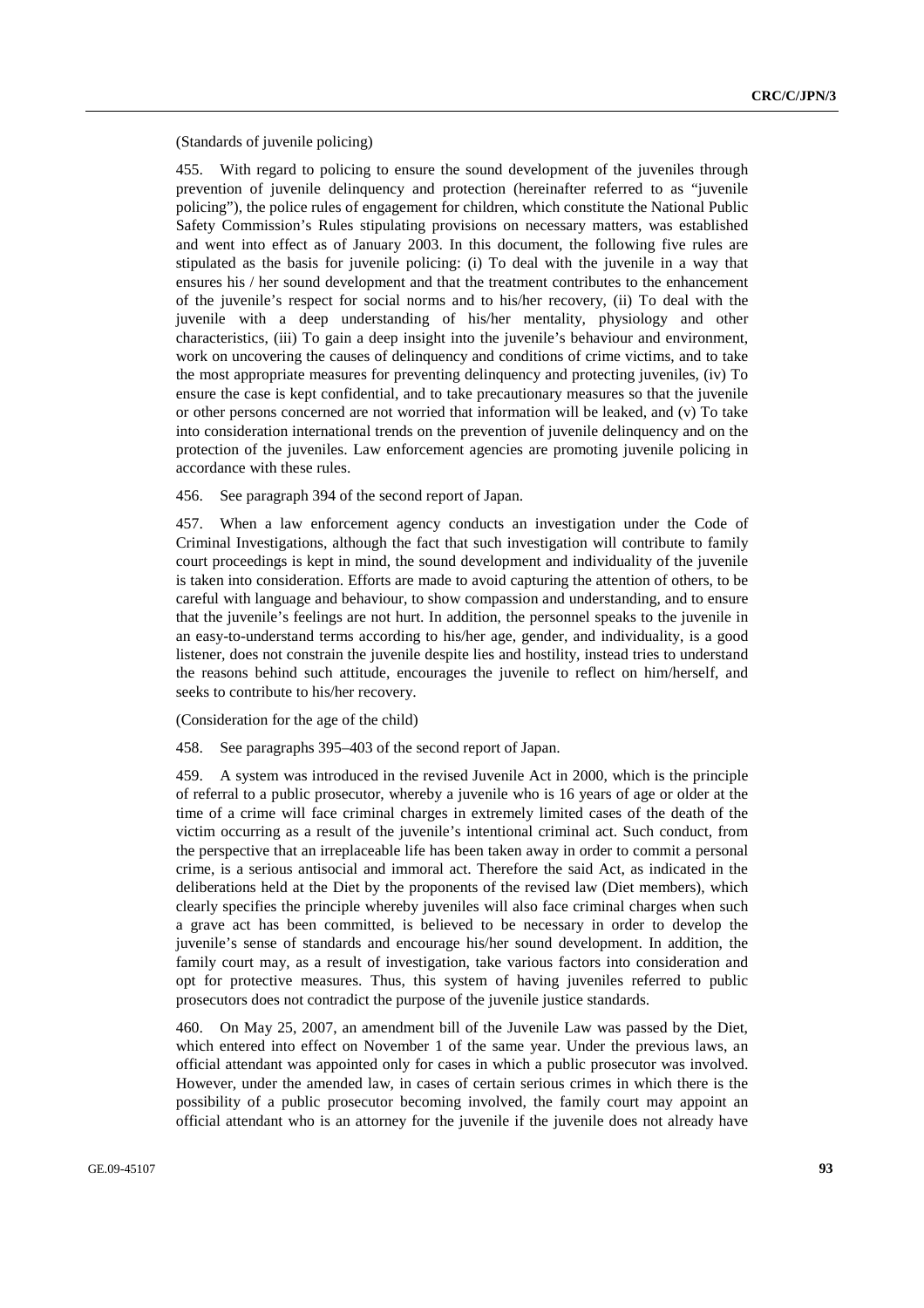one, even if the public prosecutor does not actually become involved in the case and when measures for protective detention have been taken at a juvenile classification home. (Regarding the investigative stage, the Code of Criminal Procedure was amended on May 21, 2004, introducing the system of appointing official defence counsel for suspects in detention when the suspect is charged with certain serious counts prior to the institution of prosecution, with this system also being applied to juveniles.)

(Consideration for promoting the child's reintegration and the child's assuming a constructive role in society)

 *(1) Correctional institutions* 

461. As stated in paragraph 404 of the second report of Japan, correctional institutions take into full consideration, as elements of the healthy upbringing of juveniles, promotion of the juvenile's awareness of human dignity and value and reinforcement of the juvenile's respect for the human rights and fundamental freedom of others, and treat juveniles fairly and appropriately in accordance with their specific age and in a way that will encourage them to reintegrate and play a constructive role in society.

462. To help a juvenile reintegrate and play a constructive role in society, vocational training has been further improved and expanded in juvenile prisons to include new subjects such as forklift operation training. Vocational training and guidance have also been actively provided in juvenile training schools. In 2004, 2,092 out of the 5,626 released juveniles acquired qualifications and licenses of various subjects learned at the schools. Those who were granted completion qualifications and certificates of junior high schools numbered 350 juveniles in 2004.

463. The revision of the Juvenile Act lowered the age at which a person may be subject to criminal disposition to 14 years of age, and accordingly, juveniles who are 14 years of age or older can, as well as being administered protective measures, be punished for criminal offenses. Juveniles under 16 years of age who are sentenced to imprisonment with or without work, may receive correctional education in a juvenile training school until he/she reaches 16 years of age (Article 56, paragraph 3 of the Juvenile Act). A juvenile who is sent to a juvenile training school to serve his/her sentence is to have compulsory education, in cases where he/she has not completed it, and to have medical treatment under the supervision of a medical doctor if necessary, in consideration of the objectives of the Convention on the Rights of the Child. In addition, life guidance is to be provided thoroughly, focusing on helping a juvenile recognize the seriousness of his/her committed delinquencies and to be awakened to a sense of guilt, as well as fostering the juvenile's enriched humanity by making him/her recognize the preciousness of human life, and develop a sympathetic and thoughtful mind.

464. Juveniles housed in juvenile prisons are also highly malleable because of the development stage of their minds and bodies. They are very likely to be open to correction through the proper approach. Thus, new measures have been introduced to set up several goals and treat juveniles in a well-planned way, specifically, to promote the juvenile's respect for human dignity and value and reinforce the juvenile's respect for the human rights and fundamental freedoms of others, by analyzing and clarifying the underlying problems that have led to the committing of the crime and by developing a personalized treatment plan in accordance with the juvenile's personality. Such a treatment plan includes individual guidance including a personal interview, diary writing etc.; guidance by type of treatment and other forms of guidance with the use of various treatment techniques; and guidance to make juveniles understand the mental pain of the victims and to awaken their sense of guilt. Thus efforts are made to diversify the guidance subjects and methods, give consideration to the juvenile's age and, in particular, to enhance the educational activities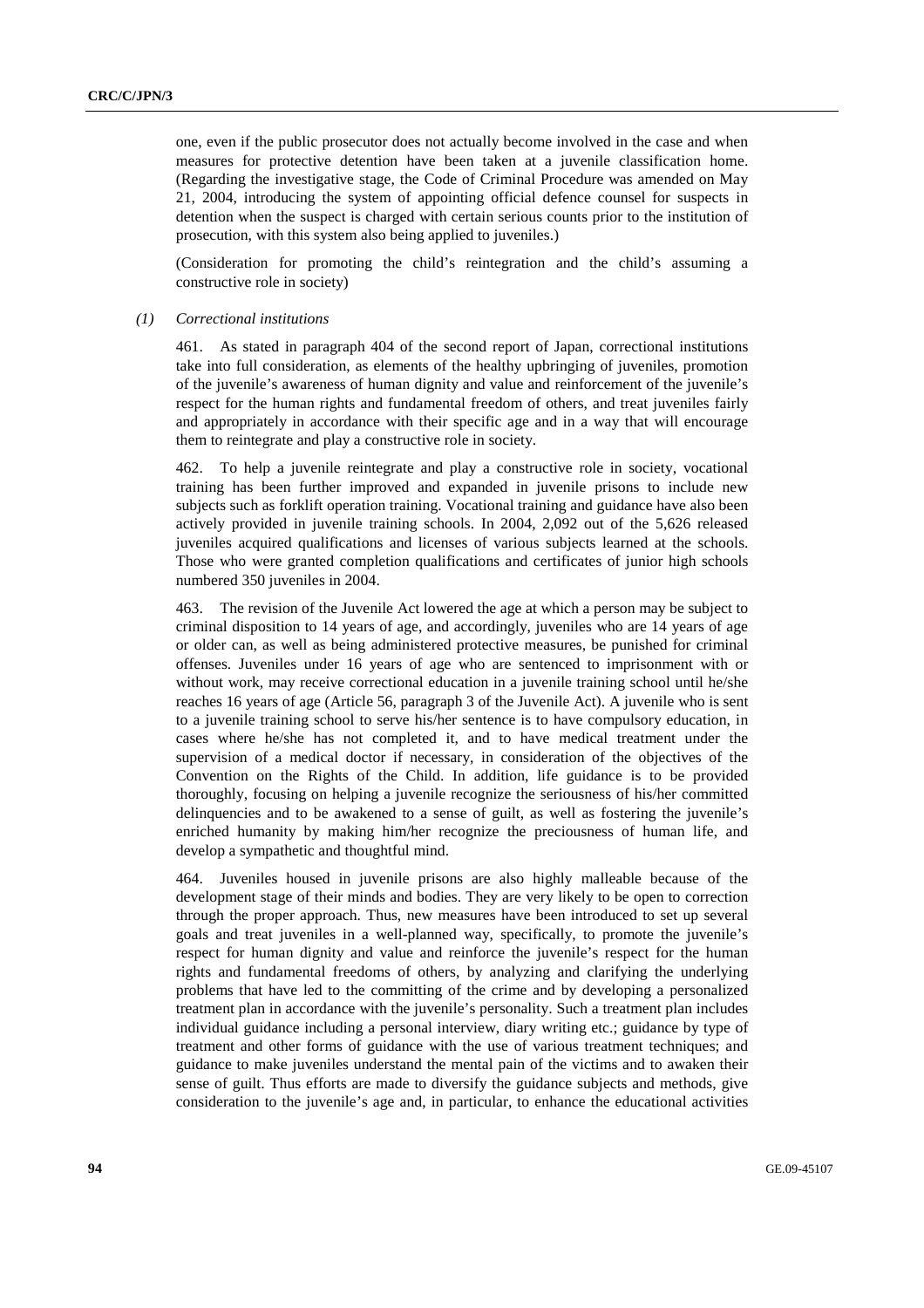and encourage juveniles to undergo vocational training so that juveniles who have been released will be able to play a constructive role in society.

465. Furthermore, in juvenile classification homes and detention houses, consideration is given to providing learning opportunities to juveniles at the age of compulsory education, by ensuring time for self-study as long as they do not disrupt the implementation of classification and the purpose of detention, and to preparing textbooks and other learning materials, and to giving consideration to meetings with teachers at the school that the juvenile attends.

 *(2) Probation* 

466. See paragraph 263 of the initial report of Japan.

467. With regard to juveniles on probation, effective treatment is provided where probation officers encourage juveniles to become good members of society by appropriately dealing with changes in delinquency levels or with each of their individual problems. These forms of treatment include the categorized treatment system, which focuses on the type of problem the juvenile is suffering from, such as drug abuse, and social activities such as voluntary service in welfare institutions or cleaning parks in order to encourage the juvenile's social adaptation.

(a-2) International instruments in the field of juvenile justice and other measures to ensure the implementation of article 40, paragraph 2, of the Convention

(Provisions of relevant international instruments)

468. See paragraph 409 of the second report of Japan.

(Promotion of measures in line with the purpose of the juvenile justice standards)

469. In response to the Eighth International Joint Conference on the Prevention of Crimes and Treatment of Offenders, the juvenile justice system in Japan is run in line with the purpose of the United Nations Standard Minimum Rules for the Administration of Juvenile Justice ("The Beijing Rules"), and with the United Nations Guidelines for the Prevention of Juvenile Delinquency (The Riyadh Guidelines), and the United Nations Rules for the Protection of Juveniles Deprived of their Liberty as well, measures in line with the purpose of the standards will continue to be promoted while taking Japan's current social, political, and cultural conditions into account through reasonable efforts.

(Measures ensuring juveniles with problematic behaviour are not treated as criminals)

470. In line with the police rules of engagement for juveniles, police officers offer appropriate advice and guidance to juveniles when delinquent behaviours such as midnight wandering and smoking are observed, and in order to prevent delinquency, they conduct patrol activities mainly in places where juveniles tend to gather such as busy downtown streets and parks. In addition, with the consent of the guardians, children who have been recognized as having delinquent behaviour through patrol activities are provided with ongoing support for recovery. The purpose of these measures is to encourage the sound growth of juveniles through prevention of juvenile delinquency and protection of juveniles, and do not constitute ones where the police treats juveniles with problematic behaviour as criminals.

(Notification of charges)

471. See paragraphs 412–413 of the second report of Japan.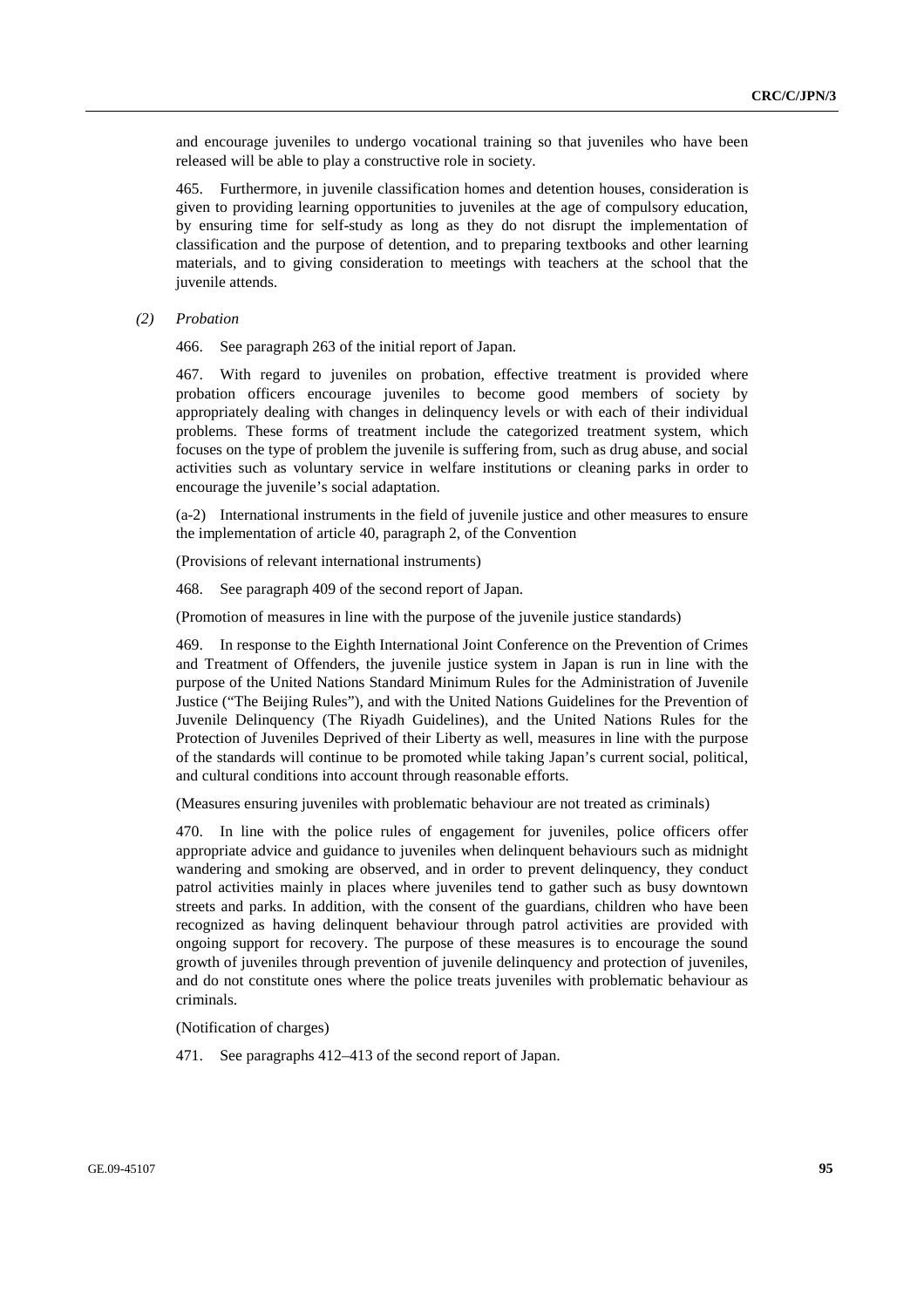(Defence attorneys and other persons offering appropriate assistance)

472. In family court trials, juveniles and guardians have the right to appoint counsel (Article 10, paragraph 1 of the Juvenile Act). In the decision procedures of measures for detention and shelter care, the court judge explains this to the juvenile (Article 19-3 of the Rule of Juvenile Proceedings), and the court clerk in charge of the case issues or sends a document explaining the procedures and rights to the juvenile and guardians prior to the trial, which also contains information regarding the right to appoint counsel.

(Prohibition of compelling juveniles to testify against themselves)

473. See paragraphs 270–271 of the initial report of Japan, and paragraph 414 of the second report of Japan.

(Right to cross-examine witnesses)

474. See paragraphs 415–417 of the second report of Japan.

(Appeal procedures in the Juvenile Act)

475. See paragraphs 275–276 of the initial report of Japan, and paragraphs 410–411 of the second report of Japan.

#### (Interpretation services)

476. In accordance with the Code of Criminal Procedure and the Code of Criminal Investigations, law enforcement agencies allow a foreigner who does not speak Japanese to have interpretation services in cases where a police officer other than one who understands the language of the said foreigner conducts an investigation or takes other measures necessary for the investigation.

(Respect of privacy)

477. See paragraphs 186–188 of the second report of Japan.

478. Under the Code of Criminal Investigations, a juvenile's individuality is taken into consideration when conducting an investigation in a law enforcement agency, and efforts are made to avoid capturing the attention of others, to be careful with language and behaviour, to show compassion and understanding, and to ensure that the juvenile's feelings are not hurt. In addition, with regard to juvenile cases, facts such as the juvenile's name, address, school name, or company name that would allow the general public to determine the identity of such juvenile shall not be disclosed in newspapers or other forms of media nor shall the juvenile's picture be provided. Even in cases where the juvenile is the victim or during press releases, the juvenile's privacy is fully respected.

(a-3) Establishment of laws especially applicable to children alleged as, accused of, or recognized as having infringed the penal law

479. See paragraphs 394–403 and 418 of the second report of Japan.

480. Although the minimum age a juvenile will be subject to criminal punishment has been lowered from 16 to 14 years of age pursuant to the Juvenile Act amended in 2000 (Article 20, paragraph 1 of the amended Juvenile Act), this does not intend to lower the minimum age of criminal responsibility, rather the minimum age a juvenile is subject to criminal punishment has been adjusted to conform with the minimum age of criminal responsibility as provided for in the Penal Code. In fact, before the said amendment, juveniles under 16 years of age were, although subject to criminal responsibility pursuant to the provisions of the Penal Code, not put on trial for criminal acts even if these acts consisted of heinous crimes. However, under the extremely grave circumstances that showed no signs of significant decline in the numbers of heinous crimes committed by 14 and 15-year old juveniles, it was considered that in order to contribute to the sound growth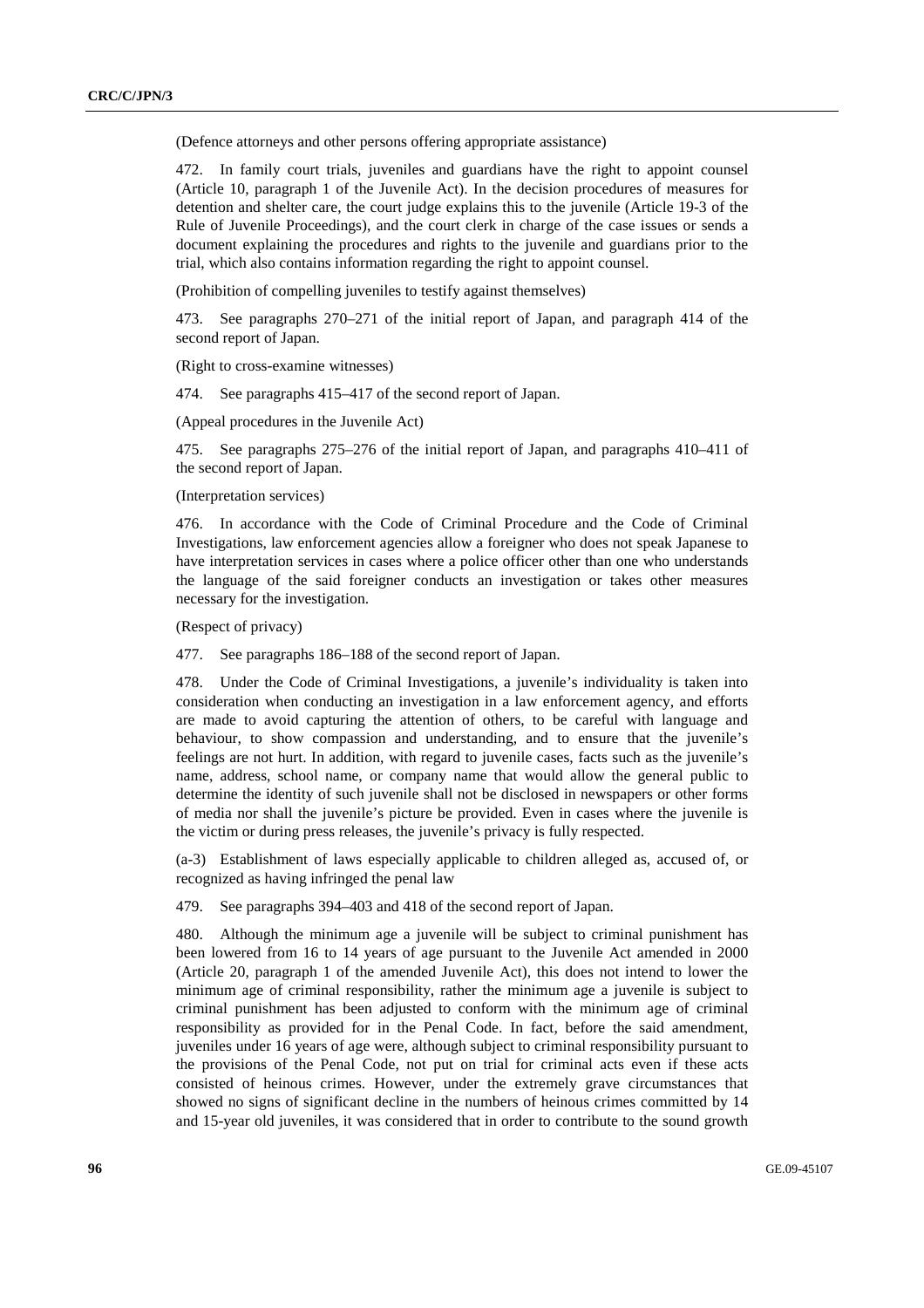of juveniles, a clear stipulation of the situation that if they commit a crime they can be subject to punishment even if they are 14 or 15 years of age, was necessary in order to enhance their respect for social norms and to have them realize the responsibilities that come with social living. Such is the reason why the minimum age a juvenile is subject to criminal punishment has been adjusted to become consistent with the minimum age of criminal responsibility under the Penal Code and lowered to 14 years of age. This amendment does not contradict the purpose of the juvenile justice standards.

(a-4) Care and guidance

(Juvenile support team)

481. In view of the fact that the National Youth Development Policy and Action Plan for Achieving Crime-Resistant Society formulated in December 2003 contain initiatives such as further promotion of activities that form the juvenile support team through cooperation of relevant organizations in order to support individual juveniles with issues such as delinquency as well as the promotion of activities of the juvenile support team, the Government of Japan put together in September 2004 a report on the "Development of a Youth Support System through Cooperation between Relevant Organizations" at the Division Director Meeting on Youth Delinquency Countermeasures in order to promote adequate measures that focus on individual problems surrounding juveniles, through close cooperation between relevant organizations and appropriate division of roles. Meanwhile, law enforcement agencies cooperate with relevant organizations, and on the basis of these purposes, work, mainly at juvenile support centres set up at prefectural police departments, on offering guidance and advice to juveniles with problems such as delinquency and being victims of a crime, and on conducting activities to support their recovery.

#### (Probation)

482. See paragraph 419 of the second report of Japan (paragraph 261 of the initial report of Japan).

(a-5) Training activities developed for all professionals regarding relevant international instruments including the Beijing Rules

- 483. See paragraph 420 of the second report of Japan.
- (a-6) Progress and problems related to article 40; relevant statistics
- 484. See paragraph 468.
- 485. Data for article 40, paragraph 2 (b) (iv), of the Convention are as follows.

#### Table 23

# **Interpreters/translators engaged in general incidents committed by juveniles who were of foreign nationality**

|             |       | <b>Total</b> | USA | Viet Nam | Republic of<br>Korea/<br>North Korea Colombia |    | Thailand |     | China Philippines | Brazil |    | Peru Others |
|-------------|-------|--------------|-----|----------|-----------------------------------------------|----|----------|-----|-------------------|--------|----|-------------|
| <b>2000</b> | Total | 1 2 1 8      | 16  | 28       | 618                                           | 10 | 11       | 172 | 47                | 220    | 36 | 60          |
|             | No    | 933          | 10  | 22       | 612                                           | 4  | 6        | 110 | 41                | 76     | 14 | 38          |
|             | Yes   | 285          | 6   | 6        | 6                                             | 6  | 5        | 62  | 6                 | 144    | 22 | 22          |
| 2001        | Total | 1436         | 28  | 39       | 594                                           | 10 | 14       | 261 | 60                | 309    | 46 | 75          |
|             | No    | 986          | 16  | 25       | 583                                           | 5  | 2        | 143 | 46                | 105    | 22 | 39          |
|             | Yes   | 450          | 12  | 14       | 11                                            | 5  | 12       | 118 | 14                | 204    | 24 | 36          |

(including subtotals corresponding to nationalities)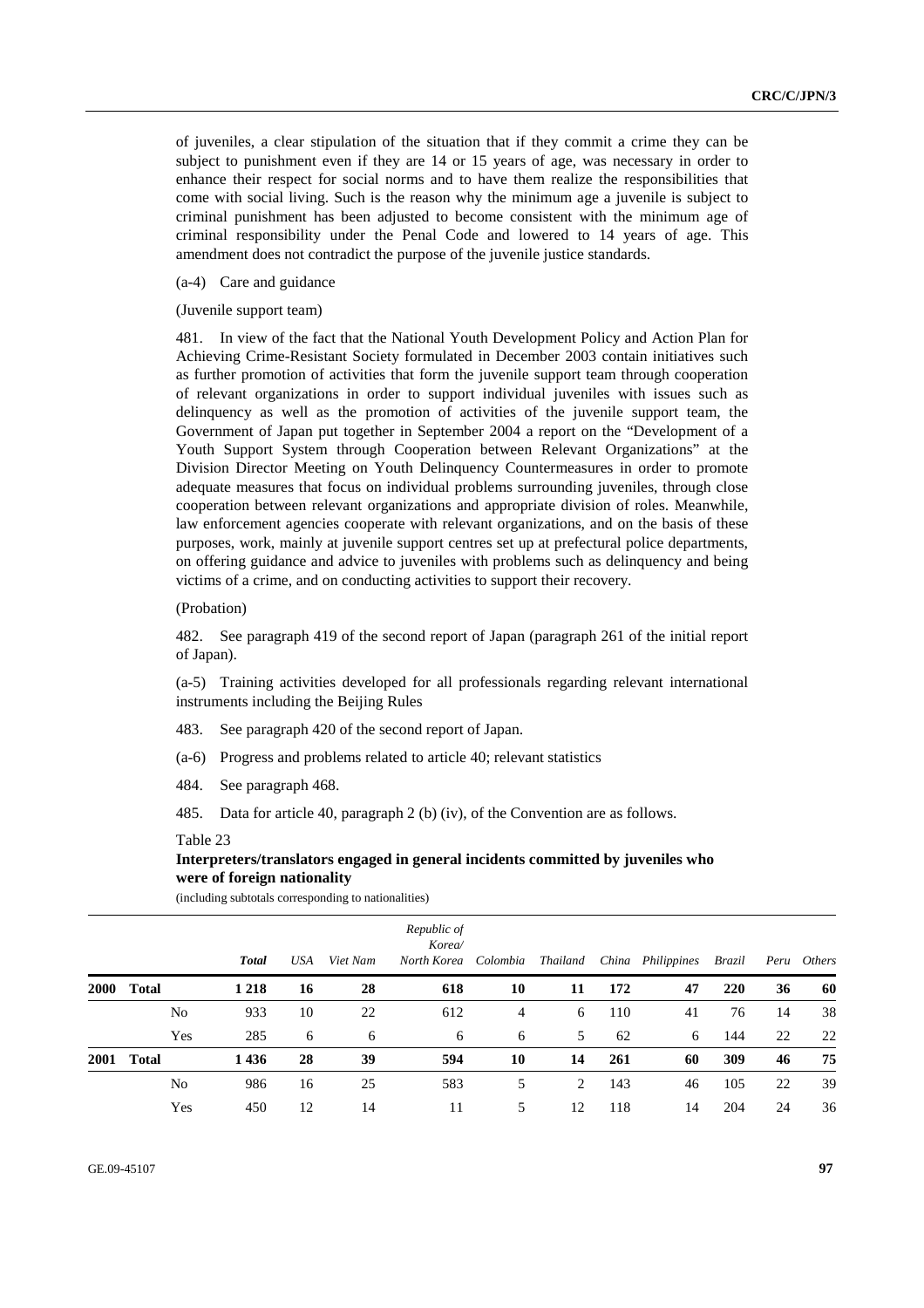|      |              | <b>Total</b> | USA | Viet Nam | Republic of<br>Korea/<br>North Korea | Colombia | Thailand |     | China Philippines | Brazil |    | Peru Others |
|------|--------------|--------------|-----|----------|--------------------------------------|----------|----------|-----|-------------------|--------|----|-------------|
| 2002 | <b>Total</b> | 1562         | 24  | 32       | 621                                  | 19       | 19       | 275 | 62                | 324    | 71 | 115         |
|      | No           | 1 0 8 4      | 11  | 19       | 620                                  | 7        | 13       | 142 | 51                | 131    | 36 | 54          |
|      | Yes          | 478          | 13  | 13       |                                      | 12       | 6        | 133 | 11                | 193    | 35 | 61          |
| 2003 | <b>Total</b> | 1460         | 16  | 56       | 507                                  | 16       | 24       | 272 | 92                | 316    | 71 | 90          |
|      | No           | 997          | 9   | 36       | 501                                  | 1        | 19       | 156 | 69                | 136    | 25 | 45          |
|      | Yes          | 463          | 7   | 20       | 6                                    | 15       | 5        | 116 | 23                | 180    | 46 | 45          |
| 2004 | <b>Total</b> | 1437         | 19  | 45       | 450                                  | 16       | 14       | 295 | 104               | 300    | 71 | 123         |
|      | No           | 987          | 8   | 21       | 445                                  | 6        | 9        | 187 | 78                | 135    | 34 | 64          |
|      | Yes          | 450          | 11  | 24       | 5                                    | 10       | 5        | 108 | 26                | 165    | 37 | 59          |

*Source*: Supreme Court.

The above figures only focus on nationalities. Therefore, even those who are fluent in Japanese because they were born in Japan and/or were raised in Japan for an extended period of time are also included in these statistics if they are of foreign nationality.

## **(b) Children deprived of liberty in any form of detention or confinement, including accommodation under protection (article 37 (b), (c) and (d))**

(b-1) Detention, imprisonment, or placement in custody

(Considerations regarding arrests)

486. Under the Code of Criminal Investigations, arrests, detention, and other forced measures by law enforcement agencies are to be avoided as much as possible with regard to juvenile suspects. In cases where forced measures are deemed necessary, the psychological consequence such an event may have on the juvenile is taken into account in view of such juvenile's age, personality, crime records, form of crime, and time of detention. Careful consideration is also made of the timing, place, and method of enforcement to ensure that the juvenile's feelings are not hurt.

(Placement in custody during investigation)

487. See paragraphs 274 and 275 of the initial report of Japan, and paragraphs 422–424 of the second report of Japan.

488. During an investigation, a juvenile may not be detained without unavoidable reason; and protective detention of a juvenile pending proceeding is available as an alternative measure to detention (Article 43 of the Juvenile Act). As a result, the current percentage of detentions in juvenile crimes remains extremely low in comparison with that of adults, and alternative measures are also taken.

489. Moreover, the measures for detention and shelter care in family court proceedings are only taken when necessary to conduct the trial. Although the maximum term of the measures for detention and shelter care was extended from four to eight weeks by the partial amendment of the Juvenile Act in 2000, this system is used only in cases where a large amount of evidence needs to be examined in order to establish the facts, and such cases are extremely limited. Further, an appeal system for decisions on measures of detention and shelter care was introduced to guarantee the rights of the child.

(Detention)

490. See paragraphs 274 and 277 of the initial report of Japan, and paragraphs 425–426 of the second report of Japan.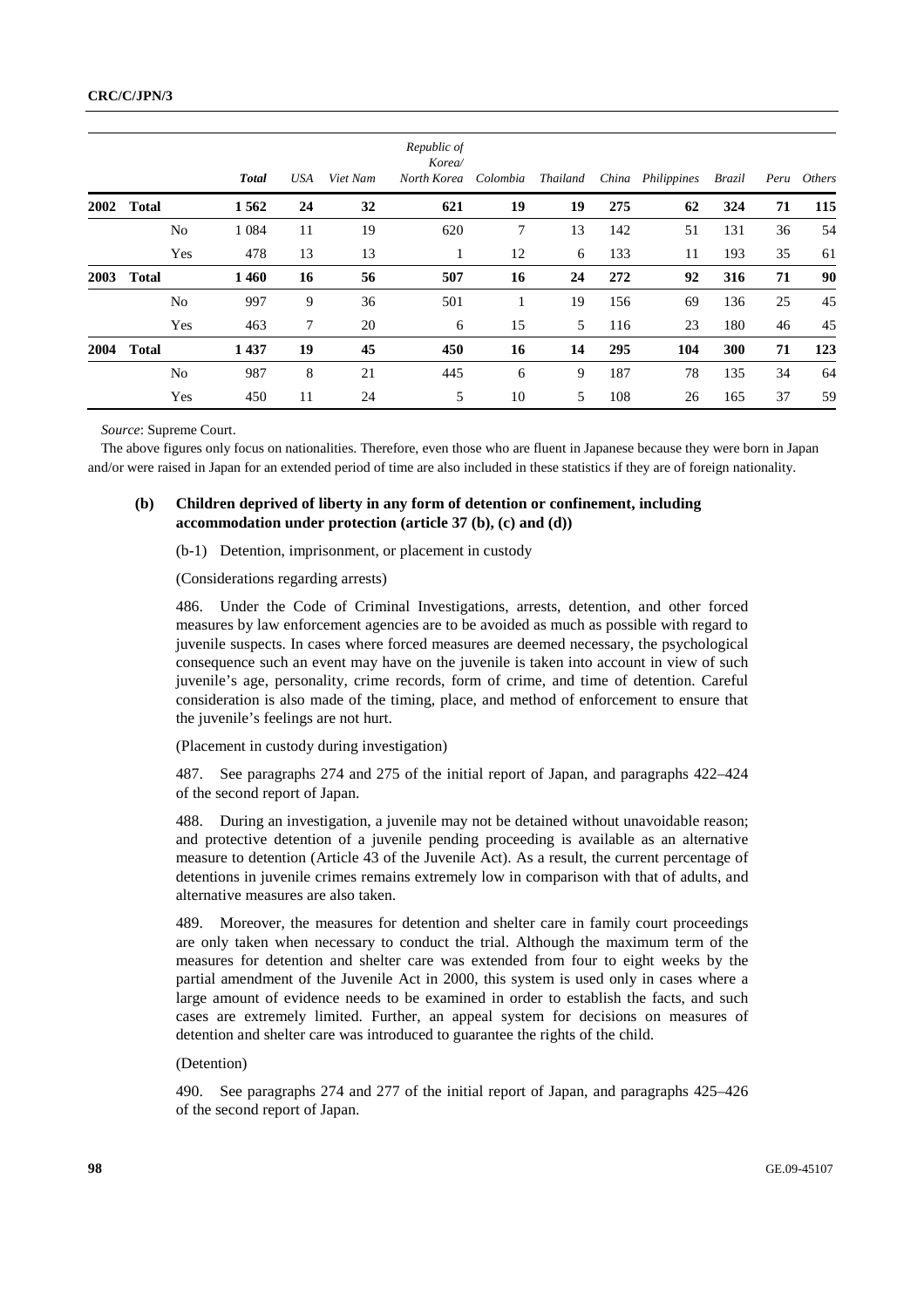491. The average detention period of juveniles who were released on parole from juvenile training schools in 2004 was 149 days in the case of those who received general short-term treatment intended for juveniles whose underlying problems were relatively simple or minor, 83 days in the case of those who received special short-term treatment intended for juveniles whose underlying problems were simpler than the aforementioned ones and who were suitable for treatment in an open environment, and 384 days in the case of those who received long-term treatment intended for juveniles who could not sufficiently show the effects of correctional education in a short-term treatment programme.

#### (Immigration detention)

Table 24

492. Persons detained in an immigration detention facility are those to whom the grounds for deportation under the Immigration Control and Refugee Recognition Act apply, and to whom a written detention order or a written deportation order pursuant to the said Act has been issued. However, a precautionary system has been established, which enables such person to file a complaint with regard to the deportation procedures after having been detained. When enforcing a written detention order or a written deportation order, efforts are made to avoid detention in an immigration facility by granting provisional release, and, consideration is given to make the detention as short as possible, in view of the detainee's age and health conditions.

(b-2) Existing treatment taken in place of the deprivation of juveniles' liberty (including statistics)

(Number of juveniles sentenced to general protective disposition and subtotals corresponding to existence/non-existence of measures for detention and shelter care)

| Year |              | Measures for detention<br>and shelter care |           |  |  |  |
|------|--------------|--------------------------------------------|-----------|--|--|--|
|      | <b>Total</b> | Taken                                      | Not taken |  |  |  |
| 2000 | 76 686       | 18 072                                     | 58 614    |  |  |  |
| 2001 | 79 928       | 17 803                                     | 62 1 25   |  |  |  |
| 2002 | 83 609       | 17 720                                     | 65 889    |  |  |  |
| 2003 | 81 511       | 17818                                      | 63 693    |  |  |  |
| 2004 | 78 9 16      | 16732                                      | 62 184    |  |  |  |

# **Measures for detention and shelter care**

*Source*: Annual Report of the Bureau of Justice Statistics.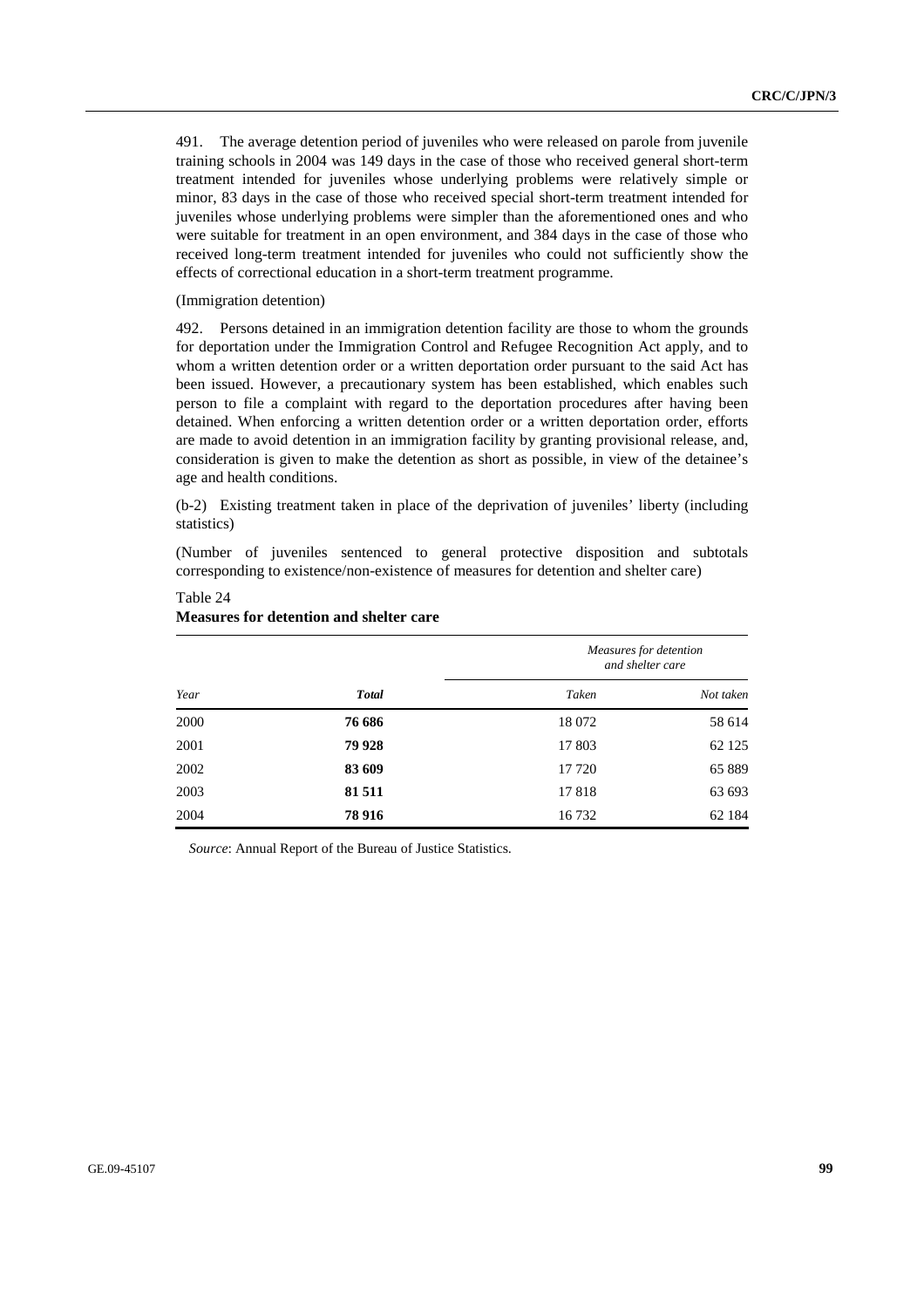# Table 25 **Number of juveniles corresponding to cases by type of decision**

|      |                                  | <b>Total</b> | Transfer to prosecutors: | Deserve criminal<br>punishment | Over a ge | Protective measures: | Probation | Transfer to support facilities<br>p of<br>$of self-$<br>sustaining capacity or<br>children's institution<br>for development | Transfer to reformatory | Transfer to Child Guidance Centre | Suspension of disposal | Not started | returned, or<br>cases<br>consolidated<br><b>Transferred</b> , |
|------|----------------------------------|--------------|--------------------------|--------------------------------|-----------|----------------------|-----------|-----------------------------------------------------------------------------------------------------------------------------|-------------------------|-----------------------------------|------------------------|-------------|---------------------------------------------------------------|
| 2000 | <b>Total number of juveniles</b> | 284 998      | 14 072                   | 9665                           | 4 4 0 7   | 58 176               | 51 635    | 380                                                                                                                         | 6 1 6 1                 | 193                               | 61 908                 | 116 513     | 34 136                                                        |
|      | General protection               | 197 223      | 3 2 4 0                  | 1 0 3 4                        | 2 2 0 6   | 32 650               | 26 653    | 377                                                                                                                         | 5 6 20                  | 191                               | 36913                  | 100 770     | 23 4 5 9                                                      |
|      | Road traffic                     | 87 775       | 10832                    | 8 6 3 1                        | 2 2 0 1   | 25 5 26              | 24 9 82   | 3                                                                                                                           | 541                     | 2                                 | 24 9 95                | 15 7 43     | 10 677                                                        |
| 2001 | <b>Total number of juveniles</b> | 285 094      | 13859                    | 9668                           | 4 1 9 1   | 55 906               | 49 481    | 372                                                                                                                         | 6 0 53                  | 144                               | 59 307                 | 121 603     | 34 275                                                        |
|      | General protection               | 204 367      | 3 4 9 1                  | 1 2 6 5                        | 2 2 2 6   | 32 400               | 26 509    | 370                                                                                                                         | 5 5 2 1                 | 143                               | 36952                  | 107 373     | 24 008                                                        |
|      | Road traffic                     | 80727        | 10 368                   | 8 4 0 3                        | 1965      | 23 506               | 22 972    | $\overline{c}$                                                                                                              | 532                     |                                   | 22 3 5 5               | 14 2 30     | 10 267                                                        |
| 2002 | <b>Total number of juveniles</b> | 286 504      | 12796                    | 8815                           | 3981      | 54 883               | 43 568    | 336                                                                                                                         | 5979                    | 183                               | 55 635                 | 128 378     | 34 629                                                        |
|      | General protection               | 210 854      | 3 3 2 7                  | 1 1 2 2                        | 2 2 0 5   | 32 065               | 26 315    | 333                                                                                                                         | 5 4 1 7                 | 183                               | 35 7 31                | 114 757     | 24 791                                                        |
|      | Road traffic                     | 75 650       | 9 4 6 9                  | 7693                           | 1776      | 22818                | 22 25 3   | 3                                                                                                                           | 562                     | $\mathbf{0}$                      | 19 904                 | 13 621      | 9838                                                          |
| 2003 | <b>Total number of juveniles</b> | 274 299      | 12 29 5                  | 8 4 1 9                        | 3876      | 50 587               | 44 390    | 355                                                                                                                         | 5842                    | 178                               | 48 434                 | 129 469     | 33 336                                                        |
|      | General protection               | 210 121      | 3 3 3 9                  | 1 2 1 4                        | 2 1 2 5   | 30 339               | 24 684    | 350                                                                                                                         | 5 3 0 5                 | 176                               | 33 057                 | 118 083     | 25 1 27                                                       |
|      | Road traffic                     | 64 178       | 8956                     | 7 2 0 5                        | 1751      | 20 24 8              | 19 70 6   | 5                                                                                                                           | 537                     | 2                                 | 15 377                 | 11 386      | 8 2 0 9                                                       |
| 2004 | <b>Total number of juveniles</b> | 264 700      | 11 800                   | 8 0 1 9                        | 3781      | 46 443               | 40789     | 344                                                                                                                         | 5 3 1 0                 | 241                               | 44 188                 | 130 264     | 31764                                                         |
|      | General protection               | 207 032      | 3 1 8 4                  | 1 0 9 7                        | 2 0 8 7   | 28 5 8 5             | 23 370    | 343                                                                                                                         | 4872                    | 241                               | 31 385                 | 119 386     | 24 25 1                                                       |
|      | Road traffic                     | 57 668       | 8616                     | 6922                           | 1694      | 17858                | 17419     |                                                                                                                             | 438                     | $\mathbf{0}$                      | 12 803                 | 10878       | 7513                                                          |

*Source*: Annual Report of the Bureau of Justice Statistics.

(*Note*: After a trial has been completed, the family court, by means of a ruling, takes one of the following measures: suspension of disposition, transfer to the governor of a prefecture or superintendent of a child guidance centre, transfer to prosecutors, or protective measures. In addition to the transfer to a reformatory which deprives juveniles of liberty, probation and transfer to one of the Support Facilities for Development of Self-Sustaining Capacity or a children's institution are also considered as protective dispositions.)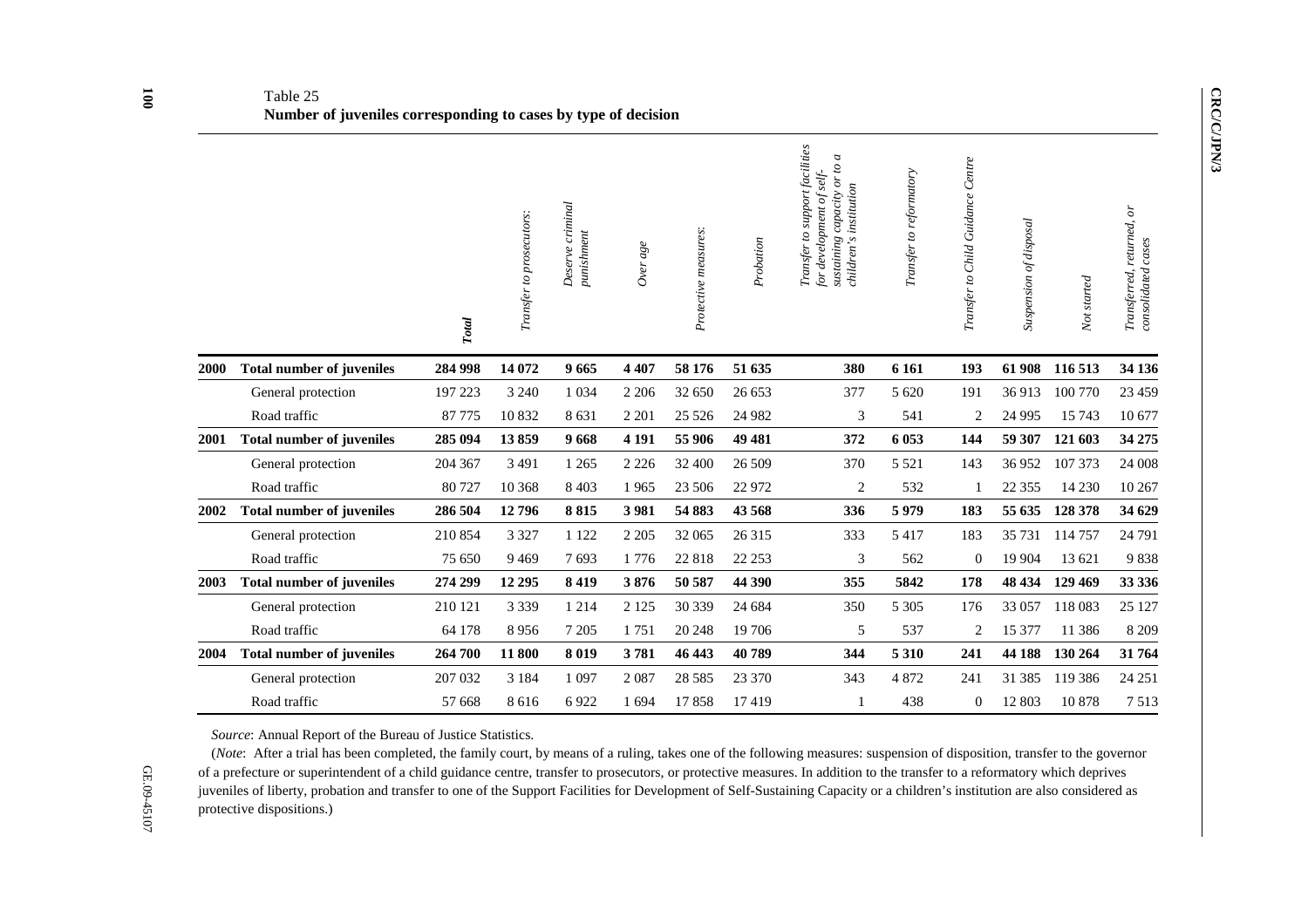(b-3) Prevention of depriving children of their liberty in the process of arrest, detention, or imprisonment of applicants seeking refugee status

(Deportation procedures)

493. See paragraph 484 (b-1 above).

494. The deportation procedures for a person are initiated while such person is placed in custody, and the same applies to minors. However, when a minor receives an order of deportation, while a balance between humanitarian consideration and realization of the deportation is sought, the minor is placed for as short a time as possible in custody by flexibly taking measures such as provisional release, in accordance with the purpose of the Convention.

495. The Immigration Control and Refugee Recognition Act was partially amended to stabilize the legal status of illegal foreign nationals applying for refugee status and entered into effect in May 2005. Those meeting certain requirements pursuant to the said amended law are granted provisional stay, deportation procedures are suspended, and procedures for refugee status recognition are initiated without the applicant being placed in custody. In addition, refugee status applicants who are illegal immigrants are without exception granted a status of residence if they meet certain requirements. Moreover, even with regard to those who do not meet the said requirements, after examining during refugee status recognition procedures whether or not they have particular reasons to be granted a status of residence, if such reasons exist, they may be granted a special residence permit.

(b-4) Relevant statistics on the number of children deprived of their liberty, unlawfully, arbitrarily and according to the legal procedure

496. No case regarding "children deprived of liberty, unlawfully or arbitrarily" has been observed in Japan. Data on children deprived of liberty following legal proceedings are as follows:

| Year | Male    | Female | <b>Total</b> |
|------|---------|--------|--------------|
| 2000 | 1 3 0 9 | 164    | 1473         |
| 2001 | 1 3 1 6 | 171    | 1487         |
| 2002 | 1 3 1 1 | 168    | 1480         |
| 2003 | 1 3 1 6 | 169    | 1485         |
| 2004 | 1 1 9 3 | 165    | 1 3 5 7      |

# Table 26 **Average daily population in juvenile classification homes**

Table 27

**Average daily population in juvenile training schools** 

| Year | Male    | Female | <b>Total</b> |
|------|---------|--------|--------------|
| 2000 | 4 0 5 2 | 476    | 4528         |
| 2001 | 4 2 8 0 | 526    | 4807         |
| 2002 | 4 2 9 1 | 502    | 4794         |
| 2003 | 4 2 6 7 | 459    | 4726         |
| 2004 | 4 1 2 4 | 462    | 4586         |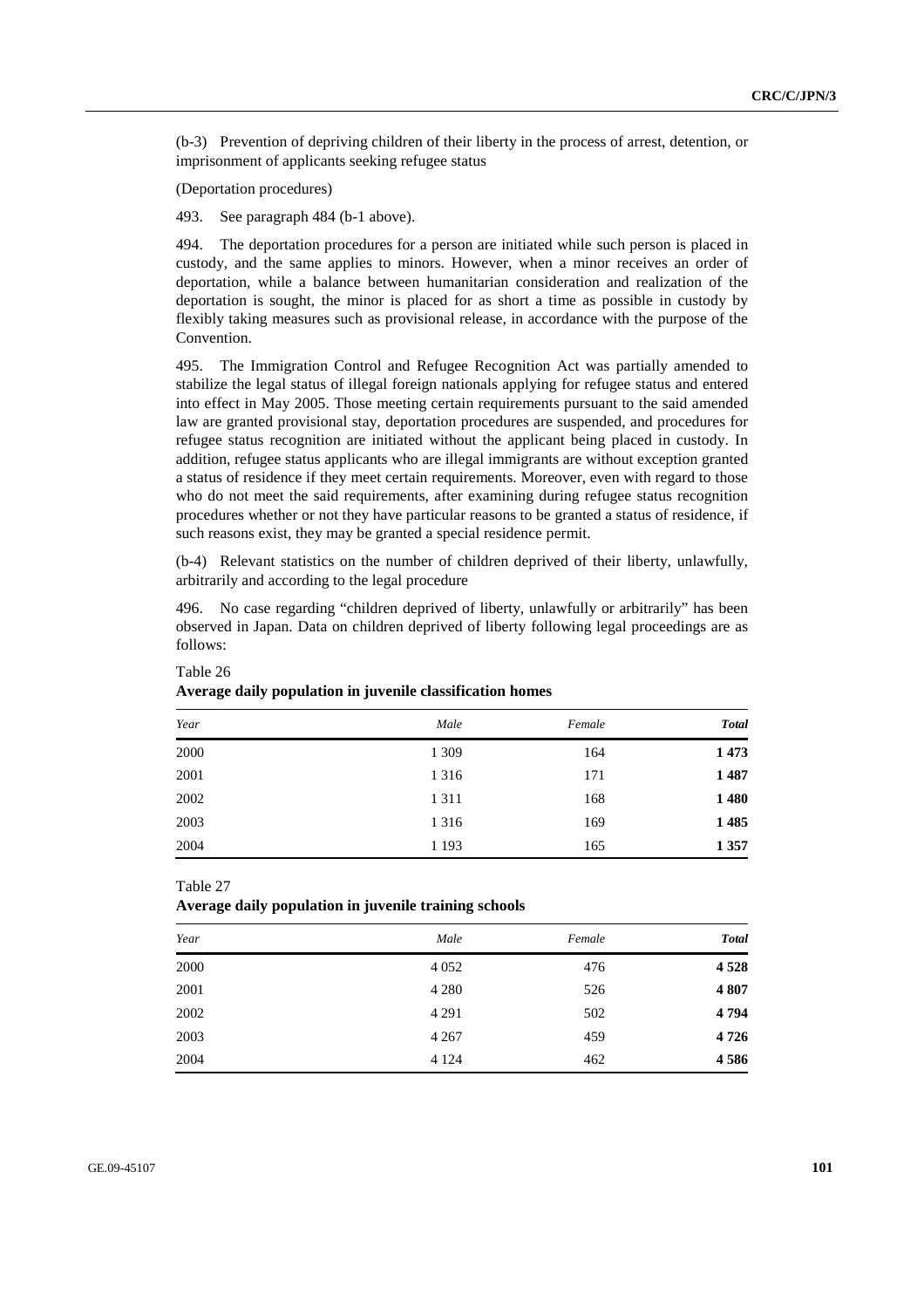| Year     | Male | Female           |
|----------|------|------------------|
| $2000\,$ | 25   |                  |
| 2001     | 27   | 2                |
| 2002     | 41   | 1                |
| 2003     | 57   | $\boldsymbol{0}$ |
| 2004     | 61   | $\mathbf{0}$     |

Table 28 **Average daily population of juvenile prisoners**\*

\* A "juvenile prisoner" refers to a juvenile kept in a penal institution under article 56, paragraph 1 and paragraph 2 of the Juvenile Act and to a juvenile placed in a juvenile training school under article 56, paragraph 3 of the same Act. Meanwhile, data prior to 2004 does not include data of placements in a juvenile training school under article 56, paragraph 3 of the same Act.

(b-5) Ensuring that children deprived of their liberty are treated in accordance with the norms outlined below

(Treatment in correctional institutions)

- 497. See paragraph 285 of the initial report of Japan.
- (b-6) Measures taken to ensure the following:
- *(1) Separation of the child from adults unless not separating the child from adults has been recognized as being in the best interest of the child*

(Detention house)

498. See paragraph 429 of the second report of Japan.

499. The police also gives special consideration for the detention of an arrested juvenile under the Juvenile Act and the Rules for Detaining Suspects. For instance, juveniles must be kept in custody separately from adult suspects, and the detention rooms for juveniles must be structurally separated from those of adult by partitions. In detention rooms, contact between juveniles and adults is avoided by separating the time of bathing, exercise and entering/exiting detention rooms.

(Penal institutions)

500. As described in paragraph 191 of the second report of Japan, a juvenile sent to a penal institution is housed in a single room because the Juvenile Act requires that the juvenile should be separated from adult inmates.

 *(2) Right to maintain contact with family members through communication and visits as long as not separating the child from adults is being recognized as being in the best interest of the child* 

(Detention house)

501. With regard to juveniles in custody, when requested by family members, visits are in principle permitted unless they would affect the investigation or security of the detention house. In addition, with regard to juveniles under detention, meetings with family members are permitted, unless the court or judge denies contact with family members or in cases where the visits are requested outside office hours when the management system of the detention house cannot deal with visits, such as at night, even if such juveniles have not been denied contact with family members.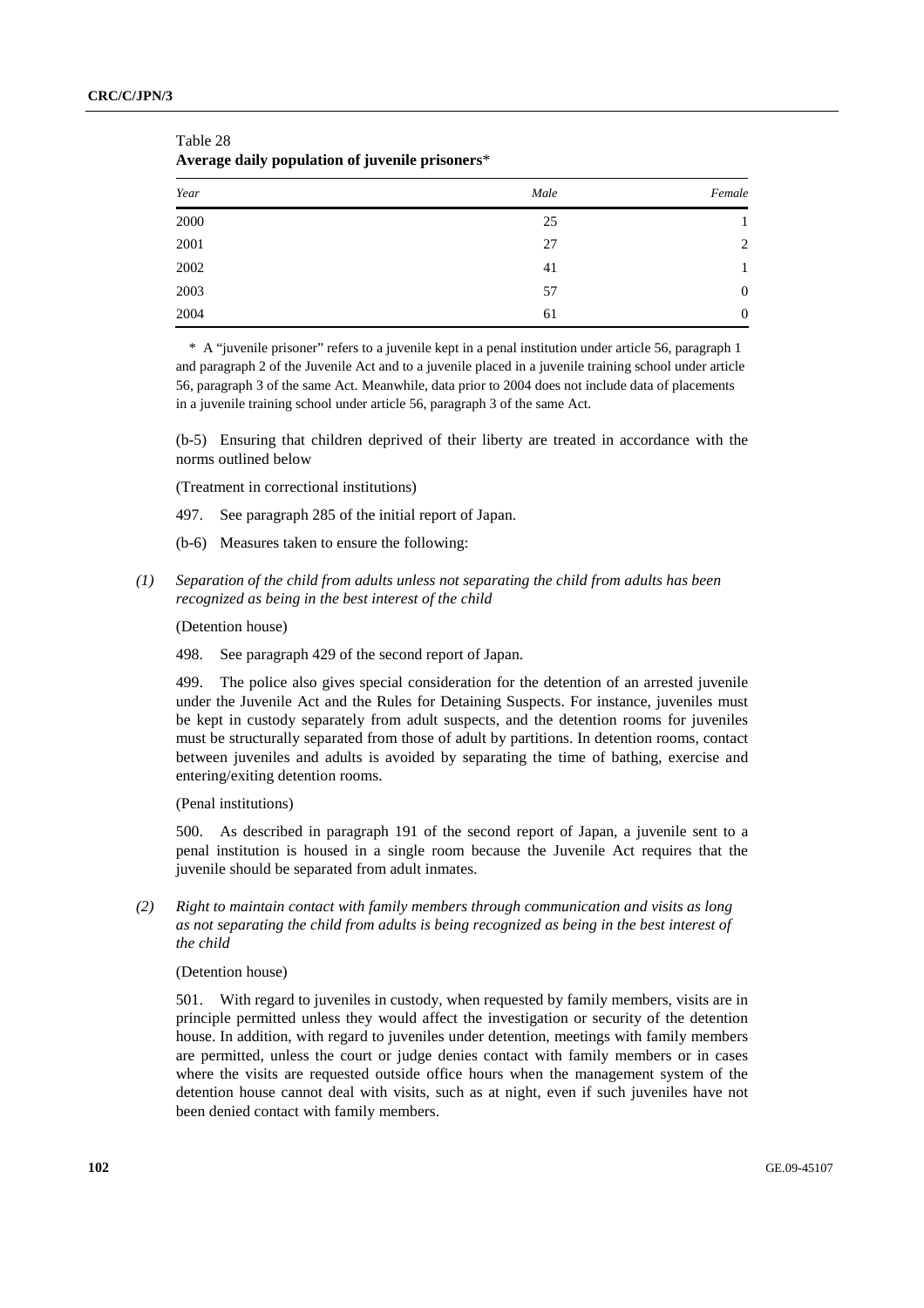(Correctional institutions)

502. The current system and situation regarding meetings and correspondence between a juvenile detained in a correctional institution and his/her family members are as provided for in paragraph 229 of the second report of Japan. However, under the Act on Penal and Detention Facilities and the Treatment of Inmates (not yet enforced) approved in May 2005, with regard to inmates housed in a penal institution, in accordance with the idea that appropriate communication with people outside the institution contributes to the rehabilitation and successful social reintegration of sentenced inmates (Article 88 of the said Act), the number of visits was increased from once or more per month to not less than twice per month (Article 92, paragraph 2 of the said Act), and even with regard to the frequency of correspondence, the number was increased from once or more per month to not less than four times per month, to increase the opportunities of communication with family members.

 *(3) Supervision and inspection of correctional institutions* 

503. See paragraph 265.

 *(4) Complaint procedures* 

504. See paragraph 266.

 *(5) Regular review of children's conditions* 

505. See paragraph 257 of the second report of Japan.

 *(6) Education and health-care services* 

506. See paragraphs 436–439 of the second report of Japan.

 However, as part of efforts to ensure learning opportunities for juveniles in juvenile classification homes, computers have been distributed and are currently being used in all of these.

 *(7) General principles of the Convention* 

507. As provided for in paragraphs 108 and 131 of the second report of Japan, with regard to article 2 (prohibition of discrimination), all forms of discrimination against the child by the State are prohibited, and whether it is in a juvenile classification home, a juvenile training school, or a juvenile penal institution, fair treatment of the juvenile constitutes the fundamental principle, and careful consideration is given so that no discriminatory treatment is made. In addition, with regard to Article 3 (The best interests of the child), juvenile classification homes ensure that juveniles are placed in a lively environment which allows them to be tried under peaceful conditions (Article 2 of the Rules on Treatment in Juvenile Classification Homes). Likewise, juvenile training schools take the juveniles' stage of physical and mental development into consideration and in a lively environment treat them in such a way that ensures a healthy physical and mental development of the juveniles (Article 1 of the Rules on Treatment in Juvenile Classification Homes). In juvenile penal institutions, education and vocational training are conducted according to the juveniles' stage of physical and mental development, measures that ensure their sound growth are taken. In the light of the purpose of the treatments each of the juveniles placed in the institutions is subjected to, the juveniles are dealt with while taking their best interests into consideration.

(b-7) Ensuring that every child deprived of liberty has the following rights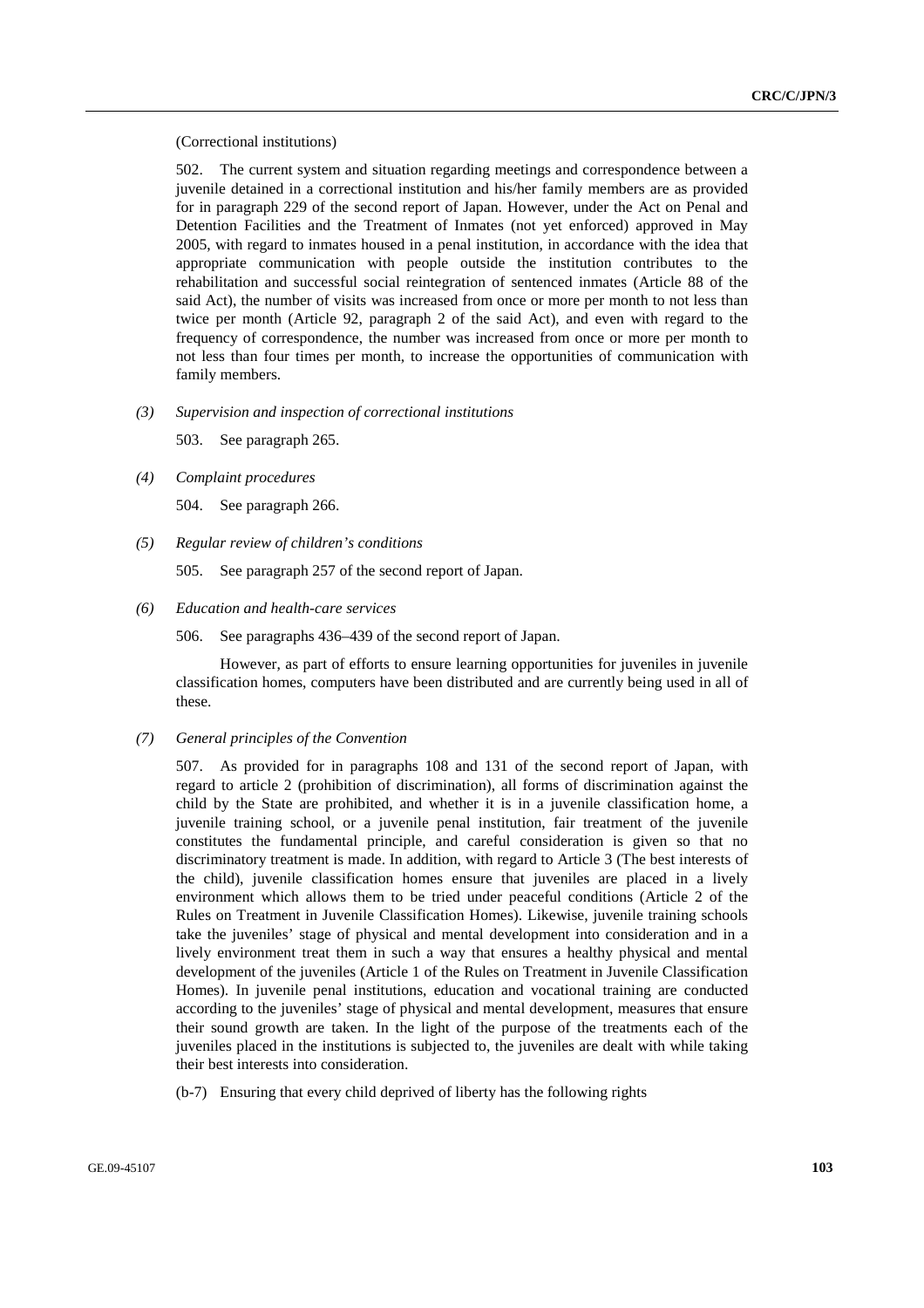*(1) Prompt contact with the attorney or other person who provides appropriate assistance* 

(Arrested juveniles)

508. Suspects arrested in accordance with the Code of Criminal Procedure may, without a witness, contact an attorney or person who seeking to be the attorney, or give and receive documents or objects. Arrested suspects are permitted to directly contact their attorney.

(Correctional institutions)

509. See paragraph 429 of the second report of Japan.

 *(2) Legality of the deprivation of liberty* 

510. Any person whose liberty is unlawfully deprived may request relief to the court in accordance with the Habeas Corpus Act, and this also applies to juveniles housed in correctional institutions.

(b-8) Information on the overall situation, as well as on the percentage of cases where legal or other assistance has been provided, and where the legality of the deprivation of liberty has been confirmed; ratio of the children concerned

Table 29

**Number of persons who made interlocutory appeals against protective measures** 

|      |                  | Interlocutory appeal |                     |                                                                           | Total number of protective measures |  |  |
|------|------------------|----------------------|---------------------|---------------------------------------------------------------------------|-------------------------------------|--|--|
| Year | Number of people |                      | <i>Ratio</i> $(\%)$ | being ruled (total number of transfers<br>to the reformatory being ruled) |                                     |  |  |
| 2000 | 792              | 1.4                  | (12.9)              | 58 176                                                                    | (6161)                              |  |  |
| 2001 | 885              | 1.6                  | (14.6)              | 55 906                                                                    | (6053)                              |  |  |
| 2002 | 828              | 1.5                  | (13.8)              | 54 883                                                                    | (5979)                              |  |  |
| 2003 | 888              | 1.8                  | (15.2)              | 50 587                                                                    | (5842)                              |  |  |
| 2004 | 911              | 2.0                  | (17.2)              | 46 443                                                                    | (5310)                              |  |  |

*Notes*: 1. *Source*: Annual Report of the Bureau of Justice Statistics.

2. Ratio in parentheses indicates the number of persons who filed interlocutory appeals to the total number of transfers to the reformatory that are being ruled.

3. Interlocutory appeals indicate the appeals filed against the ruling of quasi-juvenile protection cases.

## **(c) Sentencing of juveniles, and in particular, the prohibition of capital punishment and life imprisonment (article 37 (a))**

511. See paragraphs 441–442 of the second report of Japan.

512. In Japan, a life sentence without parole does not exist, and thus a minor cannot be subject to such sentence. In cases where a person has been sentenced to life imprisonment or imprisonment without work, if such person expresses contrition, the Regional Parole Board may, pursuant to Article 28 of the Penal Code, after 10 years of imprisonment, allow the person to be released on parole in accordance with the provisions of the Offender Prevention and Rehabilitation Law. In addition, a special provision is stipulated for minors regarding the period before eligibility for parole. That is, a person under 20 years of age at the time of the sentence to life imprisonment shall, in view of the fact that juveniles are malleable and likely to be open to correction through a proper approach, be eligible for parole in 7 years instead of 10, pursuant to Article 58, paragraph 1 of the Juvenile Act, except for cases where the person has been sentenced to life imprisonment pursuant to Article 51, paragraph 1 of the Juvenile Act.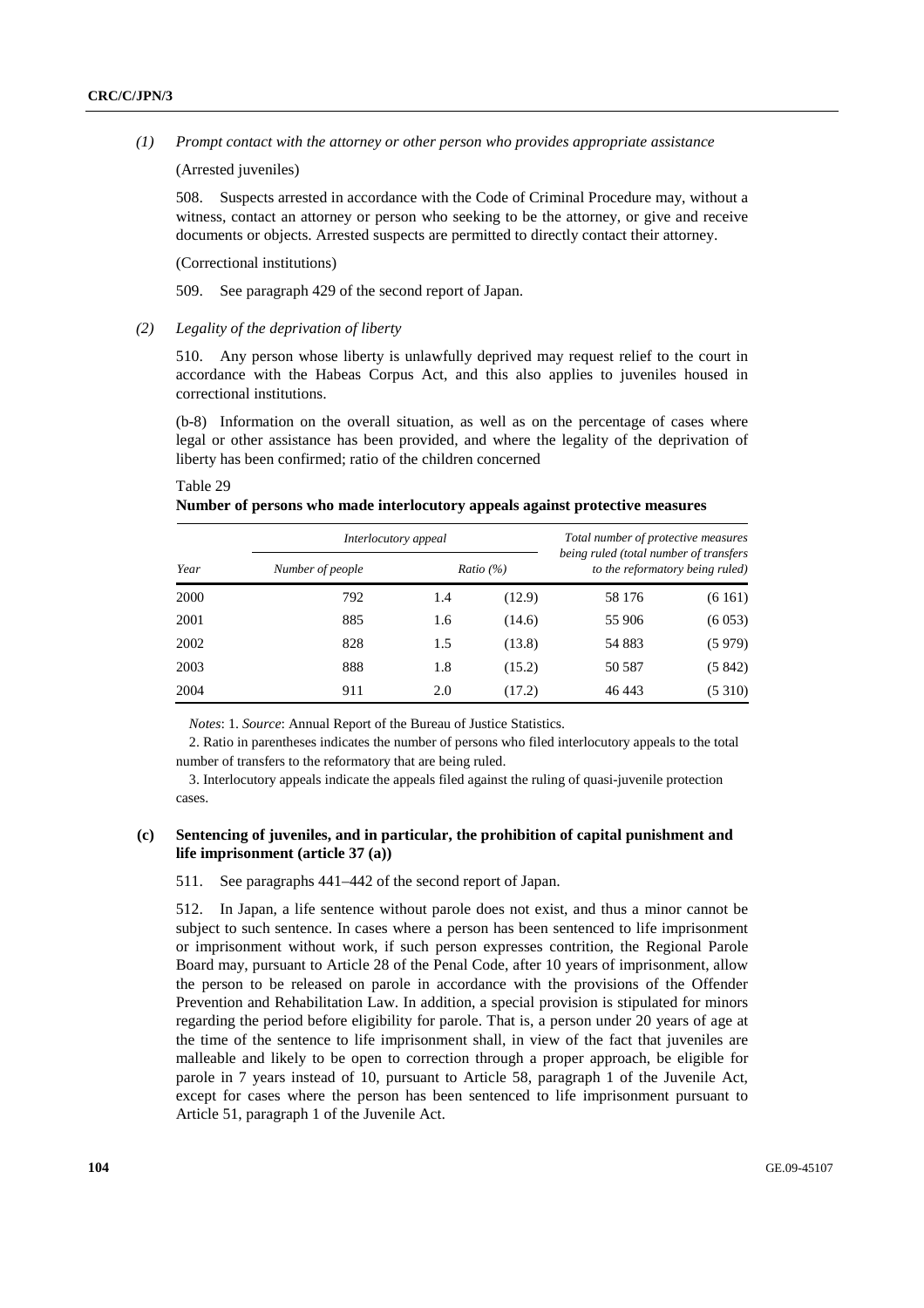## **(d) Physical and psychological recovery and social reintegration of a child (article 39)**

(Protection of juvenile victims)

513. See paragraphs 443–445 of the second report of Japan.

(Care provided under the Child Welfare Law)

514. Self-reliance support facilities (services for supporting juveniles to become independence) encourage social independence by providing guidance for community life and other forms of lifestyle guidance to children who have left National Homes for Juvenile Training and Education. With regard to the improvement and expansion of these selfreliance support facilities, the targets have been set in the Child Care Support Plan, and efforts are being made to achieve these.

# **C. Children in situations of exploitation – physical and psychological recovery and social reintegration**

## **(a) Economic exploitation and child labour (article 32)**

(a-1) Economic exploitation of children

(Prohibition of economic exploitation and employment hazardous to a child's development)

515. See paragraphs 447–449 of the second report of Japan.

(Prohibited activities in the entertainment business)

516. See paragraphs 450–451 of the second report of Japan.

517. The Law on Control and Improvement of Amusement and Entertainment Businesses prohibits entertainment and amusement traders from making persons under 18 years of age to engage in jobs involving entertaining guest or dancing with guests, and making persons under 18 years of age to attend to guests from 10 pm until sunrise. The law also prevents activities harmful to the sound growth of the juvenile by prohibiting the trader of sexrelated special business from making persons under 18 years of age to be engaged in jobs involving attending to guests in the place of business. In October 2005, the said Law was partially amended, which strengthened the penalties for these illegal acts.

(Harmful occupations considered as welfare crimes)

518. See paragraphs 452–453 of the second report of Japan.

519. There are 30 laws and ordinances which contain provisions on welfare abuse, exploitation, and other offences that harm the welfare of juveniles or have a negative influence on them, such as the Law Banning Child Prostitution and Pornography, the Child Welfare Law, the Labour Standards Law, the Employment Security Law, the Prostitution Prevention Law, the Law on Control and Improvement of Amusement Businesses, and the Law on Control of Online Dating Sites, under which the police is enforcing regulations.

Table 30

## **Number of arrests of welfare crime offenders related to the protection of children from harmful environments**

|                                                        | 2001 | 2002 | 2003 | 2004 |
|--------------------------------------------------------|------|------|------|------|
| Labour Standards Law                                   | 139  | 65.  | 55   | 69.  |
| Law on Control and Improvement of Amusement Businesses | 698  | 689  | 619  | 615  |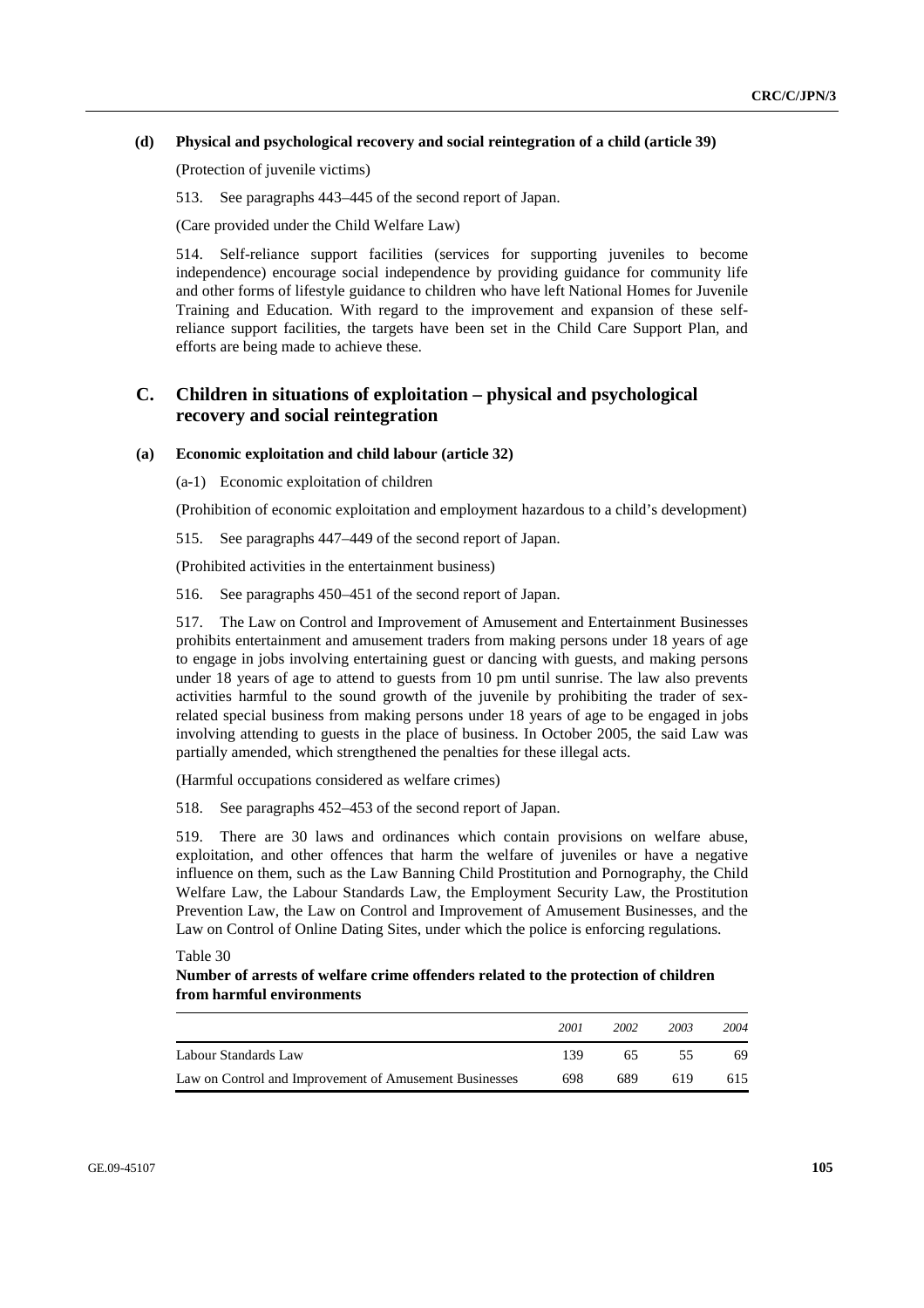\* Persons arrested under the Labour Standards Law were charged with employing juveniles under the minimum age, in night work and in hazardous occupations.

\* Persons arrested under the Law on Control and Improvement of Amusement and Entertainment Businesses were charged with employing juveniles to receive and wait on customers in the amusement and entertainment industry.

(Dealing with child labour and vocational training)

520. See paragraphs 454–455 of the second report of Japan.

(a-2) Measures adopted in consideration of relevant provisions of international instruments

521. See paragraphs 456–460 of the second report of Japan.

(a-3) International instruments related to international conventions ratified by Japan, including instruments related to the International Labour Organization (ILO) Convention

522. See paragraph 461 of the second report of Japan.

### **(b) Drug abuse**

(b-1) Protecting children from narcotic drugs and psychotropic substances as defined in related international conventions

523. Japan has ratified to the following conventions, which are the international legal framework for measures against the use of drugs, namely the Single Convention on Narcotic Drugs of 1961, in 1964, the Convention on Psychotropic Substances of 1971, in 1990 and the United Nations Convention against Illicit Traffic in Narcotic and Psychotropic Substances of 1988, in 1992, and has made efforts toward their effective implementation. The Government of Japan has contributed to the UN Office on Drugs and Crime (UNODC) since 1991. Particularly for regions in South East Asia, the Government of Japan supports projects for reducing drug consumption including child education to prevent them from drug abuse.

(b-2) Preventing the use of children from the illicit production of psychotropic substances

(Cooperation with the United Nations International Drug Control Programme (UNDCP))

524. See paragraphs 463–470 of the second report of Japan.

(Establishment of a Five-Year Drug Abuse Prevention Strategy)

525. In May 1998, the Government of Japan formulated the Five-Year Drug Abuse Prevention Strategy, chaired by the Prime Minister, at the Headquarters for Promotion of Measures to Prevent Drug Abuse. Under a comprehensive strategy, relevant ministries and agencies worked together to promote measures, which resulted in achieving a certain brake on the worsening of drug abuse among juveniles in particular. However, the number of arrests of drug crime offenders among juveniles, particularly junior high and high school students, remains high. In fact, due to increasingly sophisticated sales of illicit drugs, the amounts of seized synthetic narcotics in tablet form such as marijuana and MDMA seized have rapidly increased. Under such stringent circumstances, the Headquarters launched a "Five-year Drug Abuse Prevention Strategy" in July 2003 in light of these issues.

526. The basic objectives of this strategy is to implement "comprehensive measures for ending the third period of stimulant drug abuse in Japan as soon as possible" and "to make a positive contribution to solve the global problem of drug abuse". Its specific objectives are as follows: "To eradicate the juvenile's tendency for drug abuse by making young people, particularly junior high and high school students aware of the danger of drug abuse", and "to aim at the eradication of drug abuse among juveniles through further efforts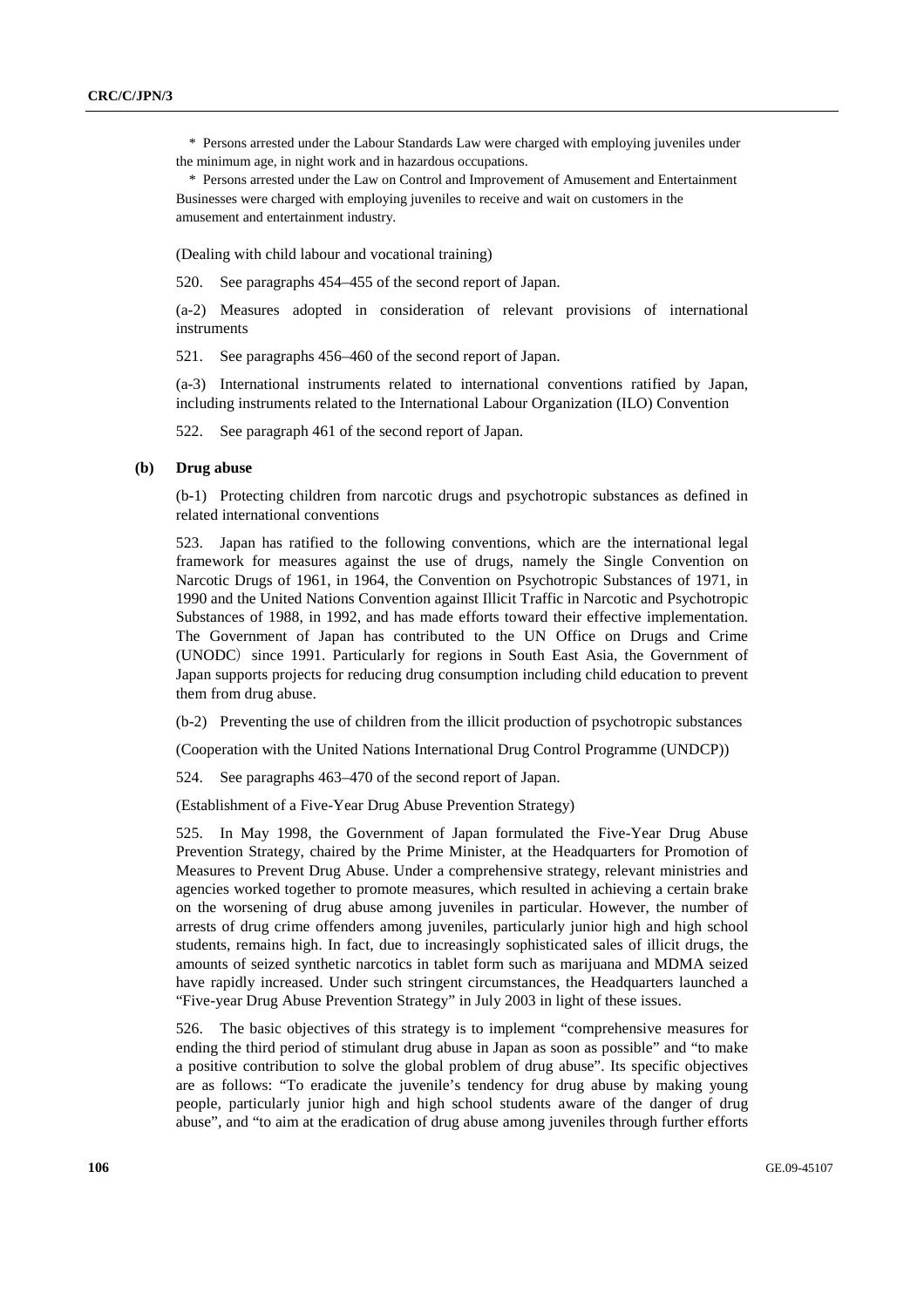in encouraging juveniles other than children to stay away from drugs," in order to promote, among ministries and government agencies concerned, anti-drug abuse measures for people including juveniles.

(Regulatory control)

527. As provided for in paragraphs 466–470 of the second report of Japan, law enforcement agencies are making collective efforts to prevent worsening juvenile drug abuse, with the aim of "cutting off supply routes" and "eliminating drug demand". Law enforcement agencies are further intensifying their cooperation with schools and other relevant organizations, and through patrolling activities, they work on early detection of juvenile drug abusers and on offering them adequate guidance.

(Drug abuse prevention education at schools)

528. Education at schools on the prevention of drug abuse is, in accordance with the Courses of Study, provided throughout all school activities, in particular during physical and health education. In addition, the Government of Japan has instructed the prefectural boards of education to hold "drug abuse prevention classes" under the guidance of external specialists, for instance police officers, at all junior high schools and high schools. The Government has also implemented the following measures: preparing and distributing pamphlets for students and reference materials for teachers, holding seminars for school personnel, public relations and awareness-raising activities such as installing large monitors at arenas, holding symposia, promoting practical research in designated areas, etc. Meanwhile, in addition to conducting a survey on the students' perception on drugs, future plans include the preparation and distribution of materials that comprehensively explains various issues students face including drug abuse.

(Education on drug abuse prevention in juvenile training schools and for children on probation)

529. See paragraphs 475–478 of the second report of Japan.

530. Education on the prevention of drug abuse is provided as part of special group offered programmes in juvenile prisons.

(Assistance in juvenile support centres)

531. Law enforcement agencies cooperate with relevant organizations and work, mainly in juvenile support centres, on providing continuous advice, guidance, and counselling to juveniles so that juvenile drug abusers can quit drugs at an early stage.

#### (Relevant statistics)

532. In 2005, 427 juveniles were arrested for stimulant drug-related offences, 174 juveniles for marijuana-related offences and 63 juveniles for use of synthetic narcoticsrelated offences such as MDMA. In terms of the current situation surrounding juvenile drug abuse, the number of juveniles arrested for stimulant drug-related offences, which was on a declining trend since 2000, has increased, and that of marijuana-related offences and those related to synthetic narcotics in tablet form such as MDMA has remained high. Thus, juvenile drug abuse situation remains serious, which includes concerns that their abuse may expand. Some of the reasons behind juvenile drug abuse include the facts that juveniles have a wrong perception of drugs, that they have reduced resistance to drugs, and that drugs have become more easily accessible due to the wide use of mobile phones. In addition, aside from the drugs defined in international conventions, there are also many offenses related to organic solvents such as paint thinners, and in 2005, 1,394 juveniles were arrested for such offenses.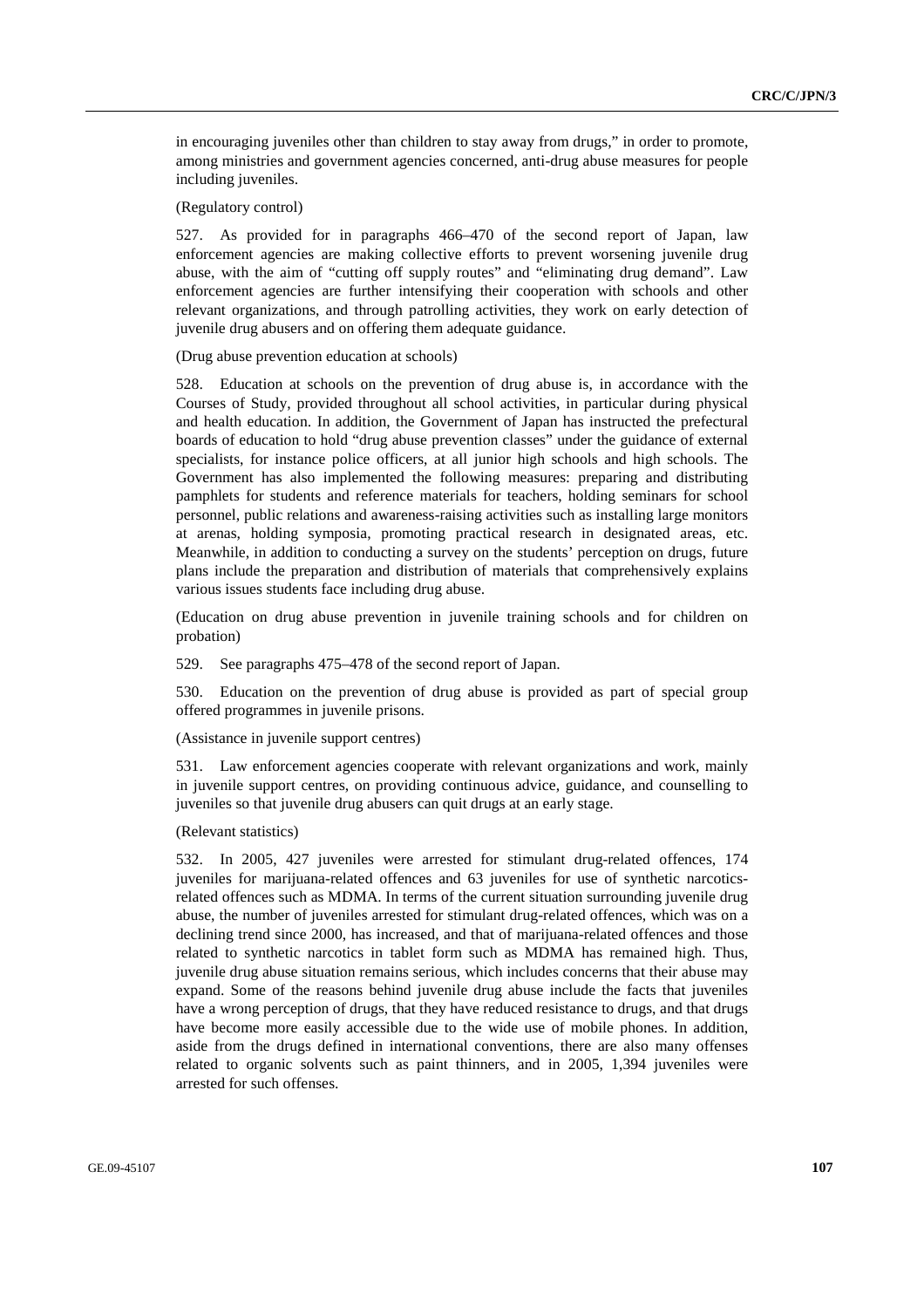| Trenus in the numbers of juvennes arrested for urug abuse-related offences |         |      |       |       |  |
|----------------------------------------------------------------------------|---------|------|-------|-------|--|
|                                                                            | 2002    | 2003 | 2004  | 2005  |  |
| <b>Stimulants</b>                                                          | 745     | 524  | 388   | 427   |  |
| Marijuana                                                                  | 190     | 185  | 221   | 174   |  |
| Synthetic narcotics such as MDMA                                           |         | 29   | 67    | 63    |  |
| Organic solvents such as paint thinners                                    | 2 7 5 1 | 2835 | 2.205 | 1 368 |  |

# Table 31 **Trends in the numbers of juveniles arrested for drug abuse-related offences**

*Sources*: The National Police Agency, the Ministry of Health, Labour and Welfare, and the Japan Coast Guard. However, the source for offenses related to organic solvents such as paint thinners is the National Police Agency.

(b-3) Effects of measures taken to prevent the use by children of alcohol, tobacco and other harmful substances

(Health Japan 21 and ratification of relevant Conventions)

533. In April 2000, the Ministry of Health, Labour and Welfare launched a campaign called "Building Health Japan in the  $21<sup>st</sup>$  Century" aimed at "eliminating underage smoking and drinking" by the year 2010, and has been since then conducting educational activities on subjects such as the effects of smoking and drinking on the health of juveniles, through symposia and workshops for staff members of local governments. In addition, the Government of Japan ratified in June 2004 the WHO Framework Convention on Tobacco Control (hereinafter referred to as the "Framework Convention on Tobacco Control"), which entered into force in February 2005. Furthermore, the Government set up a Liaison Committee among Ministries and Agencies on Measures against Tobacco to promote, under close cooperation between relevant ministries and agencies, measures against the use of tobacco, as well as a working group on measures to prevent juvenile smoking. The Ministry intends to step up efforts to realize the target of "eliminating underage drinking and smoking", by providing accurate information about the effects of smoking and drinking on health and provoking a national debate on such issues, using various tools such as pamphlets and the Internet.

(Partial amendments to the Law on the Prohibition of Minors' Drinking Alcohol and the Law on the Prohibition of Minors' Smoking)

534. With regard to the partial amendments to the Law on the Prohibition of Minors' Drinking Alcohol and the Law on the Prohibition of Minors' Smoking, see paragraph 13. Also, see paragraphs 479–484 of the second report of Japan.

535. To ensure that alcoholic beverages and tobacco are not easily accessible to minors, law enforcement agencies offer thorough guidance to and impose strict controls on vendors that sell and provide these to minors, and encourage relevant industries to voluntarily take regulatory measures.

Table 32

**Trends in the numbers of juveniles placed in custody under the Law on the Prohibition of Minors' Drinking Alcohol and the Law on the Prohibition of Minors' Smoking** 

|                                                    | 2001 | 2002   | 2003 | 2004 |
|----------------------------------------------------|------|--------|------|------|
| Law on the Prohibition of Minors' drinking alcohol | 159. | 133    | 170. | 158  |
| Not restrained by person with parental authority   |      | $10 -$ | 13   | - 8  |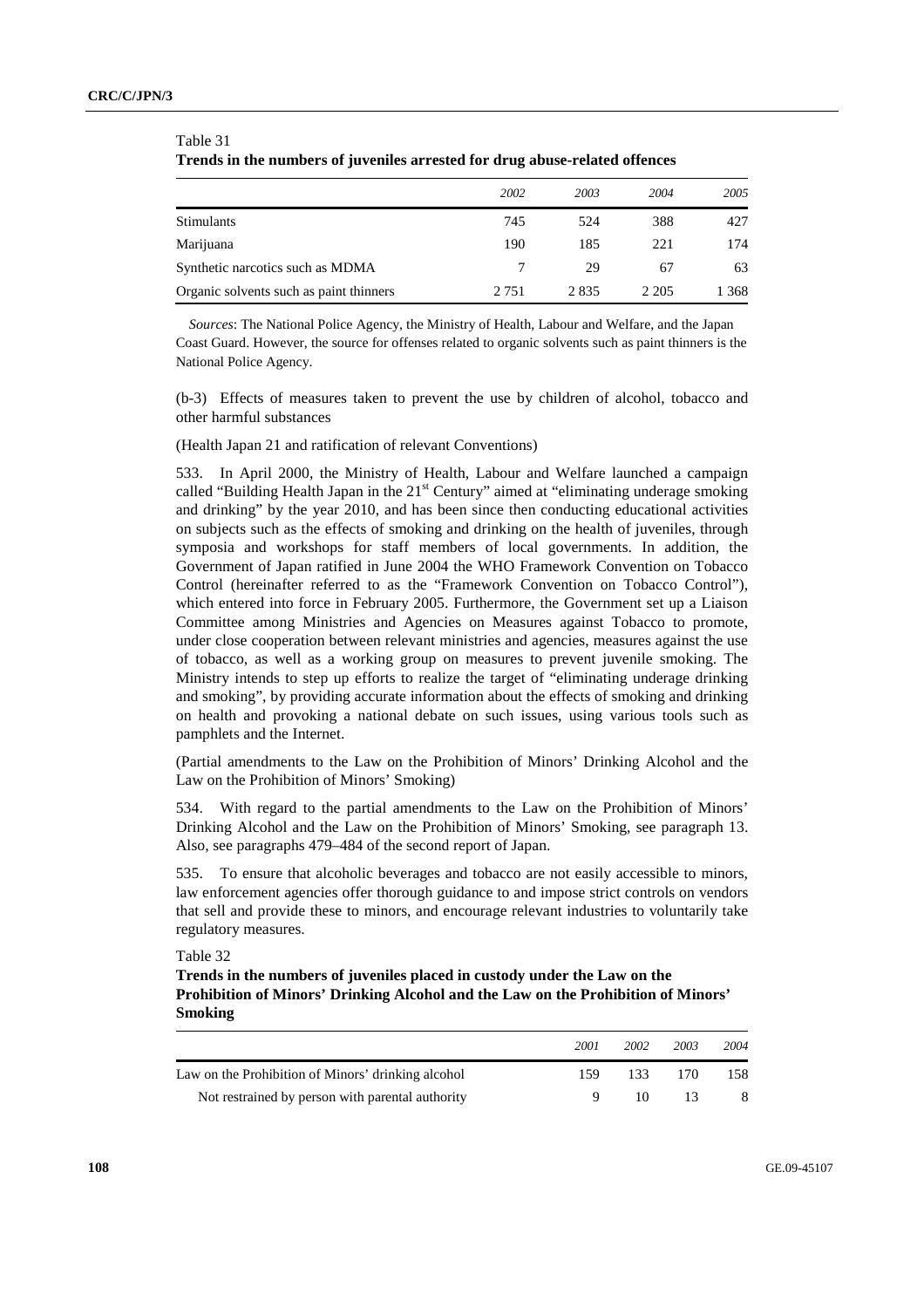|                                                  | 2001 | 2002 | 2003            | 2004 |
|--------------------------------------------------|------|------|-----------------|------|
| Sold by vendor knowing that it was a minor       | 150  | 123. | 157             | 150  |
| Law on the Prohibition of Minors' smoking        | 6.   | -12. | 18              | 31   |
| Not restrained by person with parental authority |      | 9    | 6               | 26   |
| Sold by vendor knowing that it was a minor       |      |      | 12 <sup>2</sup> |      |

*Source*: The National Police Agency.

(Measures against alcohol)

#### *(1) Guidance to alcohol retailers*

536. The National Tax Agency set up standards for indications that contribute to the prevention of alcohol consumption by minors and provides guidance to alcohol retailers on subjects such as asking of personal identification to verify age. As of September 2003, stores that sell alcohol are required to indicate "Alcohol sold here" and "Consumption of alcohol by minors is forbidden by law" near places that sell alcohol. As of October 2005, the above indication of "Consumption of alcohol by minors is forbidden by law" has been amended to "Alcohol is not sold when the age of 20 years old or above cannot be confirmed".

#### *(2) Education at schools on the prevention of alcohol consumption*

537. Education at schools on the prevention of alcohol consumption is, in accordance with the Courses of Study, provided throughout all educational activities, particularly in physical and health classes. In addition, in 2004, reference materials for teachers in junior high and high schools were prepared and distributed. Moreover, in 2006, teaching materials that provide a comprehensive overview of various issues surrounding students such as alcohol consumption will be prepared and distributed.

(Measures against tobacco)

#### *(1) Guidance to relevant industries*

538. In light of the fact that the Framework Convention on Tobacco Control provides for appropriate measures to prohibit the sale of tobacco products to minors, the National Police Agency, the Ministry of Finance, the Ministry of Health, Labour and Welfare jointly requested tobacco industries in June 2004 to make efforts toward preventing minors from smoking, such as installing tobacco vending machines in appropriate places and ensuring appropriate and thorough management of employees. Regarding the tobacco sales license, parallel establishment of a shop is required since July 1989 to install a vending machine, and even for those installed prior to that date, there are plans to provide guidance that will lead to improvements.

### *(2) Advertising regulations*

539. As part of domestic measures to conclude the Framework Convention on Tobacco Control, the guidelines for advertisement related to manufactured tobacco were partially amended in March 2004. As a result, measures contributing to the prevention of smoking by minors were taken, such as prohibiting in principle advertisement of tobacco on television, radio, Internet, and outdoors (including public transportation). In addition, as of July 2005, all manufactured tobacco packages must indicate the following new warning signs: "Smoking by minors increases the adverse effect on health and dependency. Minors should not smoke even if encouraged by others".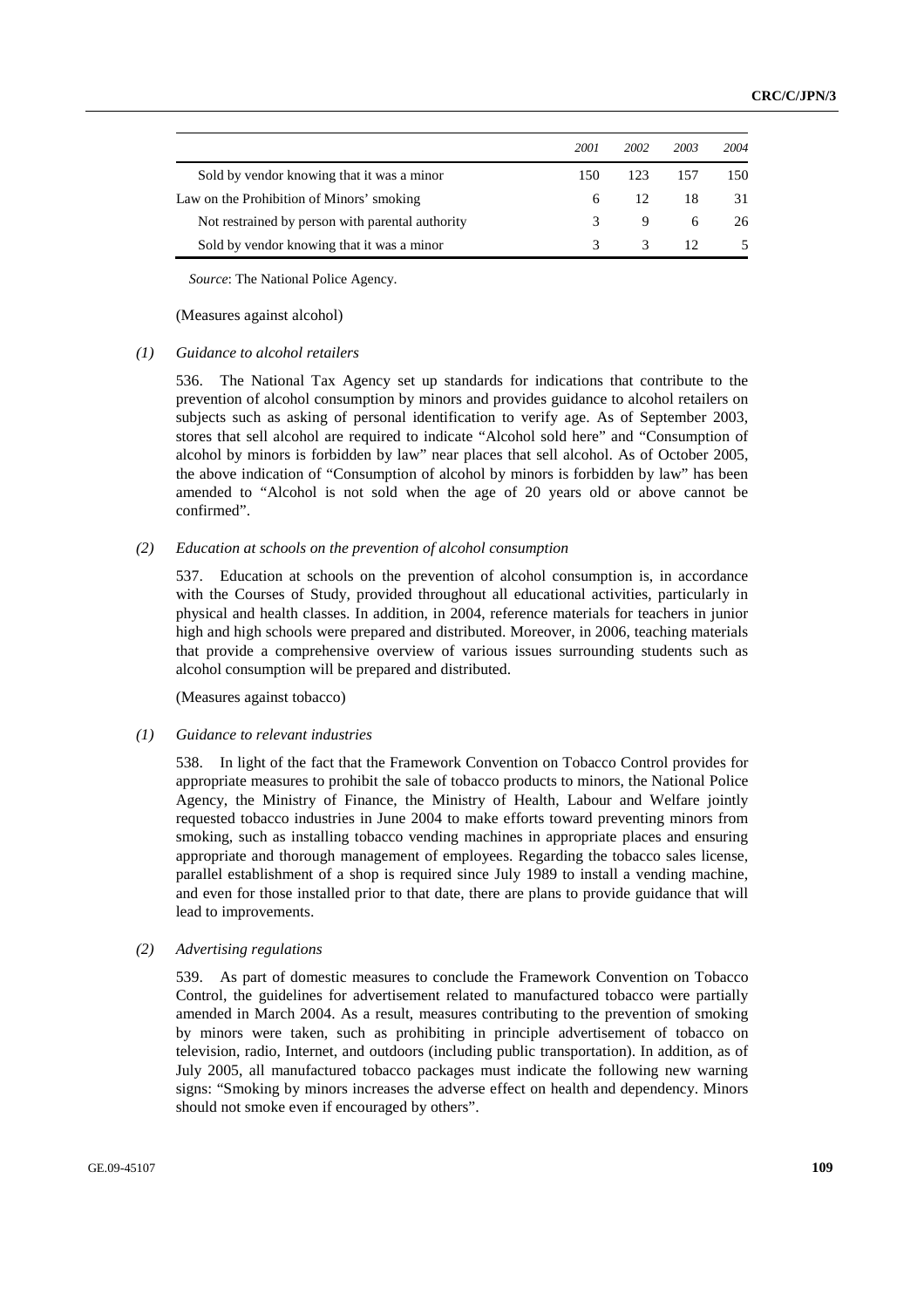#### *(3) Education at schools on the prevention of smoking*

540. Education at schools on the prevention of smoking is, in accordance with the Courses of Study, provided throughout all educational activities, particularly in physical and health classes. In addition, since 1996, posters and pamphlets for elementary school students, pamphlets for junior high and high school students, and reference materials for teachers in junior high and high schools were prepared and distributed. Moreover, surveys to monitor the implementation of measures to prevent passive smoking in schools will be conducted. In 2006, teaching materials that provide a comprehensive overview of various issues surrounding students such as smoking will be prepared and distributed.

# **(c) Sexual exploitation and sexual abuse (article 34)**

## (c-1) Relevant international laws and regulations

541. Regarding sexual exploitation of children, the Government of Japan ratified the Optional Protocol to the Convention on the Rights of the Child on the sale of children, child prostitution and child pornography in January 2005, and has worked on its implementation. In addition, signature to the Protocol to Prevent, Suppress and Punish Trafficking in Persons, Especially Women and Children, Supplementing the United Nations Convention against Transnational Organized Crime (the TOC Convention) was approved by the Diet in July 2005 (N.B. the TOC Convention as the principal part, has not yet been ratified due to the on going adjustment of relevant domestic law to the Convention, and therefore the said protocol has neither been ratified).

(c-2) Strategy aimed at protecting children from all forms of sexual exploitation and abuse

(Partial amendment to the Act on Punishment of Activities Relating to Child Prostitution and Child Pornography, and the Protection of Children)

542. See paragraphs 493–496 of the second report of Japan.

543. The Act on Punishment of Activities Relating to Child Prostitution and Child Pornography, and the Protection of Children was partially amended in June 2004. As its purpose provided for in Article 1, the intention of protecting the rights of the child is described in more direct terms. In addition, the statutory penalties for crimes such as child prostitution, procurement of child prostitution, inducement of child prostitution, and provision of child pornography were increased. In line with the necessity for criminalization in accordance with the Optional Protocol to the Convention on the Rights of the Child and the Convention on Cyber Crime, and in order to further promote the protection of children, the act of offering electro-magnetic records of child pornography or storing these for such purpose, the act of offering these to a specific few people or manufacturing and possessing these for such purpose, and the act of inducing a child to practice obscene acts for the purpose of producing child pornography all have become subject to punishment. Likewise, the said Act and statutory penalties also apply to Japanese nationals who have committed the above activities outside Japan.

544. In 2004, 1,232 persons (1,845 cases) were arrested for violation of the Act on Punishment of Activities Relating to Child Prostitution and Child Pornography, and the Protection of Children. Among them, 1,095 persons (1,668 cases) were arrested for child prostitution-related offenses, and 137 persons (177 cases) were arrested for child pornography, of which 76 persons (85 cases) were arrested for offenses using the Internet.

(Child Abuse Prevention Law and Child Welfare Law)

545. The Child Abuse Prevention Law stipulates that sexual abuse or sexual exploitation of a child is included in the definition of abuse and is prohibited to any persons. In addition, the Ministry of Health, Labour and Welfare is actively involved in providing public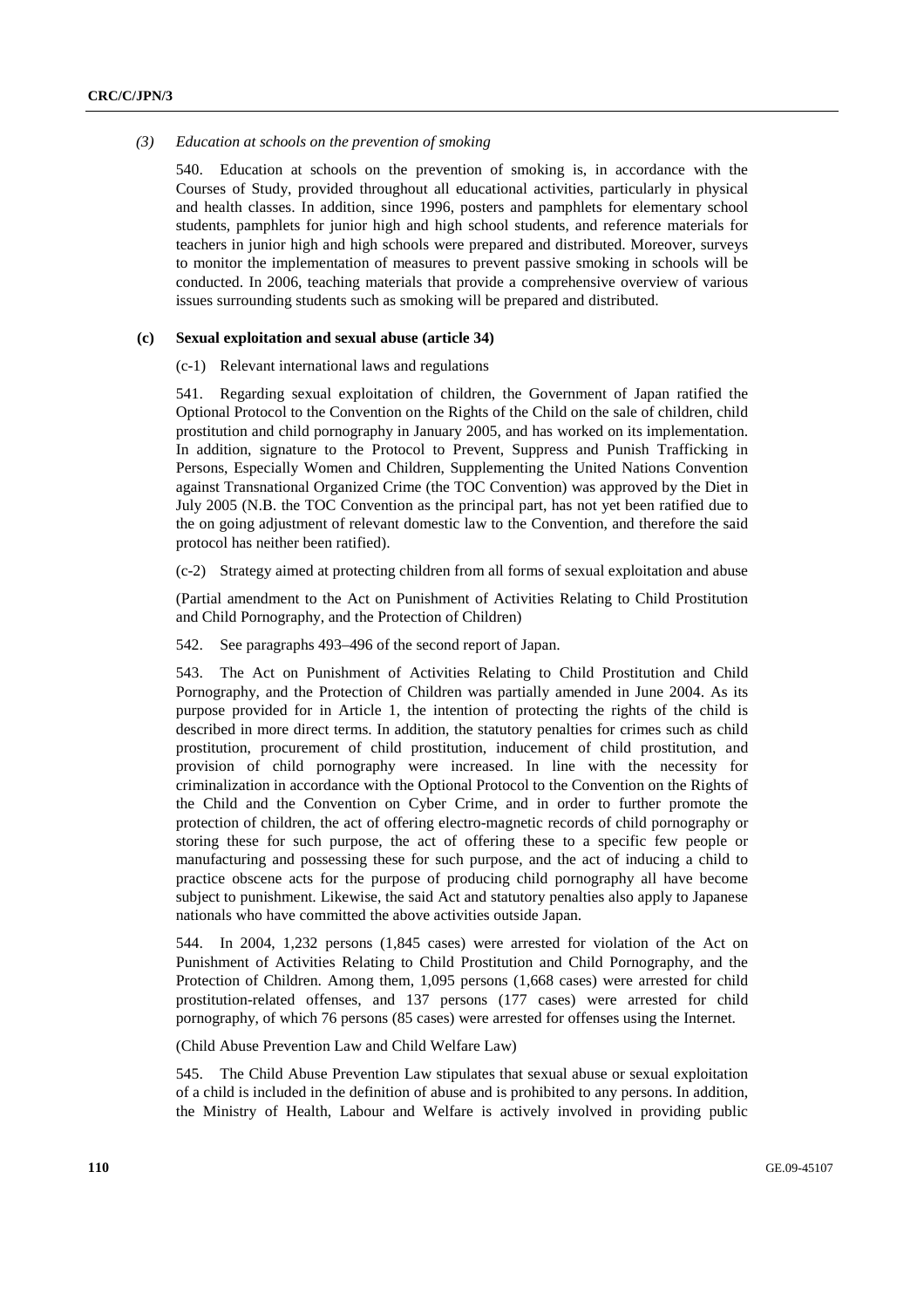information and offering educational activities for the prevention of child abuse. For instance, the Ministry prepared a handbook on how to handle child abuse, which provides elaborated guidance as to how to deal with children when they personally come to seek protection or how to deal with cases of sexual abuse, so as to ensure that personnel working in child guidance centres and in child welfare institutions make proper response to abuse incidents.

546. The Child Welfare Law was partially amended in November 2004, and the role of child guidance centres has been clearly defined as one whereby priority is given to difficult cases requiring high expertise, with a view to ensuring the improvement of local child guidance systems. For the same purpose, child welfare facilities are required to set up a complaint window in accordance with the Minimum Standard of Child Welfare Institutions (1948, Ministerial Ordinance of the Ministry of Health, Labour and Welfare, No. 63) partially amended in 2000, to ensure that complaints from a child placed in a child welfare facility or the guardians regarding treatment at the facility are promptly and appropriately dealt with. In addition, the concept of "child rights advocacy" is incorporated in the inservice training programmes for those engaged in projects to support the development of self-sustaining capacity of children, which are offered at the Training Institute for Special Staff of the Institute Supporting Development of Self-Sustaining Capacity of Children Affiliated with *Musashino Gakuin*.

547. In the concluding observations of the Committee on the Rights of the Child in response to the second report of Japan, the Committee recommended that the legal system regarding sexual exploitation and abuse be amended to ensure that girls and boys receive equal protection. However, relevant laws and regulations including the current Child Welfare Law contain no discriminatory provisions which might allow different protection measures depending upon gender of children.

(Online Dating Site Regulation Law)

548. In June 2003, the Online Dating Site Regulation Law was formulated and in December of the same year, all of the provisions began to be implemented (see paragraph 14).

(Response to illegal and harmful information such as child pornography)

549. See paragraphs 485–492 of the second report of Japan.

550. The Government of Japan is working on measures to protect juveniles by focusing on measures against harmful online contents and measures against cyber crimes through its Action Plan for Achieving Crime-Resistant Society. The National Police Agency developed in July 2005 the Information Security Priority Programme 2005. This package contains measures against illegal and harmful online information including child pornography as one of the priority measures, and enforces strict controls on these offenses. In addition, the National Police Agency launched in 2002 the Child Pornography Automatic Searching System (CPASS) as a measure against online child pornography. Prefectural police departments save images of child pornography in the database managed by the National Police Agency, and this system automatically starts searching to see whether identical images exist on the Internet, and if there is a hit, the system automatically notifies the prefectural police that registered that image thereof, which is then used for investigating the case of child pornography. Moreover, the Law on Control and Improvement of Amusement and Entertainment Businesses stipulates that an order to suspend business operations may be issued in cases where a person engaged in a business of selling and renting out adult videos commits a crime such as the distribution of obscene material or distribution of child pornography.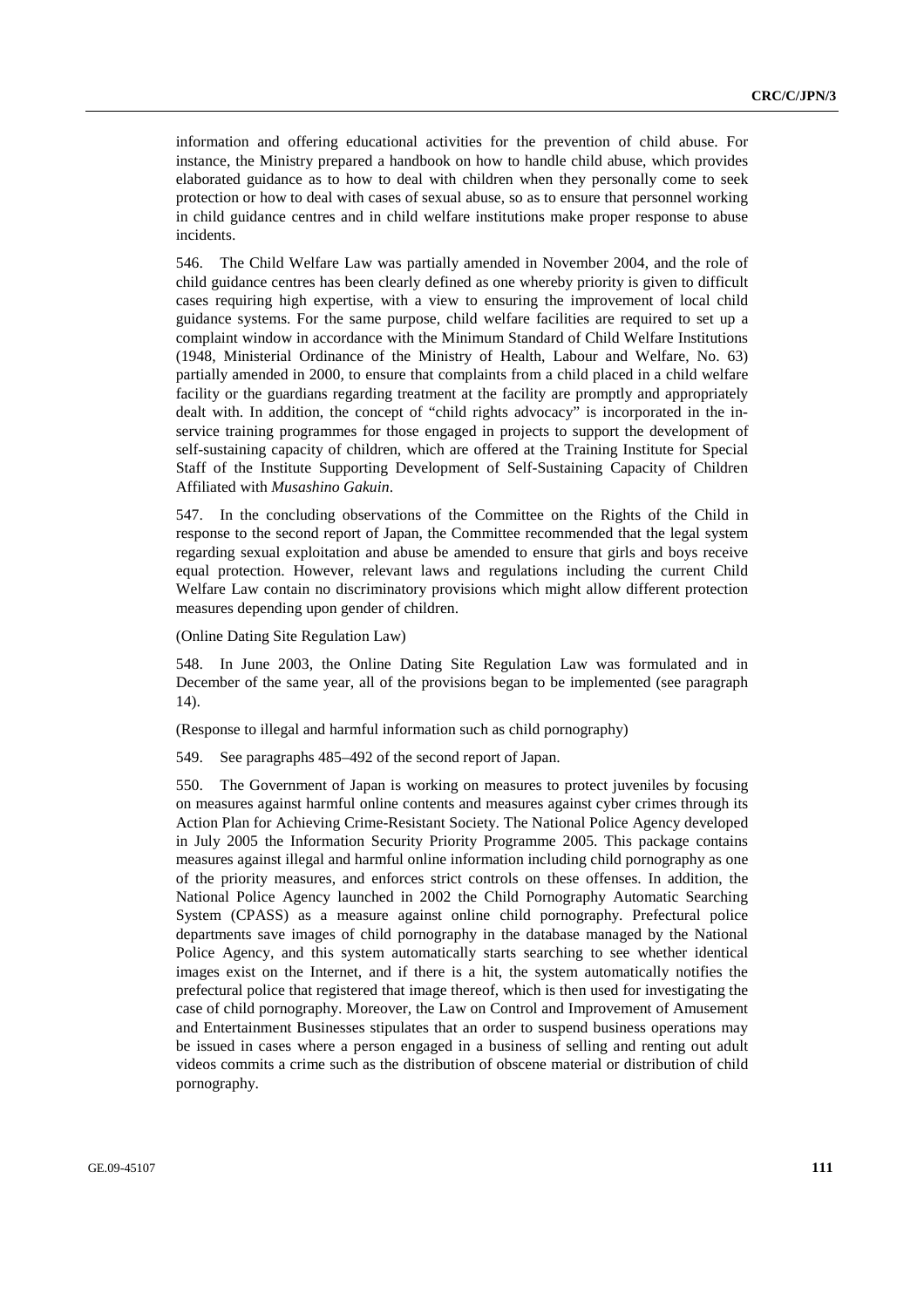(Education on the prevention of sexual exploitation and sexual abuse)

551. Persons involved in school education are informed about prevention of child abuse including sexual abuse through the issuing of notices and various meetings. Moreover, to promote physical and mental health of children, in addition to disease prevention and stress relief, a well-balanced lifestyle with adequate physical exercise, nutrition, rest, and sleep is important. Equally important are the awareness of the value of health, an attitude of taking good care of oneself, knowledge on stress management, and the development of the ability to voluntarily stay away from things that are harmful to the health. For such reasons, schools offer guidance on mental development, on finding a balance between mind and body, and on self-awareness in health and physical education classes. With the establishment of the Law About Regulation of the Act which Attracts Children Using Internet Dating Sites in June 2003, furthermore, a notification containing an outline of the law and points to consider was sent to each prefectural board of education.

(c-3) Enlightenment and education campaign

552. In December 2001, the Government of Japan held the 2nd World Congress against Commercial Sexual Exploitation of Children together with UNICEF, ECPAT International (NGO) and NGO group for CRC, where about 3,000 persons participated. During the said congress, which drew a high degree of attention from people in Japan and abroad, the message was delivered that all the people concerned should cope with this matter together.

553. The booklet prepared by the Ministry of Foreign Affairs on safety measures abroad for Japanese tourists specifies the existence of provisions that punish child prostitutionrelated offenses committed abroad. Using such tool, the Ministry is disseminating public information for the prevention of child prostitution abroad by Japanese nationals. In March 2005, furthermore, the Ministry supported the launch of the Code Project in Japan promoted by UNICEF and the ECPAT, and promoted the campaign against child prostitution by the travel industry in Japan.

554. See paragraphs 485–486 of the second report of Japan.

555. With the enforcement of the Act on Punishment of Child Prostitution and Pornography and the Child Welfare Law partially amended in June 2004, the Ministry of Justice has, in addition to posting information regarding the said laws on its website, provided various training programmes to prosecutors in accordance with their levels of experience. During the training programmes, lectures were held on children's and women's issues, prosecutors' practices and human rights issues, through which consideration of the rights of the child was promoted.

556. As regards measures against trafficking in persons, promotional and educational activities are carried out, including such measures as putting up posters in regional immigration bureaux nationwide and distributing leaflets to related organizations such as the regional immigration bureaux that encourage victims of trafficking in persons to seek help from the police or the Immigration Bureau.

557. Law-enforcement agencies distributed, through prefectural police, leaflets to junior high schools nationwide regarding the dangers of using online dating sites which have a tendency to become a breeding ground for child prostitution as well as the contents of the Online Dating Site Regulation Law enacted in September 2003. They also distributed to prefectural police headquarters promotional and educational videos to urge people not to use online dating sites. In addition, law-enforcement agencies post statistical data related to crimes related to child prostitution, child pornography and child abuse, and overviews of these crimes on their websites, and implement promotional and educational activities aimed at damage prevention. During the month to promote of child abuse prevention, moreover, they work in cooperation with relevant ministries and agencies and make efforts in raising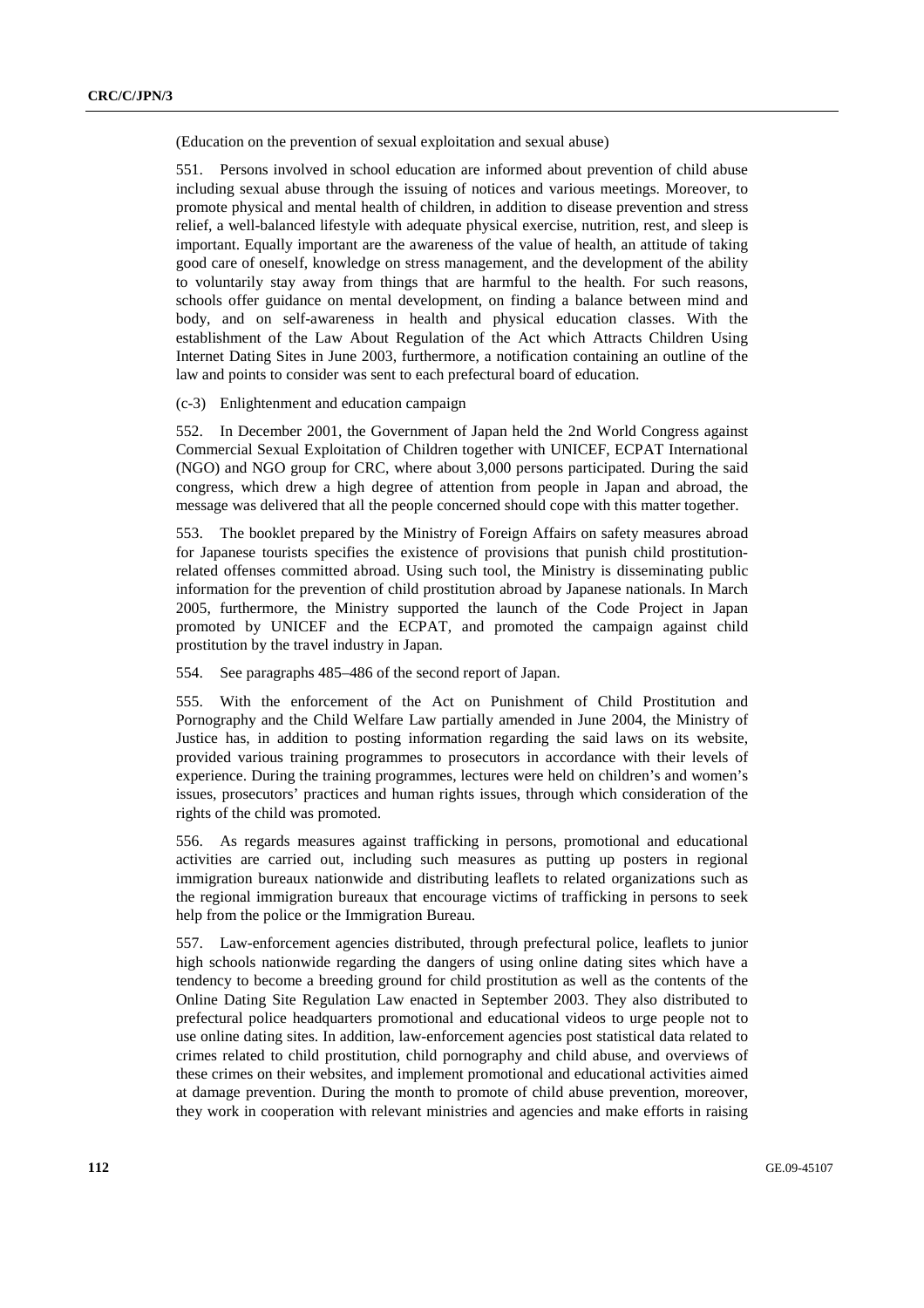public awareness by putting up a poster on child abuse prevention on the bulletin board of police departments, distributing leaflets, and publishing public service announcements aiming at child abuse prevention in women's magazines.

(c-4) Support of children who have suffered from damages and training of relevant personnel

558. With regard to children who have been victims of welfare crimes such as child prostitution, specialists in juvenile guidance and in juvenile counselling work, mainly in juvenile support centres set up in prefectural police headquarters, in cooperation with external experts and private volunteers where necessary, offer tailor-made counselling based upon children's individual personalities or continuous support, for example through environmental adjustments in collaboration with the guardians. In addition, juvenile guidance officials and specialists in juvenile counselling work receive education on special counselling skills by experts such as university professors and counsellors. With regard to child abuse, similarly, guidance and education on subjects such as the contents of the Child Abuse Prevention Law are offered from the perspective of early detection of a child abuse case, using such opportunities as training sessions for newly recruited personnel. Moreover, police personnel engaged in the protection of children and in offering support to guardians receive education to increase expert knowledge and skills related to child abuse issues, such as characteristics of children who have suffered abuse and how to cooperate with relevant organizations. In particular, police personnel working at prefectural police headquarters who are engaged in duties related to measures for the prevention of child abuse receive education on how to deal with child abuse including procedural cooperation with relevant organizations.

## (c-5) Relevant statistics

559. See the table below for data on arrests in connection with the main welfare offences related to sexual exploitation.

### Table 33

# **Trends in the numbers of arrests of welfare crime offenders related to sexual exploitation**

2001 to 2004

| Year                                                                                                       |         |         |         |         |  |
|------------------------------------------------------------------------------------------------------------|---------|---------|---------|---------|--|
| Classification                                                                                             | 2001    | 2002    | 2003    | 2004    |  |
| Child Welfare Law (indecent acts)                                                                          | 345     | 395     | 455     | 513     |  |
| <b>Prostitution Prevention Law</b>                                                                         | 126     | 134     | 94      | 118     |  |
| Juvenile Protection Municipal Ordinance (indecent acts)                                                    | 1 2 6 5 | 1 2 9 1 | 1 2 8 1 | 1 2 1 1 |  |
| Law for Punishing Acts Related to Child Prostitution<br>and Child Pornography, and for protecting Children | 1 0 2 6 | 1 3 6 6 | 1 374   | 1 2 3 2 |  |
| Child prostitution                                                                                         | 898     | 1 201   | 1 1 8 2 | 1 0 9 5 |  |
| of which are related to online dating sites                                                                | 237     | 493     | 568     | 498     |  |
| of which are related to telephone club services                                                            | 357     | 356     | 174     | 135     |  |
| Child pornography                                                                                          | 128     | 165     | 192     | 137     |  |
| of which are online child pornography                                                                      | 99      | 104     | 100     | 76      |  |

*Source*: The National Police Agency.

560. The number of consultations related to child abuse at child guidance centres was 33,408 in 2004, and the number of consultations related to sexual abuse in the same year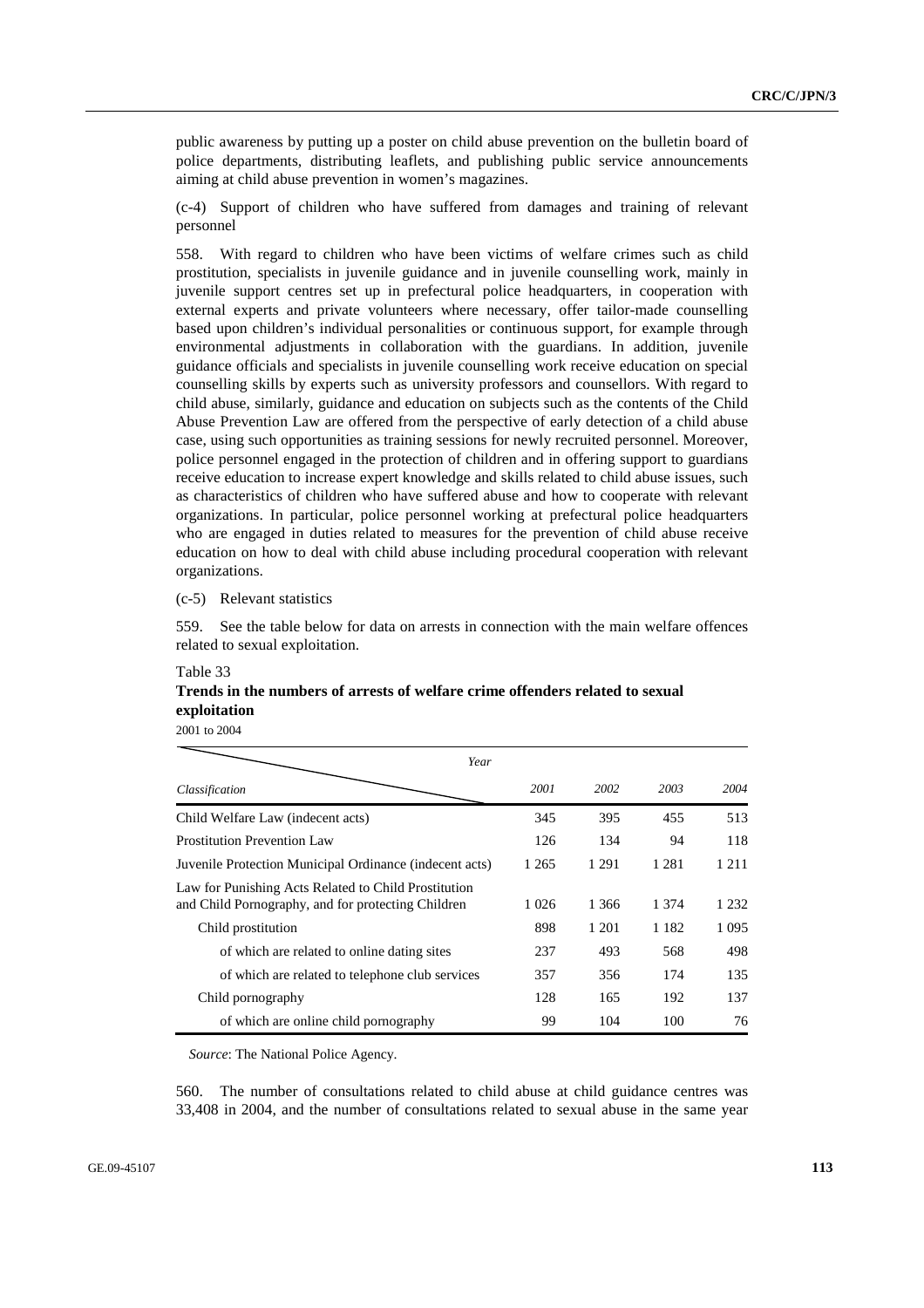was 1,048. The number of children, victims of child prostitution, or child pornography undergoing counselling at a child guidance centre was 100 in 2004.

# **(d) Sale, trafficking and abduction**

(Development of domestic laws for measures against trafficking in persons)

561. See paragraphs 506–507 of the second report of Japan.

562. With regard to measures against trafficking in persons including children, Japan formulated in December 2004 the Action Plan of Measures to Combat Trafficking in Persons in relation to the prevention, control of trafficking in persons and protection of victims, in which are involved each ministry and agency. The followings are the main efforts undertaken in accordance with the said plan.

 (1) The Penal Code was partially amended (entering into effect in July 2005) to introduce legislation such as establishment of the crime of trafficking in persons. The amended Penal Code punishes the acts of kidnapping or abduction for the purpose of obscenity, kidnapping or abducting for transportation to a foreign country, trafficking in persons, transporting a person who has been abducted or kidnapped in a foreign country out of that country, and handing over abductees. This amendment enhances protection of the rights of the child from the perspective of personal liberty. With regard to crimes similar to these acts, investigative cooperation, judicial assistance, and information exchanges with foreign countries have been further developed. In addition, an Ordinance of the Ministry of Justice was partially amended (March 2005) in such a way to tighten the examination and approval procedures for the status of residence of "Entertainer". Measures to prevent trafficking in persons were also taken in Japan by having the Ministry of Land, Infrastructure and Transportation issue an instruction to members of the travel industry not to be complicit in sexual exploitation of children.

 (2) The Immigration Control and Refugee Recognition Act was partially amended (adopted in June 2005 and implemented in July of the same year), whereby legal systems were introduced to ensure that victims of trafficking in persons are not subject to deportation even if they have been engaged in prostitution. A provision has been established where, with regard to persons who became illegal residents because they were placed under the control of another person through trafficking in persons for example, the Minister of Justice may exceptionally grant a status of temporary residence. Moreover, offenders of trafficking in persons have been made subject to refusal of landing and to deportation. By newly establishing the definition for trafficking in persons in the said Act (including the special definition on children under 18 years of age in accordance with the definition in the Protocol on Trafficking in Persons), measures have been taken to ensure that recognition of victims and identification of offenders of trafficking in persons can be achieved objectively and promptly.

 (3) The Law on Punishing Acts related to Child Prostitution and Child Pornography, and on Protecting Children prohibits acts of having a child engage in child prostitution and act as the partner of sexual intercourse, and selling/buying children for the purpose of production of child pornography which represents child figure. It also prohibits transferring a kidnapped, abducted, or traded child living in a foreign country to another country for the purpose of child pornography. Law enforcement agencies are making efforts on strict control in accordance with the said Law. In addition, the Law on Control and Improvement of Amusement and Entertainment Businesses was partially amended (approved in October 2005), whereby trafficking in persons newly established in the Penal Code has been added to the grounds for disqualification of entertainment and amusement business licenses and grounds for business suspension for those running a store-type sexrelated special business.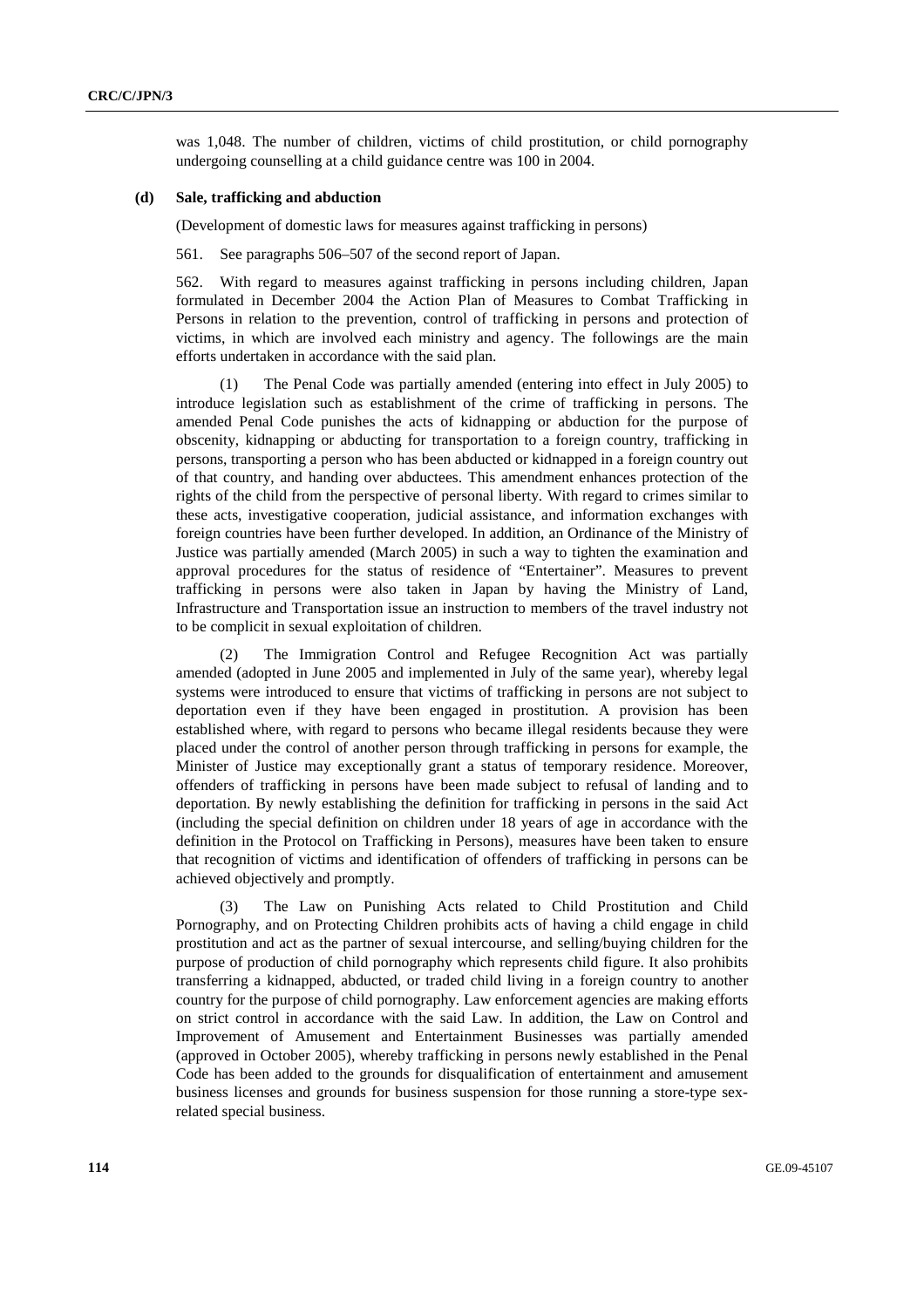(International cooperation)

563. In order to prevent trafficking in children, the Government of Japan has been providing assistance through the Human Security Fund. In June 2003, it made a contribution of about US\$500,000 through UNICEF to Laos for the education of girls and development of community for the prevention of trafficking of girls. In April 2003, it made a contribution of about US\$1,200,000 through ILO to Cambodia and Viet Nam for the prevention of trafficking in children and women at a community level in Cambodia and Viet Nam.

564. Furthermore, to promote efforts against the global issue of trafficking in persons, the Government of Japan dispatched a team of government investigators (the Philippines and Thailand in September 2004, Colombia, the United States in January 2005, Russia, Ukraine, Romania, France in July 2005) where information was exchanged with relevant organizations. In addition, in June 2005, Japan held the Bali Process Workshop on Developing a Coordinated Inter-Agency National Action Plan to Eradicate Trafficking in Persons and Transnational Crime, where it exchanged opinions with the Government of each participating State, international organizations, and NGOs in order to promote international efforts in relation to this issue. Moreover, in February 2006, Japan held an international symposium in Tokyo concerning trafficking in persons and invited panelists from various countries including Thailand, Philippines, Indonesia and Colombia.

565. Furthermore, the Government of Japan has been offering financial contributions since 2003 to maintain and operate the Bali Process website, which contains a general description of the Bali Process and results obtained during the workshops, which has contributed to the promotion of information sharing between participating countries.

566. Following the tsunami disaster in the Indian ocean that occurred in 2004, the Government of Japan utilized about US\$86 million of the amount it contributed to international organizations for the "Plan to Support Children of the Tsunami", which includes measures for the prevention of human trafficking of children living in stricken countries. Moreover, in October 2005, the Government of Japan contributed about US\$650,000 to UNICEF for a project on measures against trafficking in persons in South-East Asia (the Philippines, Thailand).

567. In February 2003, Japan held the Tokyo International Symposium on Trafficking of Children in Tokyo, co-hosted by the Ministry of Foreign Affairs and UNICEF. The symposium raised awareness about the importance of working on the eradication of trafficking while having measures such as prevention of trafficking, protection, return and reintegration of child victims as well as legal measures interconnect with each other, and of seeking comprehensive and broad-based approaches from not only NGOs but also from the Government and other relevant international organizations through cooperation.

568. In order to reinforce measures in response to increasingly globalizing child prostitution and child pornography offenses, the National Police Agency held a meeting on international investigation cooperation for offenses related to commercial sexual exploitation of children during the Second World Congress against Commercial Sexual Exploitation of Children held in Yokohama in December 2001. Every year since 2002, the National Police Agency invites representatives of National Police Agencies, judicial institutions, and NGOs from South East Asian countries who are working on the issue of commercial sexual exploitation of children to hold a Seminar on Commercial Sexual Exploitation of Children in South-East Asia and an Investigator's Council (4th event in November 2005). Opinions are exchanged on the current status of efforts in relation to commercial sexual exploitation of children in South-East Asia and the protection of child victims. Moreover, the Government of Japan attends Conferences of Experts on Crimes against Children hosted by the International Criminal Police Organization (ICPO), where it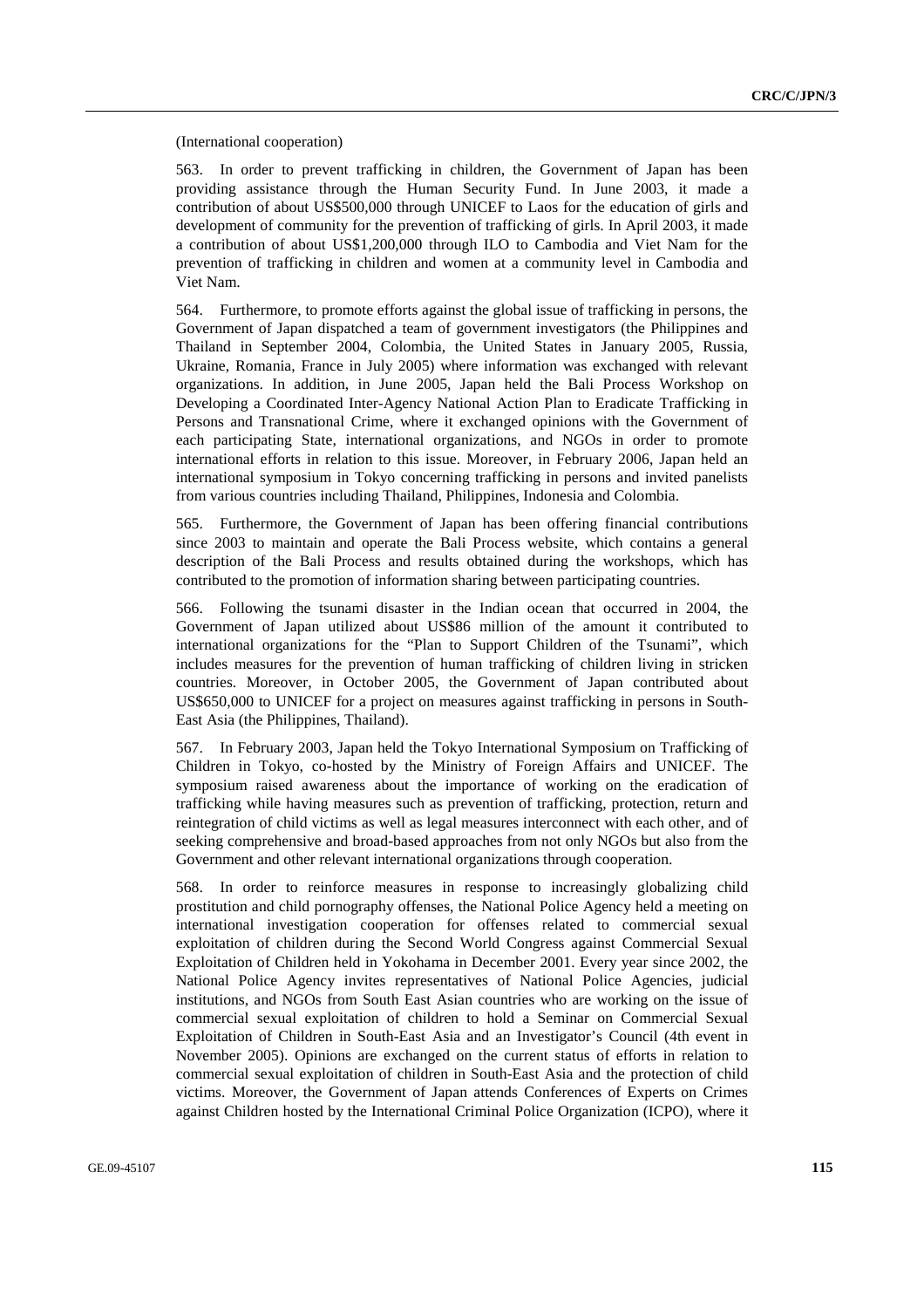shares information with participating countries on child prostitution and child pornography through case studies, exchanged information with investigating authorities to foster cooperative relationships.

569. In 2003, following the approval of the G8 Child Protection Strategy aimed at the protection of children from sexual exploitation on the Internet at the Conference of the G8 Justice and Home Affairs' Ministers Meeting, the G8 countries including Japan have agreed to collect and share information, cooperate with industries and NGOs, and reach out to countries outside the G8 countries. As a part of these efforts, law-enforcement agencies have been giving in-depth consideration to the establishment of an international database on sexual exploitation of children. In September 2005, although the duties involving the building of the said database have been handed over to the ICPO, which constitutes the main body, Japan will continue to be involved in the establishment of the said database.

(Educational campaigns)

570. The Headquarters for the Promotion of Gender Equality strengthen activities including social awareness-raising to eliminate violence against women (i.e. spousal violence, sex-related offenses, prostitution, trafficking in persons, sexual harassment, stalking, among others), in collaboration with local governments, private organizations, and other related organizations. Every year, the Headquarters conduct a campaign for eliminating violence against women for two weeks, from November 12 through November 25 (which is the International Day for the Elimination of Violence against Women). In addition, the Cabinet Office in close cooperation with other ministries and agencies (such as Cabinet Secretariat, National Police Agency, Ministry of Justice, Ministry of Foreign Affairs, Ministry of Health, Labour and Welfare) distributed nationwide some 30,000 posters to local governments, the Police and the Regional Immigration Bureaux.

571. The Ministry of Foreign Affairs prepared 5,000 copies of a pamphlet on the efforts of the Government of Japan in relation to trafficking in persons, and widely distributed these at symposia and on other occasions.

(Training sessions for Public Prosecutors Office staff)

572. Prosecutors are provided with various training programmes in accordance with their levels of experience, during which they are offered lectures on children's and women's issues. Immigration officials receive, as part of various training programmes, education from external instructors (such as university professors) on conventions related to human rights including the Convention on the Rights of the Child. In 2004, the training programme on human rights offered to personnel engaged in duties related to immigration and treatment of foreign nationals focused mainly on measures against trafficking in persons, including trafficking in children under 18 years of age.

(Actions against abduction of Japanese nationals by the North Korean authorities)

573. Some victims of the Japanese nationals abducted by North Korea were children at the time of abduction. In order to solve this abduction issue, the Government of Japan has consulted with North Korea and addressed this issue on multilateral occasions such as the six parties talk and G8. Based on the recognition that this is a serious problem which directly affects the safety and peace of the Japanese including children, Government of Japan has made diplomatic efforts as co-sponsors of the resolution on the situation of human rights in the Democratic People's Republic of North Korea (hereinafter DPRK) along with EU and the United States of America. As a result, at the UN Human Rights Commission the resolution on the situation of human rights in DPRK has been adopted since 2003 for three years in a row. In December 2005, the UN General Assembly adopted for its first time the resolution on the situation of human rights in DPRK. The General Assembly resolution expresses its serious concern with the situation of human rights in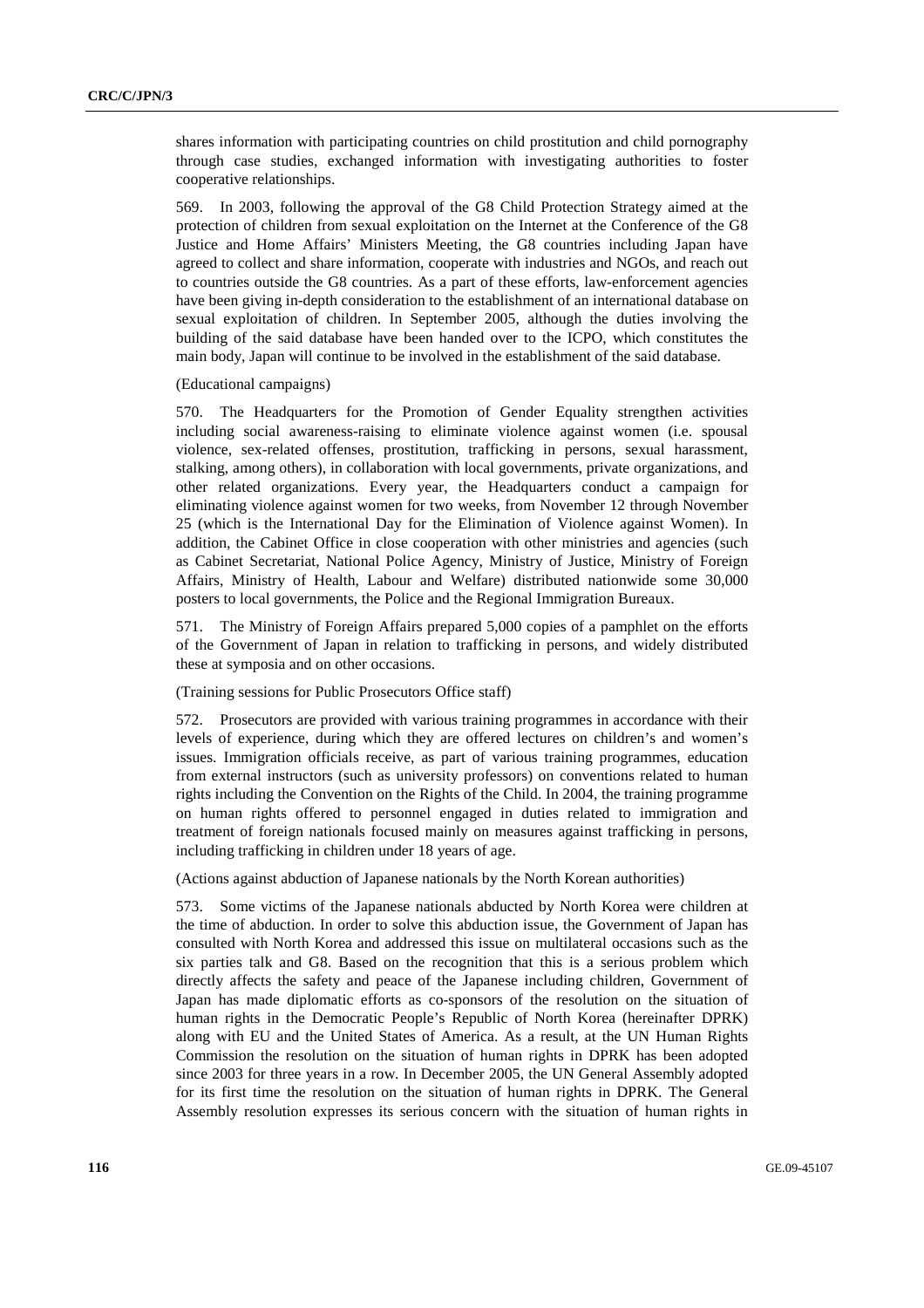North Korea including the abduction of foreigners. It urges North Korea to implement fully the measures set out in the resolutions of UN Commission on Human Rights which strongly urge to address the concerns on the human rights situation including by resolving, clearly, transparently and urgently all the unresolved questions relating to the abduction of foreigners in the form of an enforced disappearance, including by ensuring the immediate return of abductees. In this regard, the resolution also urged North Korea to fully cooperate with the United Nations agencies. The Government of Japan has continued its strenuous diplomatic efforts to prevent reoccurrence of abductions victimizing children and to solve all remaining problems.

(Bilateral, multilateral, or international agreements prohibiting the purchase or sale of children)

574. See paragraph 501 of the second report of Japan.

575. As a follow-up to the report, conclusion of the Optional Protocol to the Convention on the Rights of the Child on the sale of children, child prostitution and child pornography was approved by the Diet on April 21, 2004. The Optional Protocol was ratified on January 24, 2005 and entered into force for Japan as of February 24 of the same year. On June 8, 2005, signature to the Protocol to Prevent, Suppress and Punish Trafficking in Persons, Especially Women and Children, supplementing the United Nations Convention against Transnational Organized Crime (the TOC convention), was approved by the Diet. (The TOC Convention as the principal part has not yet been ratified due to the fact that the relevant domestic laws are not yet to be amended. Thus, the said protocol has neither been ratified.)

#### **(e) Other forms of exploitation**

(Eliminating the influence of *boryokudan* on juveniles)

576. See paragraphs 510–513 of the second report of Japan.

577. The law concerning prevention of unlawful activities by *boryokudan* (or "*Anti-Boryokudan* Law") prohibits members of gangster organizations from forcing juveniles to join a gang. By applying these regulations, suspension orders against a gangster who forces a juvenile to join an organized crime group, or suspension orders against a gangster who prevents juveniles from withdrawing are some of the measures used to protect juveniles against organized crime groups.

Table 34

#### **Number of injunction orders enforced pursuant to the** *Anti-Boryokudan* **Law**

|                                                      | 2001 | 2002  | 2003 | 2004           |
|------------------------------------------------------|------|-------|------|----------------|
| Juveniles forced to join and prevented from quitting | 80   | 49    | 60   | 77             |
|                                                      | (6)  | (2)   | (4)  | (6)            |
| Juveniles forced to have tattoos                     |      | 5.    |      | $\overline{4}$ |
|                                                      |      | ( 1 ) |      |                |

\* The figures represent the numbers of injunction orders, and those in brackets the numbers of orders given to prevent recurrence.

578. In 2004, the number of juvenile victims of welfare offences in which organized crime groups were involved reached 675, which is 11.6 per cent of the total number of juvenile victims of welfare crimes. It was revealed that gangster organizations are involved in highly malignant crimes, such as drug trafficking or prostitution of girls and the like.